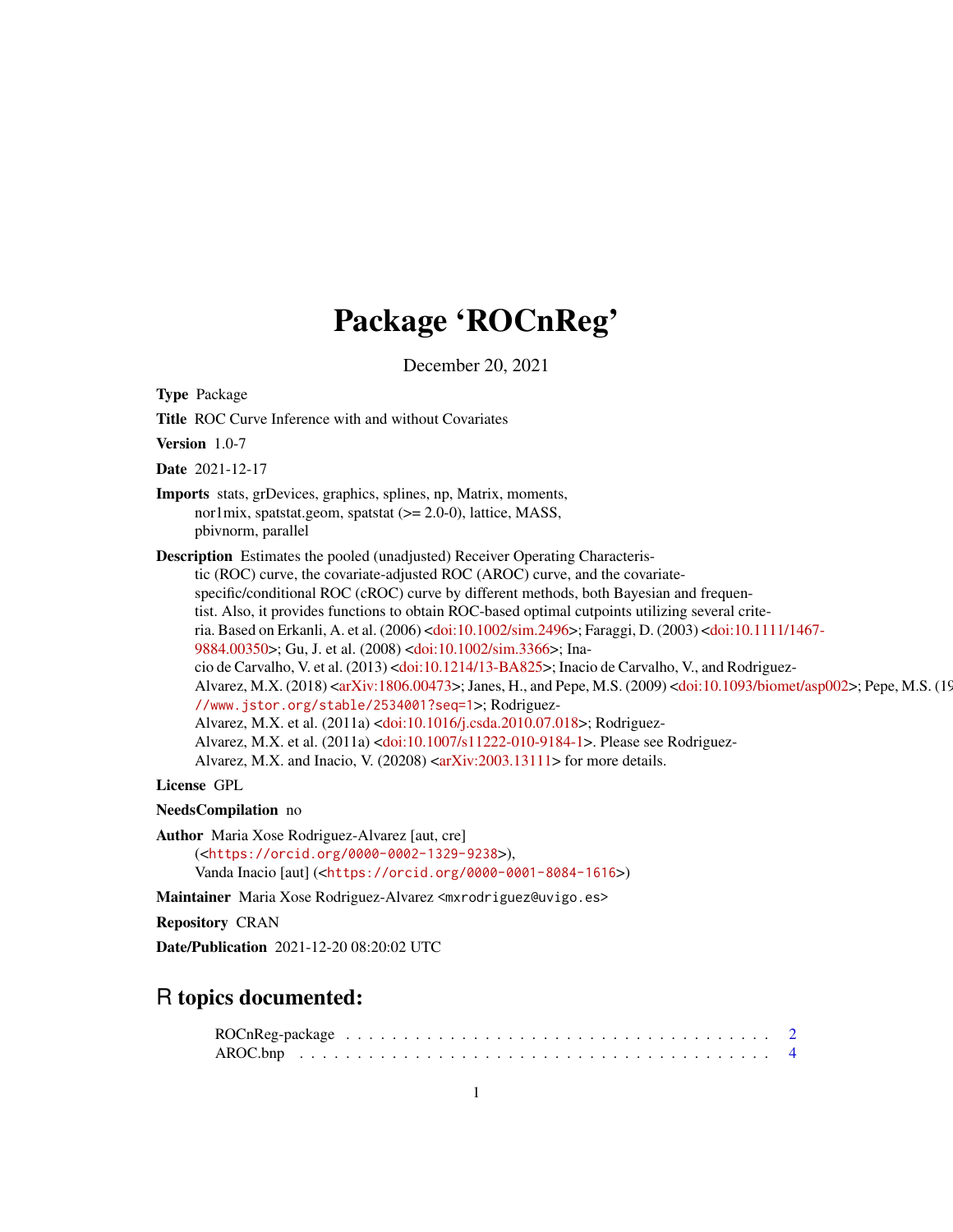<span id="page-1-0"></span>

|                                                                                                            | 9  |
|------------------------------------------------------------------------------------------------------------|----|
|                                                                                                            | 13 |
|                                                                                                            | 16 |
|                                                                                                            | 19 |
| compute.threshold.pooledROC $\ldots \ldots \ldots \ldots \ldots \ldots \ldots \ldots \ldots \ldots \ldots$ | 22 |
|                                                                                                            | 24 |
| cROC.kernel                                                                                                | 30 |
|                                                                                                            | 34 |
|                                                                                                            | 38 |
|                                                                                                            | 39 |
|                                                                                                            | 40 |
|                                                                                                            | 41 |
|                                                                                                            | 43 |
|                                                                                                            | 44 |
| plot.AROC                                                                                                  | 45 |
|                                                                                                            | 46 |
|                                                                                                            | 47 |
|                                                                                                            | 48 |
|                                                                                                            | 51 |
|                                                                                                            | 55 |
|                                                                                                            | 58 |
|                                                                                                            | 62 |
|                                                                                                            | 63 |
|                                                                                                            | 64 |
|                                                                                                            | 65 |
| $priorcontrol.bnp \ldots \ldots \ldots \ldots \ldots \ldots \ldots \ldots \ldots \ldots \ldots \ldots$     | 66 |
| priorcontrol.dpm                                                                                           | 68 |
|                                                                                                            | 69 |
|                                                                                                            | 70 |
|                                                                                                            | 71 |
|                                                                                                            | 72 |
|                                                                                                            | 74 |
|                                                                                                            |    |

ROCnReg-package *ROC Curve Inference with and without Covariates*

# Description

Estimates the pooled (unadjusted) Receiver Operating Characteristic (ROC) curve, the covariateadjusted ROC (AROC) curve, and the covariate-specific/conditional ROC (cROC) curve by different methods, both Bayesian and frequentist. Also, it provides functions to obtain ROC-based optimal cutpoints utilizing several criteria. Based on Erkanli, A. et al. (2006) <doi:10.1002/sim.2496>; Faraggi, D. (2003) <doi:10.1111/1467-9884.00350>; Gu, J. et al. (2008) <doi:10.1002/sim.3366>; Inacio de Carvalho, V. et al. (2013) <doi:10.1214/13-BA825>; Inacio de Carvalho, V., and Rodriguez-Alvarez, M.X. (2018) <arXiv:1806.00473>; Janes, H., and Pepe, M.S. (2009) <doi:10.1093/biomet/asp002>; Pepe, M.S. (1998) <http://www.jstor.org/stable/2534001?seq=1>; Rodriguez-Alvarez, M.X. et al.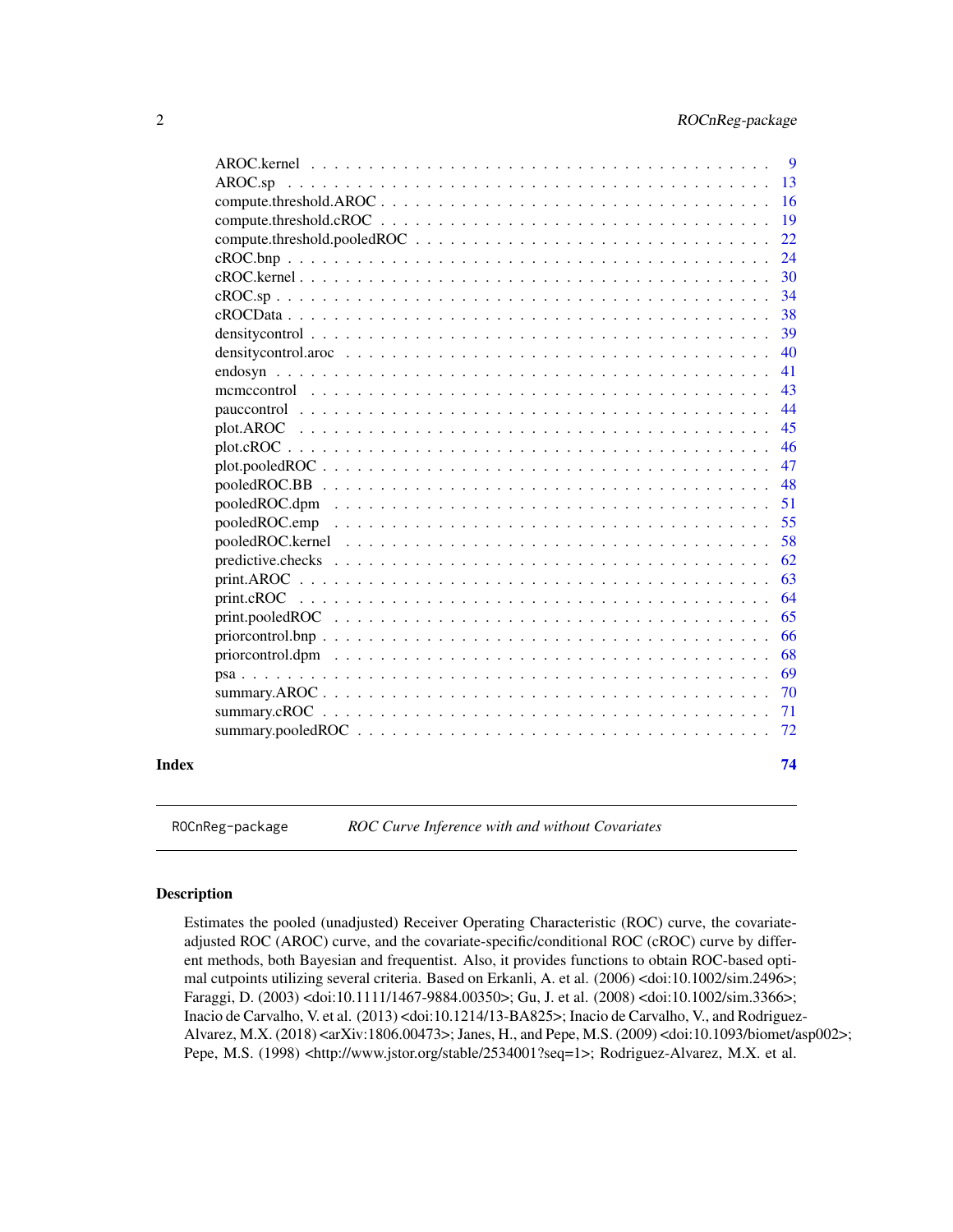# ROCnReg-package 3

(2011a) <doi:10.1016/j.csda.2010.07.018>; Rodriguez-Alvarez, M.X. et al. (2011a) <doi:10.1007/s11222- 010-9184-1>. Please see Rodriguez-Alvarez, M.X. and Inacio, V. (20208)  $\langle \text{arXiv:} 2003.13111 \rangle$  for more details.

## Details

| Package: | ROCnReg    |
|----------|------------|
| Type:    | Package    |
| Version: | $1.0 - 7$  |
| Date:    | 2021-12-17 |
| License: | GPL        |

#### Author(s)

Maria Xose Rodriguez-Alvarez and Vanda Inacio Maintainer: Maria Xose Rodriguez-Alvarez <mxrodriguez@uvigo.es>

# References

Erkanli, A., Sung M., Jane Costello, E., and Angold, A. (2006). Bayesian semi-parametric ROC analysis. Statistics in Medicine, 25, 3905–3928.

Faraggi, D. (2003). Adjusting receiver operating characteristic curves and related indices for covariates. *The Statistician* 52, 179–192.

Gu, J., Ghosal, S., and Roy, A. (2008). Bayesian bootstrap estimation of ROC curve. Statistics in Medicine, 27, 5407–5420.

Inacio de Carvalho, V., Jara, A., Hanson, T. E., and de Carvalho, M. (2013). Bayesian nonparametric ROC regression modeling. Bayesian Analysis, 8, 623–646.

Inacio de Carvalho, V., and Rodriguez-Alvarez, M. X. (2018). Bayesian nonparametric inference for the covariate-adjusted ROC curve. arXiv preprint arXiv:1806.00473.

Janes, H., and Pepe, M.S. (2009). Adjusting for covariate effects on classification accuracy using the covariate-adjusted receiver operating characteristic curve. Biometrika, 96, 371–382.

Pepe, M.S. (1998). Three approaches to regression analysis of receiver operating characteristic curves for continuous test results. *Biometrics* 54, 124–135.

Rodriguez-Alvarez, M. X. and Inacio, V., and (2020). ROCnReg: An R Package for Receiver Operating Characteristic Curve Inference with and without Covariate Information. arXiv preprint arXiv:2003.13111.

Rodriguez-Alvarez, M.X., Tahoces, P. G., Cadarso-Suarez, C., and Lado, M.J. (2011). Comparative study of ROC regression techniques–Applications for the computer-aided diagnostic system in breast cancer detection. Computational Statistics and Data Analysis, 55, 888–902.

Rodriguez-Alvarez, M.X., Roca-Pardinas, J., and Cadarso-Suarez, C. (2011). ROC curve and covariates: extending induced methodology to the non-parametric framework. Statistics and Computing, 21, 483–499.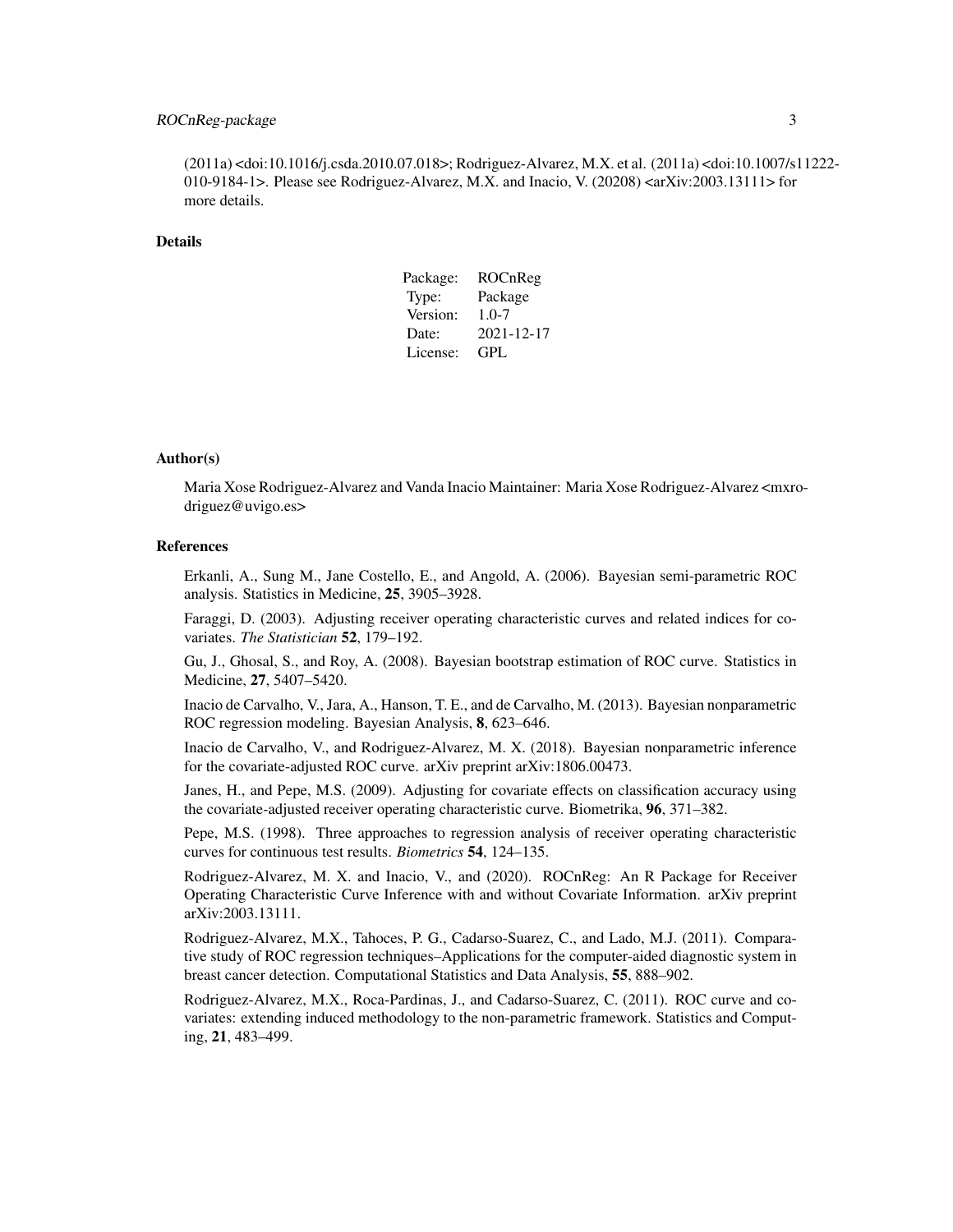<span id="page-3-1"></span><span id="page-3-0"></span>

# Description

This function estimates the covariate-adjusted ROC curve (AROC) using the nonparametric Bayesian approach proposed by Inacio de Carvalho and Rodriguez-Alvarez (2018).

# Usage

```
AROC.bnp(formula.h, group, tag.h, data, standardise = TRUE,
 p = seq(0, 1, 1 = 101), ci. level = 0.95, compute.1pm = FALSE, compute.WAIC = FALSE,
 compute.DIC = FALSE, pauc = pauccontrol(), density = densitycontrol.aroc(),
 prior.h = priorcontrol.bnp(), mcmc = mcmccontrol(),
 parallel = c("no", "multicore", "snow"), ncpus = 1, cl = NULL)
```

| formula.h     | A formula object specifying the regression function associated to each com-<br>ponent of the single-weights linear dependent Dirichlet process mixture model<br>used to estimate the conditional distribution function of the diagnostic test out-<br>come in the healthy population. Regarding the modelling of continuous covari-<br>ates, both linear and nonlinear effects are allowed, with nonlinear effects being<br>modelled through B-spline basis expansions (see Note). |
|---------------|------------------------------------------------------------------------------------------------------------------------------------------------------------------------------------------------------------------------------------------------------------------------------------------------------------------------------------------------------------------------------------------------------------------------------------------------------------------------------------|
| group         | A character string with the name of the variable that distinguishes healthy/nondiseased<br>from diseased individuals.                                                                                                                                                                                                                                                                                                                                                              |
| tag.h         | The value codifying healthy individuals in the variable group.                                                                                                                                                                                                                                                                                                                                                                                                                     |
| data          | A data frame representing the data and containing all needed variables.                                                                                                                                                                                                                                                                                                                                                                                                            |
| standardise   | A logical value. If TRUE both the test outcomes and the continuous covariates<br>assumed to have a linear effect are standardised (i.e., the resulting variables have<br>mean zero and standard deviation of one). The default is TRUE.                                                                                                                                                                                                                                            |
| р             | Set of false positive fractions (FPF) at which to estimate the covariate-adjusted<br>ROC curve.                                                                                                                                                                                                                                                                                                                                                                                    |
| ci.level      | An integer value (between 0 and 1) specifying the level for the credible interval.<br>The default is 0.95.                                                                                                                                                                                                                                                                                                                                                                         |
| compute.lpml  | A logical value. If TRUE, the log pseudo marginal likelihood (LPML, Geisser<br>and Eddy, 1979) and the conditional predictive ordinates (CPO) are computed.                                                                                                                                                                                                                                                                                                                        |
| compute. WAIC | A logical value. If TRUE, the widely applicable information criterion (WAIC,<br>Gelman et al., 2014; Watanabe, 2010) is computed.                                                                                                                                                                                                                                                                                                                                                  |
| compute.DIC   | A logical value. If TRUE, the deviance information criterion (DIC)(Celeux et<br>al., 2006, Spiegelhalter et al., 2002) is computed.                                                                                                                                                                                                                                                                                                                                                |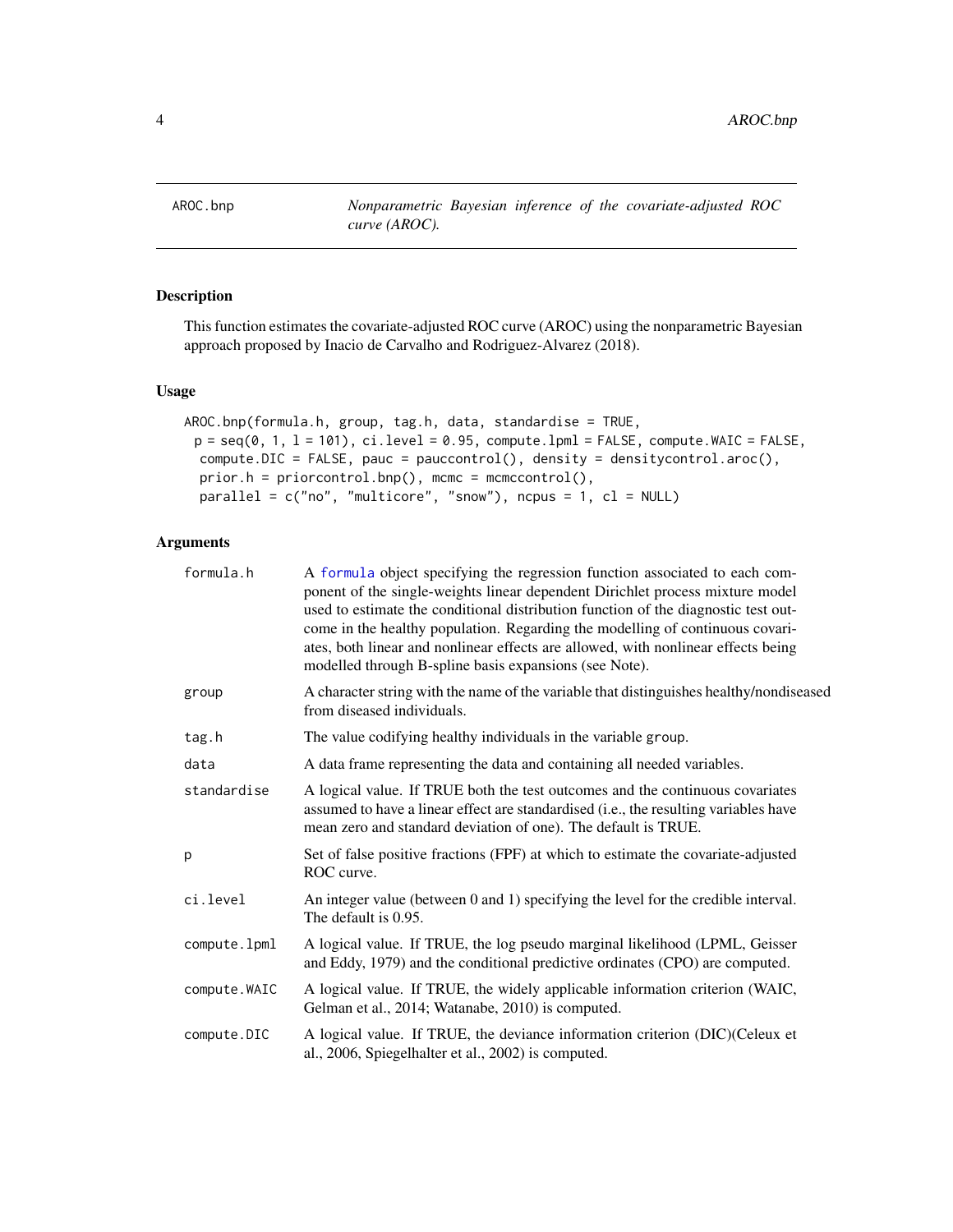| pauc     | A list of control values to replace the default values returned by the function<br>pauccontrol. This argument is used to indicate whether the partial area under<br>the covariate-adjusted ROC curve (pAAUC) should be computed, and in case<br>it is computed, whether the focus should be placed on restricted false positive<br>fractions (FPFs) or on restricted true positive fractions (TPFs), and the upper<br>bound for the FPF (if focus is FPF) or the lower bound for the TPF (if focus is<br>TPF). |
|----------|----------------------------------------------------------------------------------------------------------------------------------------------------------------------------------------------------------------------------------------------------------------------------------------------------------------------------------------------------------------------------------------------------------------------------------------------------------------------------------------------------------------|
| density  | A list of control values to replace the default values returned by the function<br>density control. aroc. This argument is used to indicate whether the condi-<br>tional densities of the marker in the healthy population should be computed, and<br>in case it is to be computed, at which grid of test outcomes the conditional densi-<br>ties should be evaluated, and at which covariate values they should be predicted.                                                                                 |
| prior.h  | A list of control values to replace the default values returned by the function<br>priorcontrol.bnp. See priorcontrol.bnp for details.                                                                                                                                                                                                                                                                                                                                                                         |
| mcmc     | A list of control values to replace the default values returned by the function<br>momocontrol. See momocontrol for details.                                                                                                                                                                                                                                                                                                                                                                                   |
| parallel | A characters string with the type of parallel operation: either "no" (default),<br>"multicore" (not available on Windows) or "snow".                                                                                                                                                                                                                                                                                                                                                                           |
| ncpus    | An integer with the number of processes to be used in parallel operation. De-<br>faults to 1.                                                                                                                                                                                                                                                                                                                                                                                                                  |
| cl       | An object inheriting from class cluster (from the parallel package), speci-<br>fying an optional parallel or snow cluster if parallel = "snow". If not supplied, a<br>cluster on the local machine is created for the duration of the call.                                                                                                                                                                                                                                                                    |
|          |                                                                                                                                                                                                                                                                                                                                                                                                                                                                                                                |

Estimates the covariate-adjusted ROC curve (AROC) defined as

$$
AROC(p) = Pr\{1 - F_{\bar{D}}(Y_D | \mathbf{X}_D) \le p\},\
$$

where  $F_{\bar{D}}(\cdot|\mathbf{X}_{\bar{D}})$  denotes the distribution function of  $Y_{\bar{D}}$  conditional on the vector of covariates  $\mathbf{X}_{\bar{D}}$ .

The method implemented in this function combines a single-weights linear dependent Dirichlet process mixture model (De Iorio et al., 2009) to estimate  $F_{\bar{D}}(\cdot|\mathbf{X}_{\bar{D}})$  and the Bayesian bootstrap (Rubin, 1981) to estimate the outside probability. More precisely, and letting  $\{(\mathbf{x}_{\bar{D}i}, y_{\bar{D}i})\}_{i=1}^{n_{\bar{D}}}$ be a random sample from the nondiseased population, our postulated model for the conditional distribution function takes the following form

$$
F_{\bar{D}}(y_{\bar{D}i}|\mathbf{X}_{\bar{D}}=\mathbf{x}_{\bar{D}i})=\sum_{l=1}^{L}\omega_{l}\Phi(y_{\bar{D}i}|\mu_{l}(\mathbf{x}_{\bar{D}i}),\sigma_{l}^{2}),
$$

where  $\Phi(y|\mu, \sigma^2)$  denotes the cumulative distribution function of the normal distribution, evaluated at y, with mean  $\mu$  and variance  $\sigma^2$ . The regression function  $\mu_l(\mathbf{x}_{\bar{D}i})$  can incorportate both linear and nonlinear (through B-splines) effects of continuous covariates, categorical covariates (factors) as well as interactions. Interactions between categorical and (nonlinear) continuous covariates are also allowed (factor-by curve interactions). For the sake of simplicity we write  $\mu_l(\mathbf{x}_{\bar{D}i}) = \mathbf{z}_{\bar{D}i}^T \beta_l$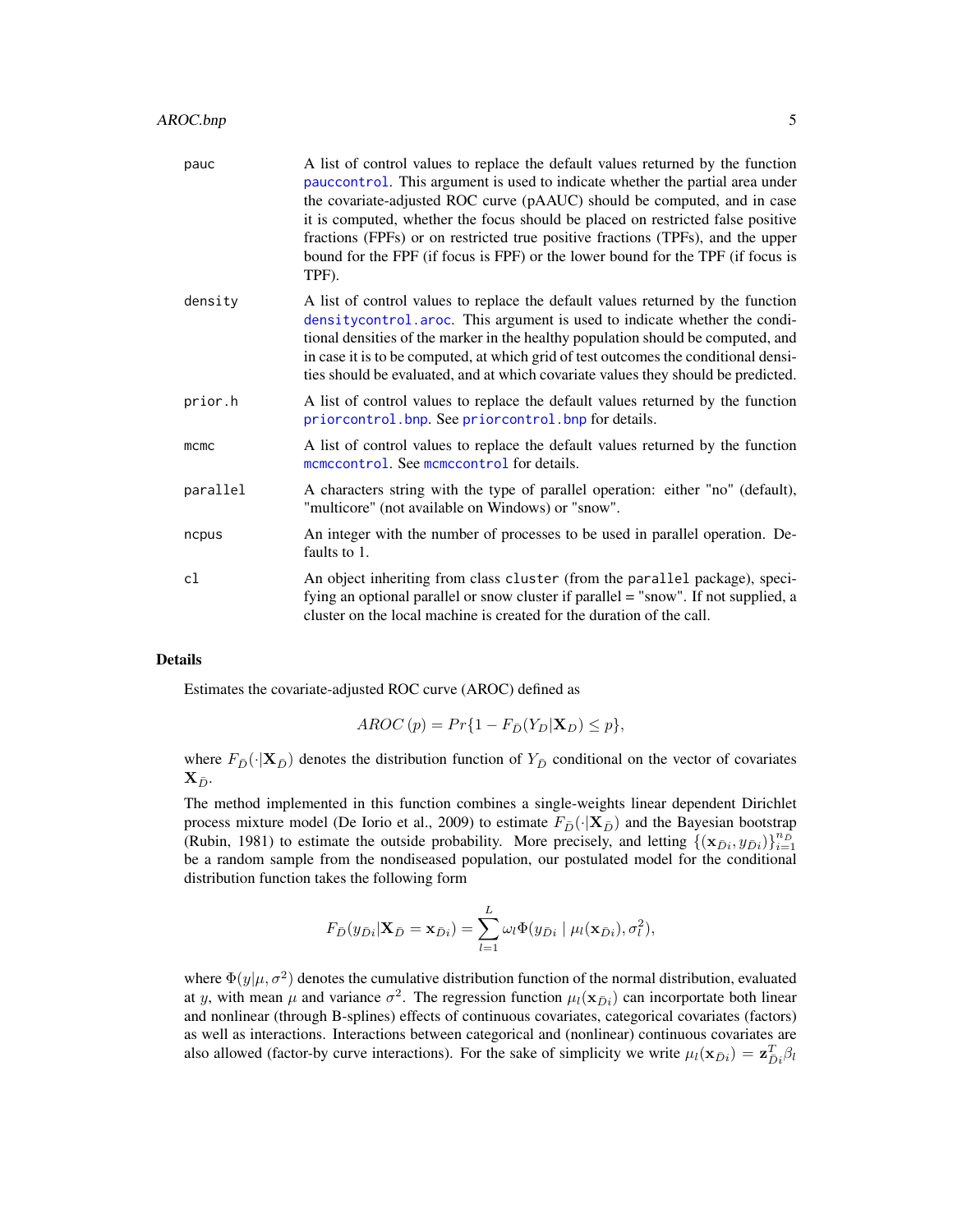$(l = 1, ..., L)$ , where  $\mathbf{z}_{\bar{D}i}$  is the *i*th column of the design matrix (possibly containing a basis representation of some/all continuous covariates). Here  $L$  is a pre-specified upper bound on the number of mixture components. The  $\omega_l$ 's result from a truncated version of the stick-breaking construction  $(\omega_1 = v_1; \omega_l = v_l \prod_{r < l} (1 - v_r), l = 2, \ldots, L; v_1, \ldots, v_{L-1} \sim \text{Beta}(1, \alpha); v_L = 1,$  $\alpha \sim \Gamma(a_{\alpha}, b_{\alpha})$ ),  $\beta_l \sim N_Q(\mathbf{m}, \mathbf{S})$ , and  $\sigma_l^{-2} \sim \Gamma(a, b)$ . It is further assumed that  $\mathbf{m} \sim N_Q(\mathbf{m}_0, \mathbf{S}_0)$ and  $S^{-1} \sim W(\nu, (\nu \Psi)^{-1})$ . Here  $\Gamma(a, b)$  denotes a Gamma distribution with shape parameter a and rate parameter b,  $W(\nu, (\nu\Psi)^{-1})$  denotes a Wishart distribution with  $\nu$  degrees of freedom and expectation  $\Psi^{-1}$ , and Q denotes the dimension of the vector  $\mathbf{z}_{\bar{D}i}$ . It is worth mentioning that when  $L = 1$ , the model for the conditional distribution of the test outcomes (in the healthy population) reduces to a normal regression model (where continuous covariates effects are modelled either parametrically or nonparametrically). For a detailed description, we refer to Inacio de Carvalho and Rodriguez-Alvarez (2018).

Regarding the area under the curve, we note that

$$
AAUC = \int_0^1 AROC(p)dp = 1 - E\{U_D\},\,
$$

where  $U_D = 1 - F_{\bar{D}}(Y_D | \mathbf{X}_D)$ . In our implementation, the expectation is computed using the Bayesian bootstrap (using the same weights as those used to estimate the AROC, see Inacio de Carvalho and Rodriguez-Alvarez (2018) for details). As far as the partial area under the curve is concerned, when focus = "FPF" and assuming an upper bound  $u_1$  for the FPF, what it is computed is

$$
pAAUC_{FPF}(u_1) = \int_0^{u_1} AROC(p)dp = u_1 - E\{U_{D,u_1}\},
$$

where  $U_{D,u_1} = min\{u_1, 1-F_{\bar{D}}(Y_D|\mathbf{X}_D)\}\.$  Again, the expectation is computed using the Bayesian bootstrap. The returned value is the normalised pAAUC,  $pAAUC_{FPF}(u_1)/u_1$  so that it ranges from  $u_1/2$  (useless test) to 1 (perfect marker). Conversely, when focus = "TPF", and assuming a lower bound for the TPF of  $u_2$ , the partial area corresponding to TPFs lying in the interval  $(u_2, 1)$ is computed as

$$
pAAUC_{TPF}(u_2) = \int_{AROC^{-1}(u_2)}^{1} AROC(p)dp - \{1 - AROC^{-1}(u_2)\} \times u_2.
$$

Here, the computation of the integral is done numerically. The returned value is the normalised pAAUC,  $pA A U C_{T P F} (u_2)/(1 - u_2)$ , so that it ranges from  $(1 - u_2)/2$  (useless test) to 1 (perfect test).

Finally, it is important referring that with respect to the computation of the DIC, when  $L = 1$ , it is computed as in Spiegelhalter et al. (2002), and when  $L > 1$ , DIC3 as described in Celeux et al. (2006) is computed. Also, for the computation of the conditional predictive ordinates (CPO) we follow the stable version proposed by Gelman et al. (2014).

#### Value

As a result, the function provides a list with the following components:

| call        | The matched call.                                                               |
|-------------|---------------------------------------------------------------------------------|
| data        | The original supplied data argument.                                            |
| missing.ind | A logical value indicating whether for each pair of observations (test outcomes |
|             | and covariates) missing values occur.                                           |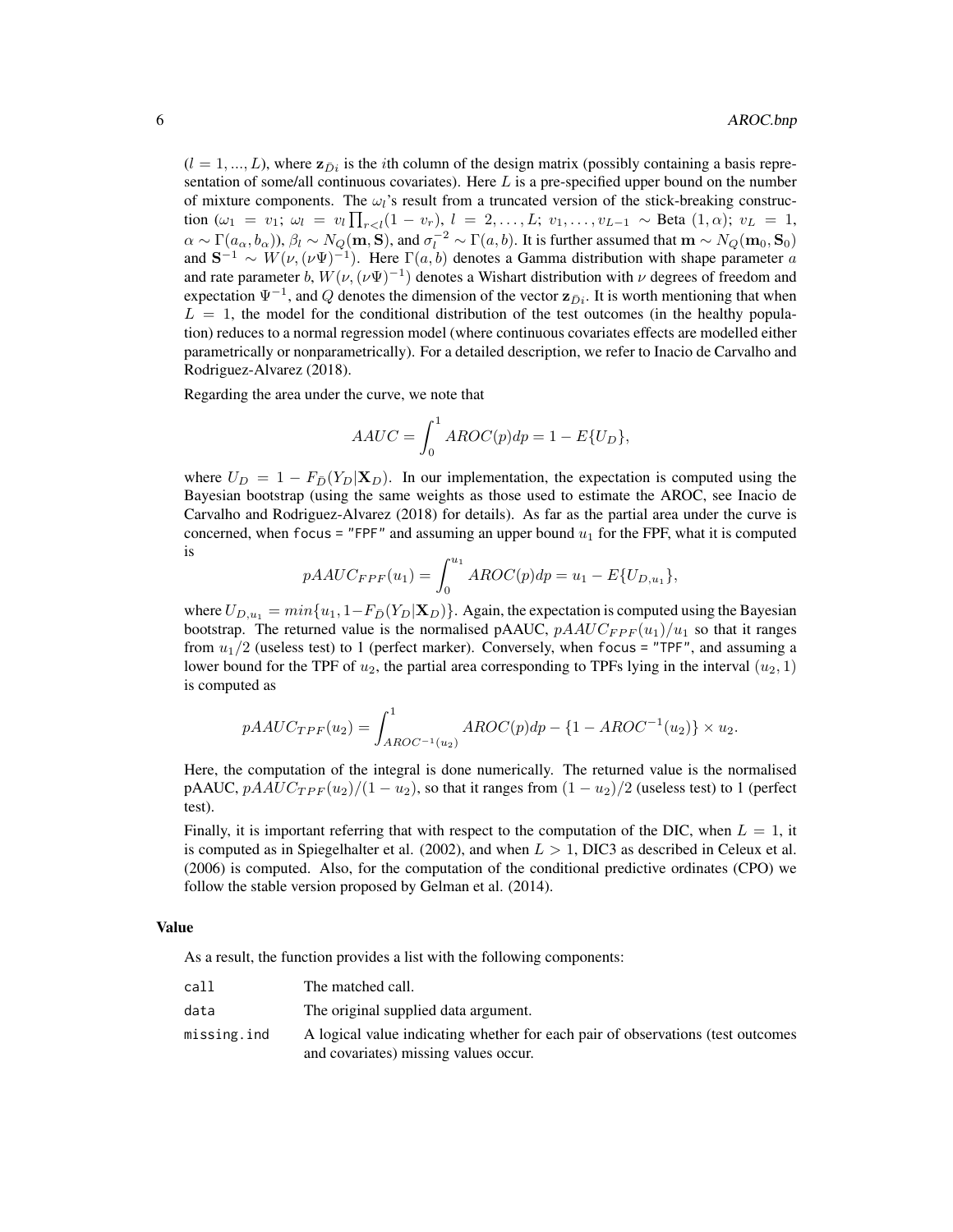| marker     | The name of the diagnostic test variable in the dataframe.                                                                                                                                                                                                                                                                                                                                                                                                                                                                                                                                                                                                                                                                                                  |
|------------|-------------------------------------------------------------------------------------------------------------------------------------------------------------------------------------------------------------------------------------------------------------------------------------------------------------------------------------------------------------------------------------------------------------------------------------------------------------------------------------------------------------------------------------------------------------------------------------------------------------------------------------------------------------------------------------------------------------------------------------------------------------|
| group      | The value of the argument group used in the call.                                                                                                                                                                                                                                                                                                                                                                                                                                                                                                                                                                                                                                                                                                           |
| tag.h      | The value of the argument tag. h used in the call.                                                                                                                                                                                                                                                                                                                                                                                                                                                                                                                                                                                                                                                                                                          |
| р          | Set of false positive fractions (FPF) at which the covariate-adjusted ROC curve<br>(AROC) has been estimated.                                                                                                                                                                                                                                                                                                                                                                                                                                                                                                                                                                                                                                               |
| ci.level   | The value of the argument ci. level used in the call.                                                                                                                                                                                                                                                                                                                                                                                                                                                                                                                                                                                                                                                                                                       |
| prior      | A list returning the hyperparameter values.                                                                                                                                                                                                                                                                                                                                                                                                                                                                                                                                                                                                                                                                                                                 |
| <b>ROC</b> | Estimated covariate-adjusted ROC curve (AROC) (posterior mean) and ci. level*100%<br>pointwise credible band.                                                                                                                                                                                                                                                                                                                                                                                                                                                                                                                                                                                                                                               |
| <b>AUC</b> | Estimated area under the covariate-adjusted ROC curve (AAUC) (posterior mean),<br>and ci.level*100% credible interval.                                                                                                                                                                                                                                                                                                                                                                                                                                                                                                                                                                                                                                      |
| pAUC       | If computed, estimated partial area under the covariate-adjusted ROC curve<br>(pAAUC) (posterior mean) and ci.level*100% credible interval. Note that<br>the returned values are normalised, so that the maximum value is one (see more<br>on Details).                                                                                                                                                                                                                                                                                                                                                                                                                                                                                                     |
| newdata    | If compute is set to TRUE in the argument density, a data frame containing<br>the values of the covariates at which the regression function and conditional<br>densities were computed (see below).                                                                                                                                                                                                                                                                                                                                                                                                                                                                                                                                                         |
| reg.fun.h  | If compute is set to TRUE in the argument density, a data frame containing the<br>predicted regression function (posterior mean) and ci.level*100% pointwise<br>credible band.                                                                                                                                                                                                                                                                                                                                                                                                                                                                                                                                                                              |
| dens       | If compute is set to TRUE in the argument density, a list with two compo-<br>nents (only for the healthy population): grid (grid of test outcomes where the<br>densities were evaluated) and dens (MCMC realisations of the corresponding<br>conditional densities).                                                                                                                                                                                                                                                                                                                                                                                                                                                                                        |
| lpml       | If computed, a list with two components: the log pseudo marginal likelihood<br>(LPML) and the conditional predictive ordinates (CPO).                                                                                                                                                                                                                                                                                                                                                                                                                                                                                                                                                                                                                       |
| WAIC       | If computed, widely applicable information criterion (WAIC) and associated<br>complexity penalty (pW).                                                                                                                                                                                                                                                                                                                                                                                                                                                                                                                                                                                                                                                      |
| DIC        | If computed, deviance information criterion (DIC) and associated complexity<br>penalty (pD).                                                                                                                                                                                                                                                                                                                                                                                                                                                                                                                                                                                                                                                                |
| fit        | Results of the fitting process. A list with the following components: (1) formula:<br>the value of the argument formula. h used in the call. (2) mm: information<br>needed to construct the model design matrix associated with the single weights<br>linear dependent Dirichlet process mixture model. (3) beta: array of dimen-<br>sion nsavexLxQ with the sampled regression coefficients. (4) sd: matrix of di-<br>mension nsavexL with the sampled variances. (4) probs: matrix of dimension<br>nsavexL with the sampled components' weights. Here, nsave is the number of<br>Gibbs sampler iterations saved, L is the upper bound on the number of mixture<br>components, and Q is the dimension of vector $\mathbf{z}_{\bar{D}}$ (see also Details). |
| data_model | List with the data used in the fit: observed diagnostic test outcome and design<br>matrices, separately for the healthy and diseased groups.                                                                                                                                                                                                                                                                                                                                                                                                                                                                                                                                                                                                                |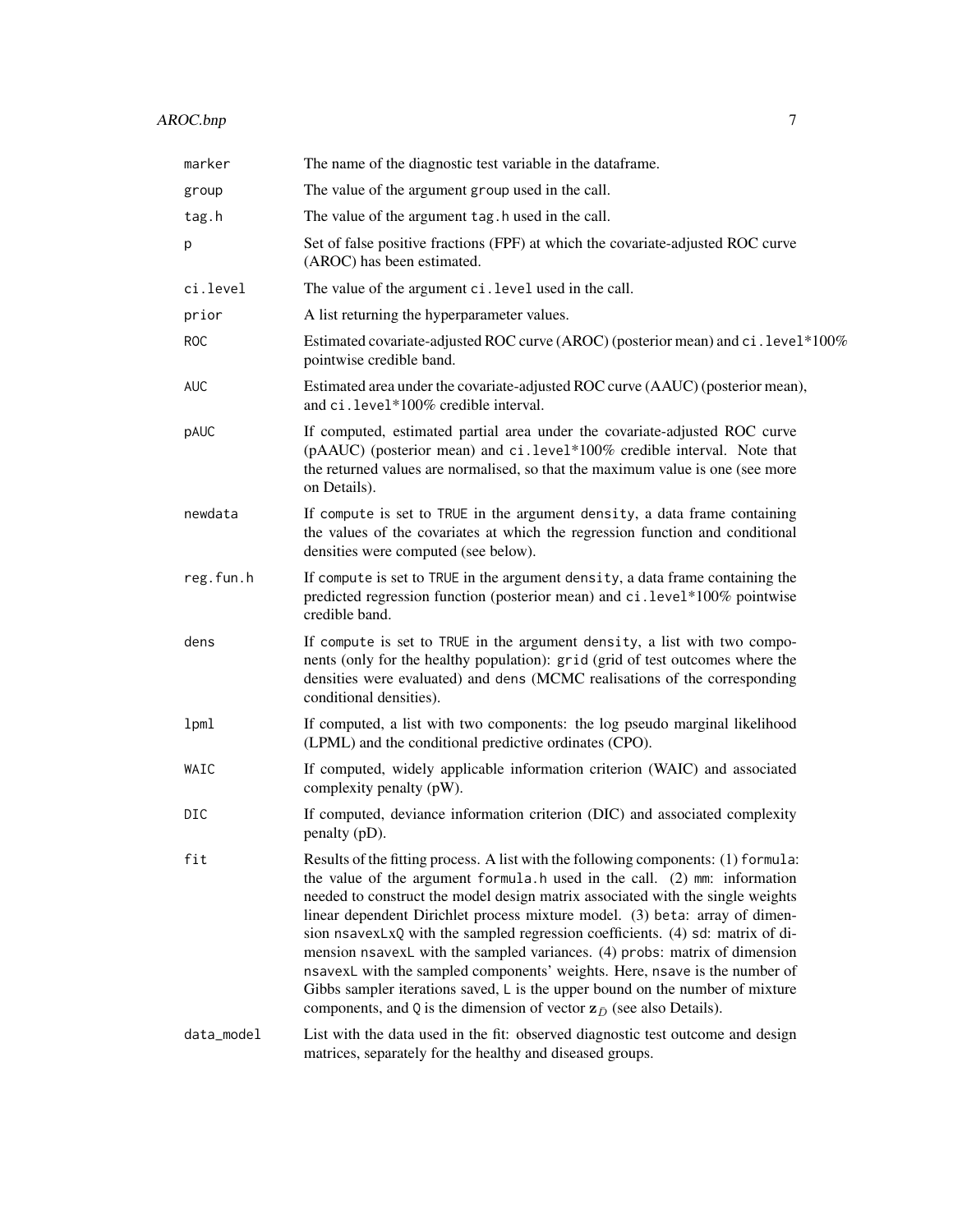The input argument formula.h is similar to that used for the [glm](#page-0-0) function, except that flexible specifications can be added by means of the function f(). For instance, specification  $y \sim x\mathbb{1} +$  $f(x2, K = 3)$  would assume a linear effect of x1 (if x1 continuous) and the effect of x2 would be modeled using B-splines basis functions. The argument  $K = 3$  indicates that 3 internal knots will be used, with the quantiles of x2 used for their location. Categorical variables (factors) can be also incorporated, as well as interaction terms. For example, to include the factor-by-curve interaction between age and gender we need to specify, e.g.,  $y \sim \text{gender} + f(\text{age}, \text{by} = \text{gender}, K = \text{c}(3, 5)).$ Note that, in this case, the number of knots can be different for each level of the factor. The order of the vector K of knots should match the levels of the factor.

## References

Celeux, G., Forbes, F., Robert C. P., and Titerrington, D. M. (2006). Deviance information criteria for missing data models. Bayesian Analysis, 1, 651–674.

De Iorio, M., Johnson, W. O., Muller, P., and Rosner, G. L. (2009). Bayesian nonparametric nonproportional hazards survival modeling. Biometrics, 65, 762–775.

Geisser, S. and Eddy, W.F. (1979) A Predictive Approach to Model Selection, Journal of the American Statistical Association, 74, 153–160.

Gelman, A., Carlin, J.B., Stern, H.S., Dunson, D.B., Vehtari, A., and Rubin, D.B. (2014). Bayesian Data Analysis, 3rd ed. CRC Press: Boca Raton, FL.

Gelman, A., Hwang, J., and Vehtari, A. (2014). Understanding predictive information criteria for Bayesian models. Statistics and Computing, 24, 997–1010.

Inacio de Carvalho, V., and Rodriguez-Alvarez, M. X. (2018). Bayesian nonparametric inference for the covariate-adjusted ROC curve. arXiv preprint arXiv:1806.00473.

Rubin, D. B. (1981). The Bayesian bootstrap. The Annals of Statistics, 9, 130–134.

Speigelhalter, D. J., Best, N. G., Carlin, B. P., and van der Linde, A. (2002). Bayesian measures of model comparison and fit. Journal of the Royal Statistical Society, Ser. B, 64, 583–639.

Watanabe, S. (2010). Asymptotic Equivalence of Bayes Cross Validation and Widely Applicable Information Criterion in Singular Learning Theory. Journal of Machine Learning Research, 11, 3571–3594.

# See Also

[AROC.bnp](#page-3-1), [AROC.sp](#page-12-1), [AROC.kernel](#page-8-1), [pooledROC.BB](#page-47-1), [pooledROC.emp](#page-54-1), [pooledROC.kernel](#page-57-1), [pooledROC.dpm](#page-50-1), [cROC.bnp](#page-23-1), [cROC.sp](#page-33-1) or [AROC.kernel](#page-8-1).

# Examples

```
library(ROCnReg)
data(psa)
# Select the last measurement
newpsa <- psa[!duplicated(psa$id, fromLast = TRUE),]
# Log-transform the biomarker
```
# **Note**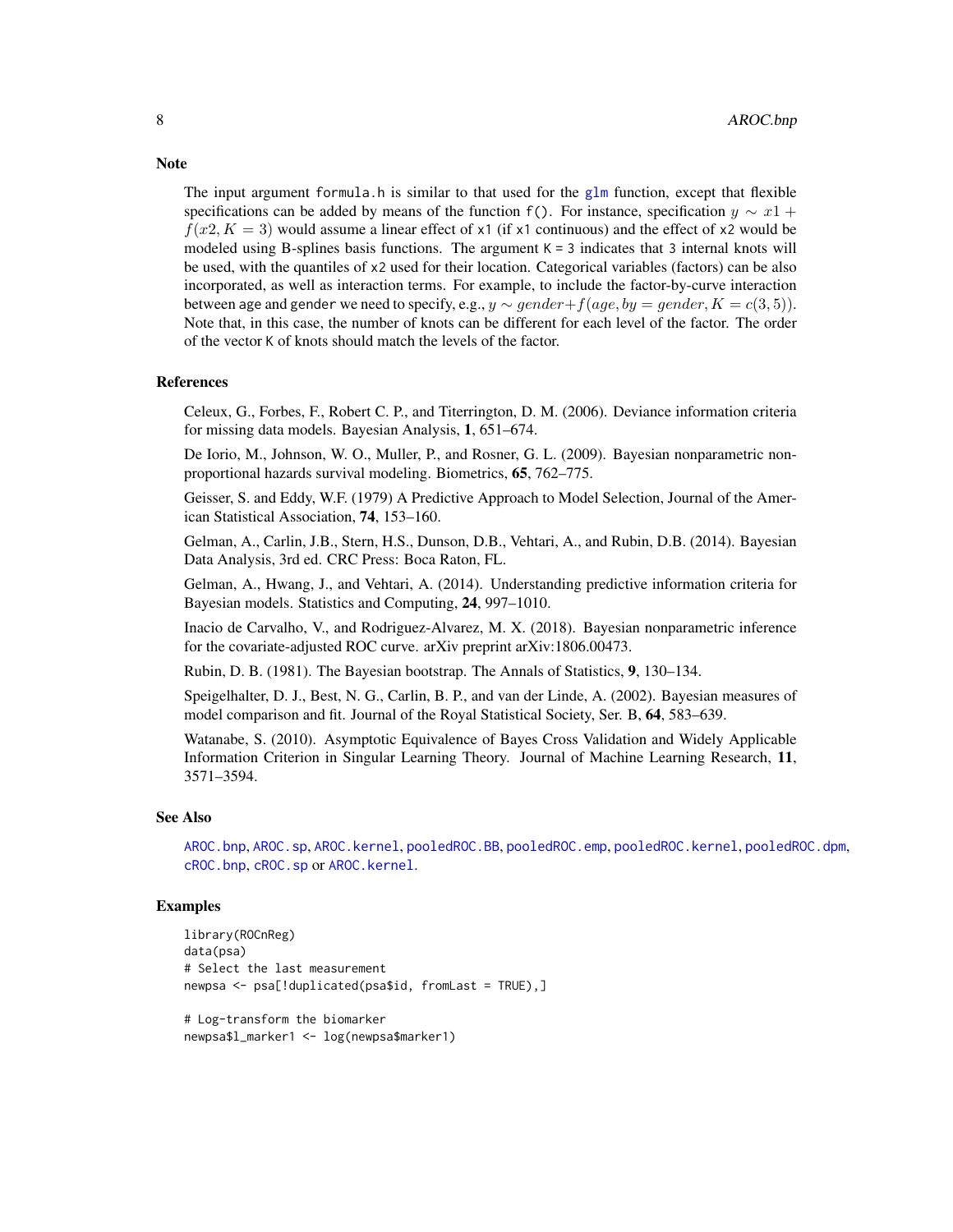```
AROC_bnp <- AROC.bnp(formula.h = l_marker1 ~ f(age, K = 0),
              group = "status",
              tag.h = 0,
              data = newpsa,
              standardise = TRUE,
              p = seq(0, 1, 1=101),
              compute.lpml = TRUE,
              compute.WAIC = TRUE,
              compute.DIC = TRUE,
              pauc = pauccontrol(compute = TRUE, focus = "FPF", value = 0.5),
              density = densitycontrol.aroc(compute = TRUE, grid.h = NA, newdata = NA),
         prior.h = priorcontrol.bnp(m0 = rep(0, 4), S0 = 10*diag(4), nu = 6, Psi = diag(4),
              a = 2, b = 0.5, alpha = 1, L = 10),
              mcmc = mcmccontrol(nsave = 500, nburn = 100, nskip = 1))
```
summary(AROC\_bnp)

plot(AROC\_bnp)

<span id="page-8-1"></span>AROC.kernel *Nonparametric kernel-based estimation of the covariate-adjusted ROC curve (AROC).*

# Description

This function estimates the covariate-adjusted ROC curve (AROC) using the nonparametric kernelbased method proposed by Rodriguez-Alvarez et al. (2011). The method, as it stands now, can only deal with one continuous covariate.

# Usage

```
AROC.kernel(marker, covariate, group, tag.h,
    bw = c("LS", "AIC"),regtype = c("LC", "LL"),pauc = pauccontrol(),
    data, p = \text{seq}(0, 1, 1 = 101), B = 1000, ci.level = 0.95,
    parallel = c("no", "multicore", "snow"), ncpus = 1, cl = NULL)
```

| marker    | A character string with the name of the diagnostic test variable.                                         |
|-----------|-----------------------------------------------------------------------------------------------------------|
| covariate | A character string with the name of the continuous covariate.                                             |
| group     | A character string with the name of the variable that distinguishes healthy from<br>diseased individuals. |
| tag.h     | The value codifying healthy individuals in the variable group.                                            |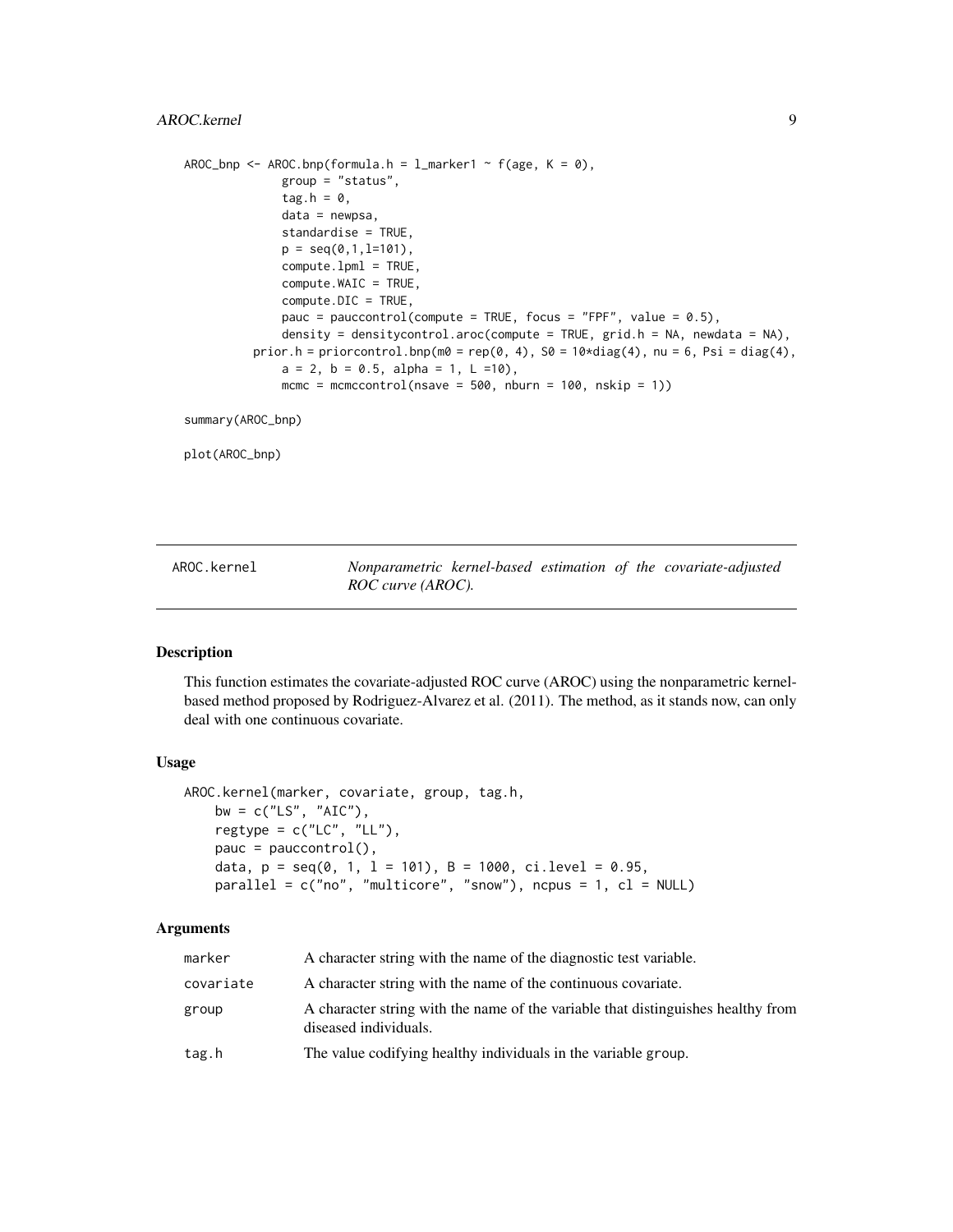| bw       | A character string specifying which method to use to select the bandwidths. AIC<br>specifies expected Kullback-Leibler cross-validation, and LS specifies least-<br>squares cross-validation. Defaults to LS. For details see R-package np.                                                                                                                                                                                                                                                                    |
|----------|----------------------------------------------------------------------------------------------------------------------------------------------------------------------------------------------------------------------------------------------------------------------------------------------------------------------------------------------------------------------------------------------------------------------------------------------------------------------------------------------------------------|
| regtype  | A character string specifying which type of kernel estimator to use for the regres-<br>sion function (see Details). LC specifies a local-constant estimator (Nadaraya-<br>Watson) and LL specifies a local-linear estimator. Defaults to LC. For details<br>see R-package np.                                                                                                                                                                                                                                  |
| pauc     | A list of control values to replace the default values returned by the function<br>pauccontrol. This argument is used to indicate whether the partial area under<br>the covariate-adjusted ROC curve (pAAUC) should be computed, and in case<br>it is computed, whether the focus should be placed on restricted false positive<br>fractions (FPFs) or on restricted true positive fractions (TPFs), and the upper<br>bound for the FPF (if focus is FPF) or the lower bound for the TPF (if focus is<br>TPF). |
| data     | A data frame representing the data and containing all needed variables.                                                                                                                                                                                                                                                                                                                                                                                                                                        |
| р        | Set of false positive fractions (FPF) at which to estimate the covariate-adjusted<br>ROC curve. This set is also used to compute the area under the covariate-<br>adjusted ROC curve (AAUC) using Simpson's rule. Thus, the length of the<br>set should be an odd number and it should be rich enough for an accurate esti-<br>mation.                                                                                                                                                                         |
| B        | An integer value specifying the number of bootstrap resamples for the construc-<br>tion of the confidence intervals. The default is 1000.                                                                                                                                                                                                                                                                                                                                                                      |
| ci.level | An integer value (between 0 and 1) specifying the confidence level. The default<br>is 0.95.                                                                                                                                                                                                                                                                                                                                                                                                                    |
| parallel | A characters string with the type of parallel operation: either "no" (default),<br>"multicore" (not available on Windows) or "snow".                                                                                                                                                                                                                                                                                                                                                                           |
| ncpus    | An integer with the number of processes to be used in parallel operation. De-<br>faults to 1.                                                                                                                                                                                                                                                                                                                                                                                                                  |
| cl       | An object inheriting from class cluster (from the parallel package), speci-<br>fying an optional parallel or snow cluster if parallel = "snow". If not supplied, a<br>cluster on the local machine is created for the duration of the call.                                                                                                                                                                                                                                                                    |

Estimates the covariate-adjusted ROC curve (AROC) defined as

$$
AROC(p) = Pr\{1 - F_{\bar{D}}(Y_D|X_D) \le p\},\
$$

where  $F_{\bar{D}}(y|x) = Pr{Y_{\bar{D}} \le y|X_{\bar{D}} = x}$ . In particular, the method implemented in this function estimates the outer probability empirically (see Janes and Pepe, 2009) and  $F_{\bar{D}}(y|x)$  is estimated assuming a nonparametric location-scale regression model for  $Y_{\bar{D}}$ , i.e.,

$$
Y_{\bar{D}} = \mu_{\bar{D}}(X_{\bar{D}}) + \sigma_{\bar{D}}(X_{\bar{D}})\varepsilon_{\bar{D}},
$$

where  $\mu_{\bar{D}}(x) = E(Y_{\bar{D}} | X_{\bar{D}} = x)$  is the regression funcion,  $\sigma_{\bar{D}}^2(x) = Var(Y_{\bar{D}} | X_{\bar{D}} = x)$  is the variance function, and  $\varepsilon_{\bar{D}}$  has zero mean, variance one, and distribution function  $G_{\bar{D}}$ . As a consequence,

$$
F_{\bar{D}}(y|x) = G_{\bar{D}}\left(\frac{y - \mu_{\bar{D}}(x)}{\sigma_{\bar{D}}(x)}\right)
$$

.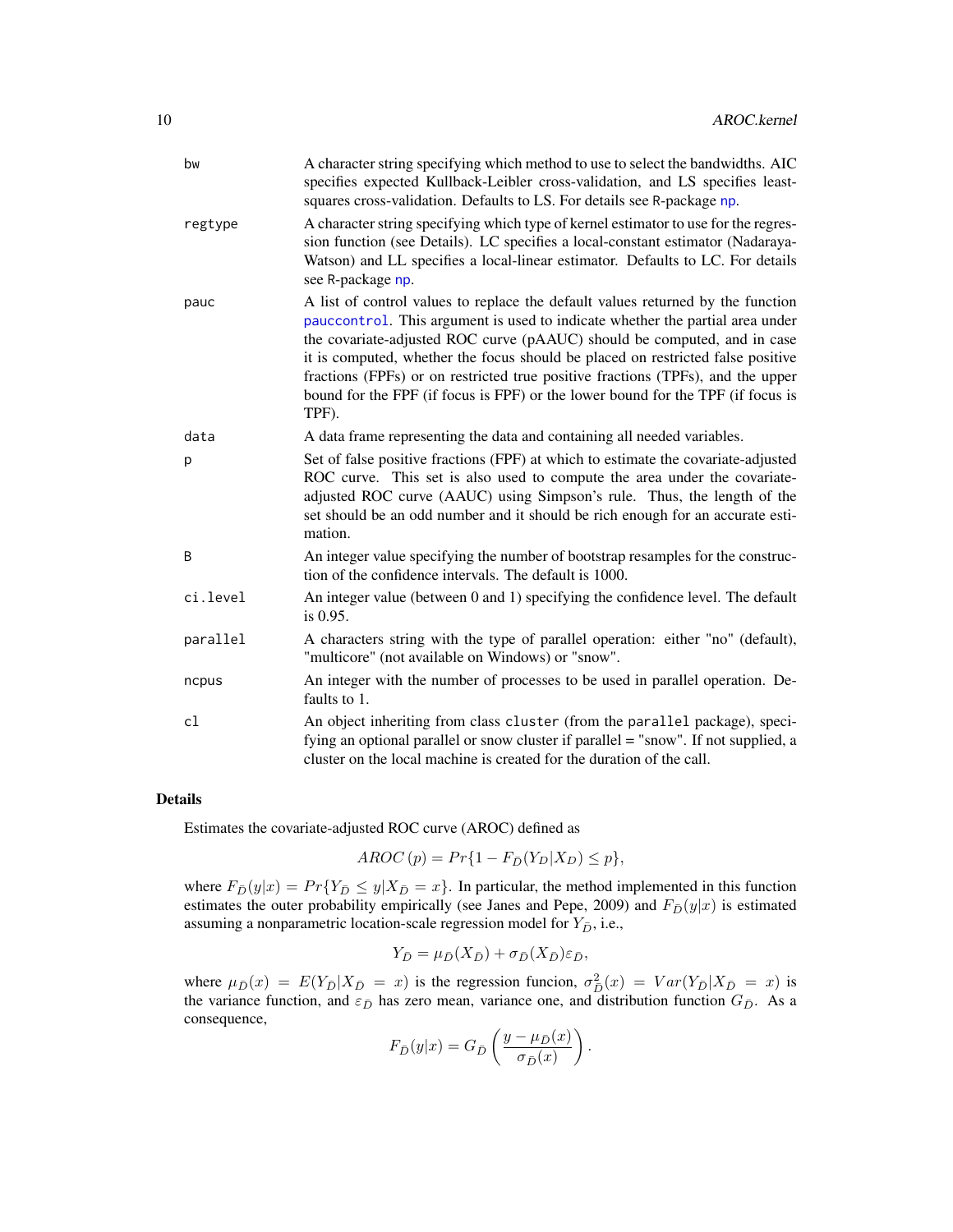By default, both the regression and variance functions are estimated using the Nadaraya-Watson estimator (LC), and the bandwidths are selected using least-squares cross-validation (LS). Implementation relies on the R-package [np](#page-0-0). No assumption is made about  $G_{\bar{D}}$ , which is empirically estimated on the basis of the standardised residuals.

The area under the AROC curve is

$$
AAUC = \int_0^1 AROC(p)dp,
$$

and there exists a closed-form estimator. With regard to the partial area under the curve, when focus = "FPF" and assuming an upper bound  $u_1$  for the FPF, what it is computed is

$$
pAAUC_{FPF}(u_1) = \int_0^{u_1} AROC(p)dp,
$$

where again there exists a closed-form estimator. The returned value is the normalised pAAUC,  $pAAUC_{FPF}(u_1)/u_1$  so that it ranges from  $u_1/2$  (useless test) to 1 (perfect marker). Conversely, when focus = "TPF", and assuming a lower bound for the TPF of  $u_2$ , the partial area corresponding to TPFs lying in the interval  $(u_2, 1)$  is computed as

$$
pAAUC_{TPF}(u_2) = \int_{AROC^{-1}(u_2)}^{1} AROC(p)dp - \{1 - AROC^{-1}(u_2)\} \times u_2.
$$

Here, the computation of the integral is done numerically. The returned value is the normalised pAAUC,  $pA A U C_{T P F} (u_2)/(1 - u_2)$ , so that it ranges from  $(1 - u_2)/2$  (useless test) to 1 (perfect test).

#### Value

As a result, the function provides a list with the following components:

| call        | The matched call.                                                                                                        |
|-------------|--------------------------------------------------------------------------------------------------------------------------|
| data        | The original supplied data argument.                                                                                     |
| missing.ind | A logical value indicating whether for each pair of observations (test outcomes<br>and covariates) missing values occur. |
| marker      | The name of the diagnostic test variable in the dataframe.                                                               |
| covariate   | The value of the argument covariate used in the call.                                                                    |
| group       | The value of the argument group used in the call.                                                                        |
| tag.h       | The value of the argument tag. h used in the call.                                                                       |
| p           | Set of false positive fractions (FPF) at which the covariate-adjusted ROC curve<br>has been estimated.                   |
| ci.level    | The value of the argument ci. level used in the call.                                                                    |
| ROC         | Estimated covariate-adjusted ROC curve (AROC), and ci.level*100% point-<br>wise confidence band (if computed).           |
| AUC         | Estimated area under the covariate-adjusted ROC curve (AAUC), and ci. level*100%<br>confidence interval (if computed).   |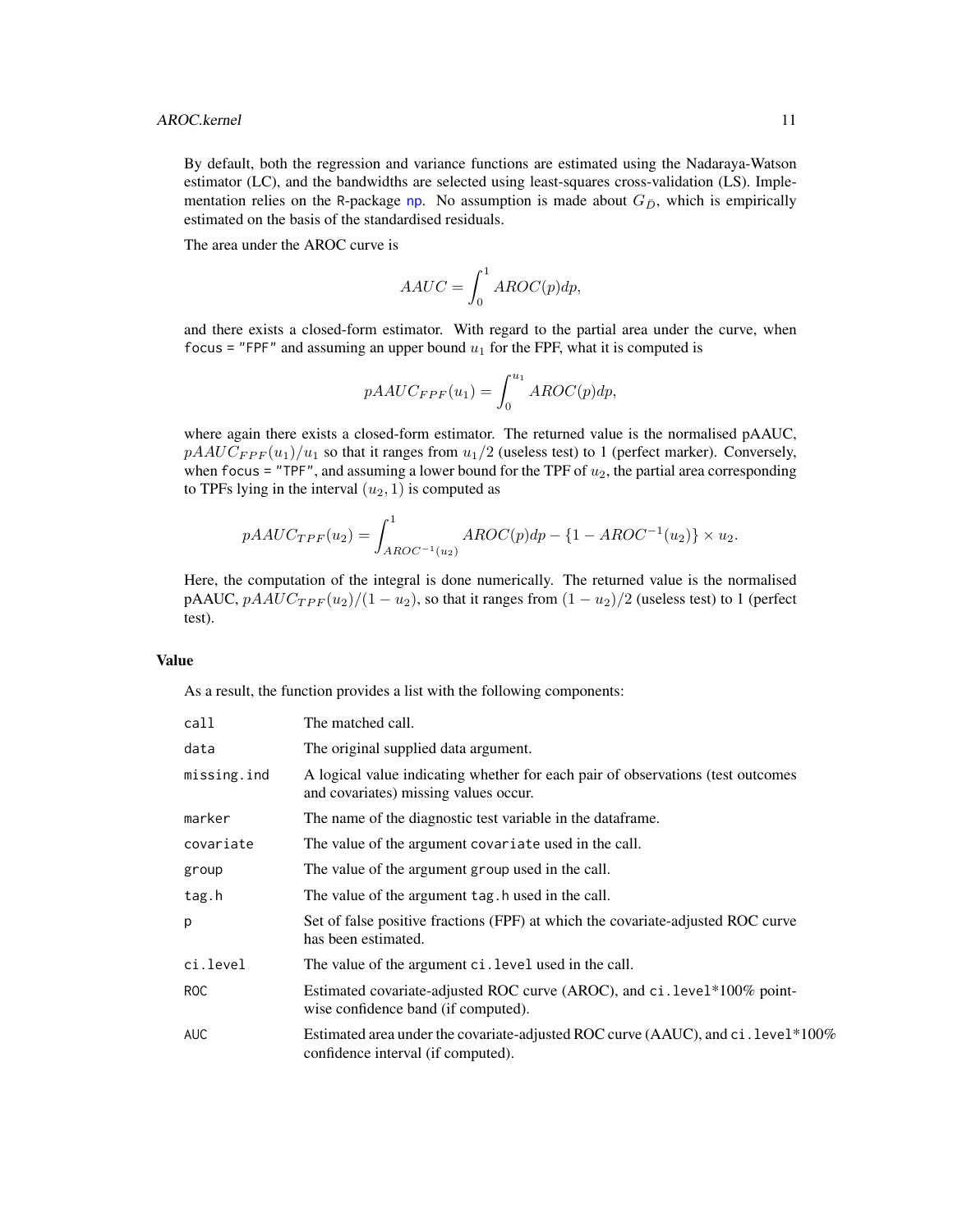| pAUC | If computed, estimated partial area under the covariate-adjusted ROC curve<br>(pAAUC) and ci.level*100% confidence interval (if computed). Note that<br>the returned values are normalised, so that the maximum value is one.                                                                                                                                                                                                                                                                                                                                                                                                               |
|------|---------------------------------------------------------------------------------------------------------------------------------------------------------------------------------------------------------------------------------------------------------------------------------------------------------------------------------------------------------------------------------------------------------------------------------------------------------------------------------------------------------------------------------------------------------------------------------------------------------------------------------------------|
| fit  | List with the following components: (1) bw. mean: An object of class npregbw<br>with the selected bandwidth for the nonparametric regression function. For fur-<br>ther details, see R-package np. (2) bw. var: An object of class npregbw with the<br>selected bandwidth for the nonparametric variance function. For further details,<br>see R-package np. (3) fit mean: An object of class npreg with the nonpara-<br>metric regression function estimate. For further details, see R-package np. (4)<br>fit. var: An object of class npreg with the nonparametric variance function<br>estimate. For further details, see R-package np. |

#### References

Hayfield, T., and Racine, J. S. (2008). Nonparametric Econometrics: The np Package. Journal of Statistical Software 27(5). URL http://www.jstatsoft.org/v27/i05/.

Inacio de Carvalho, V., and Rodriguez-Alvarez, M. X. (2018). Bayesian nonparametric inference for the covariate-adjusted ROC curve. arXiv preprint arXiv:1806.00473.

Janes, H., and Pepe, M.S. (2009). Adjusting for covariate effects on classification accuracy using the covariate-adjusted receiver operating characteristic curve. Biometrika, 96, 371–382.

Rodriguez-Alvarez, M. X., Roca-Pardinas, J., and Cadarso-Suarez, C. (2011). ROC curve and covariates: extending induced methodology to the non-parametric framework. Statistics and Computing, 21, 483–499.

#### See Also

[AROC.bnp](#page-3-1), [AROC.sp](#page-12-1), [AROC.kernel](#page-8-1), [pooledROC.BB](#page-47-1), [pooledROC.emp](#page-54-1), [pooledROC.kernel](#page-57-1), [pooledROC.dpm](#page-50-1), [cROC.bnp](#page-23-1), [cROC.sp](#page-33-1) or [AROC.kernel](#page-8-1).

# Examples

```
library(ROCnReg)
data(psa)
# Select the last measurement
newpsa <- psa[!duplicated(psa$id, fromLast = TRUE),]
# Log-transform the biomarker
newpsa$l_marker1 <- log(newpsa$marker1)
m2 <- AROC.kernel(marker = "l_marker1",
covariate = "age",
group = "status",
tag.h = 0,data = newpsa,
bw = "LS",
rectype = "LC".pauc = pauccontrol(compute = TRUE, focus = "FPF", value = 0.5),
B = 500
```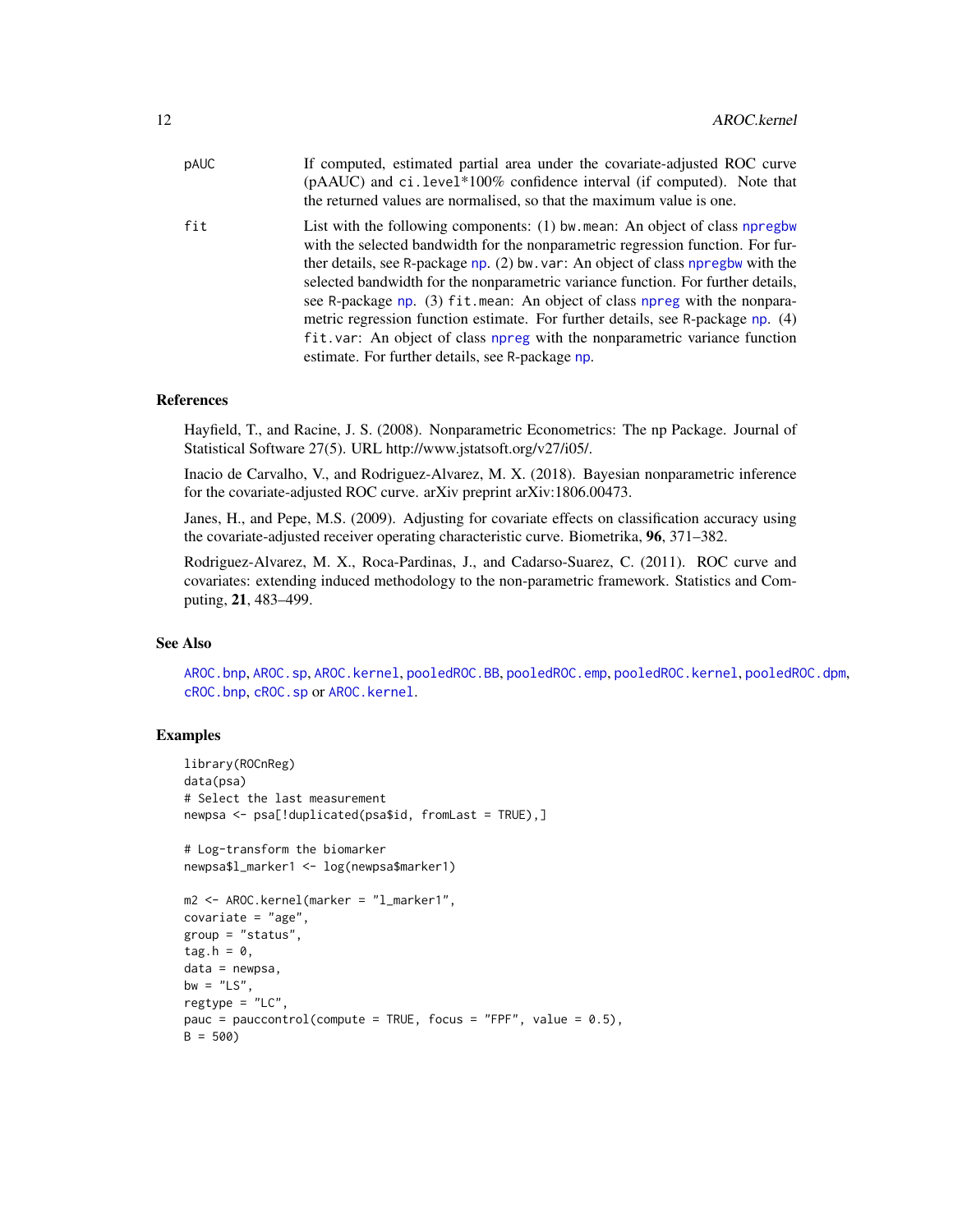#### <span id="page-12-0"></span> $\triangle$ AROC.sp 13

summary(m2)

plot(m2)

<span id="page-12-1"></span>AROC.sp *Semiparametric frequentist inference for the covariate-adjusted ROC curve (AROC).*

# Description

This function estimates the covariate-adjusted ROC curve (AROC) using the semiparametric approach proposed by Janes and Pepe (2009).

# Usage

```
AROC.sp(formula.h, group, tag.h, data,
    est.cdf.h = c("normal", "empirical"), pauc = pauccontrol(),
    p = seq(0, 1, 1 = 101), B = 1000, ci. level = 0.95,parallel = c("no", "multicore", "snow"), ncpus = 1, cl = NULL)
```

| formula.h | A formula object specifying the location regression model to be fitted in the<br>healthy population (see Details).                                                                                                                                                                                                                                                                                                                                                                                             |
|-----------|----------------------------------------------------------------------------------------------------------------------------------------------------------------------------------------------------------------------------------------------------------------------------------------------------------------------------------------------------------------------------------------------------------------------------------------------------------------------------------------------------------------|
| group     | A character string with the name of the variable that distinguishes healthy from<br>diseased individuals.                                                                                                                                                                                                                                                                                                                                                                                                      |
| tag.h     | The value codifying healthy individuals in the variable group.                                                                                                                                                                                                                                                                                                                                                                                                                                                 |
| data      | A data frame representing the data and containing all needed variables.                                                                                                                                                                                                                                                                                                                                                                                                                                        |
| est.cdf.h | A character string. It indicates how the conditional distribution function of the<br>diagnostic test in the healthy population is estimated. Options are "normal" and<br>"empirical" (see Details). The default is "normal".                                                                                                                                                                                                                                                                                   |
| pauc      | A list of control values to replace the default values returned by the function<br>pauccontrol. This argument is used to indicate whether the partial area under<br>the covariate-adjusted ROC curve (pAAUC) should be computed, and in case<br>it is computed, whether the focus should be placed on restricted false positive<br>fractions (FPFs) or on restricted true positive fractions (TPFs), and the upper<br>bound for the FPF (if focus is FPF) or the lower bound for the TPF (if focus is<br>TPF). |
| p         | Set of false positive fractions (FPF) at which to estimate the covariate-adjusted<br>ROC curve. This set is also used to compute the area under the covariate-<br>adjusted ROC curve (AAUC) using Simpson's rule. Thus, the length of the<br>set should be an odd number, and it should be rich enough for an accurate esti-<br>mation.                                                                                                                                                                        |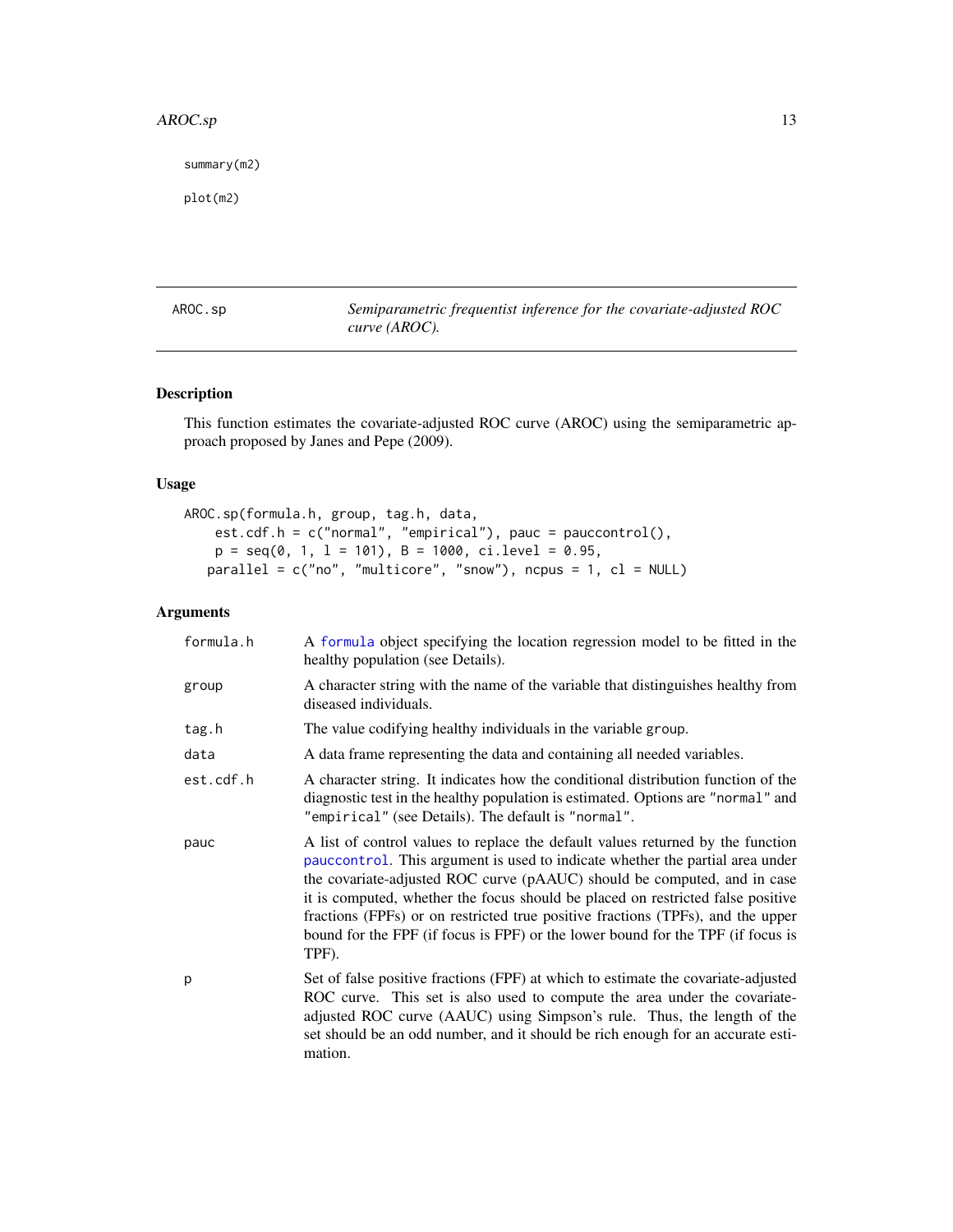| B        | An integer value specifying the number of bootstrap resamples for the construc-<br>tion of the confidence intervals. The default is 1000.                                                                                                   |
|----------|---------------------------------------------------------------------------------------------------------------------------------------------------------------------------------------------------------------------------------------------|
| ci.level | An integer value (between 0 and 1) specifying the confidence level. The default<br>is $0.95$ .                                                                                                                                              |
| parallel | A characters string with the type of parallel operation: either "no" (default),<br>"multicore" (not available on Windows) or "snow".                                                                                                        |
| ncpus    | An integer with the number of processes to be used in parallel operation. De-<br>faults to 1.                                                                                                                                               |
| c1       | An object inheriting from class cluster (from the parallel package), speci-<br>fying an optional parallel or snow cluster if parallel = "snow". If not supplied, a<br>cluster on the local machine is created for the duration of the call. |

Estimates the covariate-adjusted ROC curve (AROC) defined as

$$
AROC(p) = Pr\{1 - F_{\bar{D}}(Y_D | \mathbf{X}_D) \le p\},\
$$

$$
F_{\bar{D}}(y | \mathbf{x}) = Pr\{Y_{\bar{D}} \le y | \mathbf{X}_{\bar{D}} = \mathbf{x}\}.
$$

The method implemented in this function estimates the outer probability empirically (see Janes and Pepe, 2009) and  $F_{\bar{D}}(\cdot|x)$  is estimated assuming a semiparametric location regression model for  $Y_{\bar{D}}$ , i.e.,

$$
Y_{\bar{D}} = \mathbf{X}_{\bar{D}}^T \boldsymbol{\beta}_{\bar{D}} + \sigma_{\bar{D}} \varepsilon_{\bar{D}},
$$

where  $\varepsilon_{\bar{D}}$  has zero mean, variance one, and distribution function  $G_{\bar{D}}$ . As a consequence, we have

$$
F_{\bar{D}}(y|\mathbf{x})=G_{\bar{D}}\left(\frac{y-\mathbf{x}^T\beta_{\bar{D}}}{\sigma_{\bar{D}}}\right)
$$

.

In line with the assumptions made about the distribution of  $\varepsilon_{\bar{D}}$ , estimators will be referred to as: (a) "normal", where a standard Gaussian error is assumed, i.e.,  $G_{\bar{D}}(y) = \Phi(y)$ ; and, (b) "empirical", where no assumption is made about the distribution (in this case,  $G_{\bar{D}}$  is empirically estimated on the basis of standardised residuals).

The area under the AROC curve is

$$
AAUC = \int_0^1 AROC(p)dp,
$$

and there exists a closed-form estimator. With regard to the partial area under the AROC curve, when focus = "FPF" and assuming an upper bound  $u_1$  for the FPF, what it is computed is

$$
pAAUC_{FPF}(u_1) = \int_0^{u_1} AROC(p)dp,
$$

where again there exists a closed-form estimator. The returned value is the normalised pAAUC,  $pAAUC_{FPF}(u_1)/u_1$  so that it ranges from  $u_1/2$  (useless test) to 1 (perfect marker). Conversely, when focus = "TPF", and assuming a lower bound for the TPF of  $u_2$ , the partial area corresponding to TPFs lying in the interval  $(u_2, 1)$  is computed as

$$
pAAUC_{TPF}(u_2) = \int_{AROC^{-1}(u_2)}^{1} AROC(p)dp - \{1 - AROC^{-1}(u_2)\} \times u_2.
$$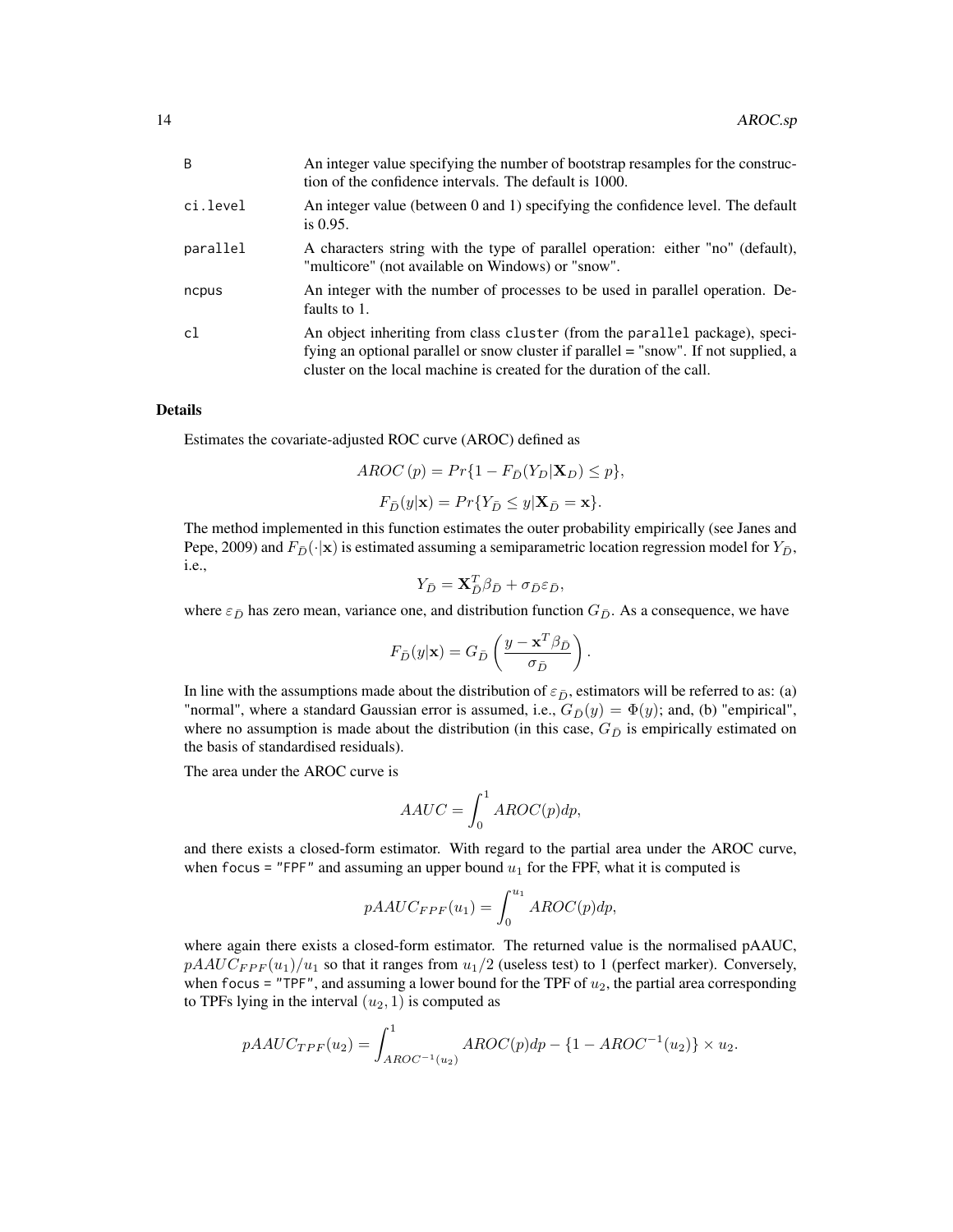Here, the computation of the integral is done numerically. The returned value is the normalised pAAUC,  $pAAUC_{TPF}(u_2)/(1-u_2)$ , so that it ranges from  $(1-u_2)/2$  (useless test) to 1 (perfect test).

# Value

As a result, the function provides a list with the following components:

| call        | The matched call.                                                                                                                                                                                                             |
|-------------|-------------------------------------------------------------------------------------------------------------------------------------------------------------------------------------------------------------------------------|
| data        | The original supplied data argument.                                                                                                                                                                                          |
| missing.ind | A logical value indicating whether for each pair of observations (test outcomes<br>and covariates) missing values occur.                                                                                                      |
| marker      | The name of the diagnostic test variable in the dataframe.                                                                                                                                                                    |
| group       | The value of the argument group used in the call.                                                                                                                                                                             |
| tag.h       | The value of the argument tag. h used in the call.                                                                                                                                                                            |
| formula     | The value of the argument formula. h used in the call.                                                                                                                                                                        |
| est.cdf.h   | The value of the argument est.cdf.h used in the call.                                                                                                                                                                         |
| p           | Set of false positive fractions (FPF) at which the covariate-adjusted ROC (AROC)<br>curve has been estimated                                                                                                                  |
| ci.level    | The value of the argument ci. level used in the call.                                                                                                                                                                         |
| <b>ROC</b>  | Estimated covariate-adjusted ROC curve (AROC), and ci.level*100% point-<br>wise confidence bands (if computed)                                                                                                                |
| AUC         | Estimated area under the covariate-adjusted ROC curve (AAUC), and ci. level*100%<br>confidence intervals (if required).                                                                                                       |
| pAUC        | If computed, estimated partial area under the covariate-adjusted ROC curve<br>(pAAUC) and ci.level*100% confidence interval (if computed). Note that<br>the returned values are normalised, so that the maximum value is one. |
| fit         | Object of class $\text{Im}$ with the fitted regression model in the healthy population.                                                                                                                                       |
| coeff       | Estimated regression coefficients (and ci. level*100% confidence interval if B<br>greater than zero) from the fit of the linear model in the healthy population, as<br>specified in formula.h.                                |

# References

Janes, H., and Pepe, M.S. (2009). Adjusting for covariate effects on classification accuracy using the covariate-adjusted receiver operating characteristic curve. Biometrika, 96(2), 371 - 382.

# See Also

[AROC.bnp](#page-3-1), [AROC.sp](#page-12-1), [AROC.kernel](#page-8-1), [pooledROC.BB](#page-47-1), [pooledROC.emp](#page-54-1), [pooledROC.kernel](#page-57-1), [pooledROC.dpm](#page-50-1), [cROC.bnp](#page-23-1), [cROC.sp](#page-33-1) or [AROC.kernel](#page-8-1).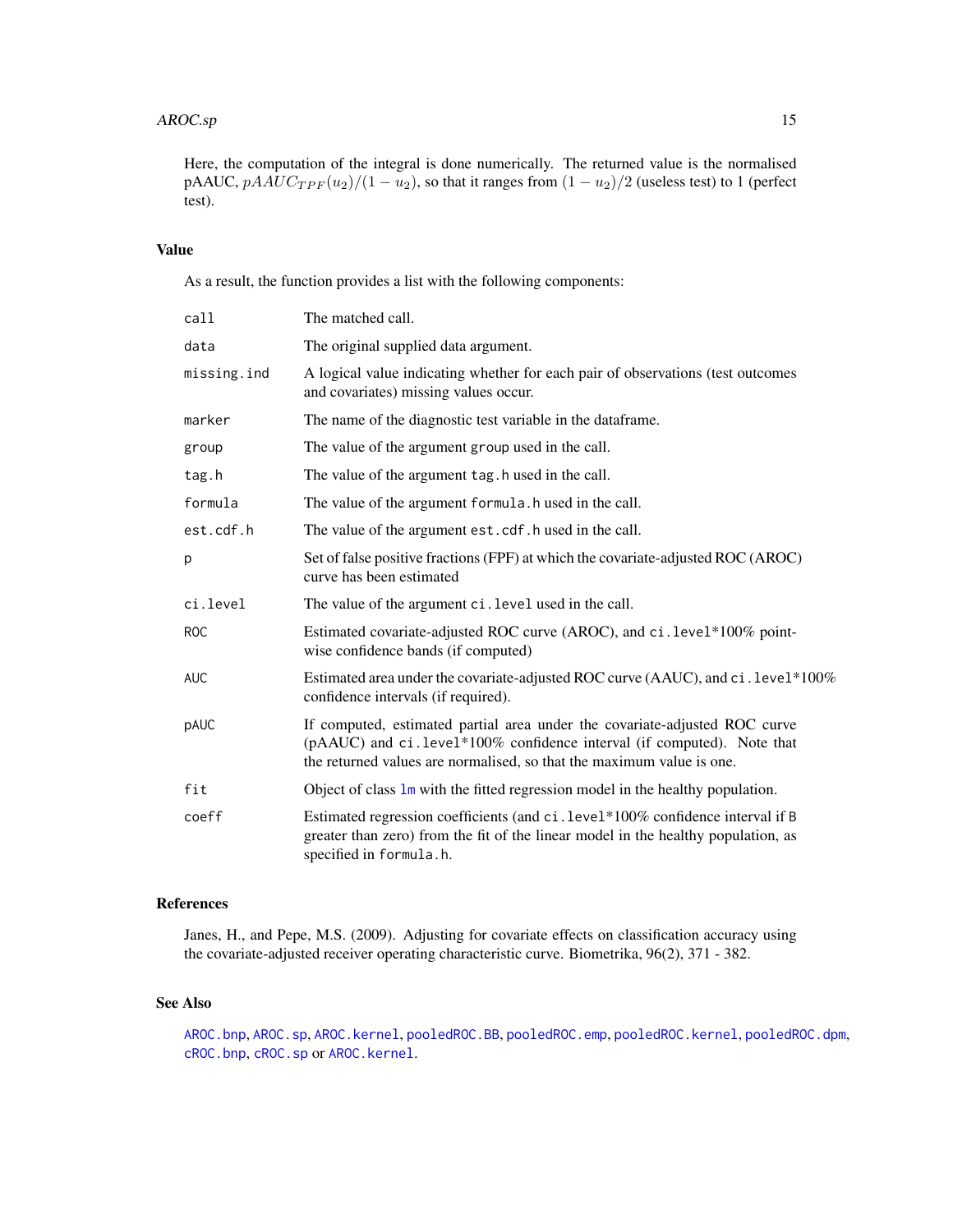# Examples

```
library(ROCnReg)
data(psa)
# Select the last measurement
newpsa <- psa[!duplicated(psa$id, fromLast = TRUE),]
# Log-transform the biomarker
newpsa$l_marker1 <- log(newpsa$marker1)
m3 <- AROC.sp(formula.h = l_marker1 ~ age,
group = "status",
tag.h = \theta,
data = newpsa,
est.cdf.h = "normal",
pauc = pauccontrol(compute = TRUE, focus = "FPF", value = 0.5),
p = seq(0, 1, 1=101),
B = 500summary(m3)
plot(m3)
```
compute.threshold.AROC

*AROC based threshold values.*

# Description

This function implements methods for estimating AROC-based threshold values.

# Usage

```
compute.threshold.AROC(object, criterion = c("FPF", "YI"), FPF, newdata,
 ci.level = 0.95, parallel = c("no", "multicore", "snow"), nopus = 1, cl = NULL)
```

| object    | An object of class AROC as produced by AROC. bnp(), AROC. sp(), or AROC. kernel().                                                                                                                       |
|-----------|----------------------------------------------------------------------------------------------------------------------------------------------------------------------------------------------------------|
| criterion | A character string indicating whether the covariate-adjusted threshold values<br>should be computed based on the Youden index ("YI") or for a fixed set of false<br>positive fractions ("FPF").          |
| FPF       | For criterion $=$ FPF, a numeric vector with the FPF at which to calculate the<br>AROC-based threshold values. Atomic values are also valid.                                                             |
| newdata   | Optional data frame containing the values of the covariates at which the AROC-<br>based threshold values will be computed. If not supplied, the function cROCData<br>is used to build a default dataset. |

<span id="page-15-0"></span>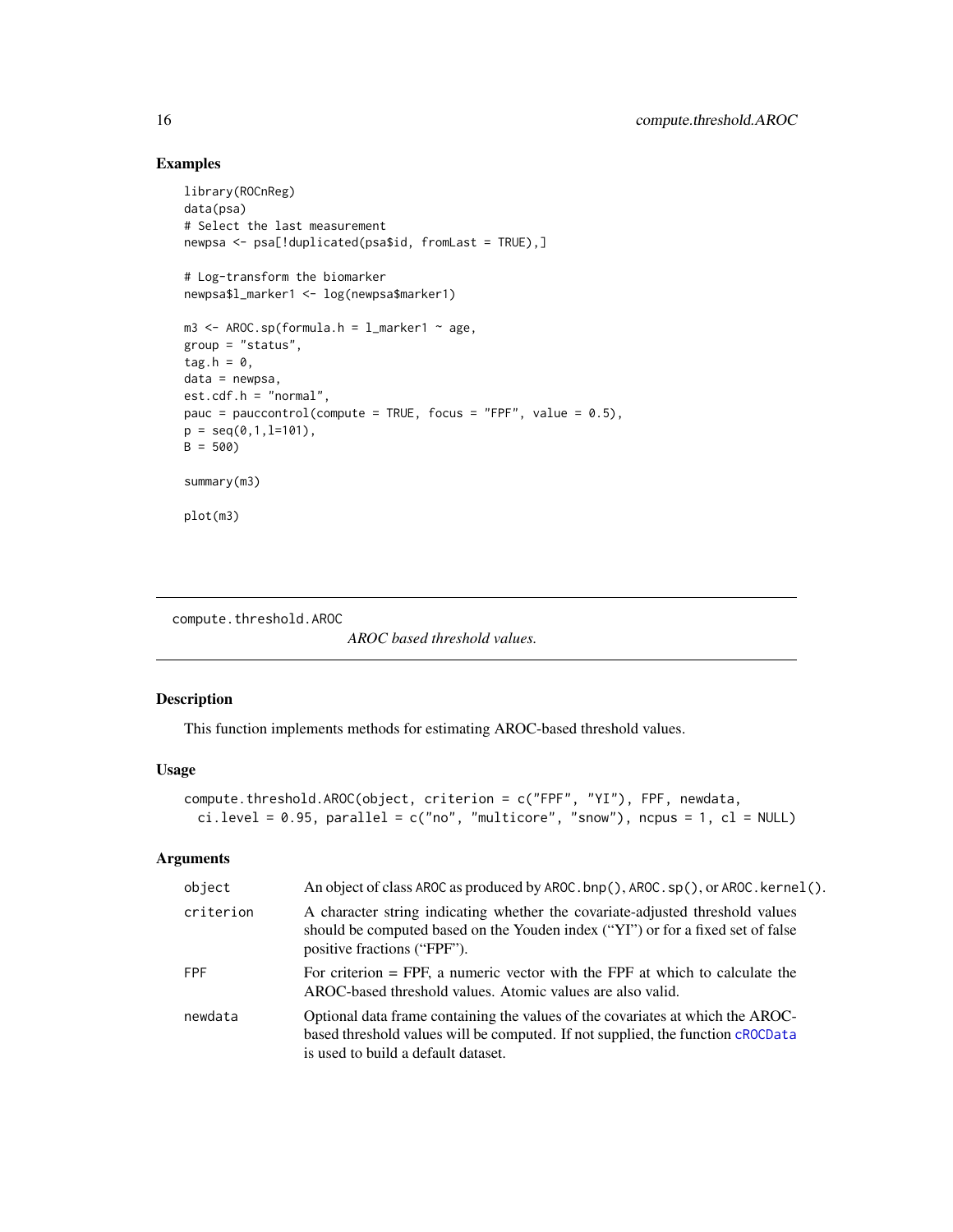| ci.level | An integer value (between 0 and 1) specifying the confidence level. The default<br>is $0.95$ .                                                                                                                                              |
|----------|---------------------------------------------------------------------------------------------------------------------------------------------------------------------------------------------------------------------------------------------|
| parallel | A characters string with the type of parallel operation: either "no" (default),<br>"multicore" (not available on Windows) or "snow".                                                                                                        |
| ncpus    | An integer with the number of processes to be used in parallel operation. De-<br>faults to 1.                                                                                                                                               |
| c1       | An object inheriting from class cluster (from the parallel package), speci-<br>fying an optional parallel or snow cluster if parallel = "snow". If not supplied, a<br>cluster on the local machine is created for the duration of the call. |

Estimates AROC-based threshold values based on two different criteria, namely, the Youden index (YI) and the one that gives rise to a pre-specified FPF. Before proceeding, we would like to mention that when the accuracy of a test is not affected by covariates, this does not necessarily imply that the covariate-specific ROC curve (which in this case is the same for all covariate values) coincides with the pooled ROC curve. It does coincide, however, with the AROC curve. Consequently, in all cases where covariates affect the test, even though they might not affect its discriminatory capacity, inferences based on the pooled ROC curve might be misleading. In such cases the AROC curve should be used instead. This also applies to the selection of (optimal) threshold values, which, as will be seen, might be covariate-specific (i.e., possibly different for different covariate values).

For the AROC curve, the Youden Index is defined as

$$
YI = \max_{p} \{AROC(p) - p\},\
$$

The value  $p^*$  (FPF) that achieves the maximum is then used to calculate the optimal (covariatespecific) YI threshold as follows

$$
c_{\mathbf{x}}^* = F_{\bar{D}}^{-1}(1 - p^*|\mathbf{x}),
$$

where

$$
F_{\bar{D}}(y|\mathbf{x}) = Pr(Y_{\bar{D}} \le y|\mathbf{X}_{\bar{D}} = \mathbf{x}).
$$

In a similar way, when using the criterion for a fixed FPF, the covariate-specific threshold values are obtained as follows

$$
c_{\mathbf{x}}^* = F_{\bar{D}}^{-1} (1 - FPF|\mathbf{x}).
$$

In both cases, we use the notation  $c^*_{\mathbf{x}}$  to emphasise that this value depends on covariate x.

#### Value

As a result, the function provides a list with the following components:

| call       | The matched call.                                                                                                                                                                                                                                                                                                       |
|------------|-------------------------------------------------------------------------------------------------------------------------------------------------------------------------------------------------------------------------------------------------------------------------------------------------------------------------|
| newdata    | Data frame containing the values of the covariates at which the AROC-based<br>thresholds were computed.                                                                                                                                                                                                                 |
| thresholds | If method = "YI", the estimated AROC-based threshold corresponding to the<br>Youden index, and if method = "FPF", AROC-based threshold corresponding<br>to the specified FPF. For the Bayesian approach (AROC, bnp), in addition to the<br>posterior mean, the ci. level*100% pointwise credible band is also returned. |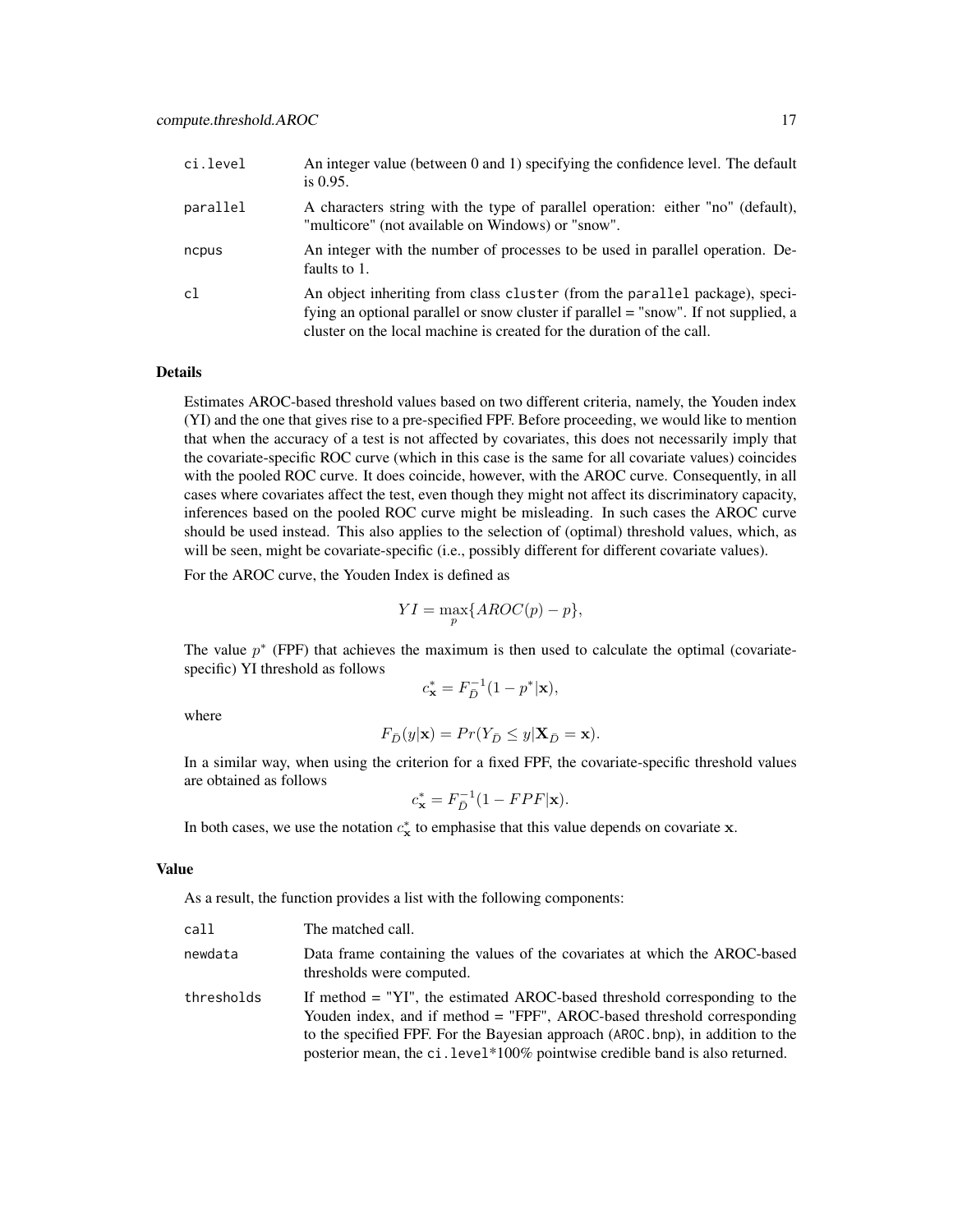| YT  | If criterion = "YI", the AROC-based Youden index. For the Bayesian approach<br>(AROC bnp), in addition to the posterior mean, the $ci$ level*100% pointwise<br>credible band is also returned.                                                                               |
|-----|------------------------------------------------------------------------------------------------------------------------------------------------------------------------------------------------------------------------------------------------------------------------------|
| FPF | If criterion $=$ "YI", the FPF where the Youden index is attained, and if criterion<br>$=$ "FPF", the supplied FPF argument. For the Bayesian approach (AROC, bnp), in<br>addition to the posterior mean, the $ci$ . level*100% pointwise credible band is<br>also returned. |

# References

Inacio de Carvalho, V., and Rodriguez-Alvarez, M. X. (2018). Bayesian nonparametric inference for the covariate-adjusted ROC curve. arXiv preprint arXiv:1806.00473.

Rodriguez-Alvarez, M. X., Roca-Pardinas, J., and Cadarso-Suarez, C. (2011). ROC curve and covariates: extending induced methodology to the non-parametric framework. Statistics and Computing, 21, 483–499.

Rutter, C.M. and Miglioretti, D. L. (2003). Estimating the Accuracy of Psychological Scales Using Longitudinal Data. Biostatistics, 4, 97–107.

Youden, W. J. (1950). Index for rating diagnostic tests. Cancer, 3, 32–35.

#### See Also

[AROC.bnp](#page-3-1), [AROC.kernel](#page-8-1) or [AROC.sp](#page-12-1)

# Examples

```
library(ROCnReg)
data(psa)
# Select the last measurement
newpsa <- psa[!duplicated(psa$id, fromLast = TRUE),]
# Log-transform the biomarker
newpsa$l_marker1 <- log(newpsa$marker1)
AROC_bnp <- AROC.bnp(formula.h = l_marker1 ~ f(age, K = 0),
              group = "status",
              tag.h = 0,data = newpsa,
              standardise = TRUE,
              p = seq(0, 1, l=101),
              prior = priorcontrol.bnp(m\theta = rep(\theta, 4),
              S0 = 10*diag(4), nu = 6, Psi = diag(4),
              a = 2, b = 0.5, alpha = 1, L =10),
              mcmc = mcmccontrol(nsave = 500, nburn = 100, nskip = 1))
### Threshold values based on the YI
th_AROC_bnp_yi <- compute.threshold.AROC(AROC_bnp, criterion = "YI")
# Plot results
plot(th_AROC_bnp_yi$newdata$age, th_AROC_bnp_yi$thresholds[,"est"],
type = "1", xlab = "Age",
```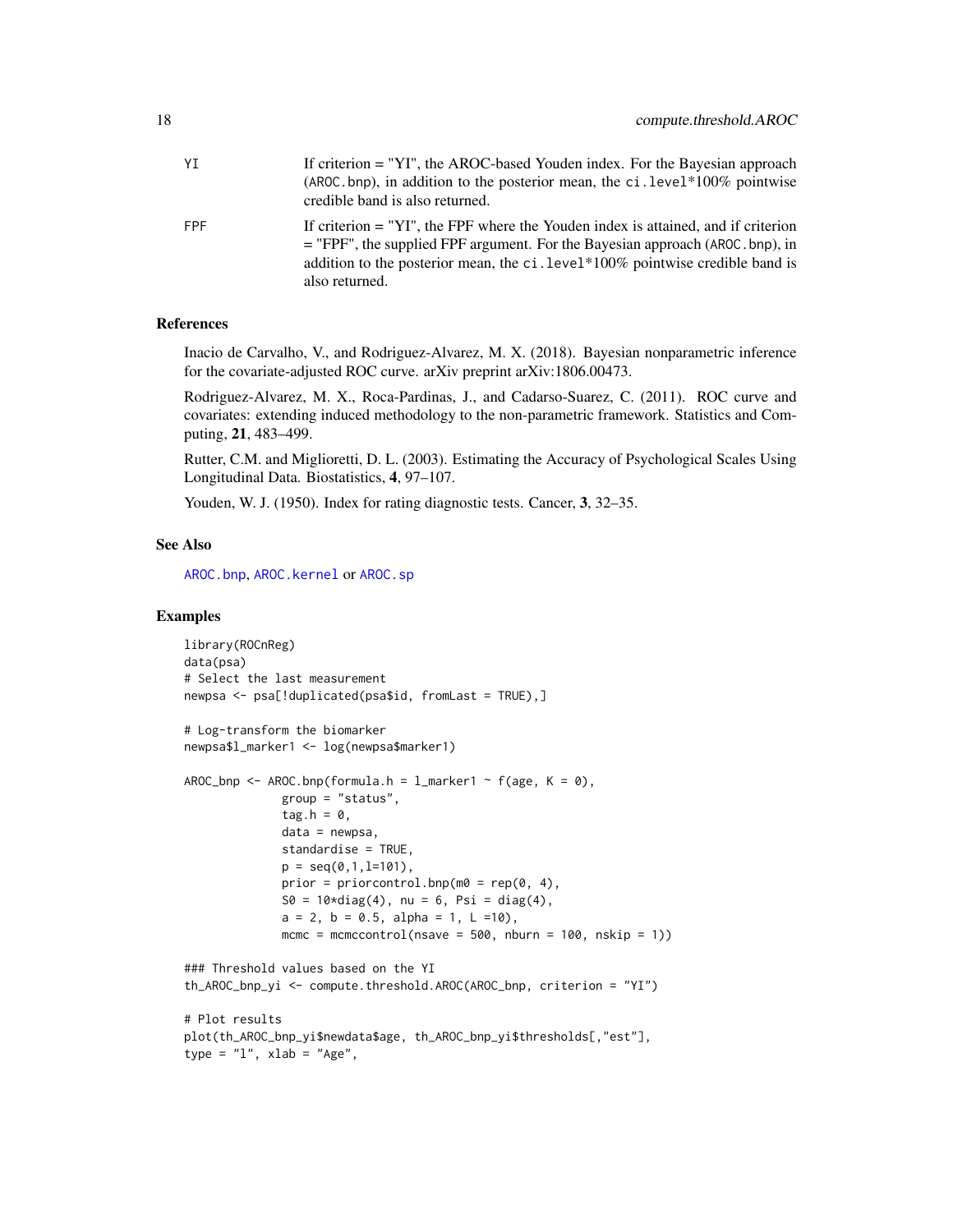```
ylab = "log(PSA)", ylim = c(0,3),main = "Threshold values based on the Youden Index")
lines(th_AROC_bnp_yi$newdata$age, th_AROC_bnp_yi$thresholds[,"qh"], lty = 2)
lines(th_AROC_bnp_yi$newdata$age, th_AROC_bnp_yi$thresholds[,"ql"], lty = 2)
### Threshold values for a fixed FPF
th_AROC_bnp_fpf <- compute.threshold.AROC(AROC_bnp, criterion = "FPF", FPF = 0.1)
# Plot results
plot(th_AROC_bnp_yi$newdata$age, th_AROC_bnp_fpf$thresholds[["0.1"]][,"est"],
type = "1", xlab = "Age",ylab = "log(PSA)", ylim = c(0,3),
main = "Threshold values for a FPF = 0.1")
lines(th_AROC_bnp_yi$newdata$age, th_AROC_bnp_fpf$thresholds[["0.1"]][,"qh"], lty = 2)
lines(th_AROC_bnp_yi$newdata$age, th_AROC_bnp_fpf$thresholds[["0.1"]][,"ql"], lty = 2)
```
compute.threshold.cROC

```
Covariate-specific ROC based threshold values.
```
#### Description

This function implements methods for estimating covariate-specific ROC-based threshold values.

#### Usage

```
compute.threshold.cROC(object, criterion = c("FPF", "YI"), FPF, newdata,
 ci. level = 0.95, parallel = c("no", "multicore", "snow"), ncpus = 1, cl = NULL)
```

| object     | An object of class cROC as produced by cROC. bnp(), cROC. sp(), or cROC. kernel().                                                                                                                               |
|------------|------------------------------------------------------------------------------------------------------------------------------------------------------------------------------------------------------------------|
| criterion  | A character string indicating whether the covariate-specific threshold values<br>should be computed based on the Youden index ("YI") or for fixed set of false<br>positive fractions ("FPF").                    |
| <b>FPF</b> | For criterion = "FPF", a numeric vector with the FPF at which to calculate the<br>covariate-specific threshold values. Atomic values are also valid.                                                             |
| newdata    | Optional data frame containing the values of the covariates at which the covariate-<br>specific threshold values will be computed. If not supplied, the function cROCData<br>is used to build a default dataset. |
| ci.level   | An integer value (between 0 and 1) specifying the confidence level. The default<br>is $0.95$ .                                                                                                                   |
| parallel   | A characters string with the type of parallel operation: either "no" (default),<br>"multicore" (not available on Windows) or "snow".                                                                             |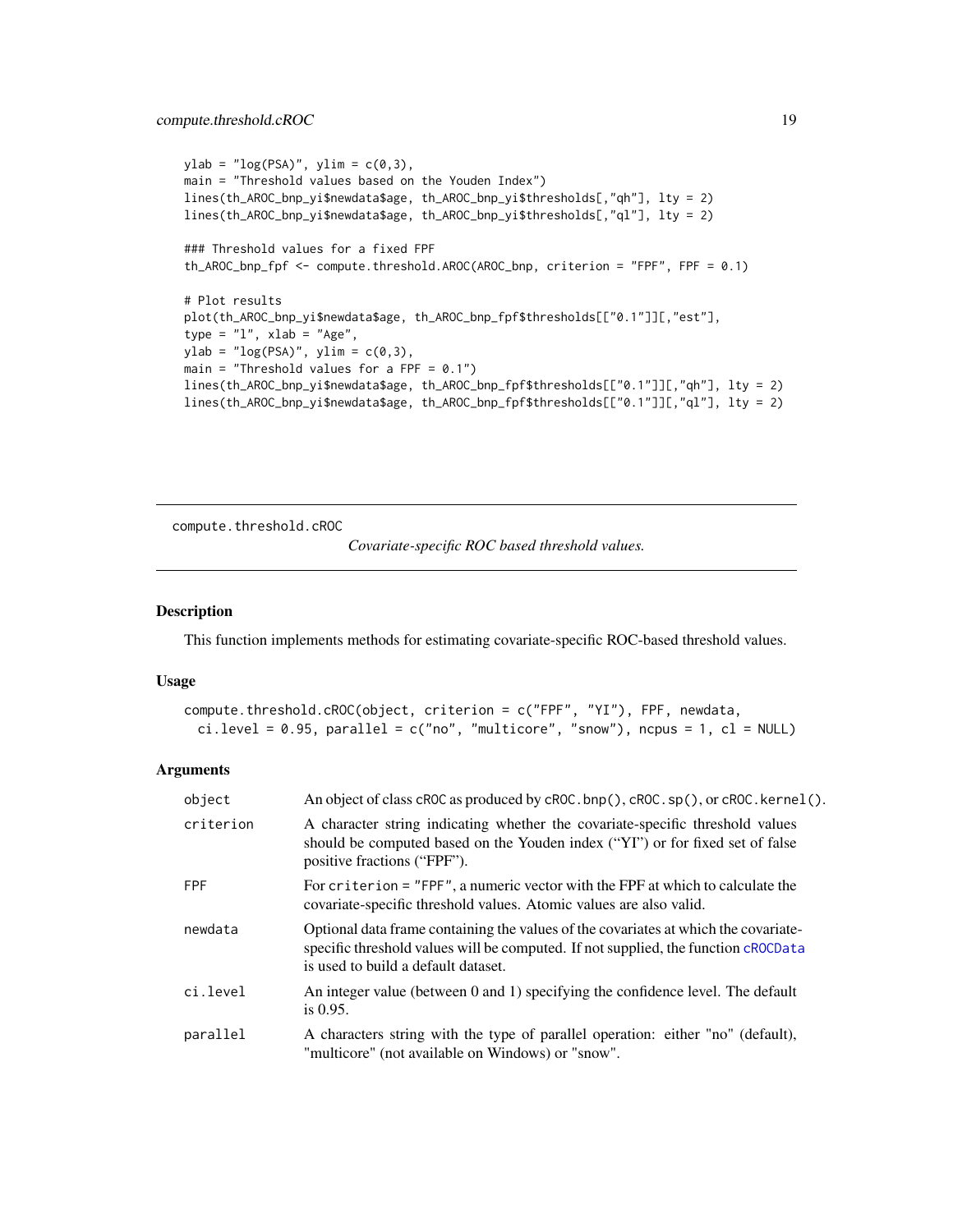| ncpus | An integer with the number of processes to be used in parallel operation. De-<br>faults to 1.                                                                      |
|-------|--------------------------------------------------------------------------------------------------------------------------------------------------------------------|
| cl    | An object inheriting from class cluster (from the parallel package), speci-<br>fying an optional parallel or snow cluster if parallel = "snow". If not supplied, a |
|       | cluster on the local machine is created for the duration of the call.                                                                                              |

Estimates covariate-specific ROC-based threshold values based on two different criteria, the Youden index (YI) and the one that gives rise to a pre-specified FPF.

In the conditional case, the Youden index is defined as

$$
YI(\mathbf{x}) = \max_{c} |TPF(c|\mathbf{x}) - FPF(c|\mathbf{x})| = \max_{c} |F_{\bar{D}}(c|\mathbf{x}) - F_D(c|\mathbf{x})|,
$$

where

$$
F_D(y|\mathbf{x}) = Pr(Y_D \le y|\mathbf{X}_D = \mathbf{x}),
$$
  
\n
$$
F_{\bar{D}}(y|\mathbf{x}) = Pr(Y_{\bar{D}} \le y|\mathbf{X}_{\bar{D}} = \mathbf{x}).
$$

The value  $c_{\mathbf{x}}^*$  that achieves the maximum is called the optimal covariate-specific YI threshold. Regarding the criterion for a fixed FPF, the covariate-specific threshold values are obtained as follows

$$
c_{\mathbf{x}}^* = F_{\bar{D}}^{-1} (1 - FPF|\mathbf{x}).
$$

In both cases, we use the notation  $c^*_{\mathbf{x}}$  to emphasise that this value depends on covariate x.

# Value

As a result, the function provides a list with the following components:

| call       | The matched call.                                                                                                                                                                                                                                                                                                                                                                                                                                |
|------------|--------------------------------------------------------------------------------------------------------------------------------------------------------------------------------------------------------------------------------------------------------------------------------------------------------------------------------------------------------------------------------------------------------------------------------------------------|
| newdata    | Data frame containing the values of the covariates at which the covariate-specific<br>thresholds were computed.                                                                                                                                                                                                                                                                                                                                  |
| thresholds | If method $=$ "YI", the estimated covariate-specific (optimal) threshold corre-<br>sponding to the covariate-specific Youden index (the one that maximises TPF/sensitivity<br>+ TNF/specificity) and if method = "FPF", the covariate-specific threshold cor-<br>responding to the specified FPF. For the Bayesian approach (cROC, bnp), in addi-<br>tion to the posterior mean, the ci. level*100% pointwise credible band is also<br>returned. |
| ΥI         | If method = "YI", the estimated covariate-specific Youden index. For the Bayesian<br>approach (cROC.bnp), in addition to the posterior mean, the ci.level*100%<br>pointwise credible band is also returned.                                                                                                                                                                                                                                      |
| <b>FPF</b> | If method $=$ "YI", the FPF corresponding to the estimated (optimal) covariate-<br>specific thresholds (for the Bayesian approach (cROC bnp), in addition to the<br>posterior mean, the ci. level*100% pointwise credible band is also returned.).<br>If method $=$ "FPF", the supplied FPF argument.                                                                                                                                            |
| <b>TPF</b> | The covariate-specific TPF/sensitivity corresponding to the estimated covariate-<br>specific (optimal) threshold. For the Bayesian approach (AROC, bnp), in addition<br>to the posterior mean, the ci.level*100% pointwise credible band is also re-<br>turned.                                                                                                                                                                                  |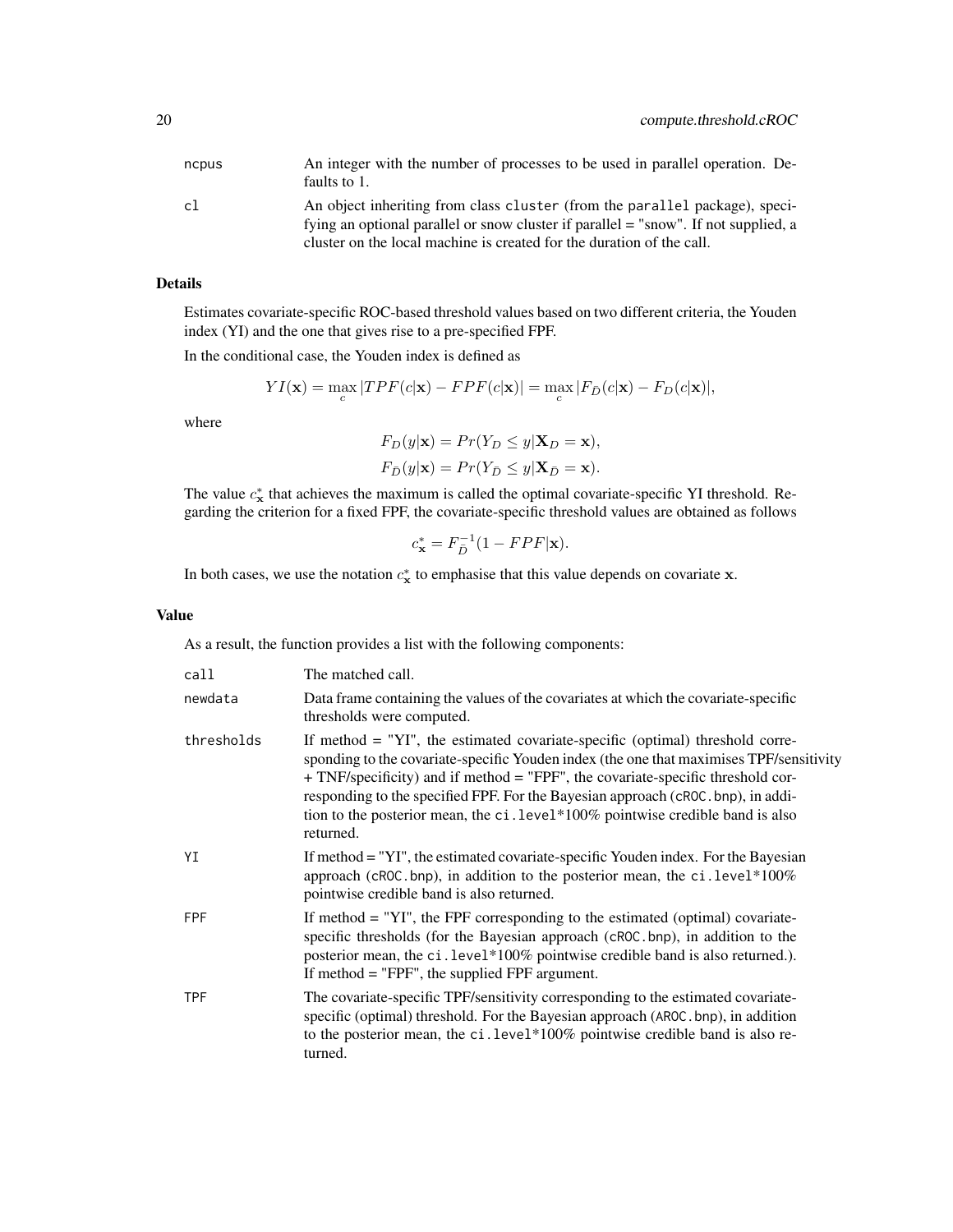#### References

Inacio de Carvalho, V., de Carvalho, M. and Branscum, A. J. (2017). Nonparametric Bayesian Covariate-Adjusted Estimation of the Youden Index. Biometrics, 73, 1279-1288.

Rodriguez-Alvarez, M. X., Roca-Pardinas, J., and Cadarso-Suarez, C. (2011). ROC curve and covariates: extending induced methodology to the non-parametric framework. Statistics and Computing, 21, 483–499.

Rutter, C.M. and Miglioretti, D. L. (2003). Estimating the Accuracy of Psychological Scales Using Longitudinal Data. Biostatistics, 4, 97–107.

Youden, W. J. (1950). Index for rating diagnostic tests. Cancer, 3, 32–35.

#### See Also

[cROC.bnp](#page-23-1), [cROC.kernel](#page-29-1) or [cROC.sp](#page-33-1)

# Examples

```
library(ROCnReg)
data(psa)
# Select the last measurement
newpsa <- psa[!duplicated(psa$id, fromLast = TRUE),]
# Log-transform the biomarker
newpsa$l_marker1 <- log(newpsa$marker1)
cROC\_bnp \leftarrow cROC.bnp(formula.h = 1_matrix = r \left( (age, K = 0),formula.d = l_marker1 ~ f(age, K = 0),
              group = "status",
              tag.h = 0,data = newpsa,
              standardise = TRUE,
              p = seq(0, 1, 1=101),
              mcmc = mcmccontrol(nsave = 500, nburn = 100, nskip = 1))
### Threshold values based on the YI
th_cROC_bnp_yi <- compute.threshold.cROC(cROC_bnp, criterion = "YI")
# Plot results
# Threshold values
plot(th_cROC_bnp_yi$newdata$age, th_cROC_bnp_yi$thresholds[,"est"],
type = "1", xlab = "Age",ylab = "log(PSA)", ylim = c(0,3),main = "Threshold values based on the Youden Index")
lines(th_cROC_bnp_yi$newdata$age, th_cROC_bnp_yi$thresholds[,"qh"], lty = 2)
lines(th_cROC_bnp_yi$newdata$age, th_cROC_bnp_yi$thresholds[,"ql"], lty = 2)
# Youden Index
plot(th_cROC_bnp_yi$newdata$age, th_cROC_bnp_yi$YI[,"est"],
type = "1", xlab = "Age",ylab = "log(PSA)", ylim = c(0,1),main = "Threshold values based on the Youden Index")
```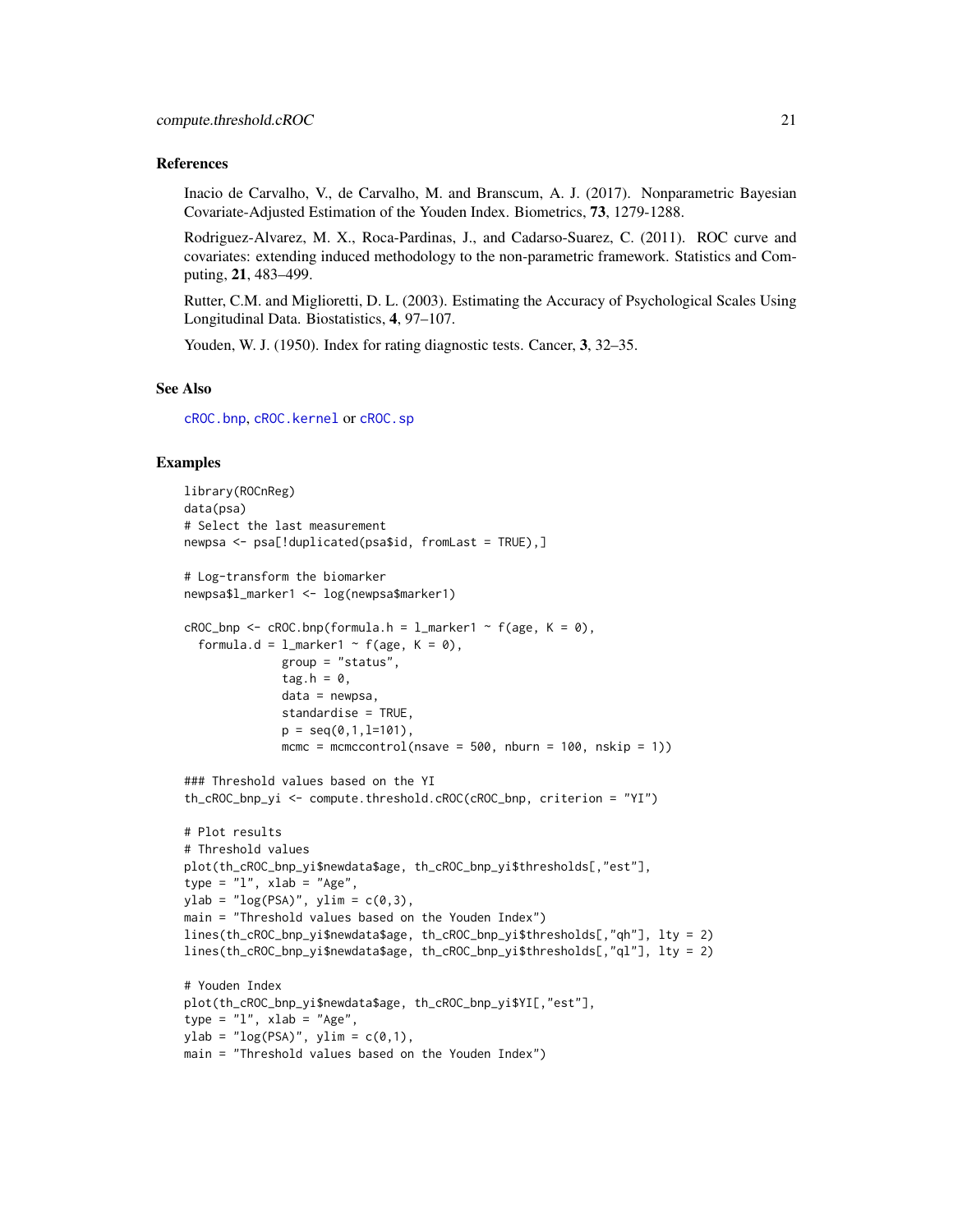```
lines(th_cROC_bnp_yi$newdata$age, th_cROC_bnp_yi$YI[,"qh"], lty = 2)
lines(th_cROC_bnp_yi$newdata$age, th_cROC_bnp_yi$YI[,"ql"], lty = 2)
### Threshold values for a fixed FPF
th_cROC_bnp_fpf <- compute.threshold.cROC(cROC_bnp, criterion = "FPF", FPF = 0.1)
# Plot results
# Threshold values
plot(th_cROC_bnp_yi$newdata$age, th_cROC_bnp_fpf$thresholds[["0.1"]][,"est"],
type = "1", xlab = "Age",ylab = "log(PSA)", ylim = c(0,3), main = "Threshold values for a FPF = 0.1")
lines(th_cROC_bnp_yi$newdata$age, th_cROC_bnp_fpf$thresholds[["0.1"]][,"qh"], lty = 2)
lines(th_cROC_bnp_yi$newdata$age, th_cROC_bnp_fpf$thresholds[["0.1"]][,"ql"], lty = 2)
```
compute.threshold.pooledROC *Pooled ROC based threshold values.*

# Description

This function implements methods for estimating pooled ROC-based threshold values.

# Usage

```
compute.threshold.pooledROC(object, criterion = c("FPF", "YI"), FPF,
 ci. level = 0.95, parallel = c("no", "multicore", "snow"), ncpus = 1, cl = NULL)
```

| object     | An object of class pooledROC as produced by pooledROC.BB, pooledROC.emp,<br>pooledROC.kernel, or pooledROC.dpm functions.                                                                                                                   |
|------------|---------------------------------------------------------------------------------------------------------------------------------------------------------------------------------------------------------------------------------------------|
| criterion  | A character string indicating if the threshold value should be computed based<br>on the Youden index ("YI"), or for fixed false positive fractions ("FPF").                                                                                 |
| <b>FPF</b> | For criterion = "FPF", a numeric vector with the FPF at which to calculate the<br>threshold values. Atomic values are also valid.                                                                                                           |
| ci.level   | An integer value (between 0 and 1) specifying the confidence level. The default<br>is $0.95$ .                                                                                                                                              |
| parallel   | A characters string with the type of parallel operation: either "no" (default),<br>"multicore" (not available on Windows) or "snow".                                                                                                        |
| ncpus      | An integer with the number of processes to be used in parallel operation. De-<br>faults to 1.                                                                                                                                               |
| cl         | An object inheriting from class cluster (from the parallel package), speci-<br>fying an optional parallel or snow cluster if parallel = "snow". If not supplied, a<br>cluster on the local machine is created for the duration of the call. |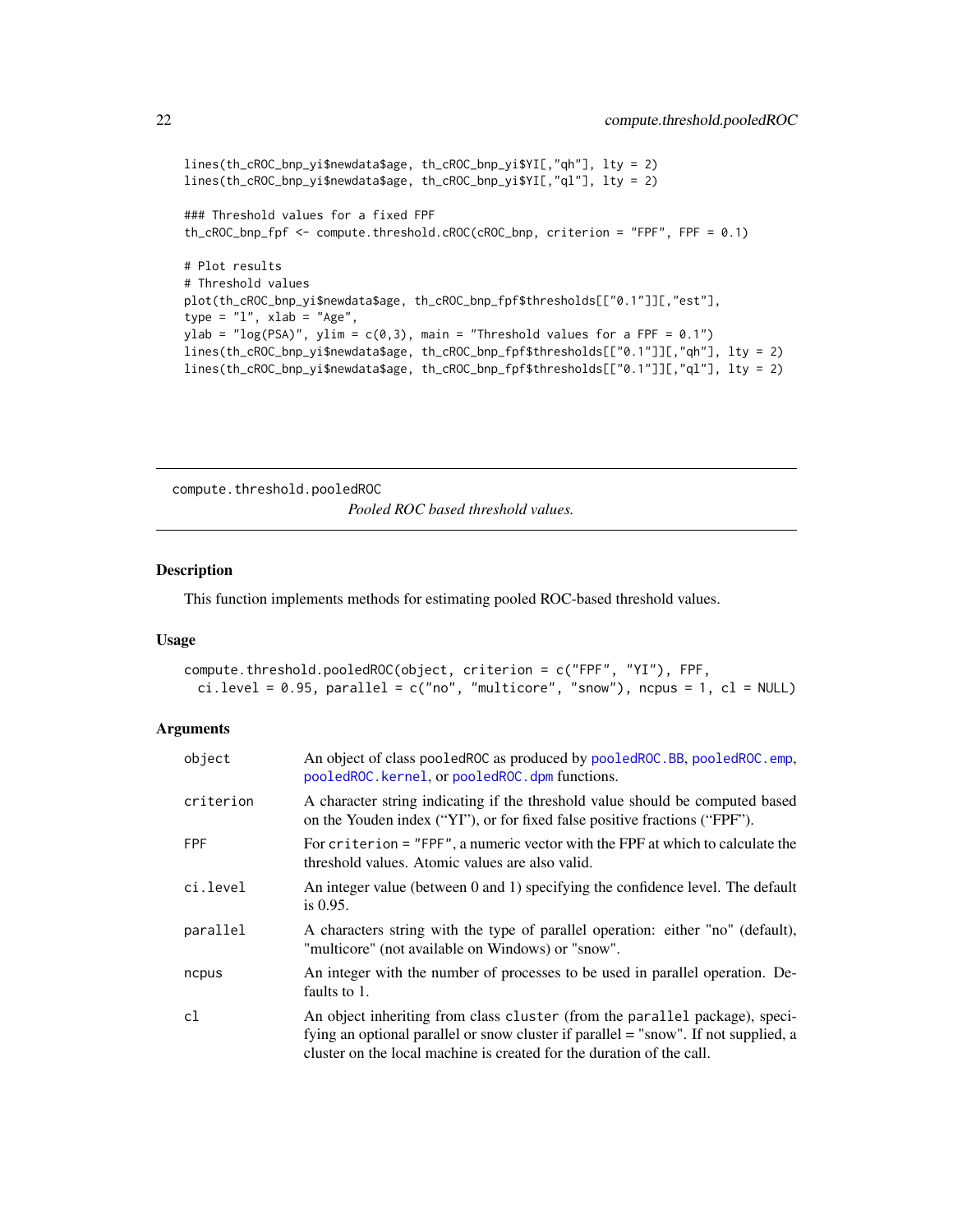Estimates pooled ROC-based threshold values based on two different criteria, namely, the Youden index (YI) and the one that gives rise to a pre-specified FPF.

The Youden Index is defined as

$$
YI = \max_{c} \{TPF(c) - FPF(c)\} = \max_{c} \{F_{\bar{D}}(c) - F_{D}(c)\},\
$$

where

$$
F_D(y) = Pr(Y_D \le y),
$$
  

$$
F_{\bar{D}}(y) = Pr(Y_{\bar{D}} \le y).
$$

The value  $c^*$  that achieves the maximum is called the optimal YI threshold. Regarding the criterion for a fixed FPF, the threshold value is obtained as follows

$$
c = F_{\bar{D}}^{-1}(1 - FPF).
$$

# Value

As a result, the function provides a list with the following components:

| call       | The matched call.                                                                                                                                                                                                                                                                                                                                                                                                                   |
|------------|-------------------------------------------------------------------------------------------------------------------------------------------------------------------------------------------------------------------------------------------------------------------------------------------------------------------------------------------------------------------------------------------------------------------------------------|
| threshold  | If method = "YI", the estimated (optimal) threshold corresponding to the Youden<br>index (the one that maximises $TPF$ /sensitivity + $TNF$ /specificity) and if method<br>= "FPF", the estimated threshold corresponding to the specified FPF. For the<br>Bayesian approaches (pooledROC.dpm and pooledROC.BB), and in both cases,<br>in addition to the posterior mean, the ci. level*100% credible interval is also<br>returned. |
| ΥI         | If method $=$ "YI", the estimated Youden index. For the Bayesian approaches<br>(pooledROC.dpm and pooledROC.BB), in addition to the posterior mean, the<br>ci.level $*100\%$ credible interval is also returned.                                                                                                                                                                                                                    |
| <b>FPF</b> | If method $=$ "YI", the FPF corresponding to the estimated (optimal) threshold<br>(For the Bayesian approaches (pooledROC.dpm and pooledROC.BB), in addition<br>to the posterior mean, the ci. level*100% credible interval is also returned). If<br>method $=$ "FPF", the supplied FPF argument.                                                                                                                                   |
| <b>TPF</b> | The TPF/sensitivity corresponding to the estimated (optimal) threshold. For the<br>Bayesian approaches (pooledROC.dpm and pooledROC.BB), in addition to the<br>posterior mean, the ci. level*100% credible interval is also returned.                                                                                                                                                                                               |

# References

Rutter, C.M. and Miglioretti, D. L. (2003). Estimating the Accuracy of Psychological Scales Using Longitudinal Data. Biostatistics, 4, 97–107.

Youden, W. J. (1ci.level\*1000). Index for rating diagnostic tests. Cancer, 3, 32-35.

# See Also

[pooledROC.BB](#page-47-1), [pooledROC.emp](#page-54-1), [pooledROC.kernel](#page-57-1) or [pooledROC.dpm](#page-50-1).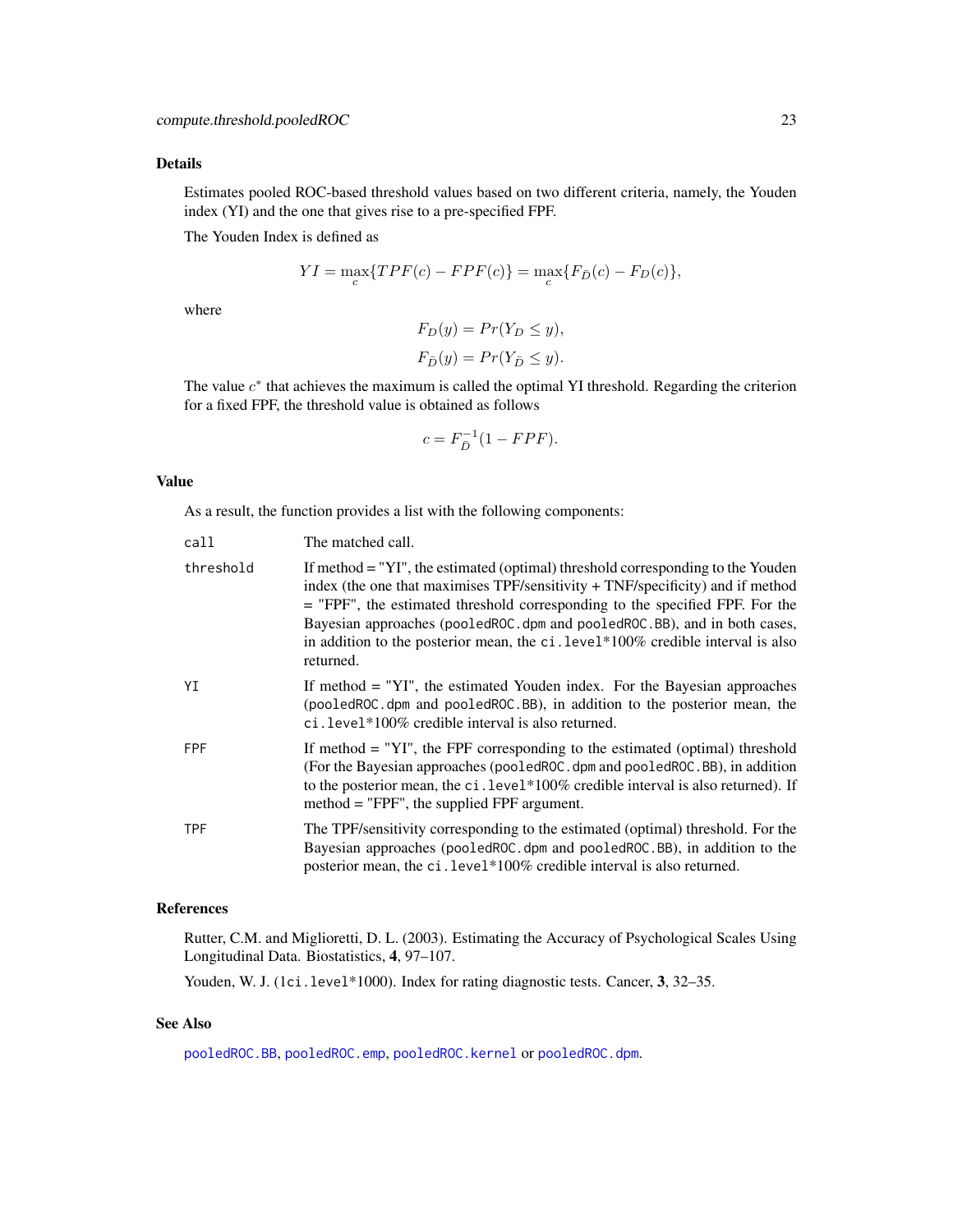# Examples

```
library(ROCnReg)
data(psa)
# Select the last measurement
newpsa <- psa[!duplicated(psa$id, fromLast = TRUE),]
# Log-transform the biomarker
newpsa$l_marker1 <- log(newpsa$marker1)
m0_dpm <- pooledROC.dpm(marker = "l_marker1", group = "status",
            tag.h = 0, data = newpsa, standardise = TRUE,
            p = seq(0, 1, l=101), compute.WAIC = TRUE, compute.lpml = TRUE,
            compute.DIC = TRUE,
            prior.h = priorcontrol.dpm(m0 = 0, S0 = 10, a = 2, b = 0.5, alpha = 1,
            L = 10,
            prior.d = priorcontrol.dpm(m0 = 0, S0 = 10, a = 2, b = 0.5, alpha = 1,
            L = 10,
            mcmc = mcmccontrol(nsave = 400, nburn = 100, nskip = 1))
## Threshold values based on the YI
th_m0_dpm_yi <- compute.threshold.pooledROC(m0_dpm, criterion = "YI")
th_m0_dpm_yi$threshold
th_m0_dpm_yi$YI
### Threshold values for a fixed FPF
th_m0_dpm_fpf <- compute.threshold.pooledROC(m0_dpm, criterion = "FPF", FPF = 0.1)
th_m0_dpm_fpf$threshold
```
<span id="page-23-1"></span>cROC.bnp *Nonparametric Bayesian inference for the covariate-specific ROC curve (cROC).*

# Description

This function estimates the covariate-specific ROC curve (cROC) using the nonparametric Bayesian approach proposed by Inacio de Carvalho et al. (2013).

# Usage

```
cROC.bnp(formula.h, formula.d, group, tag.h, data,
    newdata, standardise = TRUE, p = \text{seq}(0, 1, 1 = 101), ci.level = 0.95,
    compute.lpml = FALSE, compute.WAIC = FALSE, compute.DIC = FALSE,
    pauc = pauccontrol(), density = densitycontrol(),
    prior.h = priorcontrol.bnp(), prior.d = priorcontrol.bnp(),
```
<span id="page-23-0"></span>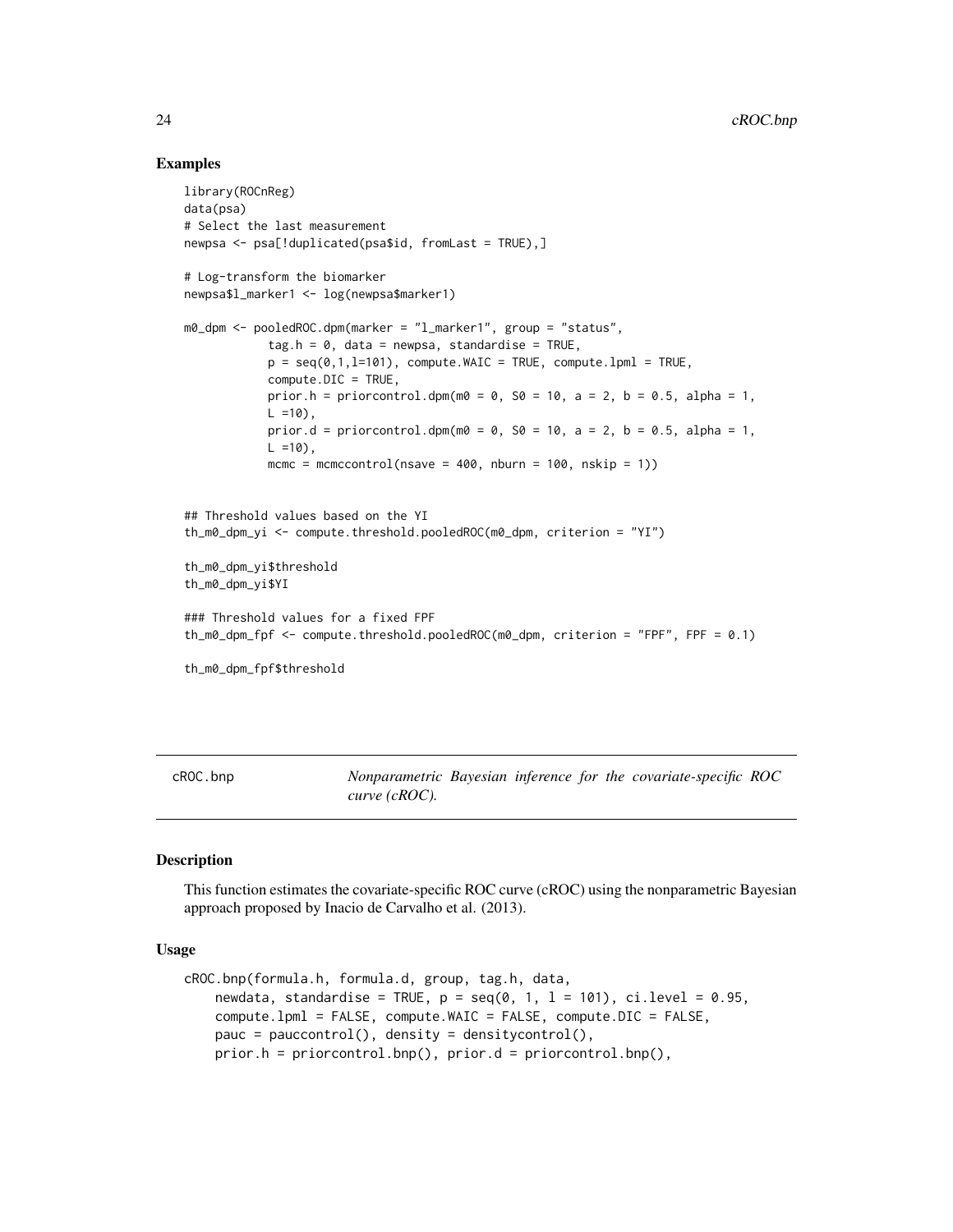```
mcmc = mcmccontrol(),
parallel = c("no", "multicore", "snow"), ncpus = 1, cl = NULL)
```

| formula.h     | A formula object specifying the regression function associated to each compo-<br>nent of the single-weights linear dependent Dirichlet process mixture of normals<br>model used to estimate the conditional distribution function of the diagnostic<br>test outcome in the healthy population. Regarding the modelling of continuous<br>covariates, both linear and nonlinear effects are allowed, with nonlinear effects<br>being modelled through B-spline basis expansions (see Note).             |
|---------------|-------------------------------------------------------------------------------------------------------------------------------------------------------------------------------------------------------------------------------------------------------------------------------------------------------------------------------------------------------------------------------------------------------------------------------------------------------------------------------------------------------|
| formula.d     | A formula object specifying the regression function associated to each com-<br>ponent of the single weights linear dependent Dirichlet process mixture model<br>used to estimate the conditional distribution function of the diagnostic test out-<br>come in the diseased population. Both linear and nonlinear (through the use of<br>smooth functions approximated by linear combinations of cubic B-splines basis<br>functions) covariate effects are allowed (see Note).                         |
| group         | A character string with the name of the variable that distinguishes healthy from<br>diseased individuals.                                                                                                                                                                                                                                                                                                                                                                                             |
| tag.h         | The value codifying healthy individuals in the variable group.                                                                                                                                                                                                                                                                                                                                                                                                                                        |
| data          | A data frame representing the data and containing all needed variables.                                                                                                                                                                                                                                                                                                                                                                                                                               |
| newdata       | Optional data frame containing the values of the covariates at which the covariate-<br>specific ROC curve (AUC and pAUC, if computed) will be computed. If not<br>supplied, the function cROCData is used to build a default dataset.                                                                                                                                                                                                                                                                 |
| standardise   | A logical value. If TRUE both the test outcomes and the continuous covariates<br>assumed to have a linear effect are standardised (i.e., the resulting variables have<br>mean zero and standard deviation of one). The default is TRUE.                                                                                                                                                                                                                                                               |
| р             | Set of false positive fractions (FPF) at which to estimate the covariate-specific<br>ROC curve.                                                                                                                                                                                                                                                                                                                                                                                                       |
| ci.level      | An integer value (between 0 and 1) specifying the level for the credible interval.<br>The default is 0.95.                                                                                                                                                                                                                                                                                                                                                                                            |
| compute.lpml  | A logical value. If TRUE, the log pseudo marginal likelihood (LPML, Geisser<br>and Eddy, 1979) and the conditional predictive ordinates (CPO) are computed.                                                                                                                                                                                                                                                                                                                                           |
| compute. WAIC | A logical value. If TRUE, the widely applicable information criterion (WAIC,<br>Gelman et al., 2014; Watanabe, 2010) is computed.                                                                                                                                                                                                                                                                                                                                                                     |
| compute.DIC   | A logical value. If TRUE, the deviance information criterion (DIC)(Celeux et<br>al., 2006, Spiegelhalter et al., 2002) is computed.                                                                                                                                                                                                                                                                                                                                                                   |
| pauc          | A list of control values to replace the default values returned by the function<br>pauccontrol. This argument is used to indicate whether the partial area under<br>the covariate-adjusted ROC curve should be computed, and in case it is com-<br>puted, whether the focus should be placed on restricted false positive fractions<br>(FPFs) or on restricted true positive fractions (TPFs), and the upper bound for<br>the FPF (if focus is FPF) or the lower bound for the TPF (if focus is TPF). |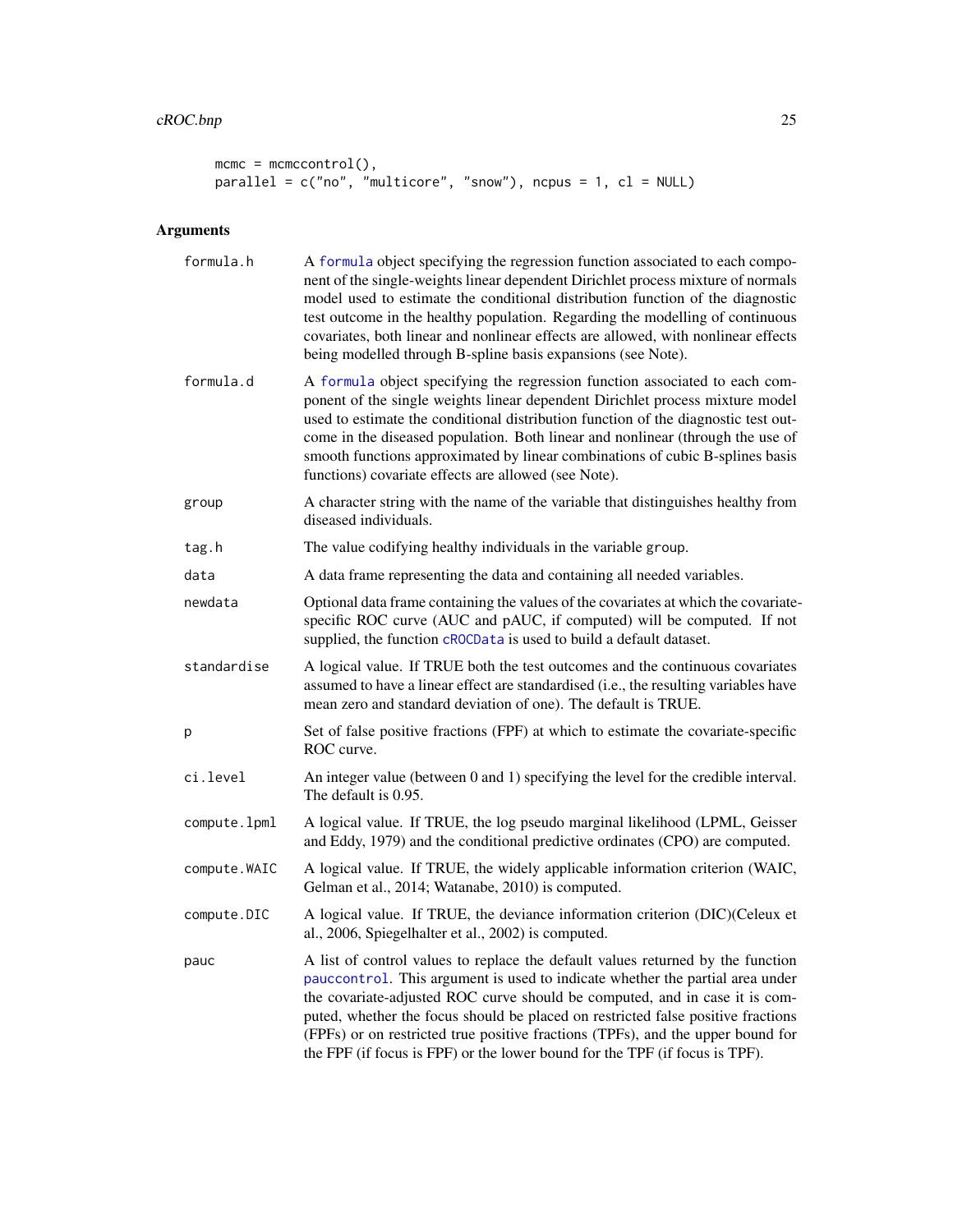| density  | A list of control values to replace the default values returned by the function<br>densitycontrol. This argument is used to indicate whether the conditional<br>densities of the marker in the healthy and diseased population should be com-<br>puted, and in case it is to be computed, at which grid of test outcomes in each of<br>the populations the conditional densities should be evaluated. |
|----------|-------------------------------------------------------------------------------------------------------------------------------------------------------------------------------------------------------------------------------------------------------------------------------------------------------------------------------------------------------------------------------------------------------|
| prior.h  | Hyparameter specification for the healthy population. A list of control values<br>to replace the default values returned by the function priorcontrol. bnp. See<br>priorcontrol. bnp for details.                                                                                                                                                                                                     |
| prior.d  | Hyparameter specification for the diseased population. A list of control values<br>to replace the default values returned by the function priorcontrol. bnp. See<br>priorcontrol. bnp for details.                                                                                                                                                                                                    |
| mcmc     | A list of control values to replace the default values returned by the function<br>mcmccontrol. See mcmccontrol for details.                                                                                                                                                                                                                                                                          |
| parallel | A characters string with the type of parallel operation: either "no" (default),<br>"multicore" (not available on Windows) or "snow".                                                                                                                                                                                                                                                                  |
| ncpus    | An integer with the number of processes to be used in parallel operation. De-<br>faults to 1.                                                                                                                                                                                                                                                                                                         |
| cl       | An object inheriting from class cluster (from the parallel package), speci-<br>fying an optional parallel or snow cluster if parallel = "snow". If not supplied, a<br>cluster on the local machine is created for the duration of the call.                                                                                                                                                           |

Estimates the covariate-specific ROC curve (cROC) defined as

$$
ROC(p|\mathbf{x}) = 1 - F_D\{F_{\bar{D}}^{-1}(1-p|\mathbf{x})|\mathbf{x}\},\,
$$

where

$$
F_D(y|\mathbf{x}) = Pr(Y_D \le y|\mathbf{X}_D = \mathbf{x}),
$$
  
\n
$$
F_{\overline{D}}(y|\mathbf{x}) = Pr(Y_{\overline{D}} \le y|\mathbf{X}_{\overline{D}} = \mathbf{x}).
$$

Note that, for the sake of clarity, we assume that the covariates of interest are the same in both the healthy and diseased populations. The method implemented in this function estimates  $F_D(\cdot|\mathbf{x})$ and  $F_{\bar{D}}(\cdot|\mathbf{x})$  by means of a single-weights linear dependent Dirichlet process mixture of normals model (De Iorio et al., 2009). More precisely, and letting  $\{(\mathbf{x}_{\bar{D}i}, y_{\bar{D}i})\}_{i=1}^{\hat{n}_{\bar{D}}}$  and  $\{(\mathbf{x}_{Dj}, y_{Dj})\}_{j=1}^{n_{\bar{D}}}$  be two independent random samples from the nondiseased and diseased populations, respectively, our postulated model for the conditional distribution in each group function takes the following form

$$
F_{\bar{D}}(y_{\bar{D}i}|\mathbf{X}_{\bar{D}} = \mathbf{x}_{\bar{D}i}) = \sum_{l=1}^{L_{\bar{D}}} \omega_{l\bar{D}} \Phi(y_{\bar{D}i} | \mu_{l\bar{D}}(\mathbf{x}_{\bar{D}i}), \sigma_{l\bar{D}}^2),
$$

$$
F_{D}(y_{Dj}|\mathbf{X}_{D} = \mathbf{x}_{Dj}) = \sum_{l=1}^{L_{D}} \omega_{lD} \Phi(y_{Dj} | \mu_{lD}(\mathbf{x}_{\bar{D}i}), \sigma_{lD}^2),
$$

where  $\Phi(y|\mu, \sigma^2)$  denotes the cumulative distribution function of the normal distribution, evaluated at y, with mean mu and variance  $\sigma^2$ . The regression function  $\mu_{ld}(\mathbf{x}_{di})$  can incorportate both linear and nonlinear (through B-splines) effects of continuous covariates, categorical covariates (factors)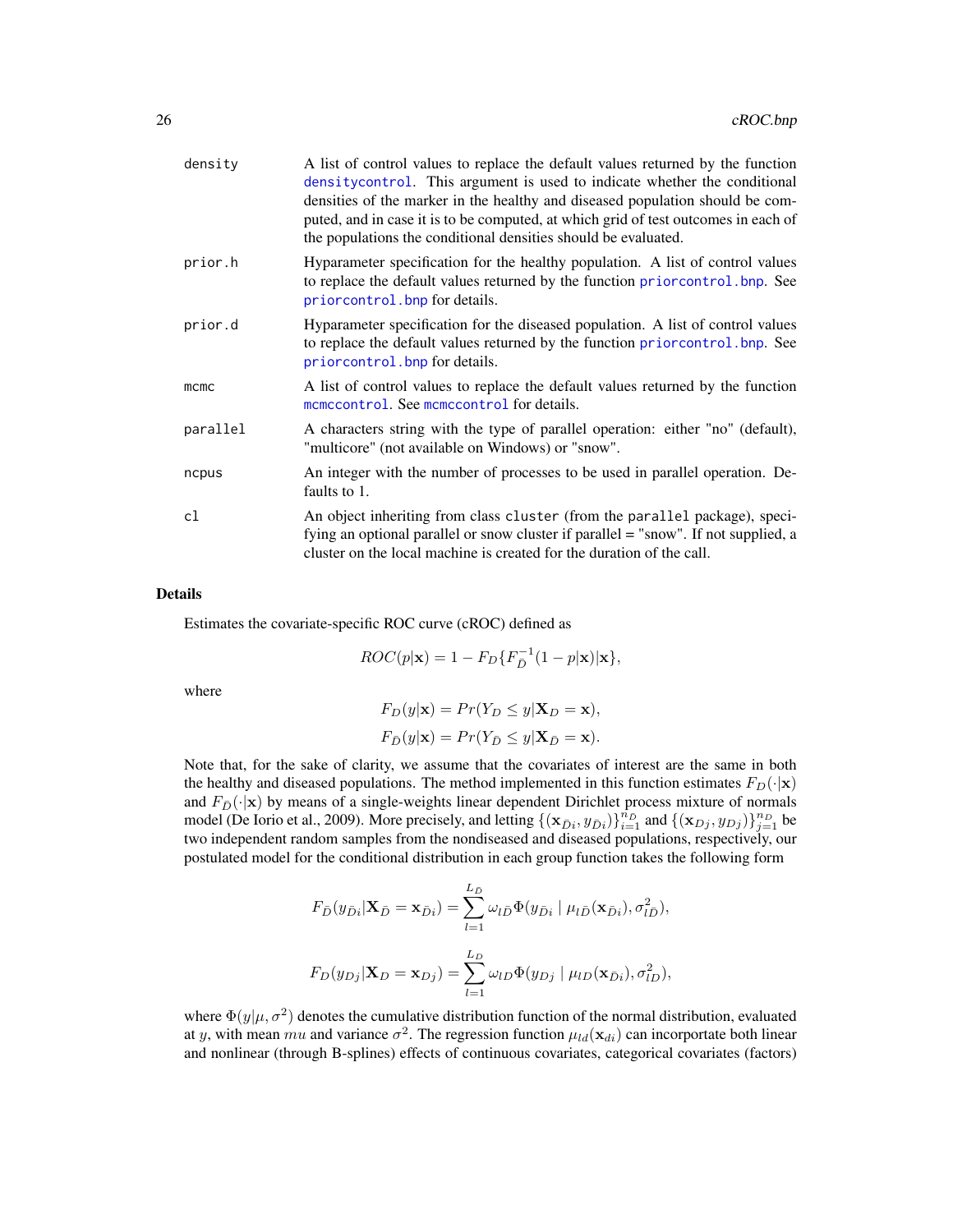as well as interactions. Interactions between categorical and (nonlinear) continuous covariates are also allowed (factor-by curve interactions). For the sake of simplicity we write  $\mu_{ld}(\mathbf{x}_{di}) = \mathbf{z}_{di}^T \beta_{ld}$ , where  $z_{di}$  is the *i*th column of the design matrix (possibly containing a basis representation of some/all continuous covariates),  $d \in \{D, \overline{D}\}$ . Here  $L_d$  is a pre-specified upper bound on the number of mixture components. The  $\omega_{ld}$ 's result from a truncated version of the stick-breaking construction  $(\omega_{1d} = v_{1d}; \omega_{ld} = v_{ld} \prod_{r < l} (1 - v_{dr}), l = 2, \ldots, L_d; v_{d1}, \ldots, v_{L_d-1} \sim \text{Beta}(1, \alpha_d);$  $v_{Ld} = 1, \alpha_d \sim \Gamma(a_{\alpha_d}, b_{\alpha_d})$ ),  $\beta_{ld} \sim N_{Q_d}(\mathbf{m}_d, \mathbf{S}_d)$ , and  $\sigma_{ld}^{-2} \sim \Gamma(a_d, b_d)$ . It is further assumed that  $m_d \sim N_{Q_k}(m_{0d}, S_{0d})$  and  $S_d^{-1} \sim W(\nu, (\nu_k \Psi_d)^{-1})$ . Here  $W(\nu, (\nu \Psi)^{-1})$  denotes a Wishart distribution with  $\nu$  degrees of freedom and expectation  $\Psi^{-1}$ , Here  $\Gamma(a, b)$  denotes a Gamma distribution with shape parameter a and rate parameter b, and  $Q_d$  denotes the dimension of the vector  $z_{di}$ . It is worth mentioning that when  $L_d = 1$ , the model for the conditional distribution of the test outcomes reduces to a normal regression model (where continuous covariates effects are modelled either parametrically or nonparametrically). For a detailed description, we refer to Inacio de Carvalho et al. (2013).

The covariate-specific area under the curve is

$$
AUC(\mathbf{x}) = \int_0^1 ROC(p|\mathbf{x})dp.
$$

When the upper bound on the number of mixture components is 1, i.e.,  $L_d = 1$  ( $d \in \{D, D\}$ ), there is a closed-form expression for the covariate-specific AUC (binormal model), which is used in the package. In contrast, when  $L_D > 1$  or  $L_{\overline{D}} > 1$ , the integral is computed numerically using Simpson's rule. With regard to the partial area under the curve, when focus = "FPF" and assuming an upper bound  $u_1$  for the FPF, what it is computed is

$$
pAUC_{FPF}(u_1|\mathbf{x}) = \int_0^{u_1} ROC(p|\mathbf{x})dp.
$$

As for the AUC, when  $L_d = 1$  ( $d \in \{D, D\}$ ), there is a closed-form expression for the  $pAUC_{FPF}$ (Hillis and Metz, 2012), and when  $L_D > 1$  or  $L_{\bar{D}} > 1$  the integral is approximated numerically using Simpson's rule. The returned value is the normalised pAUC,  $pAUC_{FPF}(u_1|\mathbf{x})/u_1$  so that it ranges from  $u_1/2$  (useless test) to 1 (perfect marker). Conversely, when focus = "TPF", and assuming a lower bound for the TPF of  $u_2$ , the partial area corresponding to TPFs lying in the interval  $(u_2, 1)$  is computed as

$$
pAUC_{TPF}(u_2|\mathbf{x}) = \int_{u_2}^{1} ROC_{TNF}(p|\mathbf{x})dp,
$$

where  $ROC_{TNF}(p|x)$  is a 270° rotation of the ROC curve, and it can be expressed as  $ROC_{TNF}(p|x)$  =  $F_{\bar{D}}\{F_{D}^{-1}(1-p|\mathbf{x})|\mathbf{x}\}\$ . Again, when  $L_d = 1$  ( $d \in \{D,\bar{D}\}\)$ , there is a closed-form expression for the  $pAUC_{TNF}$  (Hillis and Metz, 2012), and when  $L_D > 1$  or  $L_{\bar{D}} > 1$  the integral is approximated numerically using Simpson's rule. The returned value is the normalised pAUC,  $pAUC_{TPF}(u_2|\mathbf{x})/(1-u_2)$ , so that it ranges from  $(1-u_2)/2$  (useless test) to 1 (perfect test).

It is worth referring that with respect to the computation of the DIC, when  $L = 1$ , it is computed as in Spiegelhalter et al. (2002), and when  $L > 1$ , DIC3 as described in Celeux et al. (2006) is computed. Also, for the computation of the conditional predictive ordinates (CPO) we follow the stable version proposed by Gelman et al. (2014).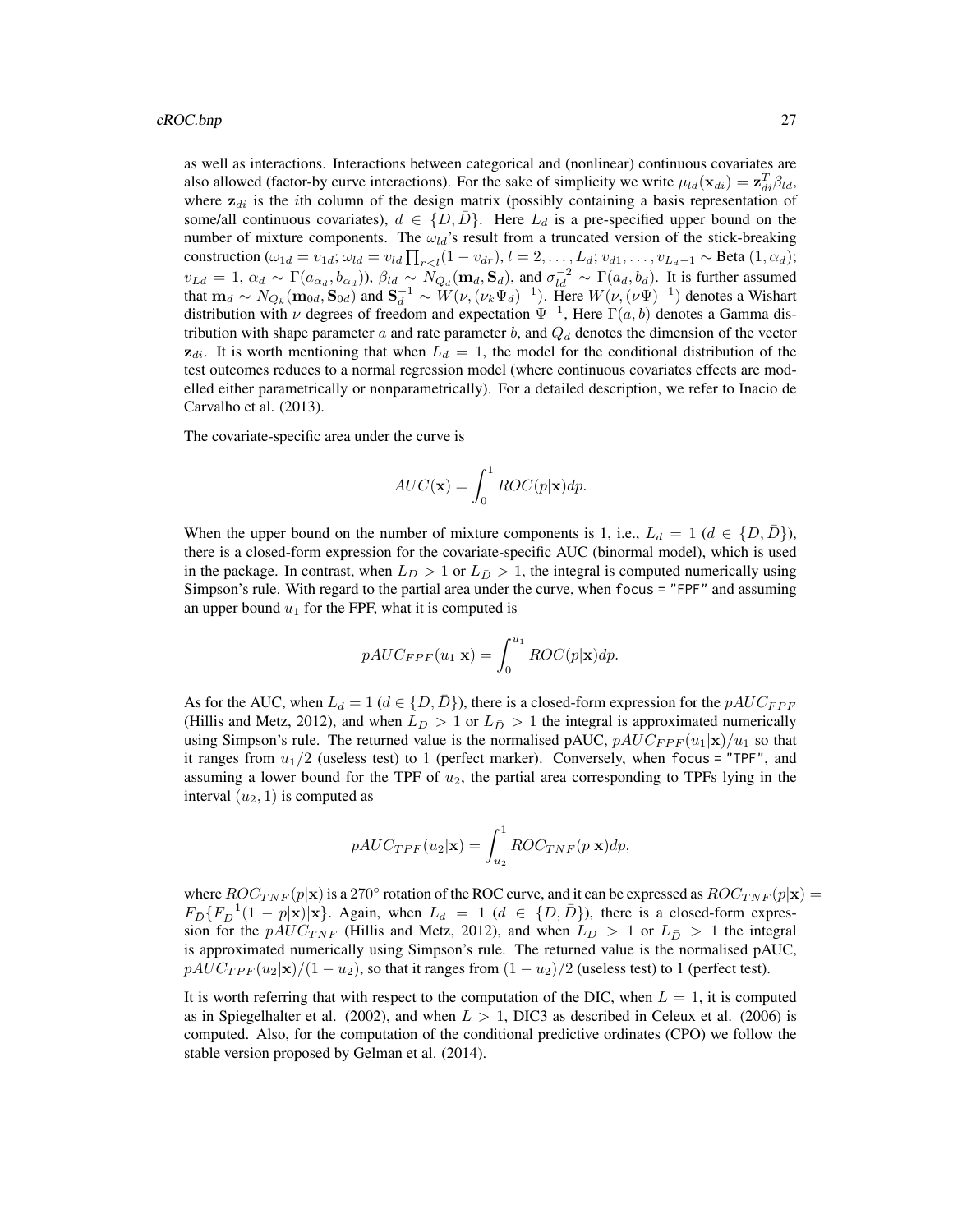As a result, the function provides a list with the following components:

| call        | The matched call.                                                                                                                                                                                                                                                                       |
|-------------|-----------------------------------------------------------------------------------------------------------------------------------------------------------------------------------------------------------------------------------------------------------------------------------------|
| newdata     | A data frame containing the values of the covariates at which the covariate-<br>specific ROC curve (as well as the AUC, pAUC, dens and reg.fun, if required)<br>was computed.                                                                                                           |
| data        | The original supplied data argument.                                                                                                                                                                                                                                                    |
| missing.ind | A logical value indicating whether for each pair of observations (test outcomes<br>and covariates) missing values occur.                                                                                                                                                                |
| marker      | The name of the diagnostic test variable in the dataframe.                                                                                                                                                                                                                              |
| group       | The value of the argument group used in the call.                                                                                                                                                                                                                                       |
| tag.h       | The value of the argument tag. h used in the call.                                                                                                                                                                                                                                      |
| p           | Set of false positive fractions (FPF) at which the covariate-specific ROC curve<br>has been estimated.                                                                                                                                                                                  |
| ci.level    | The value of the argument ci. level used in the call.                                                                                                                                                                                                                                   |
| prior       | A list returning the hyperparameter values in the healthy and diseased popula-<br>tions.                                                                                                                                                                                                |
| <b>ROC</b>  | A list returning the np (length of the vector p) by npred predicted covariate-<br>specific ROC curves (cROC) (posterior mean) and ci.level*100% pointwise<br>posterior credible bands.                                                                                                  |
| <b>AUC</b>  | Estimated area under the covariate-specific ROC curve (posterior mean) and<br>ci.level*100% posterior credible band.                                                                                                                                                                    |
| pAUC        | If computed, estimated partial area under the covariate-adjusted ROC curve<br>(posterior mean) and ci.level*100% credible band. Note that the returned<br>values are normalised, so that the maximum value is one (see more on Details).                                                |
| dens        | Named list of length two, with components 'h' (healthy) and 'd' (diseased).<br>Each component is a list with two components: grid (grid of test outcomes<br>where the conditional densities were evaluated) and dens (MCMC realisations<br>of the corresponding conditional densities). |
| reg.fun     | Named list of length two, with components 'h' (healthy) and 'd' (diseased).<br>Each component is a data frame containing the predicted regression function<br>(posterior mean) and ci.level*100% credible band.                                                                         |
| 1pml        | If computed, named list of length two, with components 'h' (healthy) and 'd'<br>(diseased). Each component is a list with two components: the log pseudo<br>marginal likelihood (LPML) and the conditional predictive ordinates (CPO).                                                  |
| WAIC        | If computed, named list of length two, with components 'h' (healthy) and 'd'<br>(diseased). Each component is a list with two components: widely applicable<br>information criterion (WAIC) and associated complexity penalty (pW).                                                     |
| DIC         | If computed, named list of length two, with components 'h' (healthy) and 'd'<br>(diseased). Each component is a list with two components: deviance informa-<br>tion criterion (DIC) and associated complexity penalty (pD).                                                             |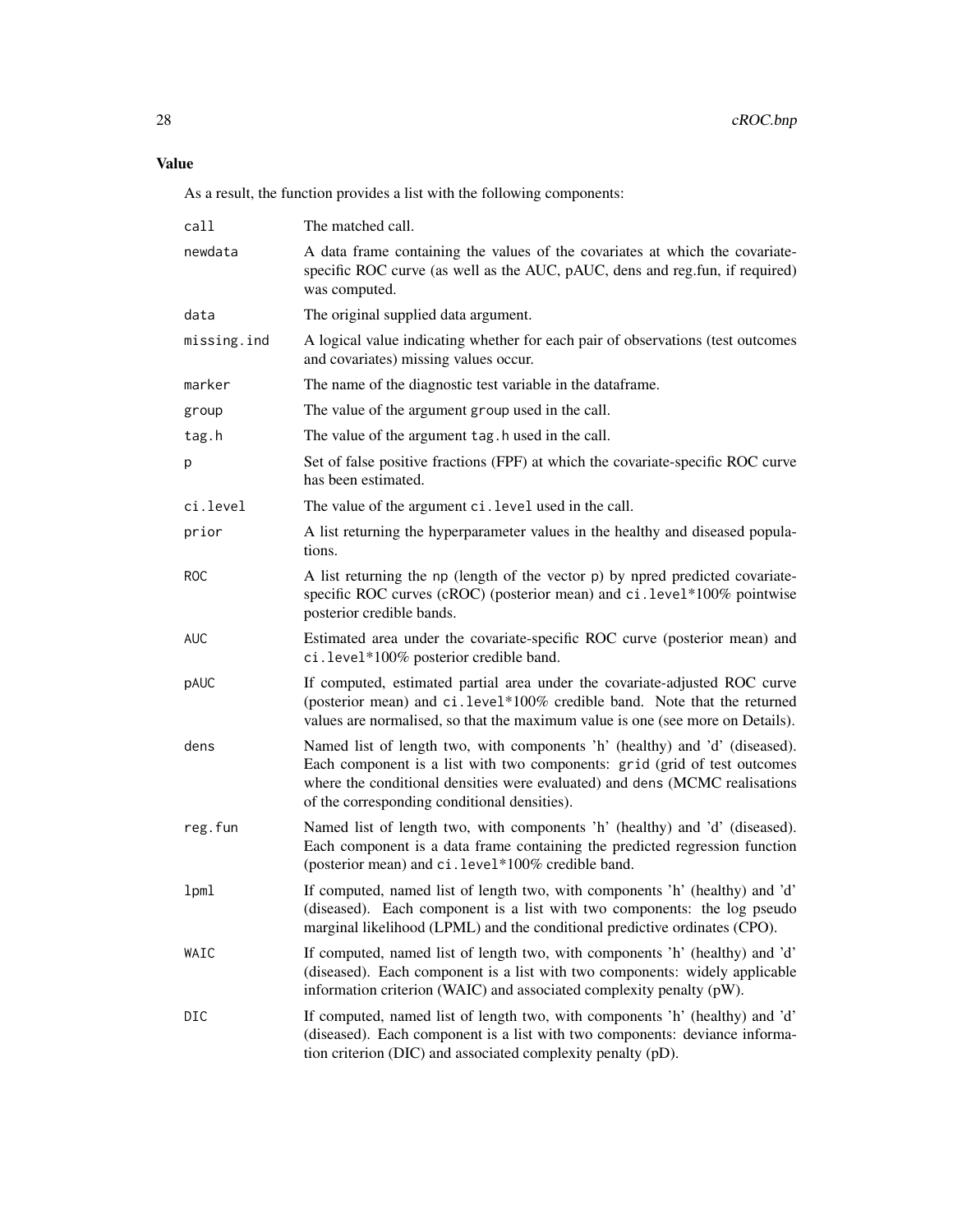#### cROC.bnp 29

| fit<br>Named list of length two, with components h (healthy) and d (diseased). Each<br>component is a list with the following information: (1) formula: the value of<br>the argument formula. h or formula. d used in the call. $(2)$ mm: information<br>needed to construct the model matrix associated with single-weights linear de-<br>pendent Dirichlet process mixture of normals model. (3) beta: array of di-<br>mension nsavexLxQ with the sampled regression coefficients. (4) sd: matrix of<br>dimension nsavexL with the sampled variances. (4) probs: matrix of dimension<br>nsavexL with the sampled components' weights. Here, nsave is the number of<br>Gibbs sampler iterations saved, $\mathsf{L}$ is the maximum number of mixture compo-<br>nents, and Q is the dimension of vector $z_d$ , $d \in \{D, \overline{D}\}$ . (see also Details). (see |  |
|------------------------------------------------------------------------------------------------------------------------------------------------------------------------------------------------------------------------------------------------------------------------------------------------------------------------------------------------------------------------------------------------------------------------------------------------------------------------------------------------------------------------------------------------------------------------------------------------------------------------------------------------------------------------------------------------------------------------------------------------------------------------------------------------------------------------------------------------------------------------|--|
| also Details).                                                                                                                                                                                                                                                                                                                                                                                                                                                                                                                                                                                                                                                                                                                                                                                                                                                         |  |
| data_model<br>A list with the data used in the fit: observed diagnostic test outcome and design<br>matrices, separately for the healthy and diseased groups.                                                                                                                                                                                                                                                                                                                                                                                                                                                                                                                                                                                                                                                                                                           |  |

# Note

The input arguments formula.h and formula.d are similar to that used for the [glm](#page-0-0) function, except that flexible specifications can be added by means of the function f(). For instance, specification  $y \sim x^2 + f(x^2, K = 3)$  would assume a linear effect of x1 (if x1 continuous) and the effect of  $x^2$  would be modeled using B-splines basis functions. The argument  $K = 3$  indicates that 3 internal knots will be used, with the quantiles of x2 used for their location. Categorical variables (factors) can be also incorporated, as well as interaction terms. For example, to include the factor-by-curve interaction between age and gender we need to specify, e.g.,  $y \sim gender + f(age, by = gender, K = c(3, 5)$ . Note that, in this case, the number of knots can be different for each level of the factor. The order of the vector K of knots should match the levels of the factor.

# References

Celeux, G., Forbes, F., Robert C. P., and Titerrington, D. M. (2006). Deviance information criteria for missing data models. Bayesian Analysis, 1, 651–674.

De Iorio, M., Johnson, W. O., Muller, P., and Rosner, G. L. (2009). Bayesian nonparametric nonproportional hazards survival modeling. Biometrics, 65, 762–775.

Geisser, S. and Eddy, W.F. (1979) A Predictive Approach to Model Selection, Journal of the American Statistical Association, 74, 153–160.

Gelman, A., Carlin, J.B., Stern, H.S., Dunson, D.B., Vehtari, A., and Rubin, D.B. (2014). Bayesian Data Analysis, 3rd ed. CRC Press: Boca Raton, FL.

Gelman, A., Hwang, J., and Vehtari, A. (2014). Understanding predictive information criteria for Bayesian models. Statistics and Computing, 24, 997–1010.

Hillis, S. L. and Metz, C.E. (2012). An Analytic Expression for the Binormal Partial Area under the ROC Curve. Academic Radiology, 19, 1491–1498.

Inacio de Carvalho, V., Jara, A., Hanson, T. E., and de Carvalho, M. (2013). Bayesian nonparametric ROC regression modeling. Bayesian Analysis, 8, 623–646.

Speigelhalter, D. J., Best, N. G., Carlin, B. P., and van der Linde, A. (2002). Bayesian measures of model comparison and fit. Journal of the Royal Statistical Society, Ser. B, 64, 583–639.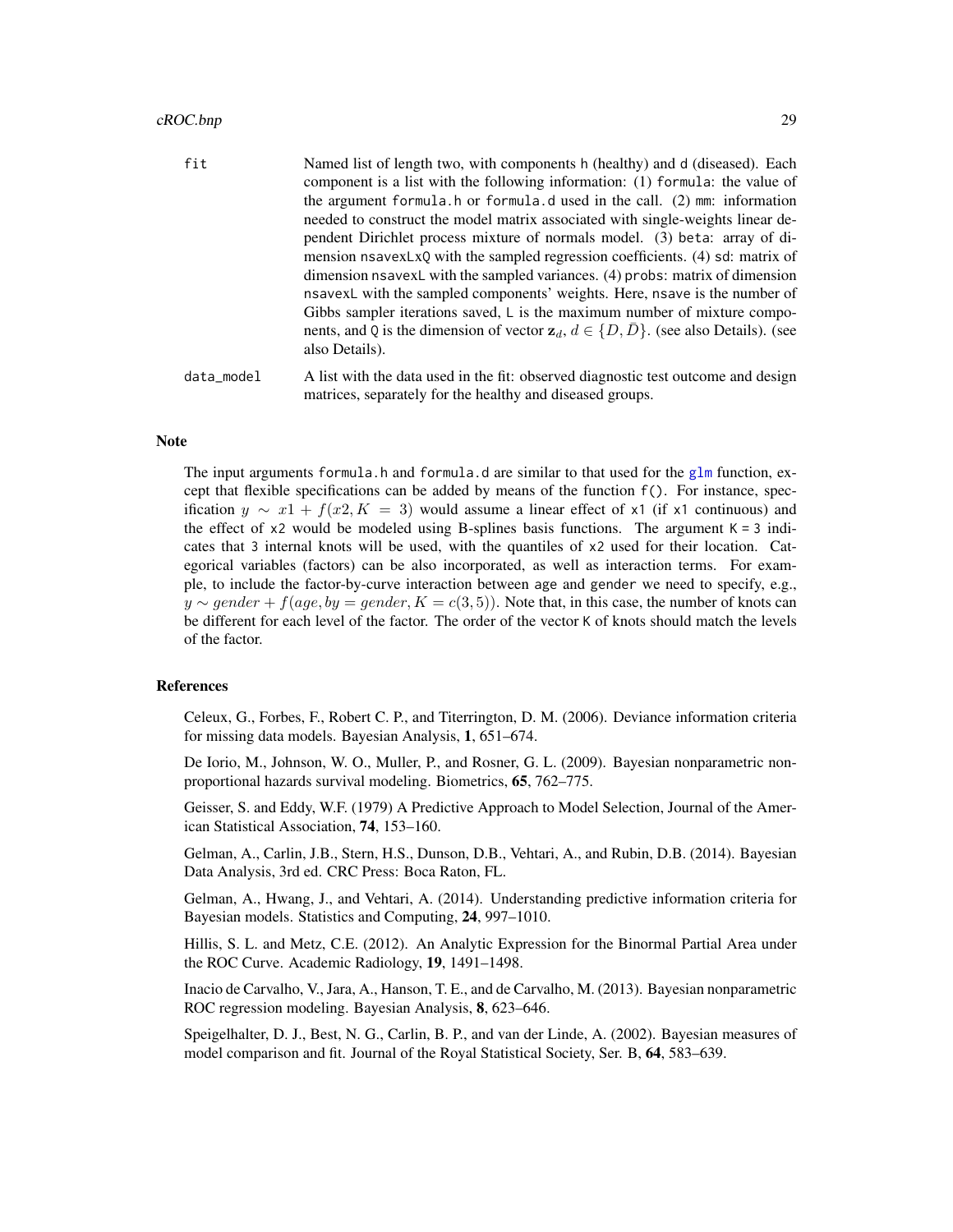<span id="page-29-0"></span>Watanabe, S. (2010). Asymptotic Equivalence of Bayes Cross Validation and Widely Applicable Information Criterion in Singular Learning Theory. Journal of Machine Learning Research, 11, 3571–3594.

# See Also

[AROC.bnp](#page-3-1), [AROC.sp](#page-12-1), [AROC.kernel](#page-8-1), [pooledROC.BB](#page-47-1), [pooledROC.emp](#page-54-1), [pooledROC.kernel](#page-57-1), [pooledROC.dpm](#page-50-1), [cROC.bnp](#page-23-1), [cROC.sp](#page-33-1) or [AROC.kernel](#page-8-1).

#### Examples

```
library(ROCnReg)
data(psa)
# Select the last measurement
newpsa <- psa[!duplicated(psa$id, fromLast = TRUE),]
# Log-transform the biomarker
newpsa$l_marker1 <- log(newpsa$marker1)
cROC\_bnp \leftarrow cROC.bnp(formula.h = 1_matrix + 1 \right) f(age, K = 0),
               formula.d = l_marker1 ~ f(age, K = 0),
               group = "status",
               tag.h = 0,
               data = newpsa,
               standardise = TRUE,
               p = seq(0, 1, len = 101),compute.lpml = TRUE,
               compute.WAIC = TRUE,
               compute.DIC = TRUE,
               pauc = pauccontrol(compute = TRUE, value = 0.5, focus = "FPF"),
               density = densitycontrol(compute = TRUE, grid.h = NA, grid.d = NA),
               mcmc = mcmccontrol(nsave = 500, nburn = 100, nskip = 1))
summary(cROC_bnp)
```
plot(cROC\_bnp)

<span id="page-29-1"></span>cROC.kernel *Nonparametric kernel-based estimation of the covariate-specific ROC curve (cROC).*

#### Description

This function estimates the covariate-specific ROC curve (cROC) using the nonparametric kernelbased method proposed by Rodriguez-Alvarez et al. (2011). The method, as it stands now, can only deal with one continuous covariate.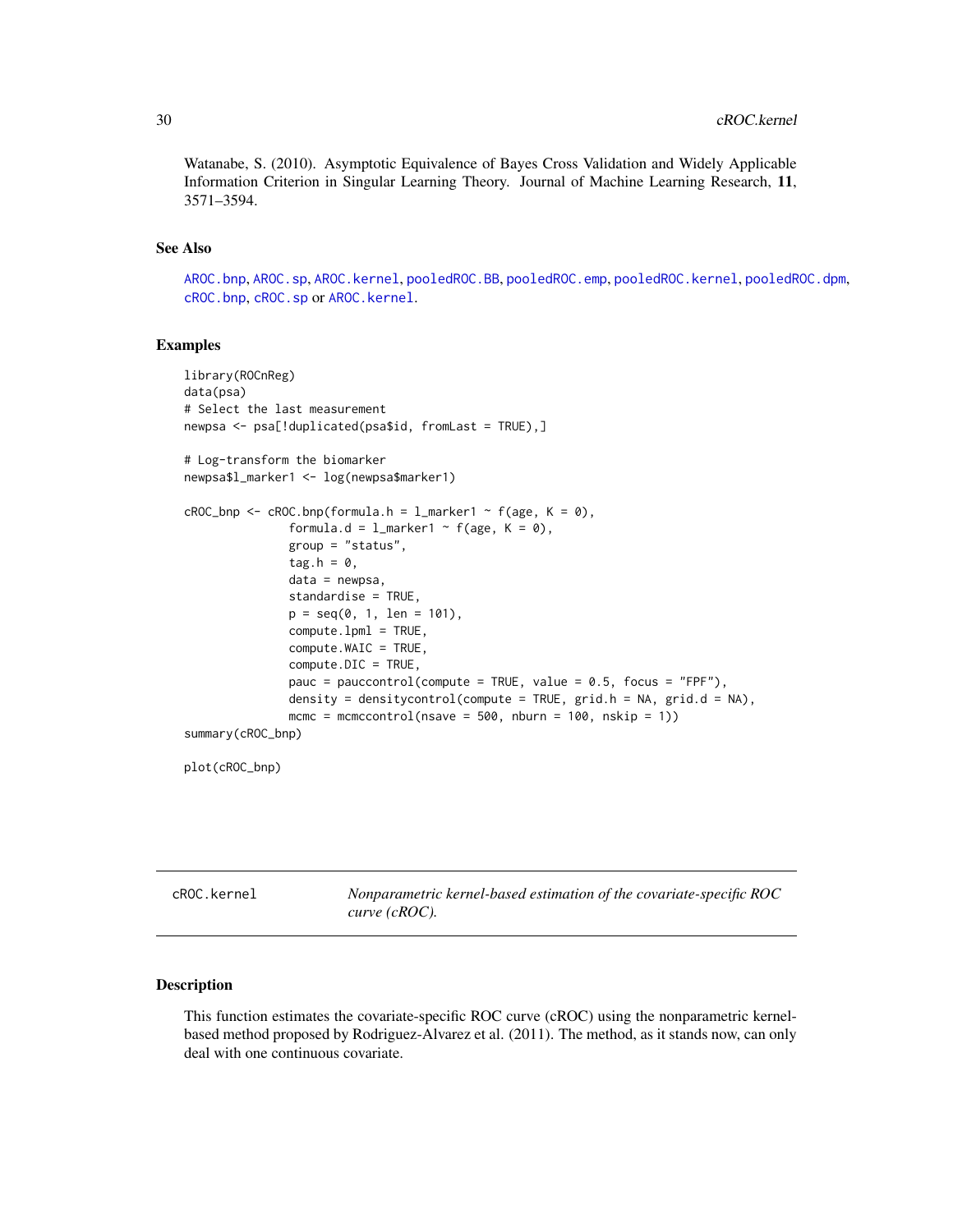# cROC.kernel 31

# Usage

```
cROC.kernel(marker, covariate, group, tag.h,
 bw = c("LS", "AIC"), regtype = c("LC", "LL"),
 data, newdata, pauc = pauccontrol(),
 p = seq(0, 1, 1 = 101), B = 1000, ci.level = 0.95,
   parallel = c("no", "multicore", "snow"), ncpus = 1, cl = NULL)
```

| marker    | A character string with the name of the diagnostic test variable.                                                                                                                                                                                                                                                                                                                                                                                                                                       |
|-----------|---------------------------------------------------------------------------------------------------------------------------------------------------------------------------------------------------------------------------------------------------------------------------------------------------------------------------------------------------------------------------------------------------------------------------------------------------------------------------------------------------------|
| covariate | A character string with the name of the continuous covariate.                                                                                                                                                                                                                                                                                                                                                                                                                                           |
| group     | A character string with the name of the variable that distinguishes healthy from<br>diseased individuals.                                                                                                                                                                                                                                                                                                                                                                                               |
| tag.h     | The value codifying healthy individuals in the variable group.                                                                                                                                                                                                                                                                                                                                                                                                                                          |
| bw        | A character string specifying which method to use to select the bandwidths. AIC<br>specifies expected Kullback-Leibler cross-validation, and LS specifies least-<br>squares cross-validation. Defaults to LS. For details see R-package np.                                                                                                                                                                                                                                                             |
| regtype   | A character string specifying which type of kernel estimator to use for the regres-<br>sion function (see Details). LC specifies a local-constant estimator (Nadaraya-<br>Watson) and LL specifies a local-linear estimator. Defaults to LC. For details<br>see R-package np.                                                                                                                                                                                                                           |
| data      | Data frame representing the data and containing all needed variables.                                                                                                                                                                                                                                                                                                                                                                                                                                   |
| newdata   | Optional data frame containing the values of the covariates at which the covariate-<br>specific ROC curve (AUC and pAUC, if computed) will be computed. If not<br>supplied, the function cROCData is used to build a default dataset.                                                                                                                                                                                                                                                                   |
| pauc      | A list of control values to replace the default values returned by the function<br>pauccontrol. This argument is used to indicate whether the partial area under<br>the covariate-adjusted ROC curve should be computed, and in case it is com-<br>puted, , whether the focus should be placed on restricted false positive fractions<br>(FPFs) or on restricted true positive fractions (TPFs), and the upper bound for<br>the FPF (if focus is FPF) or the lower bound for the TPF (if focus is TPF). |
| p         | Set of false positive fractions (FPF) at which to estimate the covariate-specific<br>ROC curve. This set is also used to compute the area under the covariate-specific<br>ROC curve using Simpson's rule. Thus, the length of the set should be an odd<br>number, and it should be rich enough for an accurate estimation.                                                                                                                                                                              |
| B         | An integer value specifying the number of bootstrap resamples for the construc-<br>tion of the confidence intervals. The default is 1000.                                                                                                                                                                                                                                                                                                                                                               |
| ci.level  | An integer value (between 0 and 1) specifying the confidence level. The default<br>is 0.95.                                                                                                                                                                                                                                                                                                                                                                                                             |
| parallel  | A characters string with the type of parallel operation: either "no" (default),<br>"multicore" (not available on Windows) or "snow".                                                                                                                                                                                                                                                                                                                                                                    |
| ncpus     | An integer with the number of processes to be used in parallel operation. De-<br>faults to 1.                                                                                                                                                                                                                                                                                                                                                                                                           |
| cl        | An object inheriting from class cluster (from the parallel package), speci-<br>fying an optional parallel or snow cluster if parallel = "snow". If not supplied, a<br>cluster on the local machine is created for the duration of the call.                                                                                                                                                                                                                                                             |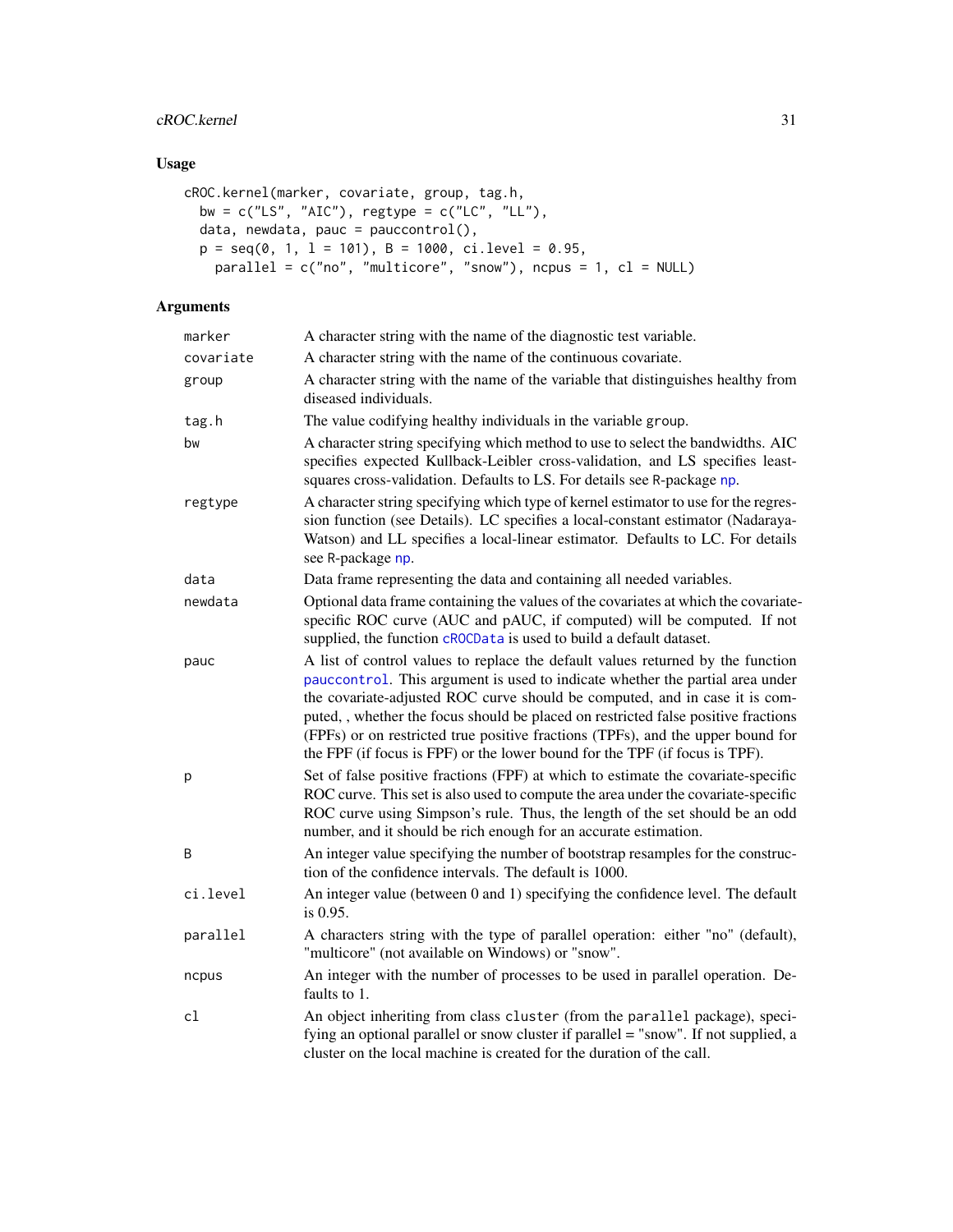Estimates the covariate-specific ROC curve (cROC) defined as

$$
ROC(p|x) = 1 - F_D\{F_{\bar{D}}^{-1}(1 - p|x)|x\},\,
$$

where

$$
F_D(y|x) = Pr(Y_D \le y|X_D = x),
$$
  
\n
$$
F_{\bar{D}}(y|x) = Pr(Y_{\bar{D}} \le y|X_{\bar{D}} = x).
$$

Note that, for the sake of clarity, we assume that the covariate of interest is the same in both healthy and diseased populations. In particular, the method implemented in this function estimates  $F_D(\cdot|x)$ and  $F_{\bar{D}}(\cdot|x)$  assuming a nonparametric location-scale regression model for Y in each population separately, i.e.,

$$
Y_D = \mu_D(X_D) + \sigma_D(X_D)\varepsilon_D,
$$
  
\n
$$
Y_{\bar{D}} = \mu_{\bar{D}}(X_{\bar{D}}) + \sigma_{\bar{D}}(X_{\bar{D}})\varepsilon_{\bar{D}},
$$

where  $\mu_D(x) = E(Y_D | X_D = x)$ ,  $\mu_{\bar{D}}(x) = E(Y_{\bar{D}} | X_{\bar{D}} = x)$  (regression function),  $\sigma_D^2(x) =$  $Var(Y_D|X_D = x)$ ,  $\sigma_{\bar{D}}^2(x) = Var(Y_{\bar{D}}|X_{\bar{D}} = x)$  (variance functions), and  $\varepsilon_D$  and  $\varepsilon_{\bar{D}}$  have zero mean, variance one, and distribution functions  $G_D$  and  $G_{\bar{D}}$ , respectively. In this case, the covariatespecific ROC curve can be expressed as

$$
ROC(p|x) = 1 - G_D\{a(\mathbf{x}) + b(\mathbf{x})G_D^{-1}(1-p)\},\,
$$

where  $a(x) = \frac{\mu_{\bar{D}}(x) - \mu_{D}(x)}{\sigma_{D}(x)}$ ,  $b(x) = \frac{\sigma_{\bar{D}}(x)}{\sigma_{D}(x)}$ , and  $G_D$  and  $G_{\bar{D}}$  are the distribution functions of  $\varepsilon_D$ and  $\varepsilon_{\bar{D}}$ , respectively. By default, for both the healthy and diseased population, both the regression and variance functions are estimated using the Nadaraya-Watson estimator (LC), and the bandwidth are selected using least-squares cross-validation (LS). Implementation relies on the R-package [np](#page-0-0). No assumptions are made about  $G_D$  and  $G_{\bar{D}}$ , which are empirically estimated on the basis of standardised residuals.

The covariate-specific area under the curve is

$$
AUC(\mathbf{x}) = \int_0^1 ROC(p|\mathbf{x})dp,
$$

and is computed numerically (using Simpson's rule). With regard to the partial area under the curve, when focus = "FPF" and assuming an upper bound  $u_1$  for the FPF, what it is computed is

$$
pAUC_{FPF}(u_1|\mathbf{x}) = \int_0^{u_1} ROC(p|\mathbf{x})dp,
$$

where again the integral is approximated numerically (Simpson's rule). The returned value is the normalised pAUC,  $pAUC_{FPF}(u_1|\mathbf{x})/u_1$  so that it ranges from  $u_1/2$  (useless test) to 1 (perfect marker). Conversely, when focus = "TPF", and assuming a lower bound for the TPF of  $u_2$ , the partial area corresponding to TPFs lying in the interval  $(u_2, 1)$  is computed as

$$
pAUC_{TPF}(u_2|\mathbf{x}) = \int_{u_2}^{1} ROC_{TNF}(p|\mathbf{x})dp,
$$

where  $ROC_{TNF}(p|x)$  is a 270° rotation of the ROC curve, and it can be expressed as  $ROC_{TNF}(p|x)$  =  $F_{\bar{D}}\{F_{D}^{-1}(1-p|\mathbf{x})|\mathbf{x}\}=G_{\bar{D}}\{\frac{\mu_D(x)-\mu_{\bar{D}}(x)}{\sigma_{\bar{D}}(x)}+G_{D}^{-1}(1-p)\frac{\sigma_D(x)}{\sigma_{\bar{D}}(x)}\}$  $\frac{\sigma_D(x)}{\sigma_{\bar{D}}(x)}$ . Again, the computation of the integral is done via Simpson's rule. The returned value is the normalised pAUC,  $pAUC_{TPF}(u_2|\mathbf{x})/(1-\mathbf{y})$  $u_2$ ), so that it ranges from  $(1 - u_2)/2$  (useless test) to 1 (perfect test).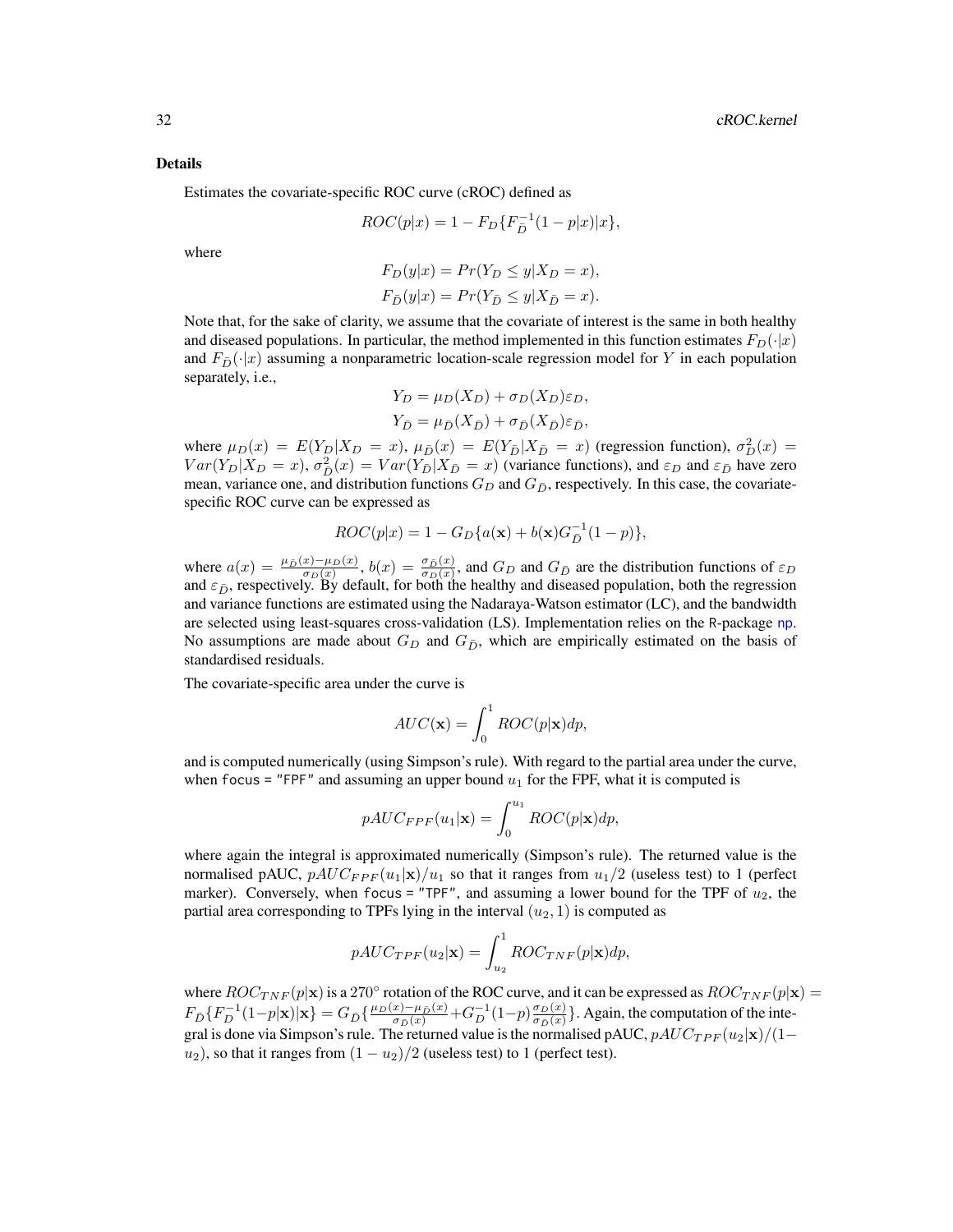# cROC.kernel 33

# Value

As a result, the function provides a list with the following components:

| call        | The matched call.                                                                                                                                                                                                                                                                                                                                                                                                                                                                                                                                                                                                                                                                                                                                  |
|-------------|----------------------------------------------------------------------------------------------------------------------------------------------------------------------------------------------------------------------------------------------------------------------------------------------------------------------------------------------------------------------------------------------------------------------------------------------------------------------------------------------------------------------------------------------------------------------------------------------------------------------------------------------------------------------------------------------------------------------------------------------------|
| newdata     | A data frame containing the values of the covariates at which the covariate-<br>specific ROC curve (AUC and pAUC, if required) was computed.                                                                                                                                                                                                                                                                                                                                                                                                                                                                                                                                                                                                       |
| data        | The original supplied data argument.                                                                                                                                                                                                                                                                                                                                                                                                                                                                                                                                                                                                                                                                                                               |
| missing.ind | A logical value indicating whether for each pair of observations (test outcomes<br>and covariates) missing values occur.                                                                                                                                                                                                                                                                                                                                                                                                                                                                                                                                                                                                                           |
| marker      | The name of the diagnostic test variable in the dataframe.                                                                                                                                                                                                                                                                                                                                                                                                                                                                                                                                                                                                                                                                                         |
| group       | The value of the argument group used in the call.                                                                                                                                                                                                                                                                                                                                                                                                                                                                                                                                                                                                                                                                                                  |
| tag.h       | The value of the argument tag. h used in the call.                                                                                                                                                                                                                                                                                                                                                                                                                                                                                                                                                                                                                                                                                                 |
| covariate   | The value of the argument covariate used in the call.                                                                                                                                                                                                                                                                                                                                                                                                                                                                                                                                                                                                                                                                                              |
| p           | Set of false positive fractions (FPF) at which the covariate-specific ROC curve<br>has been estimated.                                                                                                                                                                                                                                                                                                                                                                                                                                                                                                                                                                                                                                             |
| ci.level    | The value of the argument ci. level used in the call.                                                                                                                                                                                                                                                                                                                                                                                                                                                                                                                                                                                                                                                                                              |
| <b>ROC</b>  | Estimated covariate-specific ROC curve (AROC), and ci.level*100% point-<br>wise confidence band (if computed).                                                                                                                                                                                                                                                                                                                                                                                                                                                                                                                                                                                                                                     |
| <b>AUC</b>  | Estimated area under the covariate-specific ROC curve, and ci.level*100%<br>confidence interval (if computed).                                                                                                                                                                                                                                                                                                                                                                                                                                                                                                                                                                                                                                     |
| pAUC        | If computed, estimated partial area under the covariate-adjusted ROC curve and<br>ci.level*100% confidence interval (if computed). Note that the returned val-<br>ues are normalised, so that the maximum value is one.                                                                                                                                                                                                                                                                                                                                                                                                                                                                                                                            |
| fit         | Named list of length two, with components 'h' (healthy) and 'd' (diseased).<br>Each component of the list contains the following information: (1) bw.mean:<br>An object of class npregbw with the selected bandwidth for the nonparametric<br>regression function. For further details, see R-package np. (2) bw. var: An object<br>of class npregbw with the selected bandwidth for the nonparametric variance<br>function. For further details, see R-package np. (3) fit mean: An object of<br>class npreg with the nonparametric regression function estimate. For further<br>details, see R-package np. (4) fit.var: An object of class npreg with the<br>nonparametric variance function estimate. For further details, see R-package<br>np. |

# References

Hayfield, T., and Racine, J. S.(2008). Nonparametric Econometrics: The np Package. Journal of Statistical Software 27(5). URL http://www.jstatsoft.org/v27/i05/.

Rodriguez-Alvarez, M. X., Roca-Pardinas, J., and Cadarso-Suarez, C. (2011). ROC curve and covariates: extending induced methodology to the non-parametric framework. Statistics and Computing, 21, 483–499.

# See Also

[AROC.bnp](#page-3-1), [AROC.sp](#page-12-1), [AROC.kernel](#page-8-1), [pooledROC.BB](#page-47-1), [pooledROC.emp](#page-54-1), [pooledROC.kernel](#page-57-1), [pooledROC.dpm](#page-50-1), [cROC.kernel](#page-29-1) or [cROC.sp](#page-33-1).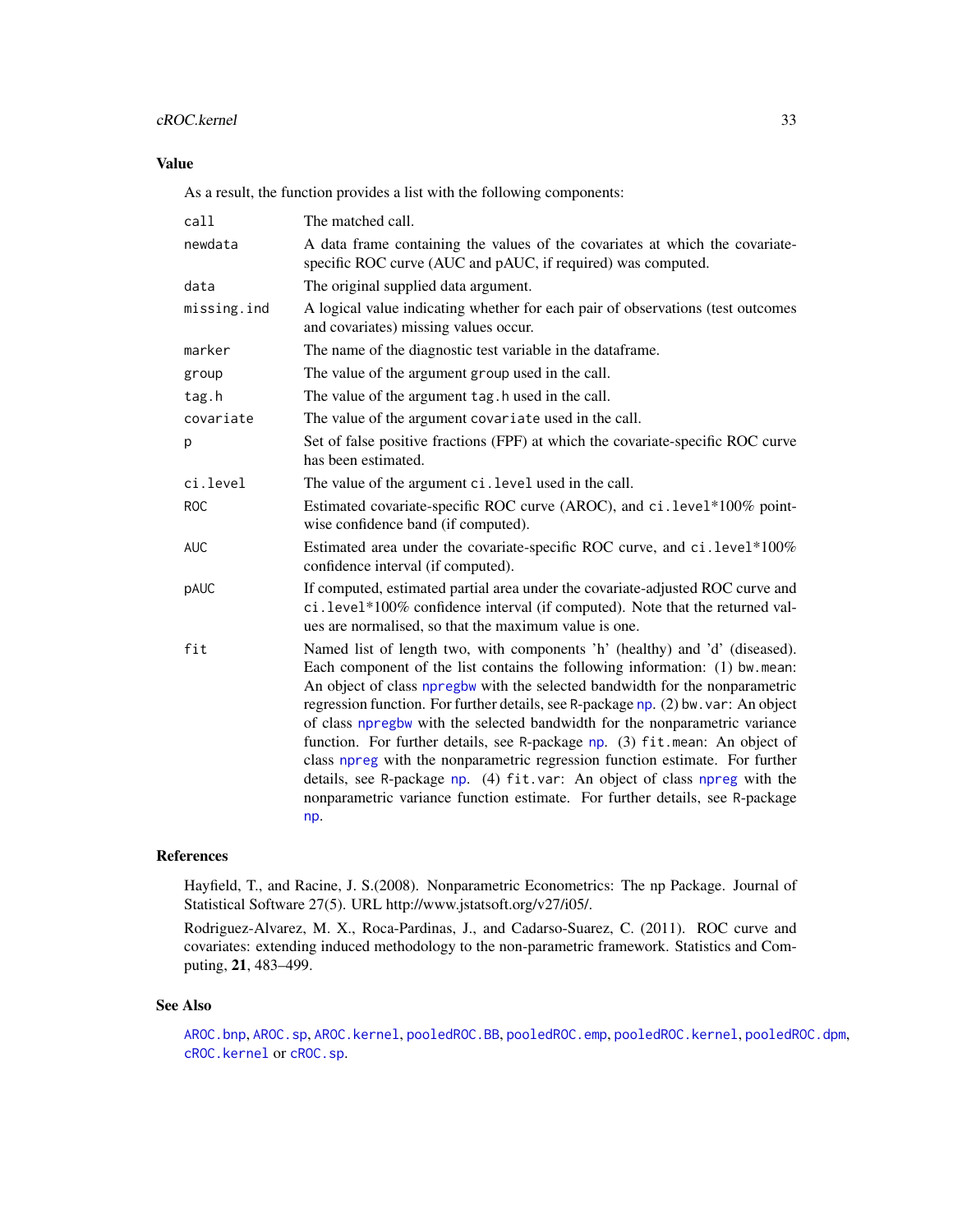# Examples

```
library(ROCnReg)
data(psa)
# Select the last measurement
newpsa <- psa[!duplicated(psa$id, fromLast = TRUE),]
# Log-transform the biomarker
newpsa$l_marker1 <- log(newpsa$marker1)
cROC_kernel <- cROC.kernel(marker = "l_marker1",
               covariate = "age",
               group = "status",
               tag.h = \theta,
               data = newpsa,
               bw = "LS",
               regtype = "LC",p = \text{seq}(0, 1, \text{ len} = 101),
               pauc = pauccontrol(compute = TRUE, value = 0.5, focus = "FPF"),
               B = 500plot(cROC_kernel)
summary(cROC_kernel )
```
<span id="page-33-1"></span>

| cROC.sp | Parametric and semiparametric frequentist inference of the covariate- |
|---------|-----------------------------------------------------------------------|
|         | specific ROC curve (cROC).                                            |

# Description

This function estimates the covariate-specific ROC curve (cROC) using the parametric approach proposed by Faraggi (2003) and the semiparametric approach proposed by Pepe (1998).

# Usage

```
cROC.sp(formula.h, formula.d, group, tag.h, data,
  newdata, est.cdf = c("normal", "empirical"),
 pauc = pauccontrol(), p = seq(0, 1, 1 = 101), B = 1000, ci.level = 0.95,
 parallel = c("no", "multicore", "snow"), ncpus = 1, cl = NULL)
```

| formula.h | A formula object specifying the location regression model to be fitted in the<br>healthy population (see Details).  |
|-----------|---------------------------------------------------------------------------------------------------------------------|
| formula.d | A formula object specifying the location regression model to be fitted in the<br>diseased population (see Details). |

<span id="page-33-0"></span>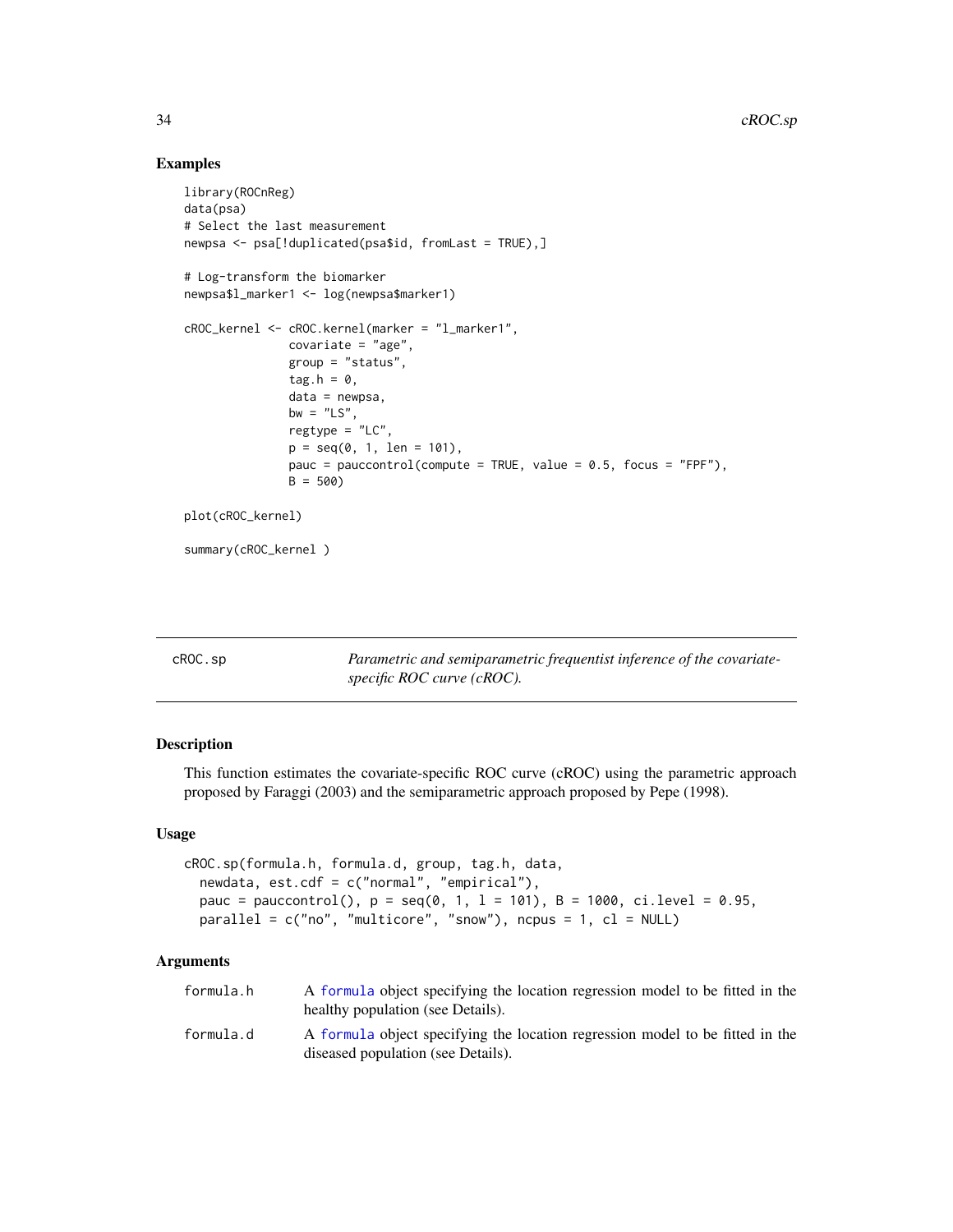| group    | A character string with the name of the variable that distinguishes healthy from<br>diseased individuals.                                                                                                                                                                                                                                                                                                                                                                                             |
|----------|-------------------------------------------------------------------------------------------------------------------------------------------------------------------------------------------------------------------------------------------------------------------------------------------------------------------------------------------------------------------------------------------------------------------------------------------------------------------------------------------------------|
| tag.h    | The value codifying the healthy individuals in the variable group.                                                                                                                                                                                                                                                                                                                                                                                                                                    |
| data     | Data frame representing the data and containing all needed variables.                                                                                                                                                                                                                                                                                                                                                                                                                                 |
| newdata  | Optional data frame containing the values of the covariates at which the covariate-<br>specific ROC curve (AUC and pAUC, if required) will be computed. If not<br>supplied, the function cROCData is used to build a default dataset.                                                                                                                                                                                                                                                                 |
| est.cdf  | A character string. It indicates how the conditional distribution functions of the<br>diagnostic test in healthy and diseased populations are estimated. Options are<br>"normal" and "empirical" (see Details). The default is "normal".                                                                                                                                                                                                                                                              |
| pauc     | A list of control values to replace the default values returned by the function<br>pauccontrol. This argument is used to indicate whether the partial area under<br>the covariate-adjusted ROC curve should be computed, and in case it is com-<br>puted, whether the focus should be placed on restricted false positive fractions<br>(FPFs) or on restricted true positive fractions (TPFs), and the upper bound for<br>the FPF (if focus is FPF) or the lower bound for the TPF (if focus is TPF). |
| р        | Set of false positive fractions (FPF) at which to estimate the covariate-specific<br>ROC curve. This set is also used to compute the area under the covariate-specific<br>ROC curve using Simpson's rule. Thus, the length of the set should be an odd<br>number, and it should be rich enough for an accurate estimation.                                                                                                                                                                            |
| B        | An integer value specifying the number of bootstrap resamples for the construc-<br>tion of the confidence intervals. By default 1000.                                                                                                                                                                                                                                                                                                                                                                 |
| ci.level | An integer value (between 0 and 1) specifying the confidence level. The default<br>is 0.95.                                                                                                                                                                                                                                                                                                                                                                                                           |
| parallel | A characters string with the type of parallel operation: either "no" (default),<br>"multicore" (not available on Windows) or "snow".                                                                                                                                                                                                                                                                                                                                                                  |
| ncpus    | An integer with the number of processes to be used in parallel operation. De-<br>faults to 1.                                                                                                                                                                                                                                                                                                                                                                                                         |
| cl       | An object inheriting from class cluster (from the parallel package), speci-<br>fying an optional parallel or snow cluster if parallel = "snow". If not supplied, a<br>cluster on the local machine is created for the duration of the call.                                                                                                                                                                                                                                                           |

Estimates the covariate-specific ROC curve (cROC) defined as

$$
ROC(p|\mathbf{x}) = 1 - F_D\{F_{\bar{D}}^{-1}(1-p|\mathbf{x})|\mathbf{x}\},\,
$$

where

$$
F_D(y|\mathbf{x}) = Pr(Y_D \le y|\mathbf{X}_D = \mathbf{x}),
$$
  
\n
$$
F_{\overline{D}}(y|\mathbf{x}) = Pr(Y_{\overline{D}} \le y|\mathbf{X}_{\overline{D}} = \mathbf{x}).
$$

Note that, for the sake of clarity, we assume that the covariates of interest are the same in both healthy and diseased populations. In particular, the method implemented in this function estimates  $F_D(\cdot|\mathbf{x})$  and  $F_{\overline{D}}(\cdot|\mathbf{x})$  assuming a (semiparametric) location regression model for Y in each population separately, i.e.,

$$
Y_D = \mathbf{X}_D^T \beta_D + \sigma_D \varepsilon_D,
$$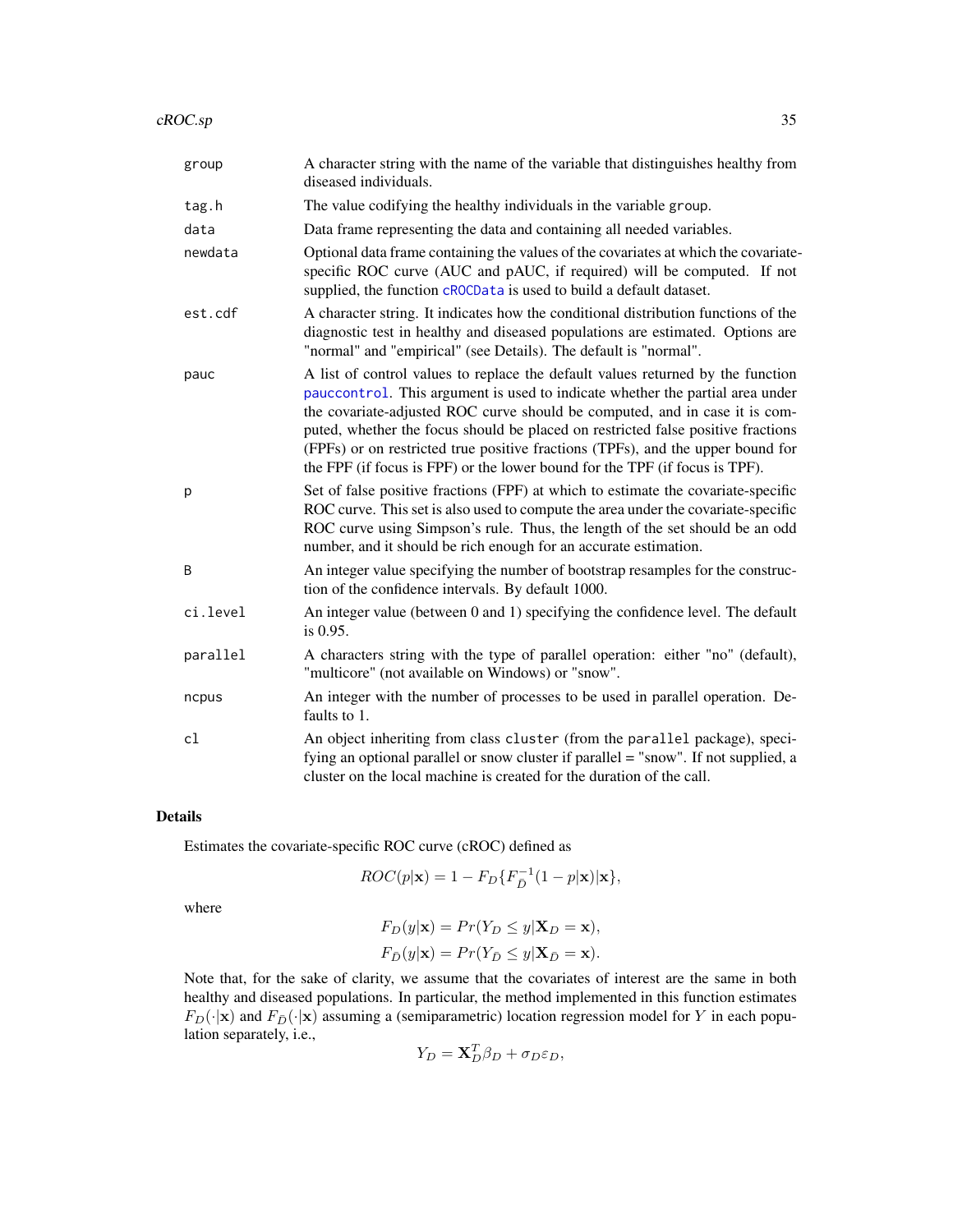36 cROC.sp

$$
Y_{\bar{D}} = \mathbf{X}_{\bar{D}}^T \beta_{\bar{D}} + \sigma_{\bar{D}} \varepsilon_{\bar{D}},
$$

such that the covariate-specific ROC curve can be expressed as

$$
ROC(p|\mathbf{x}) = 1 - G_D\{a(\mathbf{x}) + bG_D^{-1}(1-p)\},\,
$$

where  $a(\mathbf{x}) = \mathbf{x}^T \frac{\beta_D - \beta_D}{\sigma_D}$ ,  $b = \frac{\sigma_D}{\sigma_D}$ , and  $G_D$  and  $G_{\bar{D}}$  are the distribution functions of  $\varepsilon_D$  and  $\varepsilon_{\bar{D}}$ , respectively. In line with the assumptions made about the distributions of  $\varepsilon_D$  and  $\varepsilon_{\bar{D}}$ , estimators will be referred to as: (a) "normal", where Gaussian errors are assumed, i.e.,  $G_D(y) = G_D(y) = \Phi(y)$ (Faraggi, 2003); and, (b) "empirical", where no assumptios are made about the distribution (in this case,  $G_D$  and  $G_D$  are empirically estimated on the basis of standardised residuals (Pepe, 1998)).

The covariate-specific area under the curve is

$$
AUC(\mathbf{x}) = \int_0^1 ROC(p|\mathbf{x})dp.
$$

When Gaussian errors are assumed, there is a closed-form expression for the covariate-specific AUC, which is used in the package. In contrast, when no assumptios are made about the distributionis of the errors, the integral is computed numerically using Simpson's rule. With regard to the partial area under the curve, when focus = "FPF" and assuming an upper bound  $u_1$  for the FPF, what it is computed is

$$
pAUC_{FPF}(u_1|\mathbf{x}) = \int_0^{u_1} ROC(p|\mathbf{x})dp.
$$

Again, when Gaussian errors are assumed, there is a closed-form expression (Hillis and Metz, 2012). Otherwise, the integral is approximated numerically (Simpson's rule). The returned value is the normalised pAUC,  $pAUC_{FPF}(u_1|\mathbf{x})/u_1$  so that it ranges from  $u_1/2$  (useless test) to 1 (perfect marker). Conversely, when focus = "TPF", and assuming a lower bound for the TPF of  $u_2$ , the partial area corresponding to TPFs lying in the interval  $(u_2, 1)$  is computed as

$$
pAUC_{TPF}(u_2|\mathbf{x}) = \int_{u_2}^{1} ROC_{TNF}(p|\mathbf{x})dp,
$$

where  $ROC_{TNF}(p|x)$  is a 270° rotation of the ROC curve, and it can be expressed as  $ROC_{TNF}(p|x)$  =  $F_{\bar{D}}\{F_{D}^{-1}(1-p|\mathbf{x})|\mathbf{x}\} = G_{\bar{D}}\{\frac{\mu_D(\mathbf{x})-\mu_{\bar{D}}(\mathbf{x})}{\sigma_{\bar{D}}(\mathbf{x})} + G_{D,\text{min}}^{-1}(1-p)\frac{\sigma_D(\mathbf{x})}{\sigma_{\bar{D}}(\mathbf{x})}$  $\frac{\sigma_D(x)}{\sigma_D(x)}$ . Again, when Gaussian errors are assumed, there is a closed-form expression (Hillis and Metz, 2012). Otherwise, the integral is approximated numerically (Simpson's rule). The returned value is the normalised pAUC,  $pAUC_{TPF}(u_2|\mathbf{x})/(1-u_2)$ , so that it ranges from  $(1-u_2)/2$  (useless test) to 1 (perfect test).

#### Value

As a result, the function provides a list with the following components:

| call        | The matched call.                                                                                                                            |
|-------------|----------------------------------------------------------------------------------------------------------------------------------------------|
| newdata     | A data frame containing the values of the covariates at which the covariate-<br>specific ROC curve (AUC and pAUC, if required) was computed. |
| data        | The original supplied data argument.                                                                                                         |
| missing.ind | A logical value indicating whether for each pair of observations (test outcomes<br>and covariates) missing values occur.                     |
| marker      | The name of the diagnostic test variable in the dataframe.                                                                                   |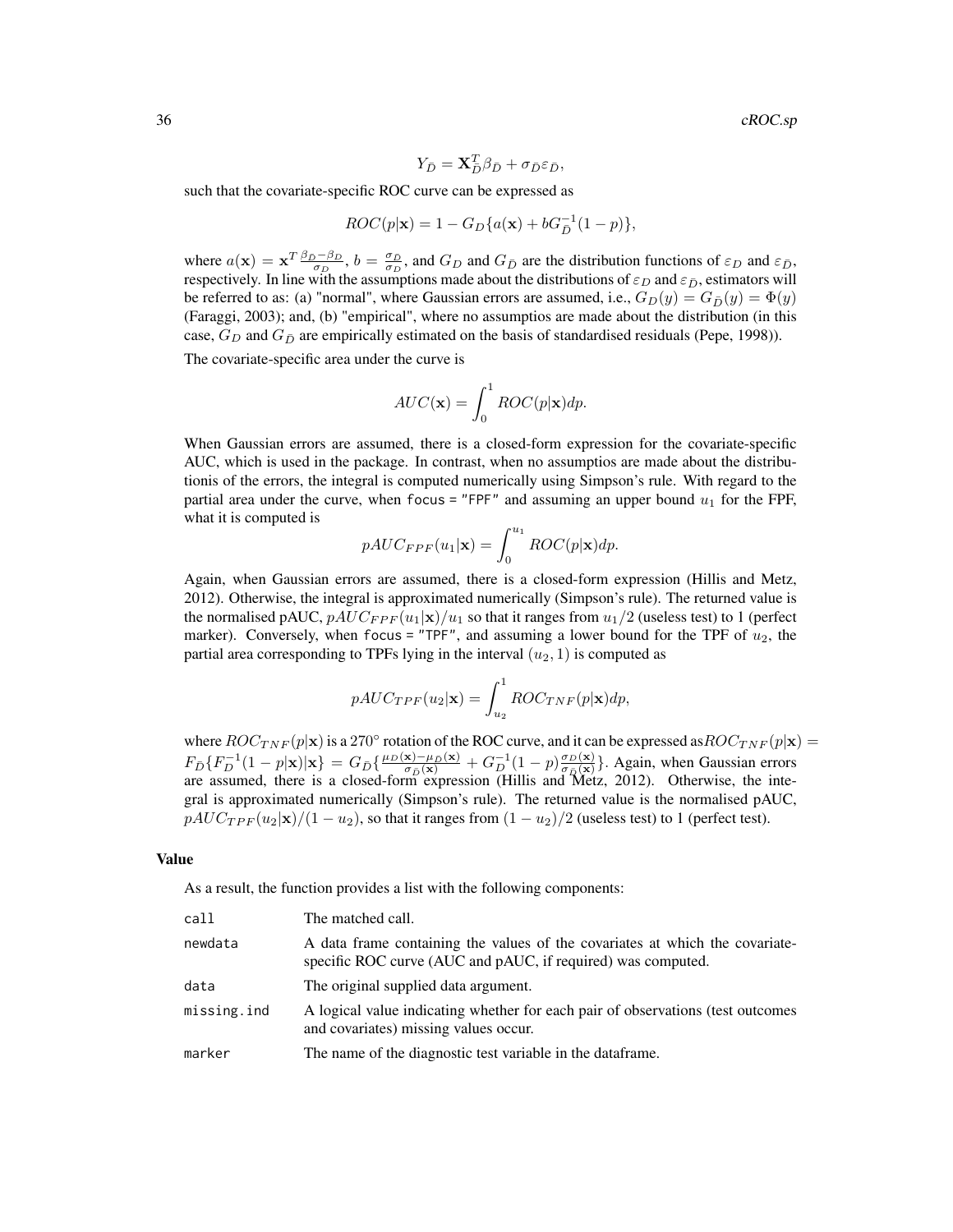| group      | The value of the argument group used in the call.                                                                                                                                                                                         |
|------------|-------------------------------------------------------------------------------------------------------------------------------------------------------------------------------------------------------------------------------------------|
| tag.h      | The value of the argument tag. h used in the call.                                                                                                                                                                                        |
| formula    | Named list of length two with the value of the arguments formula. h and formula.d<br>used in the call.                                                                                                                                    |
| est.cdf    | The value of the argument est. cdf used in the call.                                                                                                                                                                                      |
| p          | Set of false positive fractions (FPF) at which the covariate-specific ROC curves<br>have been estimated.                                                                                                                                  |
| ci.level   | The value of the argument ci. level used in the call.                                                                                                                                                                                     |
| ROC        | Estimated covariate-specific ROC curve, and ci.level*100% pointwise confi-<br>dence intervals (if computed).                                                                                                                              |
| <b>AUC</b> | Estimated area under the covariate-specific ROC curve, and ci.level*100%<br>confidence interval (if computed).                                                                                                                            |
| pAUC       | If computed, estimated partial area under the covariate-adjusted ROC curve and<br>ci.level*100% confidence interval (if computed). Note that the returned val-<br>ues are normalised, so that the maximum value is one.                   |
| fit        | Named list of length two, with components 'h' (healthy) and 'd' (diseased).<br>Each component contains an object of class $\text{Im}$ with the fitted regression model.                                                                   |
| coeff      | Estimated regression coefficients (and ci. level*100% confidence interval if B<br>greater than zero) from the fit of the linear model in the healthy and diseased<br>population, as specified in formula. h and formula. d, respectively. |

#### References

Faraggi, D. (2003). Adjusting receiver operating characteristic curves and related indices for covariates. *The Statistician* 52, 179–192.

Hillis, S. L. and Metz, C.E. (2012). An Analytic Expression for the Binormal Partial Area under the ROC Curve. Academic Radiology, 19, 1491–1498.

Pepe, M.S. (1998). Three approaches to regression analysis of receiver operating characteristic curves for continuous test results. *Biometrics* 54, 124–135.

# See Also

[AROC.bnp](#page-3-0), [AROC.sp](#page-12-0), [AROC.kernel](#page-8-0), [pooledROC.BB](#page-47-0), [pooledROC.emp](#page-54-0), [pooledROC.kernel](#page-57-0), [pooledROC.dpm](#page-50-0), [cROC.bnp](#page-23-0), [cROC.sp](#page-33-0) or [AROC.kernel](#page-8-0).

# Examples

```
library(ROCnReg)
data(psa)
# Select the last measurement
newpsa <- psa[!duplicated(psa$id, fromLast = TRUE),]
# Log-transform the biomarker
newpsa$l_marker1 <- log(newpsa$marker1)
```
# Covariate for prediction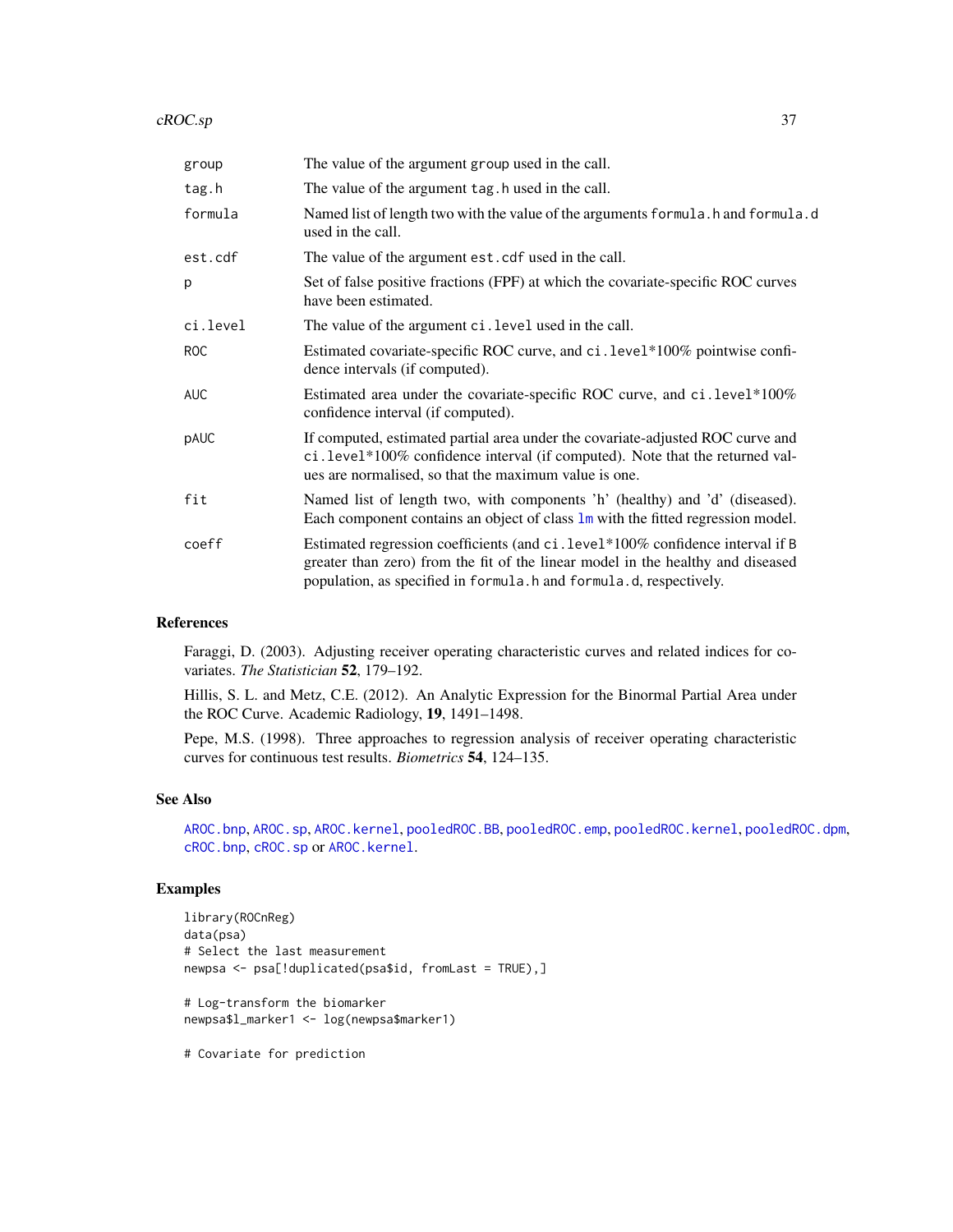```
agep <- seq(min(newpsa$age), max(newpsa$age), length = 50)
df.pred <- data.frame(age = agep)
cROC_sp_normal <- cROC.sp(formula.h = l_marker1 ~ age,
                          formula.d = l_marker1 ~ age,
                          group = "status",tag.h = 0,
                          data = newpsa,
                          newdata = df.pred,
                          est.cdf = "normal",
                          pauc = list(compute = TRUE, value = 0.5, focus = "FPF"),
                          p = seq(0, 1, 1 = 101),
                          B = 500summary(cROC_sp_normal)
plot(cROC_sp_normal)
```

| cROCData | Selects an adequate set of points from a data set for obtaining predic- |
|----------|-------------------------------------------------------------------------|
|          | tions.                                                                  |

Selects an adequate set of points from a data set for obtaining predictions

# Usage

cROCData(data, names.cov, group)

## Arguments

| data      | Data set from which the new set of covariate values is obtained.                                                                   |  |
|-----------|------------------------------------------------------------------------------------------------------------------------------------|--|
| names.cov | Character vector with the names of the covariates to be included in the new data<br>set.                                           |  |
| group     | A character string with the name of the variable in the original data set that<br>distinguishes healthy from diseased individuals. |  |

# Value

A data frame containing selected values of all needed covariates. For those that are continuous, 30 different values are selected.

# See Also

[AROC.bnp](#page-3-0), [cROC.bnp](#page-23-0), [cROC.sp](#page-33-0), [cROC.kernel](#page-29-0), [compute.threshold.cROC](#page-18-0) or [compute.threshold.AROC](#page-15-0).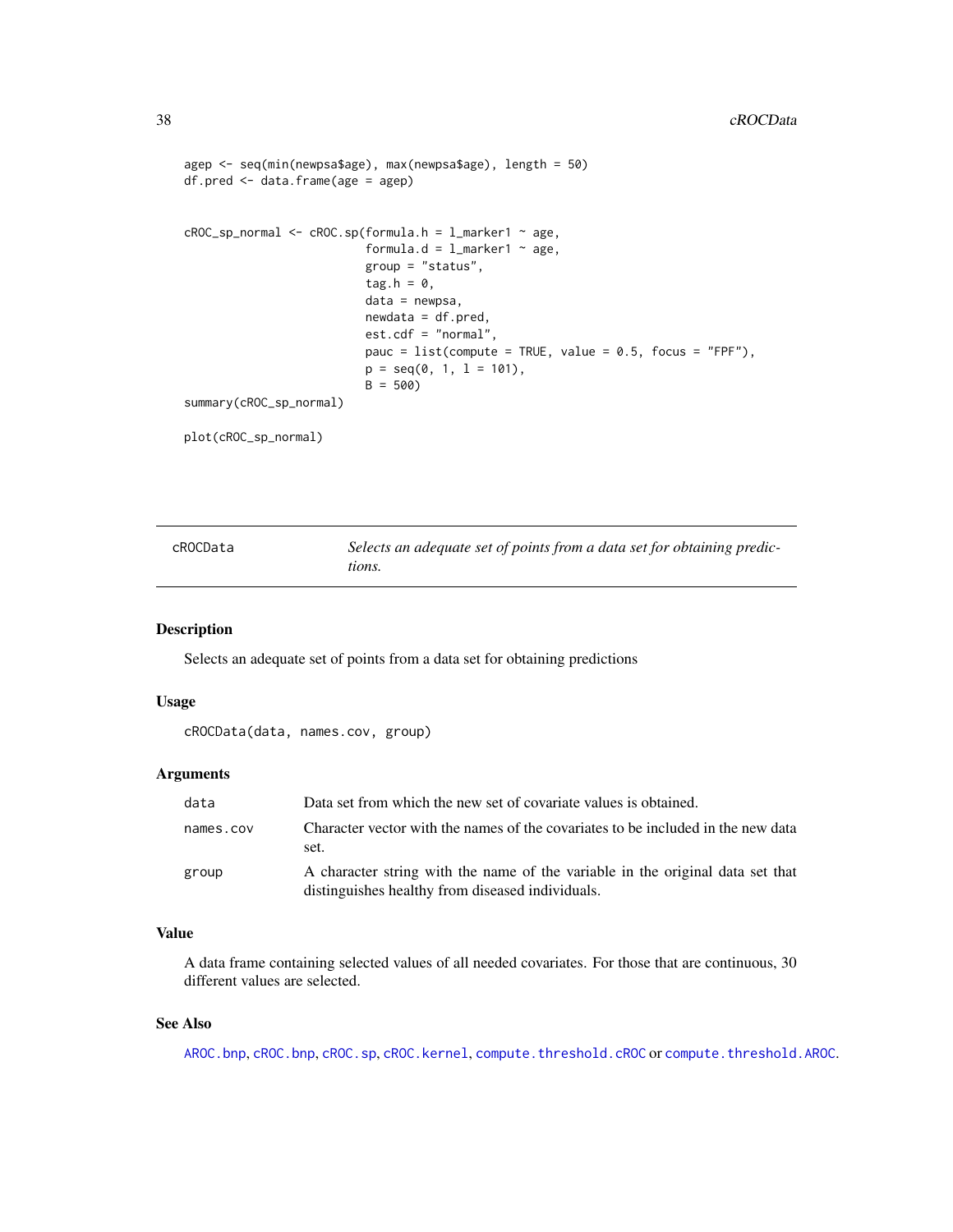# densitycontrol 39

# Examples

```
library(ROCnReg)
data(psa)
# Select the last measurement
newpsa <- psa[!duplicated(psa$id, fromLast = TRUE),]
# Log-transform the biomarker
newpsa$l_marker1 <- log(newpsa$marker1)
newdf <- cROCData(newpsa, "age", "status")
summary(newdf)
```
<span id="page-38-0"></span>densitycontrol *(Conditional) density estimates of test outcomes*

# Description

This function is used to set various parameters controlling the estimation of the (conditional) density (densities) of test outcomes in both the healthy and diseased groups.

#### Usage

densitycontrol(compute = FALSE, grid.h = NA, grid.d = NA)

# Arguments

| compute | Logical value. If TRUE the (conditional) density (densities) of test outcomes in<br>each group, healthy and diseased, are estimated.                                                                                                                           |
|---------|----------------------------------------------------------------------------------------------------------------------------------------------------------------------------------------------------------------------------------------------------------------|
| grid.h  | Grid of test outcomes in the healthy group where the (conditional) density (den-<br>sities) estimates are to be evaluated. Value NA signals autoinitialization, with<br>default a vector of length 200 in the range of test outcomes in the healthy group.     |
| grid.d  | Grid of test outcomes in the diseased group where the (conditional) density (den-<br>sities) estimates are to be evaluated. Value NA signals autoinitialization, with de-<br>fault a vector of length 200 in the range of test outcomes in the diseased group. |

# Details

The value returned by this function is used as a control argument of the cROC. bnp and pooledROC. dpm functions.

# Value

A list with components for each of the possible arguments.

# See Also

[cROC.bnp](#page-23-0) and [pooledROC.dpm](#page-50-0)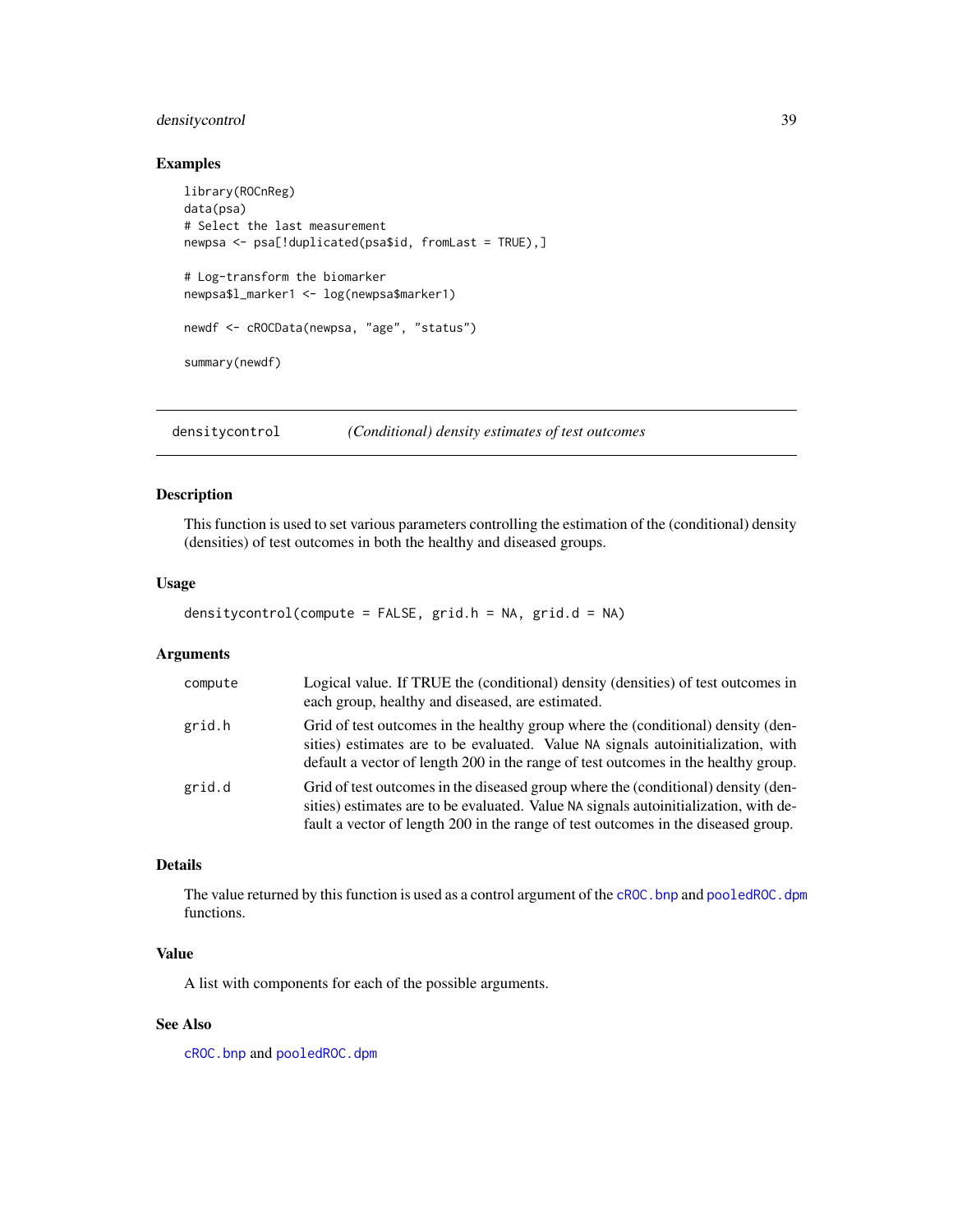## Examples

```
library(ROCnReg)
data(psa)
# Select the last measurement
newpsa <- psa[!duplicated(psa$id, fromLast = TRUE),]
# Log-transform the biomarker
newpsa$l_marker1 <- log(newpsa$marker1)
cROC_bnp \leftarrow cROC.bnp(formula.h = 1_matrix + f(age, K = 0),formula.d = l_marker1 ~ f(age, K = 0),
               group = "status",
               tag.h = \theta,
               data = newpsa,
               standardise = TRUE,
               p = seq(0, 1, len = 101),
               compute.lpml = TRUE,
               compute.WAIC = TRUE,
               compute.DIC = TRUE,
               pauc = pauccontrol(compute = TRUE, value = 0.5, focus = "FPF"),
               density = densitycontrol(compute = TRUE, grid.h = NA, grid.d = NA),
               mcmc = mcmccontrol(nsave = 500, nburn = 100, nskip = 1))
```

| densitycontrol.aroc | Conditional density estimates of test outcomes in the healthy popula- |
|---------------------|-----------------------------------------------------------------------|
|                     | tion                                                                  |

# Description

This function is used to set various parameters controlling the estimation of the conditional densities of test outcomes in the healthy group.

#### Usage

```
densitycontrol.aroc(compute = FALSE, grid.h = NA, newdata = NA)
```
# Arguments

| compute | Logical value. If TRUE the conditional densities of test outcomes in the healthy<br>group are estimated.                                                                                                                                     |
|---------|----------------------------------------------------------------------------------------------------------------------------------------------------------------------------------------------------------------------------------------------|
| grid.h  | Grid of test outcomes in the healthy group where the conditional density es-<br>timates are to be evaluated. Value NA signals autoinitialization, with default a<br>vector of length 200 in the range of test outcomes in the healthy group. |
| newdata | Data frame containing the values of the covariates at which the conditional den-<br>sity estimates are computed.                                                                                                                             |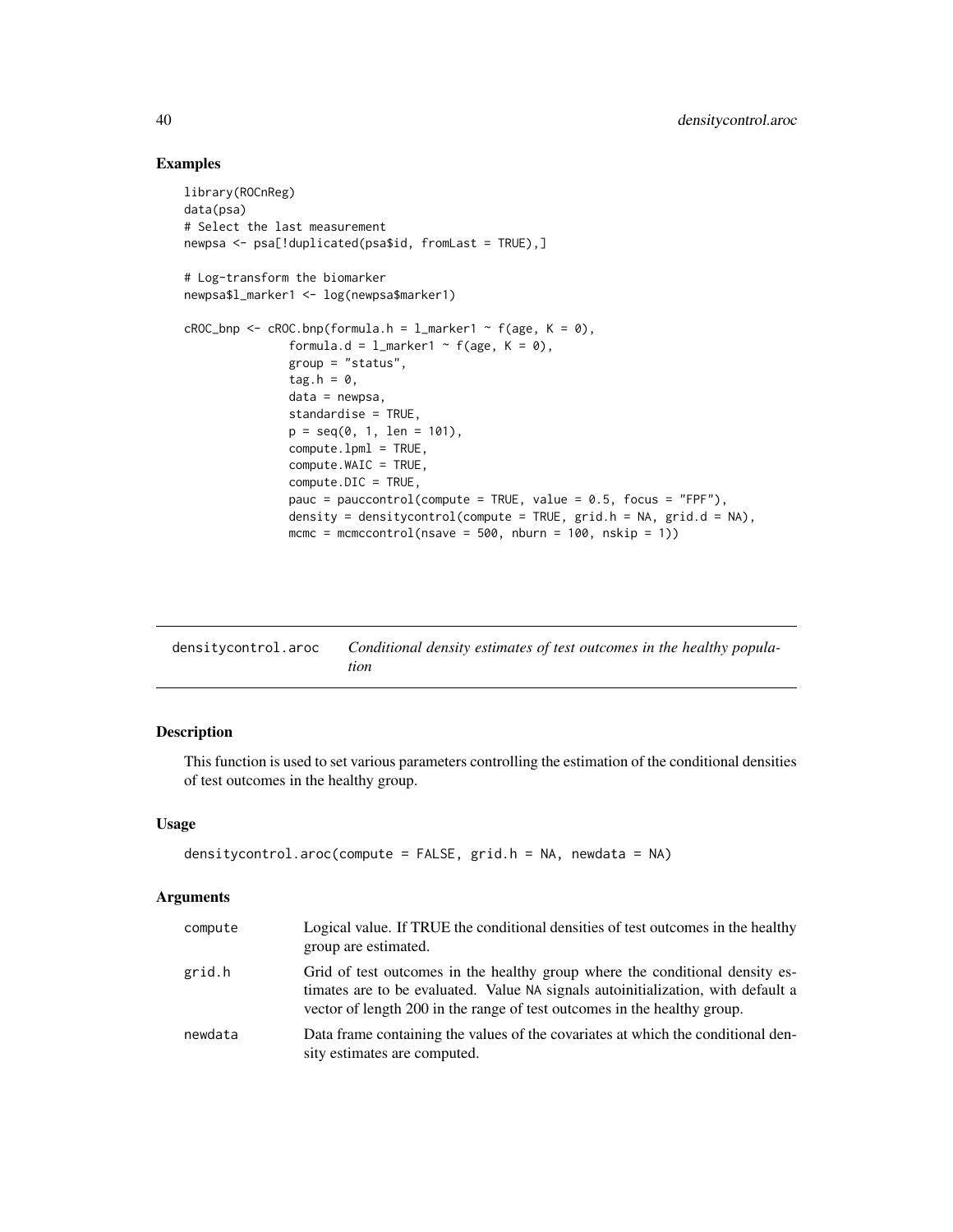#### endosyn 41

# Details

The value returned by this function is used as a control argument of the [AROC.bnp](#page-3-0) function.

# Value

A list with components for each of the possible arguments.

## See Also

[AROC.bnp](#page-3-0)

# Examples

```
library(ROCnReg)
data(psa)
# Select the last measurement
newpsa <- psa[!duplicated(psa$id, fromLast = TRUE),]
# Log-transform the biomarker
newpsa$l_marker1 <- log(newpsa$marker1)
# Covariate for prediction
agep <- seq(min(newpsa$age), max(newpsa$age), length = 5)
df.pred <- data.frame(age = agep)
AROC_bnp <- AROC.bnp(formula.h = l_marker1 ~ f(age, K = 0),
                     group = "status",
                     tag.h = 0,data = newpsa,
                     standardise = TRUE,
                     p = seq(0, 1, len = 101),compute.lpml = TRUE,
                     compute.WAIC = TRUE,
                     compute.DIC = TRUE,
                     pauc = pauccontrol(compute = TRUE, value = 0.5, focus = "FPF"),
              density = densitycontrol.aroc(compute = TRUE, grid.h = NA, newdata = df.pred),
                     mcmc = mcmccontrol(nsave = 500, nburn = 100, nskip = 1)
)
```
endosyn *Simulated endocrine data.*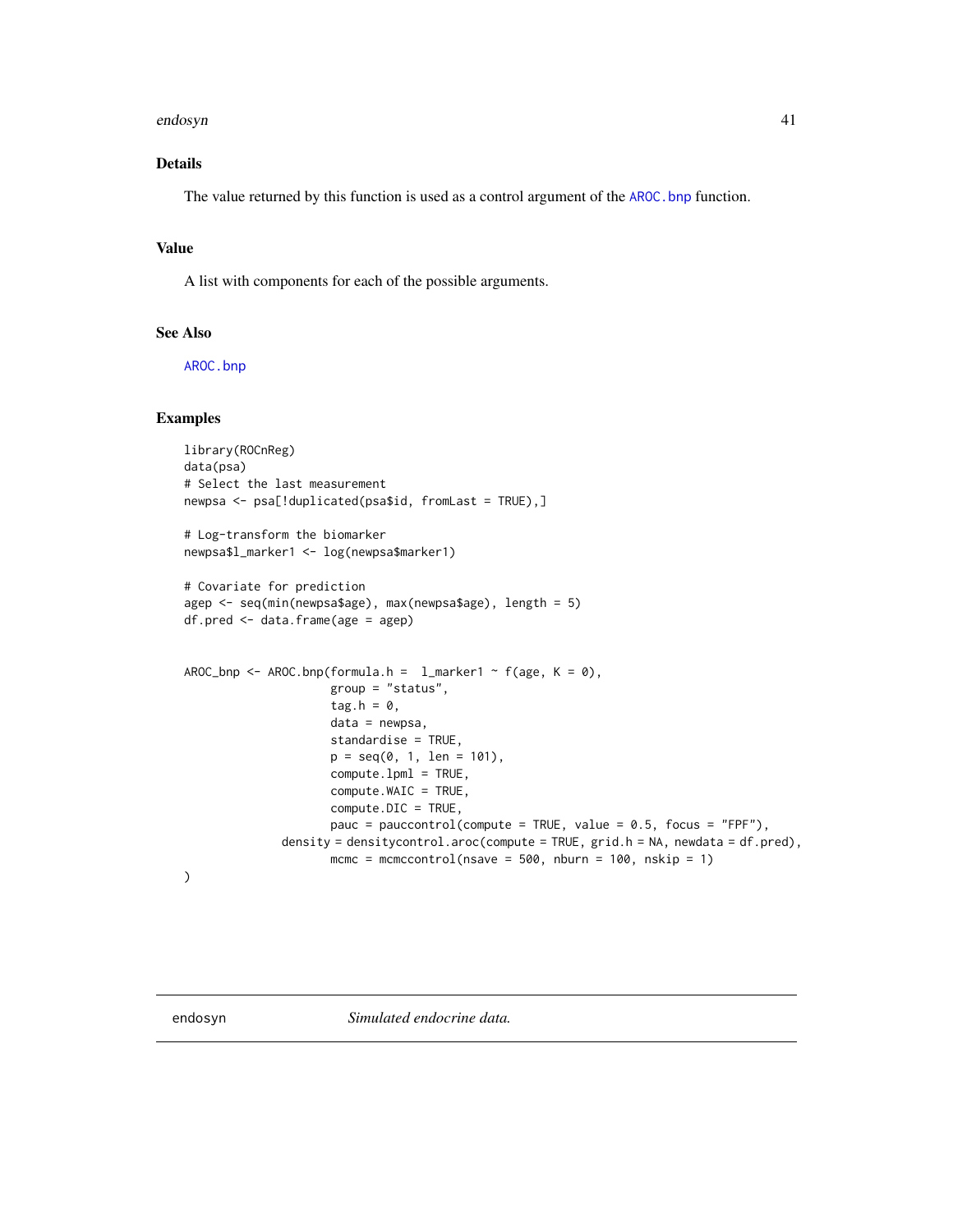The endosyn data set was simulated based on the data analysed in Rodriguez-Alvarez et al. (2011a,b) and Inacio de Carvalho and Rodriguez-Alvarez (2018); and presented in Botana et al. (2007) and Tome et al. (2008). The aim of these studies was to use the body mass index (BMI) to detect patients having a higher risk of cardiovascular problems, ascertaining the possible effect of age and gender on the accuracy of this measure.

# Usage

data("endosyn")

#### Format

A data frame with 2840 observations on the following 4 variables.

gender patient's gender. Factor with Men and Women levels.

- age patient's age.
- cvd\_idf true disease status (presence/absence of two of more cardiovascular risk factors according to the International Diabetes Federation). Numerical vector  $(0 = absence, 1 = presence)$ .
- bmi patient's body mass index.

#### Source

Botana, M.A., Mato, J.A., Cadarso-Suarez, C., Tome, M.A., Perez-Fernandez, R., Fernandez-Mario, A., Rego-Iraeta, A., Solache, I. (2007). Overweight, obesity and central obesity prevalences in the region of Galicia in Northwest Spain. Obesity and Metabolism, 3, 106–115.

Tome, M.A., Botana, M.A., Cadarso-Suarez, C., Rego-Iraeta, A., Fernandez-Mario, A., Mato, J.A, Solache, I., Perez-Fernandez, R. (2008). Prevalence of metabolic syndrome in Galicia (NW Spain) on four alternative definitions and association with insulin resistance. Journal of Endocrinological Investigation, 32, 505–511.

#### References

Inacio de Carvalho, V., and Rodriguez-Alvarez, M. X. (2018). Bayesian nonparametric inference for the covariate-adjusted ROC curve. arXiv preprint arXiv:1806.00473.

Rodriguez-Alvarez, M.X., Roca-Pardinas, J. and Cadarso-Suarez, C. (2011a). ROC curve and covariates: extending induced methodology to the non-parametric framework. Statistics and Computing, 21(4), 483–49.

Rodriguez- Alvarez, M.X., Roca-Pardinas, J. and Cadarso-Suarez, C. (2011b). A new flexible direct ROC regression model - Application to the detection of cardiovascular risk factors by anthropometric measures. Computational Statistics and Data Analysis, 55(12), 3257–3270.

## Examples

data(endosyn) summary(endosyn)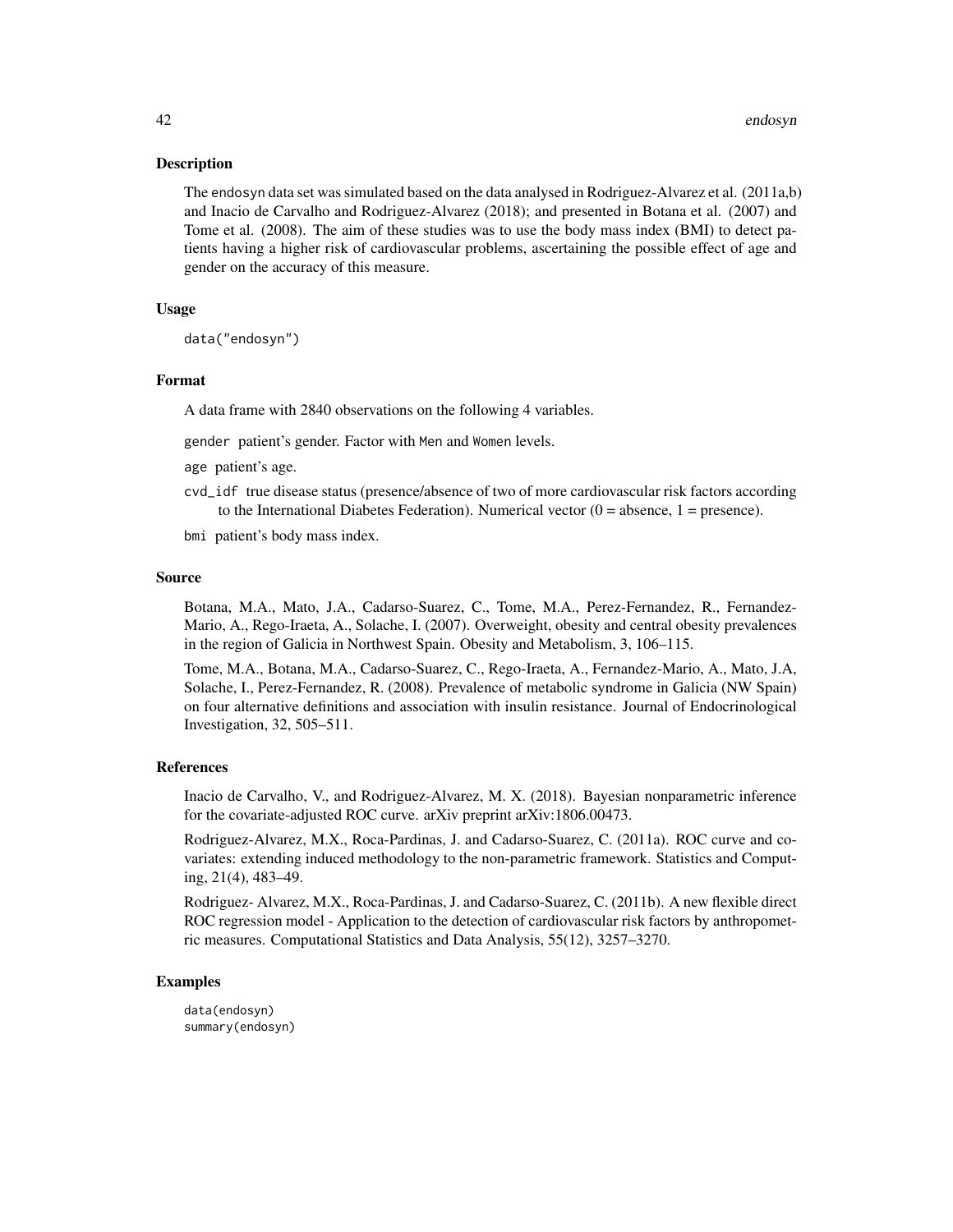<span id="page-42-0"></span>

This function is used to set various parameters controlling the Markov chain Monte Carlo (MCMC) parameters.

# Usage

mcmccontrol(nsave =  $8000$ , nburn =  $2000$ , nskip = 1)

#### Arguments

| nsave | An integer giving the total number of scans to be saved (does not include the<br>burn-in and thinning iterations). |
|-------|--------------------------------------------------------------------------------------------------------------------|
| nburn | An integer giving the number of burn-in scans.                                                                     |
| nskip | An integer giving the thinning interval,                                                                           |

#### Details

The value returned by this function is used as a control argument of the [AROC.bnp](#page-3-0), [cROC.bnp](#page-23-0), and [pooledROC.dpm](#page-50-0) functions.

#### Value

A list with components for each of the possible arguments.

# See Also

[pooledROC.dpm](#page-50-0), [AROC.bnp](#page-3-0) and [cROC.bnp](#page-23-0)

# Examples

```
library(ROCnReg)
data(psa)
# Select the last measurement
newpsa <- psa[!duplicated(psa$id, fromLast = TRUE),]
# Log-transform the biomarker
newpsa$l_marker1 <- log(newpsa$marker1)
```

```
cROC\_bnp \leftarrow cROC.bnp(formula.h = 1_matrix + 1 \right) f(age, K = 0),
                 formula.d = l_marker1 ~ f(age, K = 0),
                 group = "status",
                 tag.h = \theta,
                 data = newpsa,
                 standardise = TRUE,
```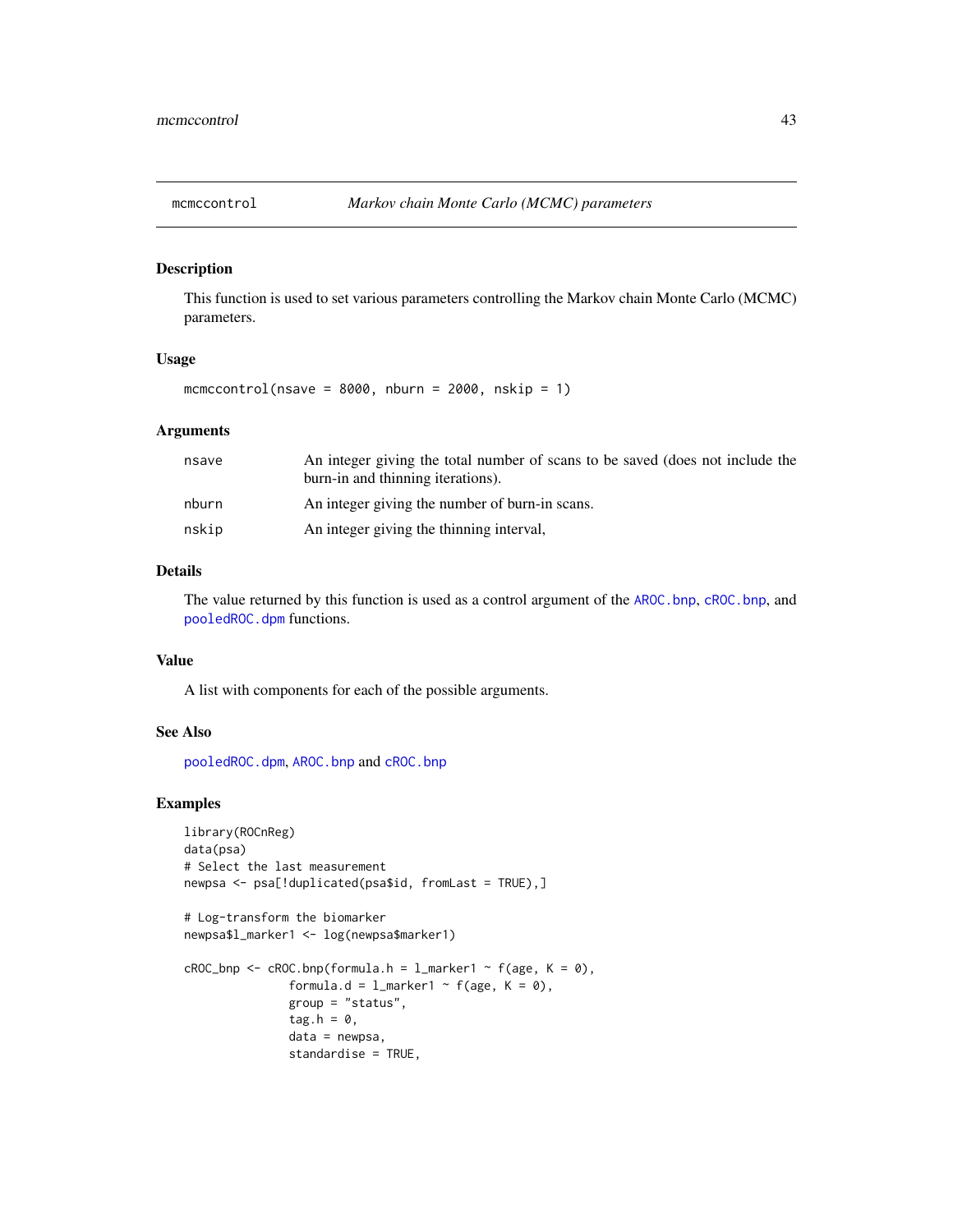```
p = seq(0, 1, len = 101),
compute.lpml = TRUE,
compute.WAIC = TRUE,
compute.DIC = TRUE,
pauc = pauccontrol(compute = TRUE, value = 0.5, focus = "FPF"),
density = densitycontrol(compute = TRUE, grid.h = NA, grid.d = NA),
mcmc = mcmccontrol(nsave = 500, nburn = 100, nskip = 1))
```
<span id="page-43-0"></span>

| pauccontrol | Partial area under the covariate-adjusted/covariate-specific/pooled |
|-------------|---------------------------------------------------------------------|
|             | ROC curve                                                           |

Used to set various parameters controlling the estimation of the partial area under the covariateadjusted/covariate-specific/pooled ROC curve .

#### Usage

```
pauccontrol(compute = FALSE, focus = c("FPF", "TPF"), value = 1)
```
# Arguments

| compute | Logical value. If TRUE the partial area under the covariate-adjusted/covariate-<br>specific/pooled ROC curve is estimated.                              |
|---------|---------------------------------------------------------------------------------------------------------------------------------------------------------|
| focus   | Whether computation should be done over a restricted range of false positive<br>fractions (FPF) or a restricted range of true positive fractions (TPF). |
| value   | Numeric value. Pre-specified upper bound for the FPF (if focus $=$ "FPF") or<br>lower bound for the TPF (if focus $=$ "TPF").                           |

## Details

The value returned by this function is used as a control argument of the [AROC.bnp](#page-3-0), [AROC.sp](#page-12-0), [AROC.kernel](#page-8-0), [cROC.bnp](#page-23-0), [cROC.sp](#page-33-0), [cROC.kernel](#page-29-0) functions.

## Value

A list with components for each of the possible arguments.

# See Also

[AROC.bnp](#page-3-0)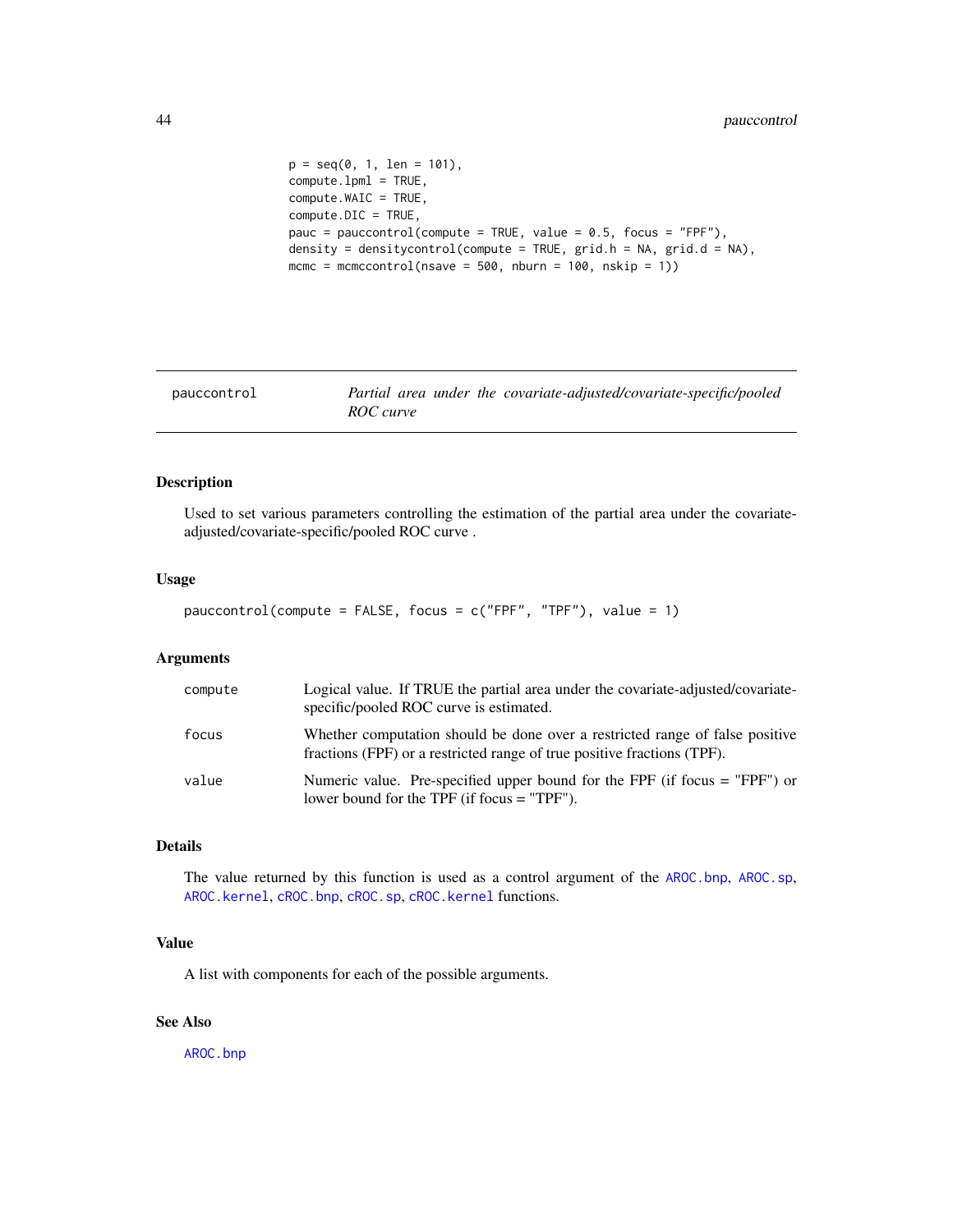# plot.AROC 45

## Examples

```
library(ROCnReg)
data(psa)
# Select the last measurement
newpsa <- psa[!duplicated(psa$id, fromLast = TRUE),]
# Log-transform the biomarker
newpsa$l_marker1 <- log(newpsa$marker1)
# Covariate for prediction
agep <- seq(min(newpsa$age), max(newpsa$age), length = 5)
df.pred <- data.frame(age = agep)
cROC_sp_normal < -cROC(sp(formula.h = 1_matrix + age,formula.d = l_marker1 \sim age,
                          group = "status",
                          tag.h = \theta,
                          data = newpsa,
                          newdata = df.pred,
                          est.cdf = "normal",
                          pauc = list(compute = TRUE, value = 0.5, focus = "FPF"),
                          p = seq(0, 1, 1 = 101),B = 10
```
plot.AROC *Default AROC plotting*

# Description

Takes a fitted AROC object produced by AROC.bnp(), AROC.sp(), or AROC.kernel() and plots the covariate-adjusted ROC curve (AROC) and associated area under the AROC (AAUC).

# Usage

## S3 method for class 'AROC'  $plot(x, main = NULL, ...)$ 

#### Arguments

| x         | An object of class AROC as produced by AROC. bnp(), AROC. sp(), or AROC. kernel().                                                     |
|-----------|----------------------------------------------------------------------------------------------------------------------------------------|
| main      | Character string with the overall title for the plot. If NULL, the default, the<br>method used to estimate the AROC curve is depicted. |
| $\ddotsc$ | Further arguments passed to or from other methods.                                                                                     |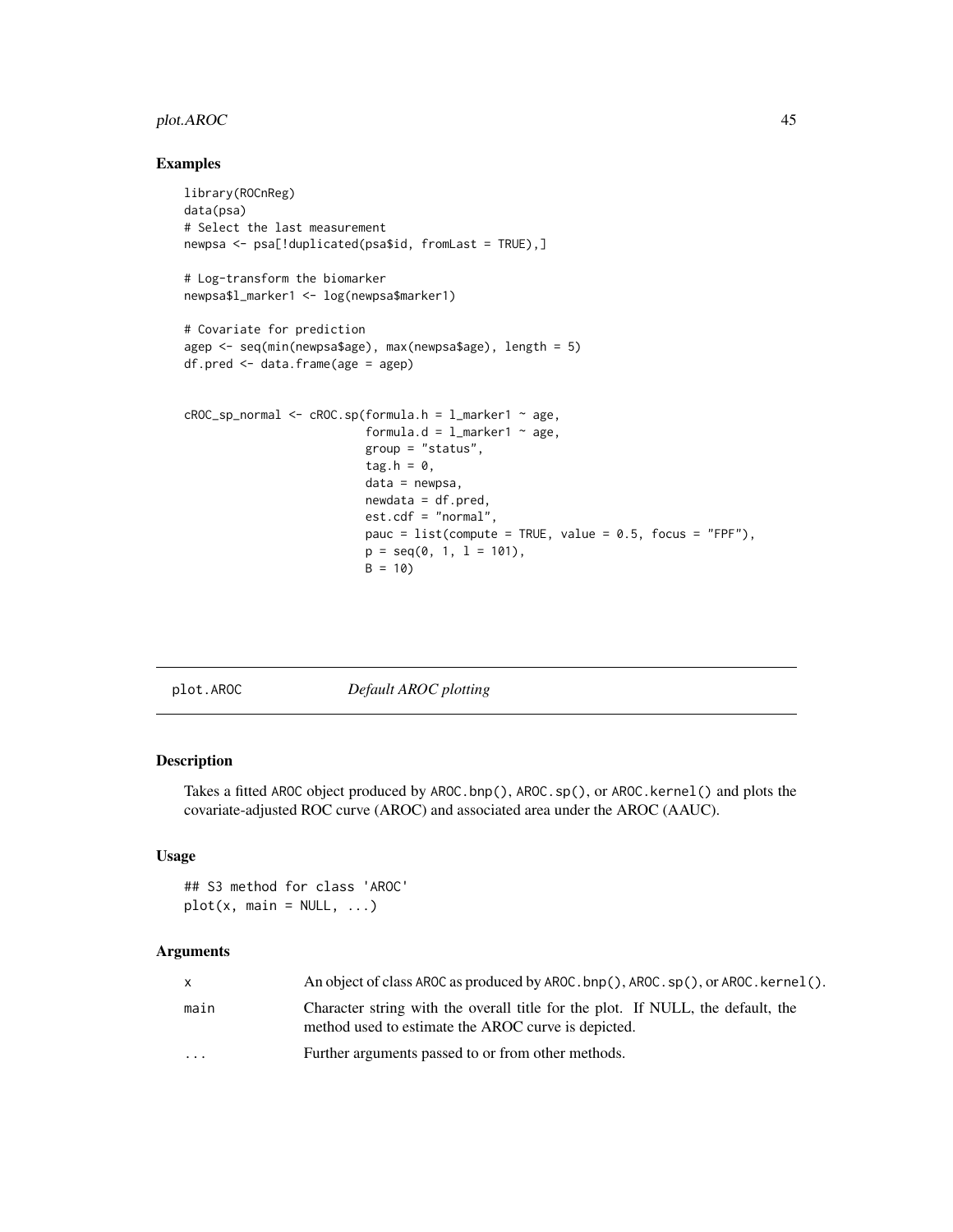# See Also

[AROC.bnp](#page-3-0), [AROC.sp](#page-12-0) or [AROC.kernel](#page-8-0)

## Examples

```
library(ROCnReg)
data(psa)
# Select the last measurement
newpsa <- psa[!duplicated(psa$id, fromLast = TRUE),]
# Log-transform the biomarker
newpsa$l_marker1 <- log(newpsa$marker1)
AROC_bnp <- AROC.bnp(formula.h = l_marker1 ~ f(age, K = 0),
group = "status", tag.h = 0, data = newpsa, standardise = TRUE,
p = seq(0, 1, 1=101), compute.lpml = TRUE, compute.WAIC = TRUE,
compute.DIC = TRUE)
```

```
plot(AROC_bnp)
```
plot.cROC *Default cROC plotting*

## Description

Takes a fitted cROC object produced by cROC.bnp(), cROC.sp(), or cROC.kernel() and plots the covariate-specific ROC curve (cROC) and associated area under the cROC curve. The suitable type of graphic is chosen according to the number and nature of the covariates.

#### Usage

## S3 method for class 'cROC'  $plot(x, ask = TRUE, ...)$ 

#### Arguments

| $\mathsf{x}$ | An object of class cROC as produced by cROC, $bnp()$ , cROC, $sp()$ , or cROC, kernel().                    |
|--------------|-------------------------------------------------------------------------------------------------------------|
| ask          | A logical value. If TRUE, the default, the user is asked for confirmation, before<br>a new figure is drawn. |
| $\cdots$     | Further arguments passed to or from other methods.                                                          |

## See Also

[cROC.bnp](#page-23-0), [cROC.sp](#page-33-0) or [cROC.kernel](#page-29-0)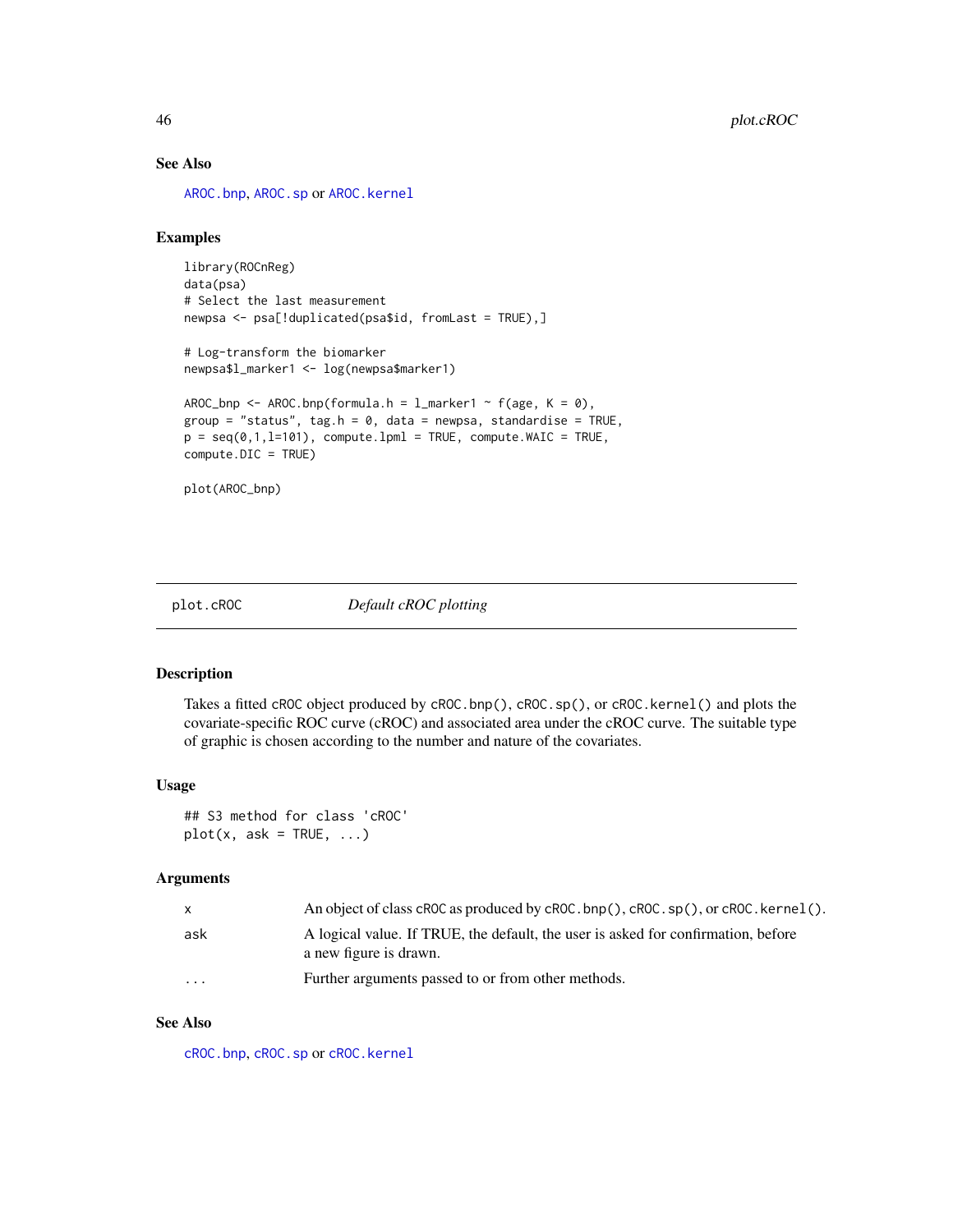# plot.pooledROC 47

## Examples

```
library(ROCnReg)
data(psa)
# Select the last measurement
newpsa <- psa[!duplicated(psa$id, fromLast = TRUE),]
# Log-transform the biomarker
newpsa$l_marker1 <- log(newpsa$marker1)
cROC\_bnp \leftarrow cROC.bnp(formula.h = 1_matrix + f(age, K = 0),formula.d = l_marker1 ~ f(age, K = 0),
               group = "status",
               tag.h = \theta,
               data = newpsa,
               standardise = TRUE,
               p = seq(0, 1, len = 101),
               compute.lpml = TRUE,
               compute.WAIC = TRUE,
               compute.DIC = TRUE,
               pauc = pauccontrol(compute = TRUE, value = 0.5, focus = "FPF"),
               density = densitycontrol(compute = TRUE, grid.h = NA, grid.d = NA),
               mcmc = mcmccontrol(nsave = 500, nburn = 100, nskip = 1))
```
plot(cROC\_bnp)

| plot.pooledROC | Default pooledROC plotting |
|----------------|----------------------------|
|                |                            |

#### Description

Takes a fitted pooledROC object produced by pooledROC.BB, pooledROC.emp, pooledROC.kernel, or pooledROC.dpm and plots the pooled ROC curve and associated area under the ROC curve (AUC).

#### Usage

```
## S3 method for class 'pooledROC'
plot(x, main = NULL, ...)
```
#### Arguments

| $\mathsf{X}$            | An object of class pooled ROC as produced by pooled ROC. BB, pooled ROC. emp.<br>pooledROC.kernel or pooledROC.dpm.                          |
|-------------------------|----------------------------------------------------------------------------------------------------------------------------------------------|
| main                    | Character string with the overall title for the plot. If NULL, the default, the<br>method used to estimate the pooled ROC curve is depicted. |
| $\cdot$ $\cdot$ $\cdot$ | Further arguments passed to or from other methods.                                                                                           |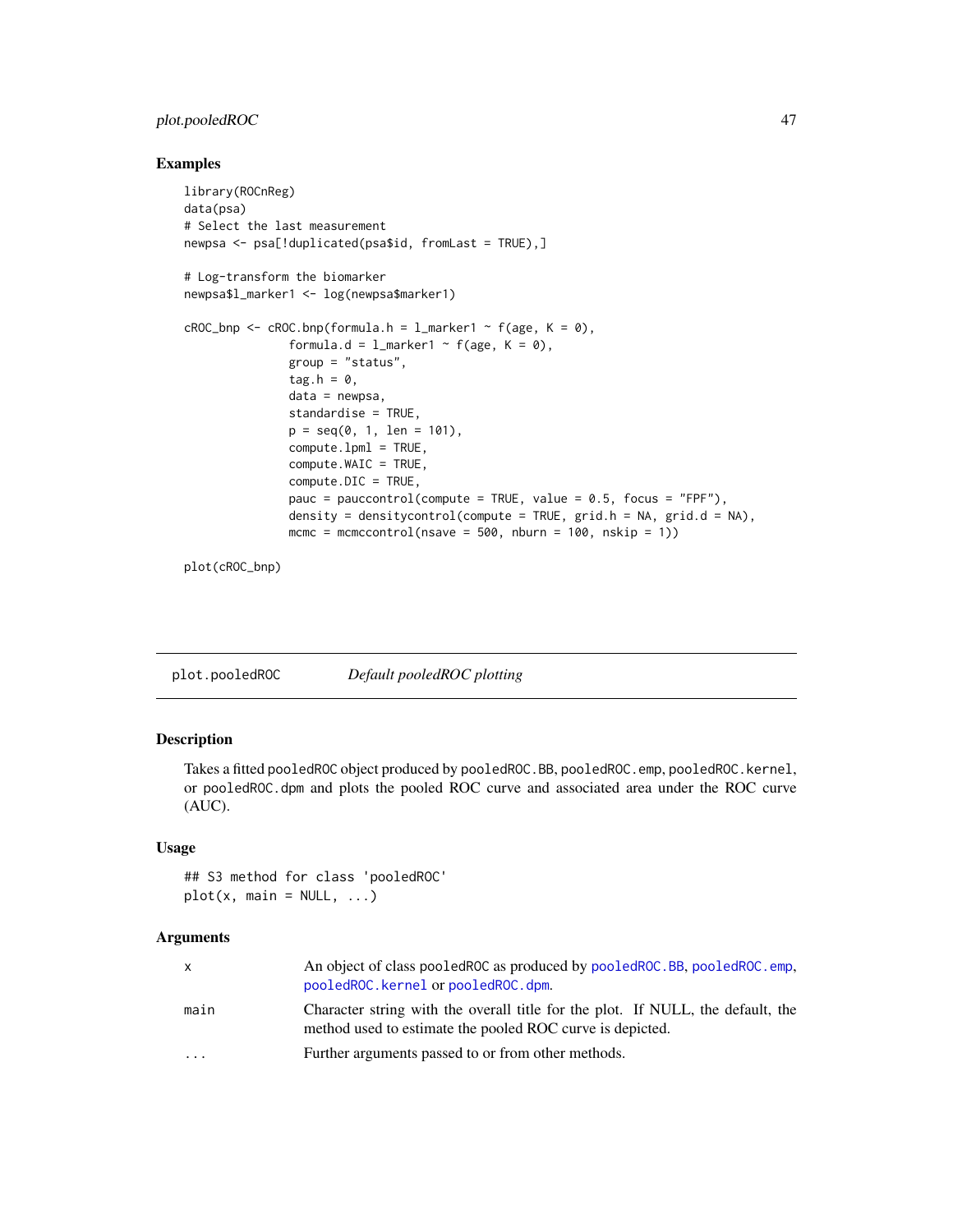# See Also

[pooledROC.BB](#page-47-0), [pooledROC.emp](#page-54-0), [pooledROC.kernel](#page-57-0) or [pooledROC.dpm](#page-50-0)

#### Examples

```
library(ROCnReg)
data(psa)
# Select the last measurement
newpsa <- psa[!duplicated(psa$id, fromLast = TRUE),]
# Log-transform the biomarker
newpsa$l_marker1 <- log(newpsa$marker1)
m0_emp <- pooledROC.emp(marker = "l_marker1", group = "status",
tag.h = 0, data = newpsa, p = \text{seq}(0, 1, 1=101), B = 500)
summary(m0_emp)
plot(m0_emp)
```
<span id="page-47-0"></span>pooledROC.BB *Bayesian bootstrap estimation of the pooled ROC curve.*

#### Description

This function estimates the pooled ROC curve using the Bayesian bootstrap estimator proposed by Gu et al. (2008).

# Usage

```
pooledROC.BB(marker, group, tag.h, data,
p = \text{seq}(0, 1, 1 = 101), B = 5000, \text{ ci. level} = 0.95, \text{ pauc} = \text{pauccontrol}(),parallel = c("no", "multicore", "snow"), ncpus = 1, cl = NULL)
```
## Arguments

| marker       | A character string with the name of the diagnostic test variable.                                         |
|--------------|-----------------------------------------------------------------------------------------------------------|
| group        | A character string with the name of the variable that distinguishes healthy from<br>diseased individuals. |
| tag.h        | The value codifying healthy individuals in the variable group.                                            |
| data         | Data frame representing the data and containing all needed variables.                                     |
| р            | Set of false positive fractions (FPF) at which to estimate the pooled ROC curve.                          |
| <sub>B</sub> | An integer value specifying the number of Bayesian bootstrap resamples. By<br>default 5000.               |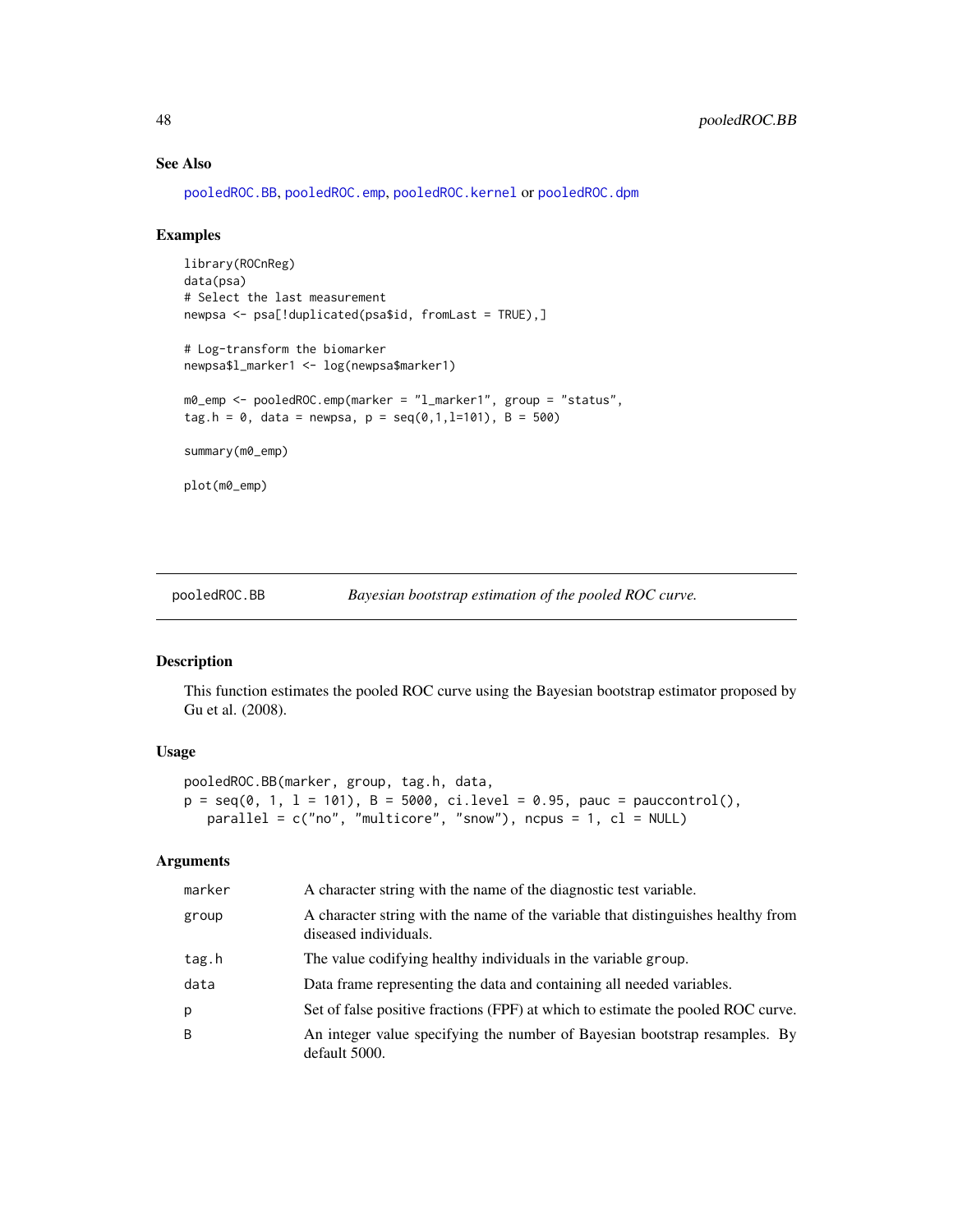| ci.level | An integer value (between 0 and 1) specifying the level for the credible interval.<br>The default is 0.95.                                                                                                                                                                                                                                                                                                                                                                               |
|----------|------------------------------------------------------------------------------------------------------------------------------------------------------------------------------------------------------------------------------------------------------------------------------------------------------------------------------------------------------------------------------------------------------------------------------------------------------------------------------------------|
| pauc     | A list of control values to replace the default values returned by the function<br>pauce ontrol. This argument is used to indicate whether the partial area under<br>the pooled ROC curve should be computed, and in case it is computed, whether<br>the focus should be placed on restricted false positive fractions (FPFs) or on<br>restricted true positive fractions (TPFs), and the upper bound for the FPF (if<br>focus is FPF) or the lower bound for the TPF (if focus is TPF). |
| parallel | A characters string with the type of parallel operation: either "no" (default),<br>"multicore" (not available on Windows) or "snow".                                                                                                                                                                                                                                                                                                                                                     |
| ncpus    | An integer with the number of processes to be used in parallel operation. De-<br>faults to 1.                                                                                                                                                                                                                                                                                                                                                                                            |
| cl       | An object inheriting from class cluster (from the parallel package), speci-<br>fying an optional parallel or snow cluster if parallel = "snow". If not supplied, a<br>cluster on the local machine is created for the duration of the call.                                                                                                                                                                                                                                              |

#### Details

Estimates the pooled ROC curve (ROC) defined as

$$
ROC(p) = 1 - F_D\{F_{\bar{D}}^{-1}(1-p)\},\,
$$

where

$$
F_D(y) = Pr(Y_D \le y),
$$
  

$$
F_{\bar{D}}(y) = Pr(Y_{\bar{D}} \le y).
$$

The method implemented in this function makes use of the equivalence (see Gu et al., 2008)

$$
ROC(p) = 1 - F_D\{F_{\bar{D}}^{-1}(1-p)\} = 1 - Pr(1 - F_{\bar{D}}(Y_D) \le p),
$$

and estimates both  $F_{\bar{D}}$  and the outer probability using the Bayesian bootstrap resampling distribution.

Regarding the area under the curve, we note that

$$
AUC = \int_0^1 ROC(p)dp = 1 - E\{U_D\},\,
$$

where  $U_D = 1 - F_{\overline{D}}(Y_D)$ . In our implementation, the expectation is computed using the Bayesian bootstrap (using the same weights as those used to estimate the pooled ROC). As far as the partial area under the curve is concerned, when focus = "FPF" and assuming an upper bound  $u_1$  for the FPF, what it is computed is

$$
pAUC_{FPF}(u_1) = \int_0^{u_1} ROC(p)dp = u_1 - E\{U_{D,u_1}\},
$$

where  $U_{D,u_1} = \min\{u_1, 1 - F_{\bar{D}}(Y_D)\}\$ . Again, the expectation is computed using the Bayesian bootstrap. The returned value is the normalised pAUC,  $pAUC_{FPF}(u_1)/u_1$  so that it ranges from  $u_1/2$  (useless test) to 1 (perfect marker). Conversely, when focus = "TPF", and assuming a lower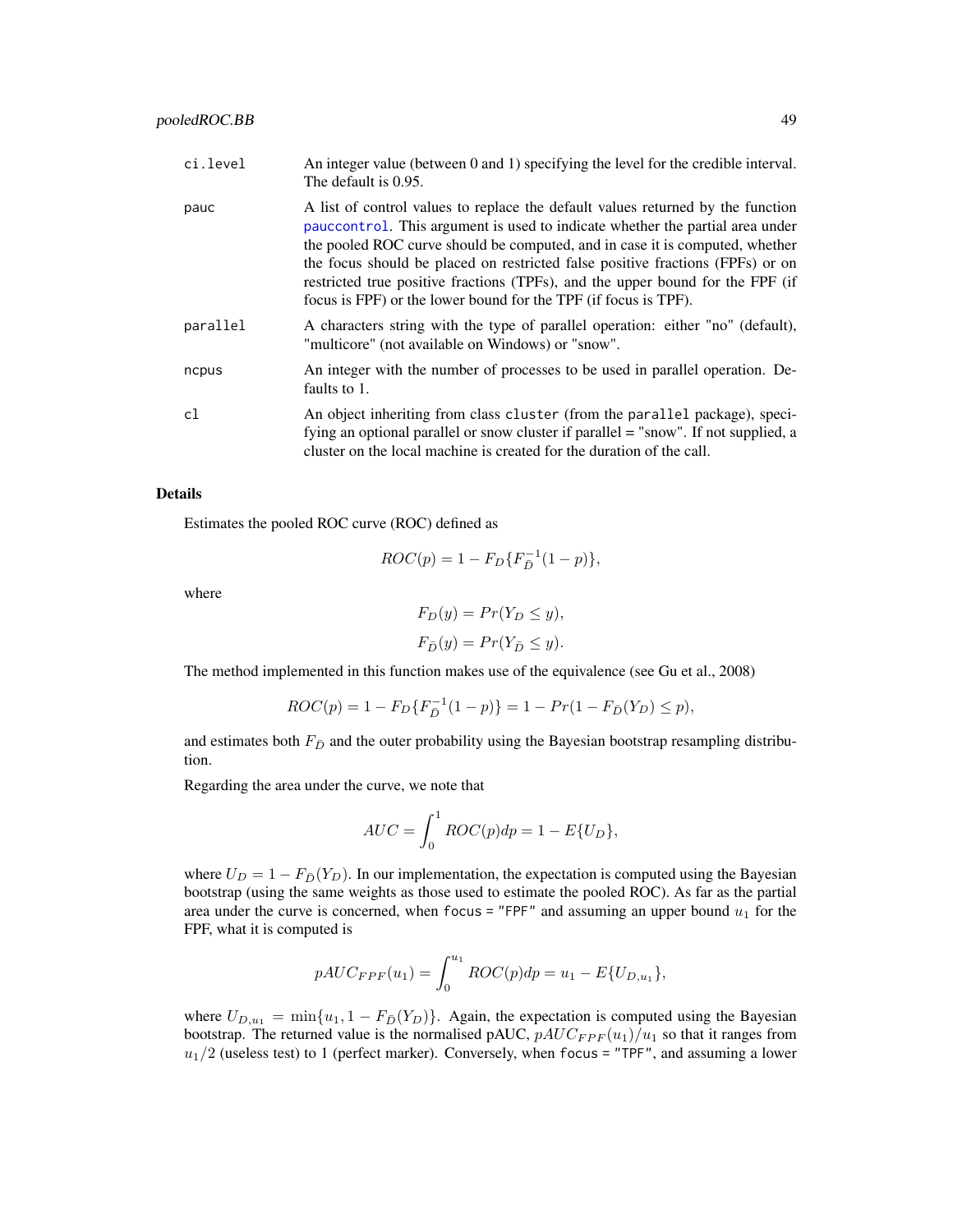bound for the TPF of  $u_2$ , the partial area corresponding to TPFs lying in the interval  $(u_2, 1)$  is computed as

$$
pAUC_{TPF}(u_2) = \int_{u_2}^{1} ROC_{TNF}(p)dp,
$$

where  $ROC_{TNF}(p)$  is a 270° rotation of the ROC curve, and it can be expressed as  $ROC_{TNF}(p)$  =  $F_{\bar{D}}\{F^{-1}(1-p)\}$ . Thus

$$
pAUC_{TPF}(u_2) = \int_{u_2}^{1} ROC_{TNF}(p)dp = E\{U_{\bar{D},u_2} - u_2\},\,
$$

where  $U_{\bar{D},u_2} = \max\{u_2, 1 - F_D(Y_{\bar{D}})\}\$ , and the expectation is computed using the Bayesian bootstrap. The returned value is the normalised pAUC,  $pAUC_{TPF}(u_2)/(1-u_2)$ , so that it ranges from  $(1 - u_2)/2$  (useless test) to 1 (perfect test).

# Value

As a result, the function provides a list with the following components:

| call        | The matched call.                                                                                                                                                                                                                                                               |
|-------------|---------------------------------------------------------------------------------------------------------------------------------------------------------------------------------------------------------------------------------------------------------------------------------|
| marker      | A list with the diagnostic test outcomes in the healthy (h) and diseased (d)<br>groups.                                                                                                                                                                                         |
| missing.ind | A logical value indicating whether missing values occur.                                                                                                                                                                                                                        |
| р           | Set of false positive fractions (FPF) at which the pooled ROC curve has been<br>estimated.                                                                                                                                                                                      |
| ci.level    | The value of the argument ci. level used in the call.                                                                                                                                                                                                                           |
| ROC         | Estimated pooled ROC curve, and corresponding ci.level*100% pointwise<br>credible band.                                                                                                                                                                                         |
| <b>AUC</b>  | Estimated pooled AUC, and corresponding ci. level*100% credible interval.                                                                                                                                                                                                       |
| pAUC        | If computed, estimated partial area under the pooled ROC curve (posterior mean)<br>and ci. level*100% credible interval. Note that the returned values are nor-<br>malised, so that the maximum value is one (see more on Details).                                             |
| weights     | list with the Dirichlet weights (involved in the estimation) in the healthy (h)<br>and diseased (d) groups. These are matrices of dimension $n0 \times B$ and $n1 \times B$ ,<br>where n0 is the number of healthy individuals and n1 is the number of diseased<br>individuals. |

#### References

Gu, J., Ghosal, S., and Roy, A. (2008). Bayesian bootstrap estimation of ROC curve. Statistics in Medicine, 27, 5407–5420.

#### See Also

[AROC.bnp](#page-3-0), [AROC.sp](#page-12-0), [AROC.kernel](#page-8-0), [pooledROC.BB](#page-47-0), [pooledROC.emp](#page-54-0), [pooledROC.kernel](#page-57-0), [pooledROC.dpm](#page-50-0), [cROC.bnp](#page-23-0), [cROC.sp](#page-33-0) or [AROC.kernel](#page-8-0).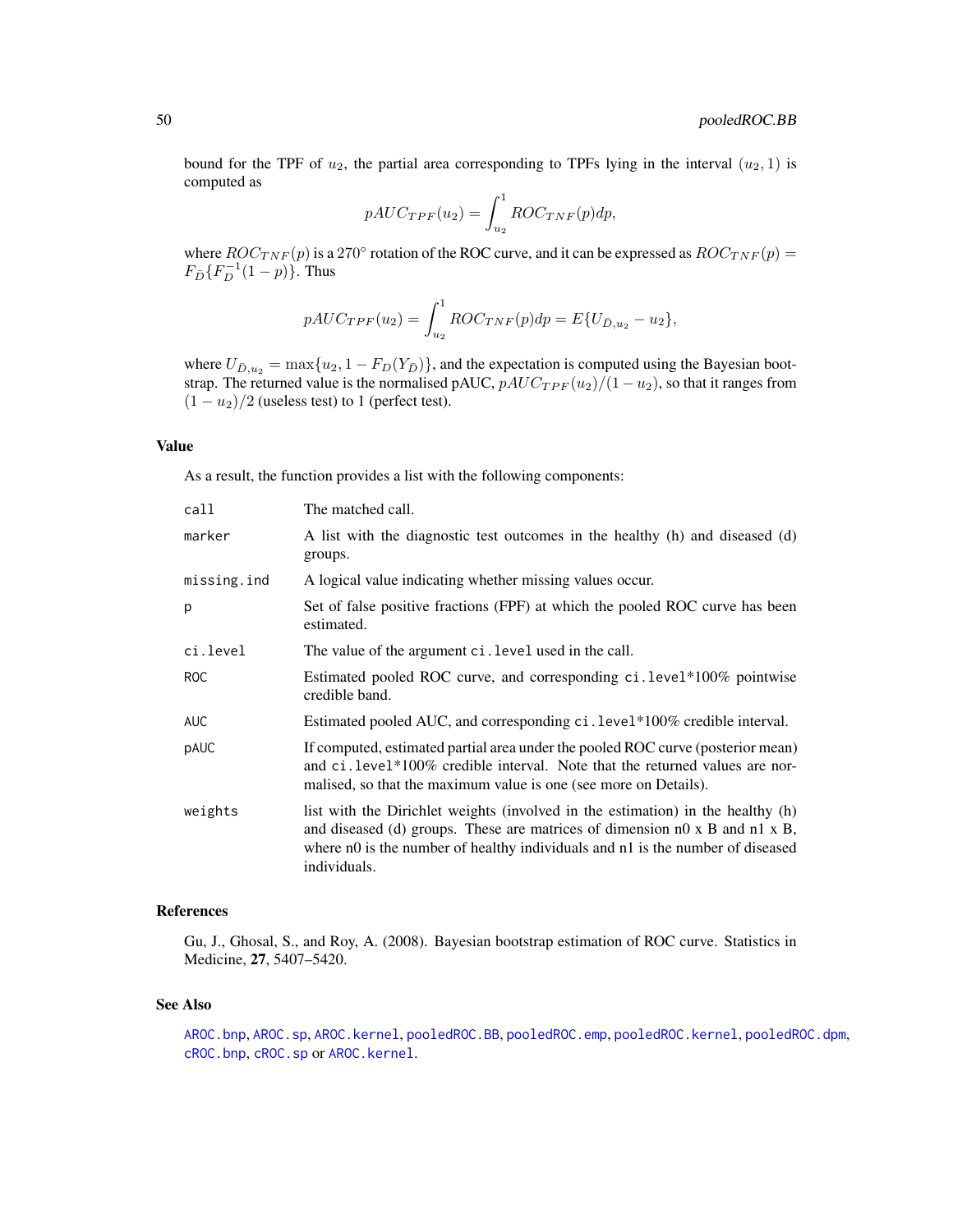# pooledROC.dpm 51

#### Examples

```
library(ROCnReg)
data(psa)
# Select the last measurement
newpsa <- psa[!duplicated(psa$id, fromLast = TRUE),]
# Log-transform the biomarker
newpsa$l_marker1 <- log(newpsa$marker1)
m0_BB <- pooledROC.BB(marker = "l_marker1", group = "status",
tag.h = 0, data = newpsa, p = \text{seq}(0,1,1=101), B = 5000)
summary(m0_BB)
plot(m0_BB)
```
<span id="page-50-0"></span>pooledROC.dpm *Nonparametric Bayesian inference of the pooled ROC curve*

# Description

This function estimates the pooled ROC curve using a Dirichlet process mixture of normals model as proposed by Erkanli et al. (2006).

#### Usage

```
pooledROC.dpm(marker, group, tag.h, data,
  standardise = TRUE, p = seq(0, 1, 1 = 101), ci.level = 0.95,
  compute.lpml = FALSE, compute.WAIC = FALSE, compute.DIC = FALSE,
 pauc = pauccontrol(), density = densitycontrol(),
 prior.h = priorcontrol.dpm(), prior.d = priorcontrol.dpm(),
 mcmc = mcmccontrol(),
 parallel = c("no", "multicore", "snow"), ncpus = 1, cl = NULL)
```
#### Arguments

| marker      | A character string with the name of the diagnostic test variable.                                                                                                          |
|-------------|----------------------------------------------------------------------------------------------------------------------------------------------------------------------------|
| group       | A character string with the name of the variable that distinguishes healthy from<br>diseased individuals.                                                                  |
| tag.h       | The value codifying healthy individuals in the variable group.                                                                                                             |
| data        | Data frame representing the data and containing all needed variables.                                                                                                      |
| standardise | A logical value. If TRUE the test outcomes are standardised (so that the resulting<br>test outcomes have mean zero and standard deviation of one). The default is<br>TRUE. |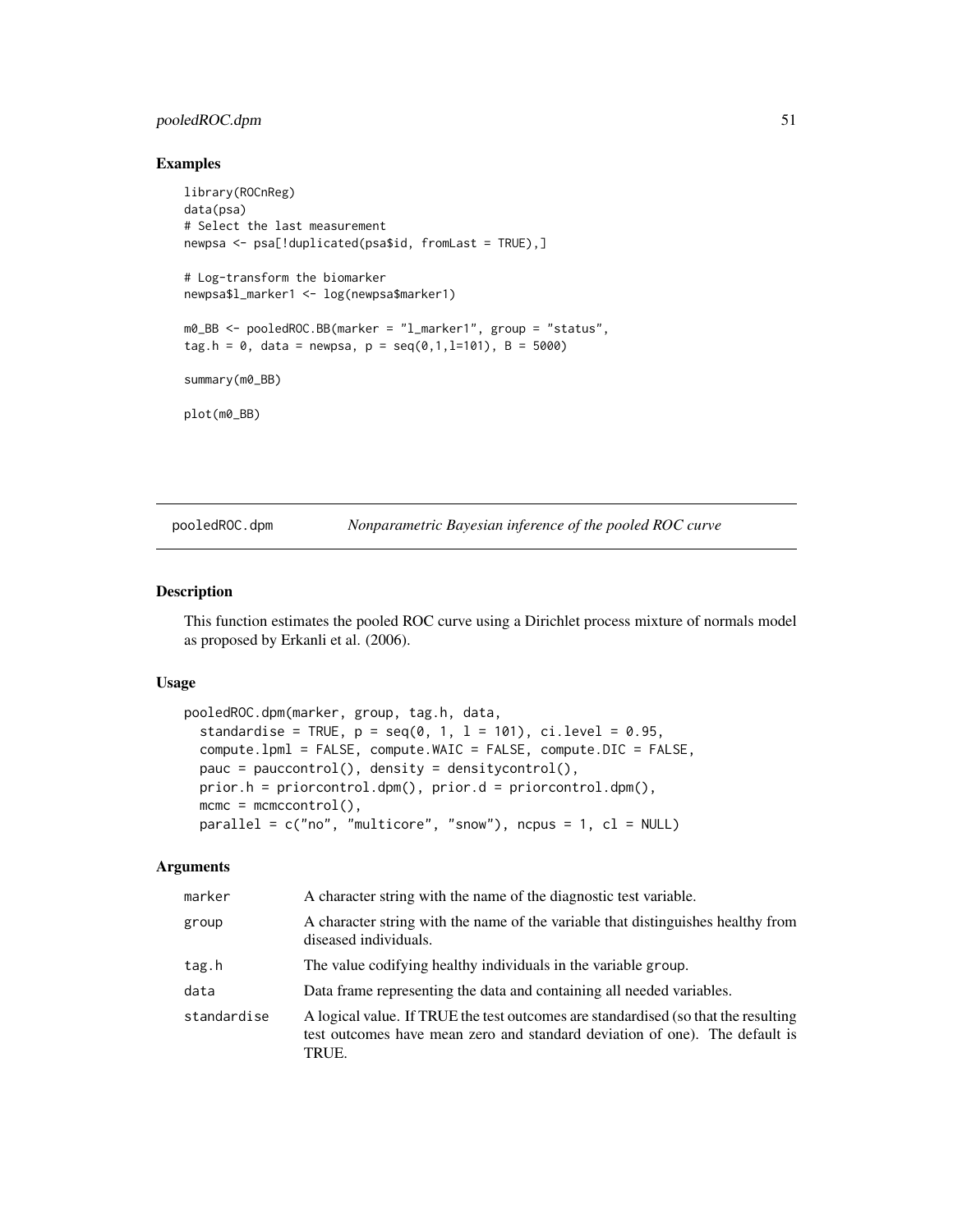| p             | Set of false positive fractions (FPF) at which to estimate the pooled ROC curve.<br>This set is also used to compute the area under the ROC curve (AUC) using<br>Simpson's rule. Thus, the length of the set should be an odd number, and it<br>should be rich enough for an accurate estimation.                                                                                                                                                                                       |
|---------------|-----------------------------------------------------------------------------------------------------------------------------------------------------------------------------------------------------------------------------------------------------------------------------------------------------------------------------------------------------------------------------------------------------------------------------------------------------------------------------------------|
| ci.level      | An integer value (between 0 and 1) specifying the level for the credible interval.<br>The default is 0.95.                                                                                                                                                                                                                                                                                                                                                                              |
| compute.lpml  | A logical value. If TRUE, the log pseudo marginal likelihood (LPML, Geisser<br>and Eddy, 1979) and the conditional predictive ordinates (CPO) are computed.                                                                                                                                                                                                                                                                                                                             |
| compute. WAIC | A logical value. If TRUE, the widely applicable information criterion (WAIC,<br>Gelman et al., 2014; Watanabe, 2010) is computed.                                                                                                                                                                                                                                                                                                                                                       |
| compute.DIC   | A logical value. If TRUE, the deviance information criterion is computed.                                                                                                                                                                                                                                                                                                                                                                                                               |
| pauc          | A list of control values to replace the default values returned by the function<br>pauccontrol. This argument is used to indicate whether the partial area under<br>the pooled ROC curve should be computed, and in case it is computed, whether<br>the focus should be placed on restricted false positive fractions (FPFs) or on<br>restricted true positive fractions (TPFs), and the upper bound for the FPF (if<br>focus is FPF) or the lower bound for the TPF (if focus is TPF). |
| density       | A list of control values to replace the default values returned by the function<br>density control. This argument is used to indicate whether the densities of the<br>marker in the healthy and diseased population should be computed, and in case<br>it is to be computed, at which grid of test outcomes in each of the populations.                                                                                                                                                 |
| prior.h       | Hyparameter specification for the healthy population. A list of control values<br>to replace the default values returned by the function priorcontrol.dpm. See<br>priorcontrol.dpm for details.                                                                                                                                                                                                                                                                                         |
| prior.d       | Hyparameter specification for the diseased population. A list of control values<br>to replace the default values returned by the function priorcontrol.dpm. See<br>priorcontrol.dpm for details.                                                                                                                                                                                                                                                                                        |
| mcmc          | A list of control values to replace the default values returned by the function<br>momocontrol. See momocontrol for details.                                                                                                                                                                                                                                                                                                                                                            |
| parallel      | A characters string with the type of parallel operation: either "no" (default),<br>"multicore" (not available on Windows) or "snow".                                                                                                                                                                                                                                                                                                                                                    |
| ncpus         | An integer with the number of processes to be used in parallel operation. De-<br>faults to 1.                                                                                                                                                                                                                                                                                                                                                                                           |
| cl            | An object inheriting from class cluster (from the parallel package), speci-<br>fying an optional parallel or snow cluster if parallel = "snow". If not supplied, a<br>cluster on the local machine is created for the duration of the call.                                                                                                                                                                                                                                             |

# Details

Estimates the pooled ROC curve (ROC) defined as

$$
ROC(p) = 1 - F_D\{F_{\bar{D}}^{-1}(1-p)\},\,
$$

where

$$
F_D(y) = Pr(Y_D \le y),
$$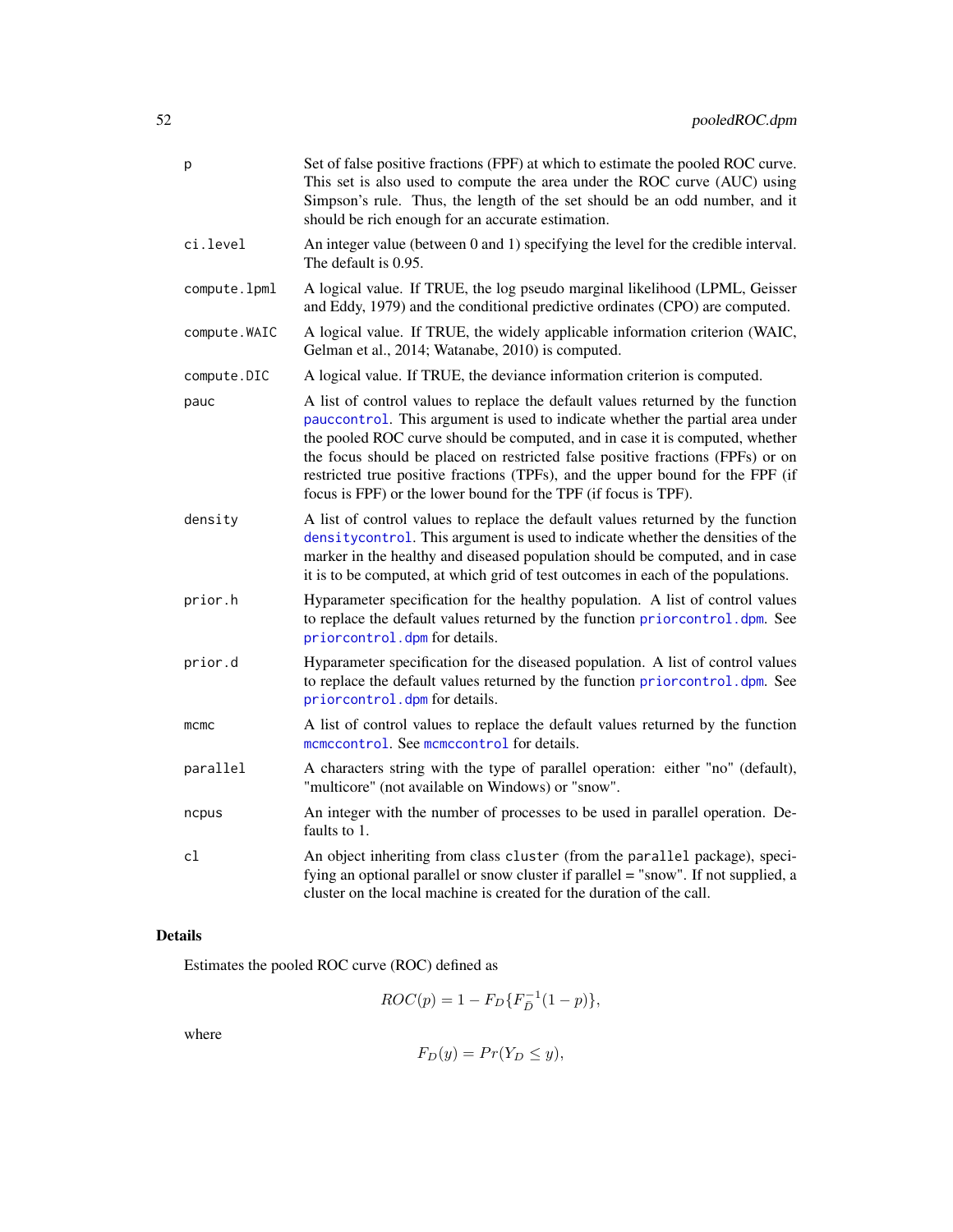$$
F_{\bar{D}}(y) = Pr(Y_{\bar{D}} \le y).
$$

The method implemented in this function estimates  $F_D(\cdot)$  and  $F_{\bar{D}}(\cdot)$  by means of a Dirichlet process mixture of normals model. More precisely, and letting  $\{y_{\bar{D}i}\}_{i=1}^{n_D}$  and  $\{y_{Dj}\}_{j=1}^{n_D}$  be two independent random samples from the nondiseased and diseased populations, respectively, the model postulated for the distribution function is as follows

$$
F_{\bar{D}}(y_{\bar{D}i}) = \sum_{l=1}^{L_{\bar{D}}} \omega_{l\bar{D}} \Phi(y_{\bar{D}i} | \mu_{l\bar{D}}, \sigma_{l\bar{D}}^2),
$$
  

$$
F_D(y_{Dj}) = \sum_{l=1}^{L_D} \omega_{lD} \Phi(y_{Dj} | \mu_{lD}, \sigma_{lD}^2),
$$

where  $L_d$  is pre-specified is a pre-specified upper bound on the number of mixture components  $(d \in \{D, D\})$ . The  $\omega_{ld}$ 's result from a truncated version of the stick-breaking construction  $(\omega_{1d} =$  $v_{1d}$ ;  $\omega_{ld} = v_{ld} \prod_{r < l} (1 - v_{dr}), l = 2, \ldots, L_d$ ;  $v_{d1}, \ldots, v_{L_d-1} \sim \text{Beta}(1, \alpha_d)$ ;  $v_{Ld} = 1, \alpha_d \sim$  $\Gamma(a_{\alpha_d},b_{\alpha_d}))$ ,  $\beta_{ld} \sim N(m_{0d},S_{0d})$ , and  $\sigma_{ld}^{-2} \sim \Gamma(a_d,b_d)$ .

The area under the curve is

$$
AUC = \int_0^1 ROC(p)dp.
$$

When the upper bound on the number of mixture components is 1, i.e.,  $L_d = 1$  ( $d \in \{D, D\}$ ), there is a closed-form expression for the AUC (binormal model), which is used in the package. In contrast, when  $L_D > 1$  or  $L_{\bar{D}} > 1$ , the AUC is computed using results presented in Erkanli et al. (2006). With regard to the partial area under the curve, when focus = "FPF" and assuming an upper bound  $u_1$  for the FPF, what it is computed is

$$
pAUC_{FPF}(u_1) = \int_0^{u_1} ROC(p)dp.
$$

As for the AUC, when  $L_d = 1$  ( $d \in \{D, \bar{D}\}\)$ , there is a closed-form expression for the  $pAUC_{FPF}$ (Hillis and Metz, 2012), and when  $L_D > 1$  or  $L_{\overline{D}} > 1$  the integral is approximated numerically using Simpson's rule. The returned value is the normalised pAUC,  $pAUC_{FPF}(u_1)/u_1$  so that it ranges from  $u_1/2$  (useless test) to 1 (perfect marker). Conversely, when focus = "TPF", and assuming a lower bound for the TPF of  $u_2$ , the partial area corresponding to TPFs lying in the interval  $(u_2, 1)$  is computed as

$$
pAUC_{TPF}(u_2) = \int_{u_2}^{1} ROC_{TNF}(p)dp,
$$

where  $ROC_{TNF}(p)$  is a 270° rotation of the ROC curve, and it can be expressed as  $ROC_{TNF}(p)$  =  $F_{\bar{D}}\{F_D^{-1}(1-p)\}\)$ . Again, when  $L_d = 1$  ( $d \in \{D, \bar{D}\}\)$ , there is a closed-form expression for the  $pAUC_{TNF}$  (Hillis and Metz, 2012), and when  $L_D > 1$  or  $L_{\bar{D}} > 1$  the integral is approximated numerically using Simpson's rule. The returned value is the normalised pAUC,  $pAUC_{TPF}(u_2)/(1$  $u_2$ ), so that it ranges from  $(1 - u_2)/2$  (useless test) to 1 (perfect test).

It is worth referring that with respect to the computation of the DIC, when  $L = 1$ , it is computed as in Spiegelhalter et al. (2002), and when  $L > 1$ , DIC3 as described in Celeux et al. (2006) is computed. Also, for the computation of the conditional predictive ordinates (CPO) we follow the stable version proposed by Gelman et al. (2014).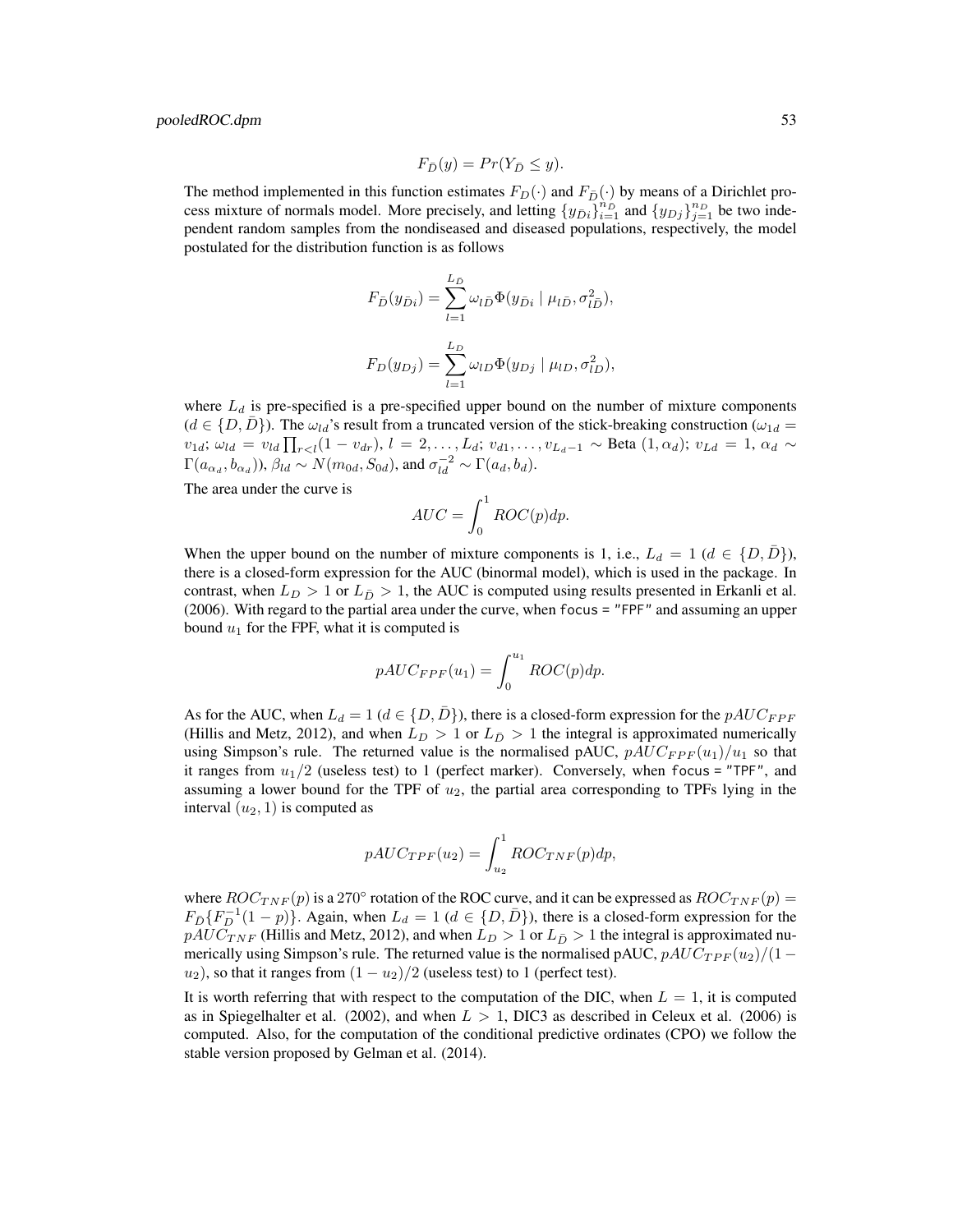# Value

As a result, the function provides a list with the following components:

| call        | The matched call.                                                                                                                                                                                                                                                                                                                                                                                                                                                                                             |
|-------------|---------------------------------------------------------------------------------------------------------------------------------------------------------------------------------------------------------------------------------------------------------------------------------------------------------------------------------------------------------------------------------------------------------------------------------------------------------------------------------------------------------------|
| marker      | A list with the diagnostic test outcomes in the healthy (h) and diseased (d)<br>groups.                                                                                                                                                                                                                                                                                                                                                                                                                       |
| missing.ind | A logical value indicating whether missing values occur.                                                                                                                                                                                                                                                                                                                                                                                                                                                      |
| p           | Set of false positive fractions (FPF) at which the pooled ROC curve has been<br>estimated.                                                                                                                                                                                                                                                                                                                                                                                                                    |
| ci.level    | The value of the argument ci. level used in the call.                                                                                                                                                                                                                                                                                                                                                                                                                                                         |
| prior       | A list returning the hyperparameter values in the healthy and diseased popula-<br>tions.                                                                                                                                                                                                                                                                                                                                                                                                                      |
| <b>ROC</b>  | Estimated pooled ROC curve, and corresponding ci.level*100% pointwise<br>credible band.                                                                                                                                                                                                                                                                                                                                                                                                                       |
| <b>AUC</b>  | Estimated pooled AUC, and corresponding ci. level*100% credible interval.                                                                                                                                                                                                                                                                                                                                                                                                                                     |
| pAUC        | If computed, estimated partial area under the pooled ROC curve (posterior mean)<br>and ci. level*100% pointwise credible band. Note that the returned values are<br>normalised, so that the maximum value is one (see more on Details).                                                                                                                                                                                                                                                                       |
| dens        | Named list of length two, with components 'h' (healthy) and 'd' (diseased).<br>Each component is a list with two components: grid (grid of test outcomes<br>where the densities are evaluated) and dens (MCMC realisations of the corre-<br>sponding densities).                                                                                                                                                                                                                                              |
| 1pml        | If computed, named list of length two, with components 'h' (healthy) and 'd'<br>(diseased). Each component is a list with two components: the log pseudo<br>marginal likelihood (LPML) and the conditional predictive ordinates (CPO).                                                                                                                                                                                                                                                                        |
| WAIC        | If computed, named list of length two, with components 'h' (healthy) and 'd'<br>(diseased). Each component is a list with two components: widely applicable<br>information criterion (WAIC) and associated complexity penalty (pW).                                                                                                                                                                                                                                                                           |
| DIC         | If computed, named list of length two, with components 'h' (healthy) and 'd'<br>(diseased). Each component is a list with two components: deviance informa-<br>tion criterion (DIC) and associated complexity penalty (pD).                                                                                                                                                                                                                                                                                   |
| fit         | Named list of length two, with components 'h' (healthy) and 'd' (diseased).<br>Each component is a list with the following information: (1)probs: matrix of<br>dimension nsave x L with the sampled components' weights; (2) mu: matrix of<br>dimension nsave $x L$ with the sampled means; and (3) sd: matrix of dimension<br>nsave x L with the sampled standard deviations. Here, nsave is the number of<br>Gibbs sampler iterates saved, and L is the upper bound on the number of mixture<br>components. |

# References

Erkanli, A., Sung M., Jane Costello, E., and Angold, A. (2006). Bayesian semi-parametric ROC analysis. Statistics in Medicine, 25, 3905–3928.

Geisser, S. and Eddy, W.F. (1979) A Predictive Approach to Model Selection, Journal of the American Statistical Association, 74, 153–160.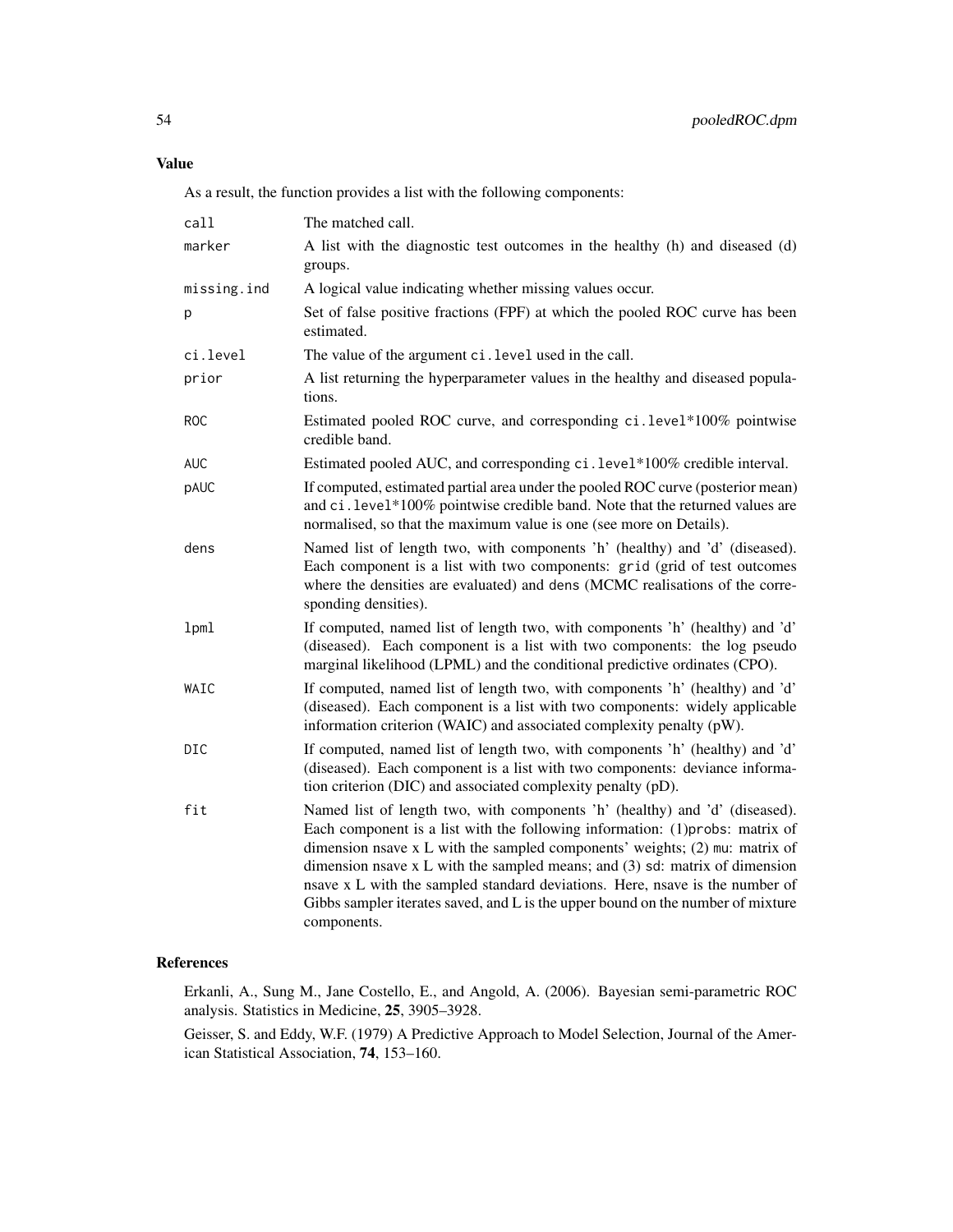Gelman, A., Carlin, J.B., Stern, H.S., Dunson, D.B., Vehtari, A., and Rubin, D.B. (2014). Bayesian Data Analysis, 3rd ed. CRC Press: Boca Raton, FL.

Gelman, A., Hwang, J., and Vehtari, A. (2014). Understanding predictive information criteria for Bayesian models. Statistics and Computing, 24, 997–1010.

Hillis, S. L. and Metz, C.E. (2012). An Analytic Expression for the Binormal Partial Area under the ROC Curve. Academic Radiology, 19, 1491–1498.

Watanabe, S. (2010). Asymptotic Equivalence of Bayes Cross Validation and Widely Applicable Information Criterion in Singular Learning Theory. Journal of Machine Learning Research, 11, 3571–3594.

#### See Also

[AROC.bnp](#page-3-0), [AROC.sp](#page-12-0), [AROC.kernel](#page-8-0), [pooledROC.BB](#page-47-0), [pooledROC.emp](#page-54-0), [pooledROC.kernel](#page-57-0), [pooledROC.dpm](#page-50-0), [cROC.bnp](#page-23-0), [cROC.sp](#page-33-0) or [AROC.kernel](#page-8-0).

#### Examples

```
library(ROCnReg)
data(psa)
# Select the last measurement
newpsa <- psa[!duplicated(psa$id, fromLast = TRUE),]
# Log-transform the biomarker
newpsa$l_marker1 <- log(newpsa$marker1)
m0_dpm <- pooledROC.dpm(marker = "l_marker1", group = "status",
            tag.h = 0, data = newpsa, standardise = TRUE,
            p = \text{seq}(0, 1, 1=101), compute. WAIC = TRUE, compute. 1pml = TRUE,
            compute.DIC = TRUE,
            prior.h = priorcontrol.dpm(m0 = 0, S0 = 10, a = 2, b = 0.5, alpha = 1,
            L = 10,
            prior.d = priorcontrol.dpm(m0 = 0, S0 = 10, a = 2, b = 0.5, alpha = 1,
            L = 10.
            mcmc = mcmccontrol(nsave = 400, nburn = 100, nskip = 1))
```
summary(m0\_dpm)

plot(m0\_dpm)

<span id="page-54-0"></span>pooledROC.emp *Empirical estimation of the pooled ROC curve.*

#### **Description**

This function estimates the pooled ROC curve using the empirical estimator proposed by Hsieh and Turnbull (1996).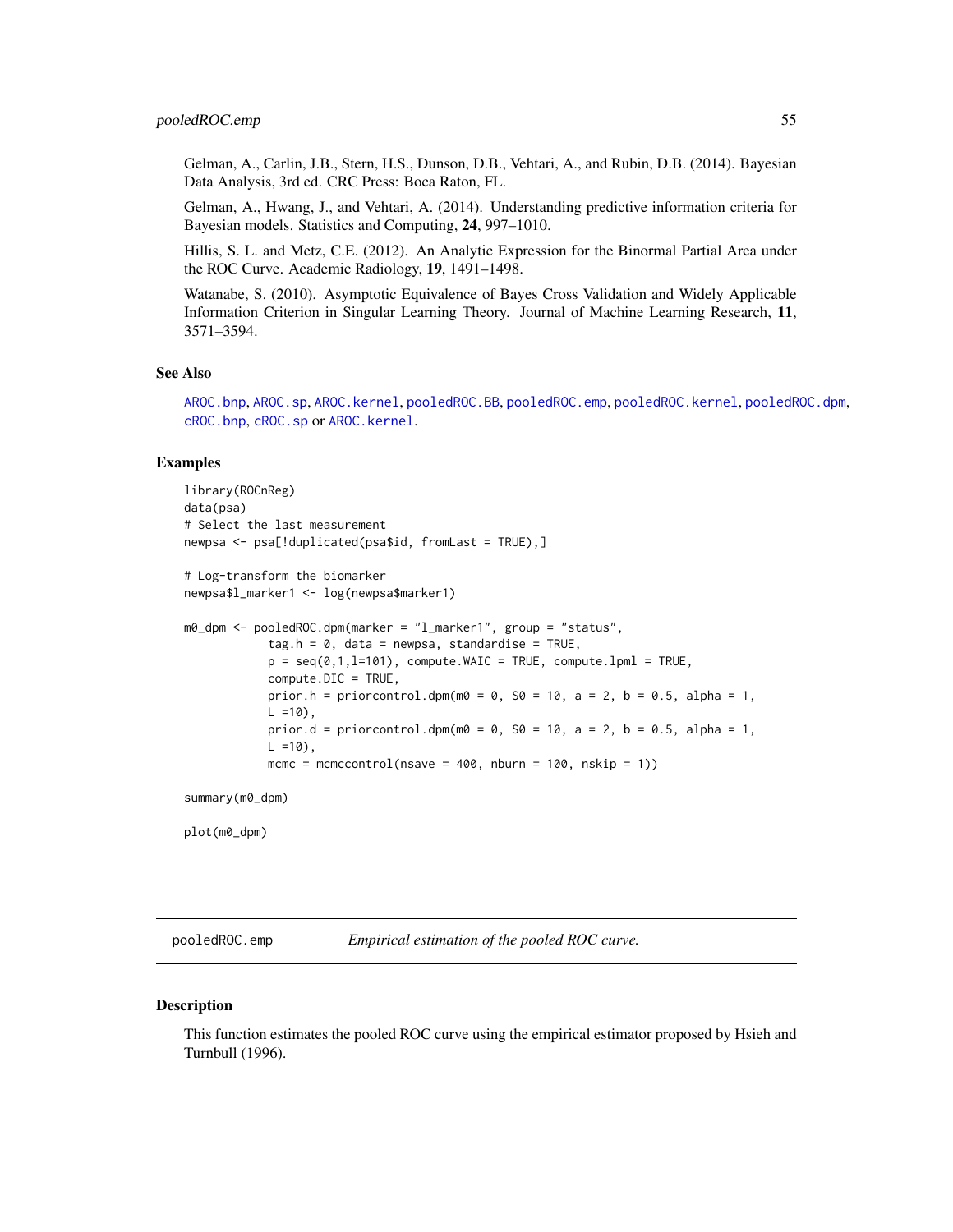# Usage

```
pooledROC.emp(marker, group, tag.h, data,
p = seq(0, 1, 1 = 101), B = 1000, ci. level = 0.95,method = c("ncoutcome", "coutcome"), pauc = pauccontrol(),
   parallel = c("no", "multicore", "snow"), ncpus = 1, cl = NULL)
```
# Arguments

| marker   | A character string with the name of the diagnostic test variable.                                                                                                                                                                                                                                                                                                                                                                                                                       |
|----------|-----------------------------------------------------------------------------------------------------------------------------------------------------------------------------------------------------------------------------------------------------------------------------------------------------------------------------------------------------------------------------------------------------------------------------------------------------------------------------------------|
| group    | A character string with the name of the variable that distinguishes healthy from<br>diseased individuals.                                                                                                                                                                                                                                                                                                                                                                               |
| tag.h    | The value codifying healthy individuals in the variable group.                                                                                                                                                                                                                                                                                                                                                                                                                          |
| data     | Data frame representing the data and containing all needed variables.                                                                                                                                                                                                                                                                                                                                                                                                                   |
| р        | Set of false positive fractions (FPF) at which to estimate the pooled ROC curve.                                                                                                                                                                                                                                                                                                                                                                                                        |
| B        | An integer value specifying the number of bootstrap resamples for the construc-<br>tion of the confidence intervals. The default is 1000.                                                                                                                                                                                                                                                                                                                                               |
| ci.level | An integer value (between 0 and 1) specifying the confidence level. The default<br>is 0.95.                                                                                                                                                                                                                                                                                                                                                                                             |
| method   | A character string specifying if bootstrap resampling (for the confidence inter-<br>vals) should be done with or without regard to the disease status ("coutcome"<br>or "noutcome"). In both cases, a naive bootstrap is used. By default, the resam-<br>pling is done conditionally on the disease status.                                                                                                                                                                             |
| pauc     | A list of control values to replace the default values returned by the function<br>pauccontrol. This argument is used to indicate whether the partial area under<br>the pooled ROC curve should be computed, and in case it is computed, whether<br>the focus should be placed on restricted false positive fractions (FPFs) or on<br>restricted true positive fractions (TPFs), and the upper bound for the FPF (if<br>focus is FPF) or the lower bound for the TPF (if focus is TPF). |
| parallel | A characters string with the type of parallel operation: either "no" (default),<br>"multicore" (not available on Windows) or "snow".                                                                                                                                                                                                                                                                                                                                                    |
| ncpus    | An integer with the number of processes to be used in parallel operation. De-<br>faults to 1.                                                                                                                                                                                                                                                                                                                                                                                           |
| cl       | An object inheriting from class cluster (from the parallel package), speci-<br>fying an optional parallel or snow cluster if parallel = "snow". If not supplied, a<br>cluster on the local machine is created for the duration of the call.                                                                                                                                                                                                                                             |

# Details

Estimates the pooled ROC curve (ROC) defined as

$$
ROC(p) = 1 - F_D\{F_D^{-1}(1 - p)\},\,
$$

where

$$
F_D(y) = Pr(Y_D \le y),
$$
  

$$
F_{\bar{D}}(y) = Pr(Y_{\bar{D}} \le y).
$$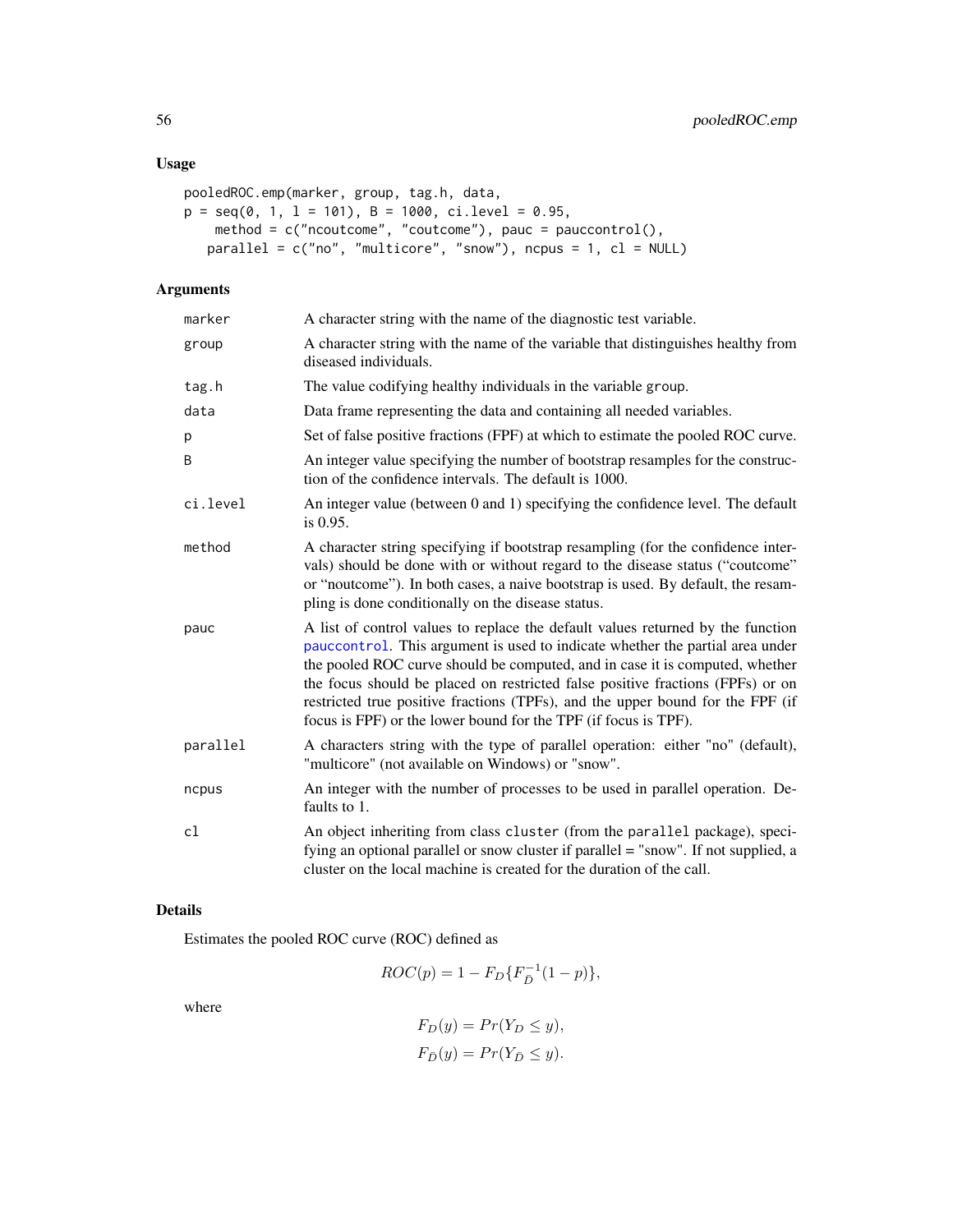# pooledROC.emp 57

The method implemented in this function estimates  $F_D(\cdot)$  and  $F_{\bar{D}}(\cdot)$  by means of the empirical dsitributions. More precisely, and letting  $\{y_{\bar{D}i}\}_{i=1}^{n_{\bar{D}}}$  and  $\{y_{Dj}\}_{j=1}^{n_{\bar{D}}}$  be two independent random samples from the nondiseased and diseased populations, respectively, the distribution functions in each group take the form

$$
\widehat{F}_D(y) = \frac{1}{n_D} \sum_{j=1}^{n_D} I(y_{Dj} \le y),
$$
  

$$
\widehat{F}_{\bar{D}}(y) = \frac{1}{n_{\bar{D}}} \sum_{i=1}^{n_{\bar{D}}} I(y_{\bar{D}i} \le y).
$$

The area under the curve is

$$
AUC = \int_0^1 ROC(p)dp
$$

and is estimated empirically by means of the Mann-Whitney U-statistic. With regard to the partial area under the curve, when focus = "FPF" and assuming an upper bound  $u_1$  for the FPF, what it is computed is

$$
pAUC_{FPF}(u_1) = \int_0^{u_1} ROC(p)dp,
$$

where again is estimated empirically. The returned value is the normalised pAUC,  $pAUC_{FPF}(u_1)/u_1$ so that it ranges from  $u_1/2$  (useless test) to 1 (perfect marker). Conversely, when focus = "TPF", and assuming a lower bound for the TPF of  $u_2$ , the partial area corresponding to TPFs lying in the interval  $(u_2, 1)$  is computed as

$$
pAUC_{TPF}(u_2) = \int_{u_2}^{1} ROC_{TNF}(p)dp,
$$

where  $ROC_{TNF}(p)$  is a 270° rotation of the ROC curve, and it can be expressed as  $ROC_{TNF}(p)$  =  $F_{\bar{D}}\{F_D^{-1}(1-p)\}\)$ . Again,  $ROC_{TNF}(p)$  is estimated empirically. The returned value is the normalised pAUC,  $pAUC_{TPF}(u_2)/(1-u_2)$ , so that it ranges from  $(1-u_2)/2$  (useless test) to 1 (perfect test).

## Value

As a result, the function provides a list with the following components:

| call        | The matched call.                                                                                       |
|-------------|---------------------------------------------------------------------------------------------------------|
| marker      | A list with the diagnostic test outcomes in the healthy (h) and diseased (d)<br>groups.                 |
| missing.ind | A logical value indicating whether missing values occur.                                                |
| p           | Set of false positive fractions (FPF) at which the pooled ROC curve has been<br>estimated.              |
| ci.level    | The value of the argument ci. level used in the call.                                                   |
| ROC         | Estimated pooled ROC curve, and corresponding ci.level*100% pointwise<br>confidence band (if computed). |
| <b>AUC</b>  | Estimated pooled AUC, and corresponding ci. level*100% confidence interval<br>(if computed).            |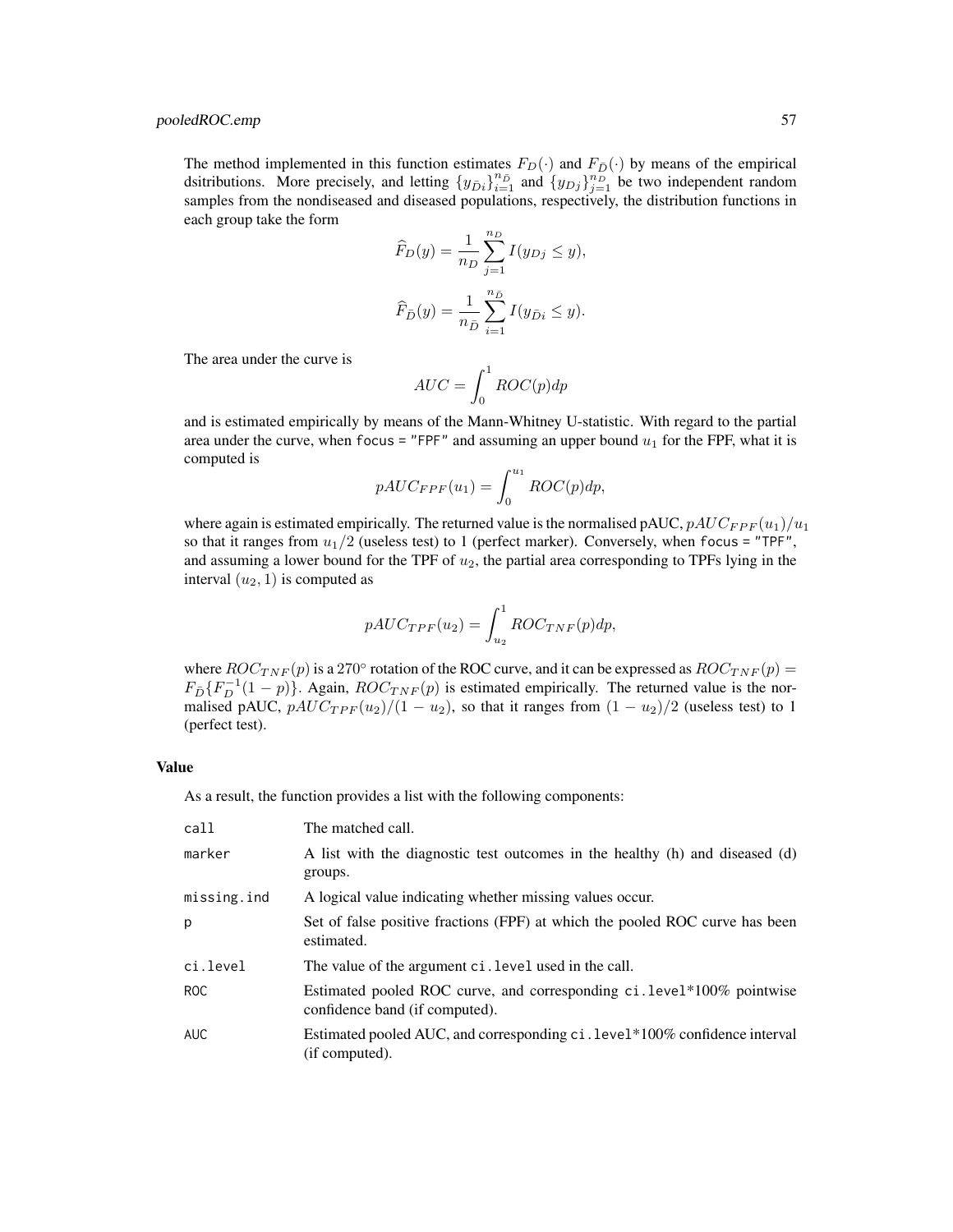pAUC If computed, estimated partial area under the pooled ROC curve along with its ci.level\*100% confidence interval (if B greater than zero). Note that the returned values are normalised, so that the maximum value is one (see more on Details).

#### References

Hsieh, F., and Turnbull, B.W. (1996). Nonparametric and semiparametric estimation of the receiver operating characteristic curve, The Annals of Statistics, 24, 25–40.

#### See Also

[AROC.bnp](#page-3-0), [AROC.sp](#page-12-0), [AROC.kernel](#page-8-0), [pooledROC.BB](#page-47-0), [pooledROC.emp](#page-54-0), [pooledROC.kernel](#page-57-0), [pooledROC.dpm](#page-50-0), [cROC.bnp](#page-23-0), [cROC.sp](#page-33-0) or [AROC.kernel](#page-8-0).

#### Examples

```
library(ROCnReg)
data(psa)
# Select the last measurement
newpsa <- psa[!duplicated(psa$id, fromLast = TRUE),]
# Log-transform the biomarker
newpsa$l_marker1 <- log(newpsa$marker1)
m0_emp <- pooledROC.emp(marker = "l_marker1", group = "status",
tag.h = 0, data = newpsa, p = seq(0, 1, l=101), B = 10,
method = "coutcome", pauc = pauccontrol(compute = TRUE, value = 0.5, focus = "FPF"))
summary(m0_emp)
plot(m0_emp)
```
<span id="page-57-0"></span>pooledROC.kernel *Kernel-based estimation of the pooled ROC curve.*

#### **Description**

This function estimates the pooled ROC curve using the kernel-based density estimator proposed by Zhou et al. (1997).

#### Usage

```
pooledROC.kernel(marker, group, tag.h, data,
p = seq(0, 1, 1 = 101),
bw = c("SRT", "UCV"), B = 1000, ci. level = 0.95,method = c("ncoutcome", "coutcome"), pauc = pauccontrol(),
  parallel = c("no", "multicore", "snow"), ncpus = 1, cl = NULL
```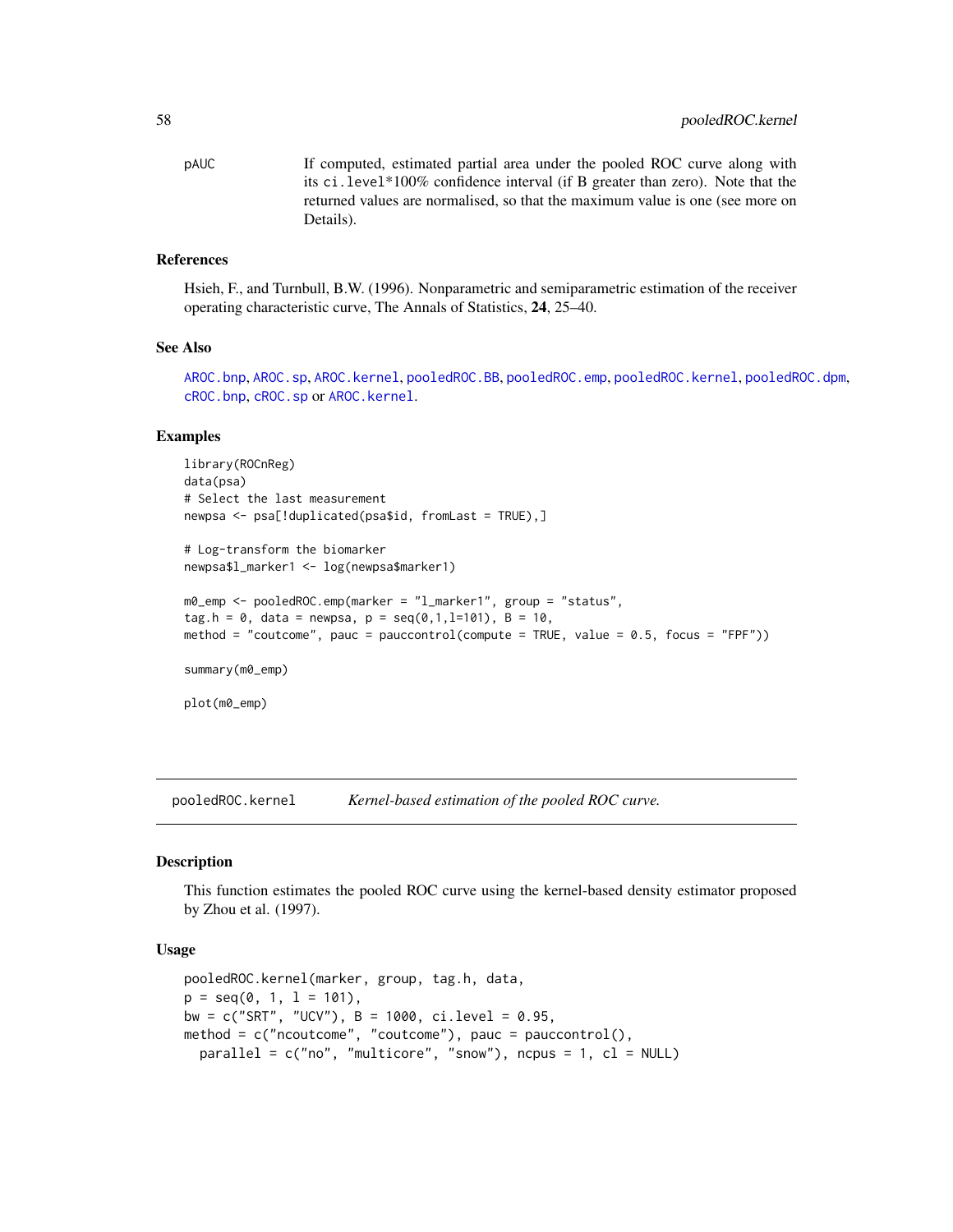# Arguments

| marker   | A character string with the name of the diagnostic test variable.                                                                                                                                                                                                                                                                                                                                                                                                                       |
|----------|-----------------------------------------------------------------------------------------------------------------------------------------------------------------------------------------------------------------------------------------------------------------------------------------------------------------------------------------------------------------------------------------------------------------------------------------------------------------------------------------|
| group    | A character string with the name of the variable that distinguishes healthy from<br>diseased individuals.                                                                                                                                                                                                                                                                                                                                                                               |
| tag.h    | The value codifying healthy individuals in the variable group.                                                                                                                                                                                                                                                                                                                                                                                                                          |
| data     | Data frame representing the data and containing all needed variables.                                                                                                                                                                                                                                                                                                                                                                                                                   |
| p        | Set of false positive fractions (FPF) at which to estimate the pooled ROC curve.<br>This set is also used to compute the area under the ROC curve (AUC) using<br>Simpson's rule. Thus, the length of the set should be an odd number, and it<br>should be rich enough for an accurate estimation.                                                                                                                                                                                       |
| bw       | A character string specifying the density bandwidth selection method. "SRT":<br>Silverman's rule-of-thumb; "UCV": unbiased cross-validation. The default is<br>"SRT".                                                                                                                                                                                                                                                                                                                   |
| B        | An integer value specifying the number of bootstrap resamples for the construc-<br>tion of the confidence intervals. The default is 1000.                                                                                                                                                                                                                                                                                                                                               |
| ci.level | An integer value (between 0 and 1) specifying the confidence level. The default<br>is 0.95.                                                                                                                                                                                                                                                                                                                                                                                             |
| method   | A character string specifying if bootstrap resampling (for the confidence inter-<br>vals) should be done with or without regard to the disease status ("coutcome"<br>or "noutcome"). In both cases, a naive bootstrap is used. By default, the resam-<br>pling is done conditionally on the disease status.                                                                                                                                                                             |
| pauc     | A list of control values to replace the default values returned by the function<br>pauccontrol. This argument is used to indicate whether the partial area under<br>the pooled ROC curve should be computed, and in case it is computed, whether<br>the focus should be placed on restricted false positive fractions (FPFs) or on<br>restricted true positive fractions (TPFs), and the upper bound for the FPF (if<br>focus is FPF) or the lower bound for the TPF (if focus is TPF). |
| parallel | A characters string with the type of parallel operation: either "no" (default),<br>"multicore" (not available on Windows) or "snow".                                                                                                                                                                                                                                                                                                                                                    |
| ncpus    | An integer with the number of processes to be used in parallel operation. De-<br>faults to 1.                                                                                                                                                                                                                                                                                                                                                                                           |
| cl       | An object inheriting from class cluster (from the parallel package), speci-<br>fying an optional parallel or snow cluster if parallel = "snow". If not supplied, a<br>cluster on the local machine is created for the duration of the call.                                                                                                                                                                                                                                             |

# Details

Estimates the pooled ROC curve (ROC) defined as

$$
ROC(p) = 1 - F_D\{F_{\bar{D}}^{-1}(1-p)\},\,
$$

where

$$
F_D(y) = Pr(Y_D \le y),
$$
  

$$
F_{\bar{D}}(y) = Pr(Y_{\bar{D}} \le y).
$$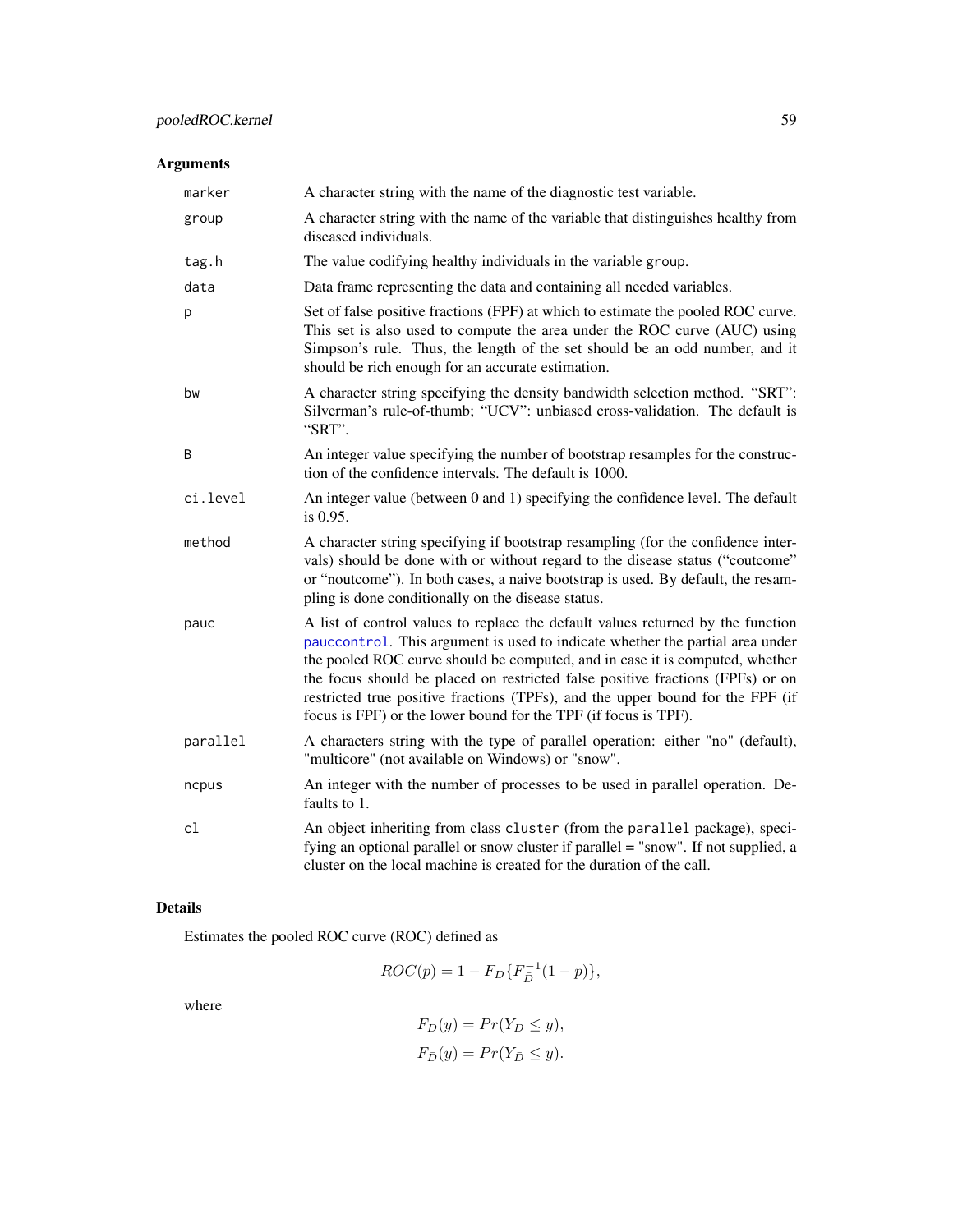The method implemented in this function estimates  $F_D(\cdot)$  and  $F_{\bar{D}}(\cdot)$  by means of kernel methods. More precisely, and letting  $\{y_{\bar{D}i}\}_{i=1}^{n_{\bar{D}}}$  and  $\{y_{Dj}\}_{j=1}^{n_{D}}$  be two independent random samples from the nondiseased and diseased populations, respectively, the distribution functions in each group take the form

$$
F_D(y) = \frac{1}{n_D} \sum_{j=1}^{n_D} \Phi\left(\frac{y - y_{Dj}}{h_D}\right).
$$
  

$$
F_{\bar{D}}(y) = \frac{1}{n_{\bar{D}}} \sum_{i=1}^{n_D} \Phi\left(\frac{y - y_{\bar{D}i}}{h_{\bar{D}}}\right).
$$

where  $\Phi(y)$  stands for the standard normal distribution function evaluated at y. For the bandwidth  $h_d, d \in \{D, D\}$  which controls the amount of smoothing, two options are available. When bw = "SRT",

$$
h_d = 0.9 \min\{SD(\mathbf{y}_d), IQR(\mathbf{y}_d)/1.34\} n_d^{-0.2},
$$

where  $SD(y_d)$  and  $IQR(y_d)$  are the standard deviation and interquantile range, respectively, of  $y_d = (y_{d1}, \dots, y_{dn_d})$ . In turn, when bw = "UCV", the bandwidth is selected via unbiased crossvalidation, for further details we refer to bw.ucv from the base package stats.

The area under the curve is

$$
AUC = \int_0^1 ROC(p)dp
$$

and is computed numerically (using Simpson's rule). With regard to the partial area under the curve, when focus = "FPF" and assuming an upper bound  $u_1$  for the FPF, what it is computed is

$$
pAUC_{FPF}(u_1) = \int_0^{u_1} ROC(p)dp,
$$

where again the integral is approximated numerically (Simpson's rule). The returned value is the normalised pAUC,  $pAUC_{FPF}(u_1)/u_1$  so that it ranges from  $u_1/2$  (useless test) to 1 (perfect marker). Conversely, when focus = "TPF", and assuming a lower bound for the TPF of  $u_2$ , the partial area corresponding to TPFs lying in the interval  $(u_2, 1)$  is computed as

$$
pAUC_{TPF}(u_2) = \int_{u_2}^{1} ROC_{TNF}(p)dp,
$$

where  $ROC_{TNF}(p)$  is a 270° rotation of the ROC curve, and it can be expressed as  $ROC_{TNF}(p)$  =  $F_{\bar{D}}\{F_D^{-1}(1-p)\}\)$ . Again, the computation of the integral is done via Simpson's rule. The returned value is the normalised pAUC,  $pAUC_{TPF}(u_2)/(1-u_2)$ , so that it ranges from  $(1-u_2)/2$  (useless test) to 1 (perfect test).

#### Value

As a result, the function provides a list with the following components:

| call        | The matched call.                                                                       |
|-------------|-----------------------------------------------------------------------------------------|
| marker      | A list with the diagnostic test outcomes in the healthy (h) and diseased (d)<br>groups. |
| missing.ind | A logical value indicating whether missing values occur.                                |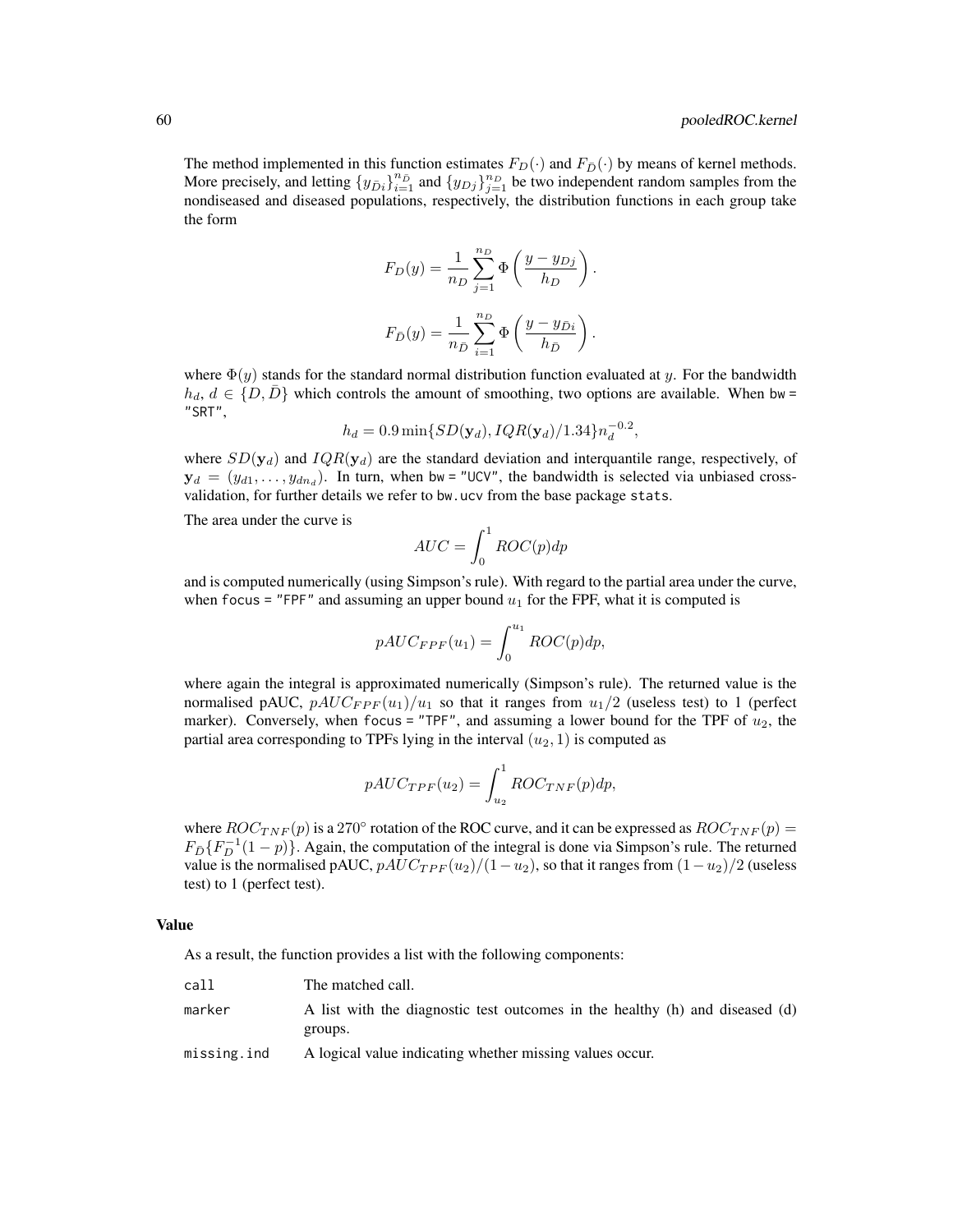| bws      | Named list of length two with components 'h' (healthy) and 'd' (diseased). Each<br>component is a numeric value with the selected bandwidth.                                                                                                              |
|----------|-----------------------------------------------------------------------------------------------------------------------------------------------------------------------------------------------------------------------------------------------------------|
| bw       | The value of the argument bw used in the call.                                                                                                                                                                                                            |
| p        | Set of false positive fractions (FPF) at which the pooled ROC curve has been<br>estimated.                                                                                                                                                                |
| ci.level | The value of the argument ci. level used in the call.                                                                                                                                                                                                     |
| ROC.     | Estimated pooled ROC curve, and corresponding ci.level*100% pointwise<br>confidence band (if computed).                                                                                                                                                   |
| AUC      | Estimated pooled AUC, and corresponding ci. level*100% confidence interval<br>(if computed).                                                                                                                                                              |
| pAUC     | If computed, estimated partial area under the pooled ROC curve along with<br>its ci. level*100% confidence interval (if B greater than zero). Note that the<br>returned values are normalised, so that the maximum value is one (see more on<br>Details). |

## References

Zou, K.H., Hall, W.J., Shapiro, D.E. (1997) Smooth non-parametric receiver operating characteristic (ROC) curves for continuous diagnostic tests. Statistics in Medicine, 16, 2143–2156.

# See Also

[AROC.bnp](#page-3-0), [AROC.sp](#page-12-0), [AROC.kernel](#page-8-0), [pooledROC.BB](#page-47-0), [pooledROC.emp](#page-54-0), [pooledROC.kernel](#page-57-0), [pooledROC.dpm](#page-50-0), [cROC.bnp](#page-23-0), [cROC.sp](#page-33-0) or [AROC.kernel](#page-8-0).

#### Examples

```
library(ROCnReg)
data(psa)
# Select the last measurement
newpsa <- psa[!duplicated(psa$id, fromLast = TRUE),]
# Log-transform the biomarker
newpsa$l_marker1 <- log(newpsa$marker1)
m0_kernel <- pooledROC.kernel(marker = "l_marker1", group = "status",
tag.h = 0, data = newpsa, p = \text{seq}(0,1,1=101), bw = "SRT",
B = 500, method = "coutcome",
pauc = pauccontrol(compute = TRUE, value = 0.5, focus = "FPF"))
summary(m0_kernel)
plot(m0_kernel)
```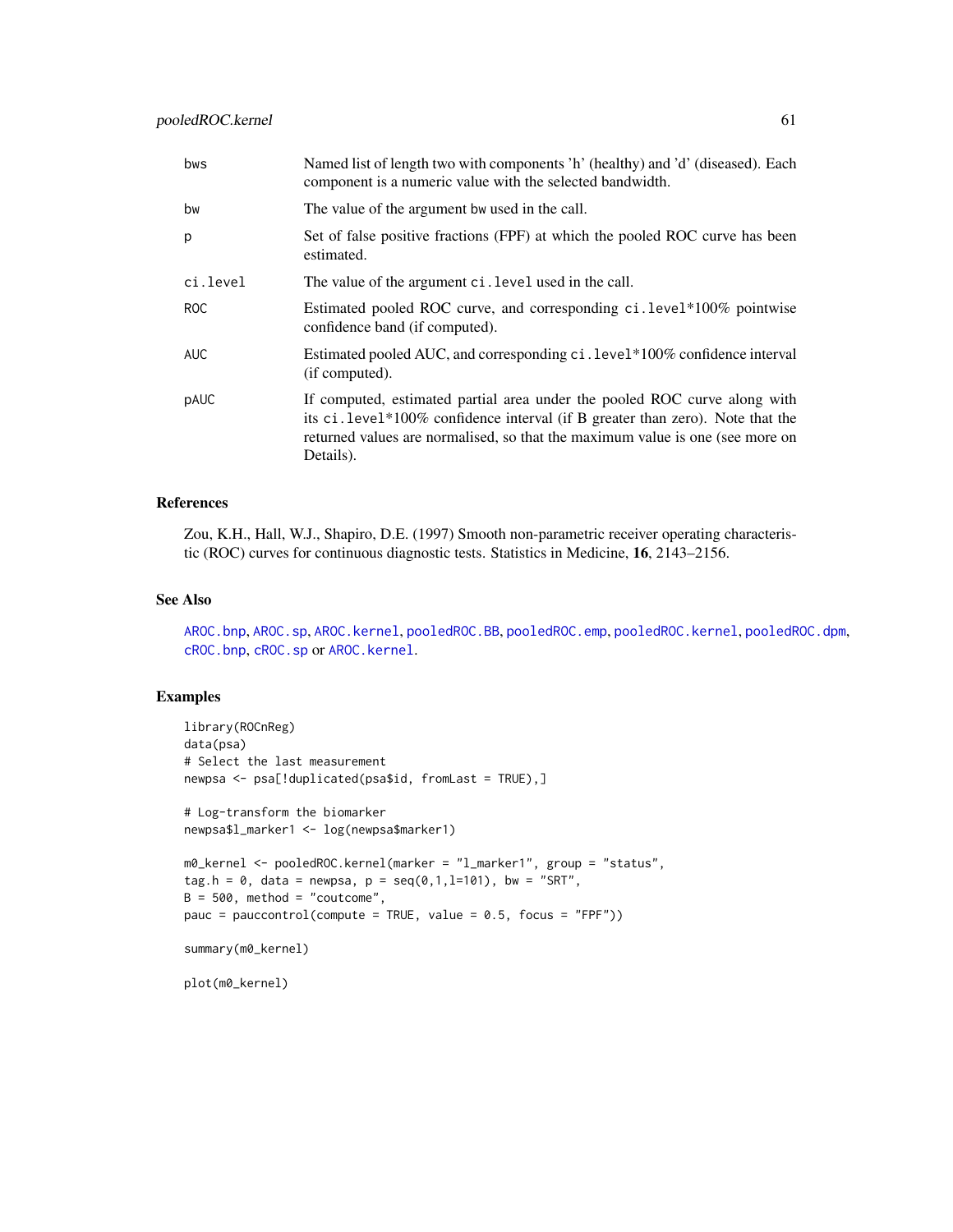Implements posterior predictive checks for objects of AROC or cROC as produced by AROC.bnp or cROC.bnp.

#### Usage

```
predictive.checks(object,
statistics = c("min", "max", "kurtosis", "skewness"),
ndensity = 512, devnew = TRUE)
```
#### Arguments

| object     | An object of class AROC or cROC as produced by AROC. bnp or cROC. bnp.                                                                                                                                                                                                                                   |
|------------|----------------------------------------------------------------------------------------------------------------------------------------------------------------------------------------------------------------------------------------------------------------------------------------------------------|
| statistics | Character vector. Statistics to be used for the posterior predictive checking. By<br>default, "min", "max", "kurtosis" and "skewness"                                                                                                                                                                    |
| ndensity   | An integer giving the number of equally spaced points at which the density of<br>the test outcomes and of the simulated datasets from the posterior predictive<br>distribution (see more on Details) is to be estimated (for more details see the<br>help of the function density in the stats package). |
| devnew     | A logical value. If TRUE, each plot is depicted in a new graphic device.                                                                                                                                                                                                                                 |

#### Details

Compares a selected test statistic computed based on the observed diagnostic test outcome (either in the nondiseased group, AROC object, or in both the nondiseased and diseased groups, cROC object) against the same test statistics computed based on simulated data from the posterior predictive distribution of the diagnostic test outcome obtained using a single-weights linear dependent Dirichlet process mixture of normals model. The following graphics are depicted: (1) histograms of the desired statistics computed from simulated datasets (nsave of them) from the posterior predictive distribution of the diagnostic test outcome. In these plots, the estimated statistics from the observed diagnostic test outcome are also depicted. (2) Kernel density estimates computed computed from simulated datasets (nsave of them) from the posterior predictive distribution of the diagnostic test outcome. In these plots, the kernel density estimate of the observed diagnostic test outcome is also depicted. In the case of an object of class AROC, the abovementioned graphics are depicted only for the diagnostic test outcome in the nondiseased group. However, for an object of class cROC, the graphics are depicted, separately, for both the nondiseased and diseased groups. For a detailed discussion about predictive checks, see Gabry et al. (2019).

#### Value

As a result, the function provides a list with the following components: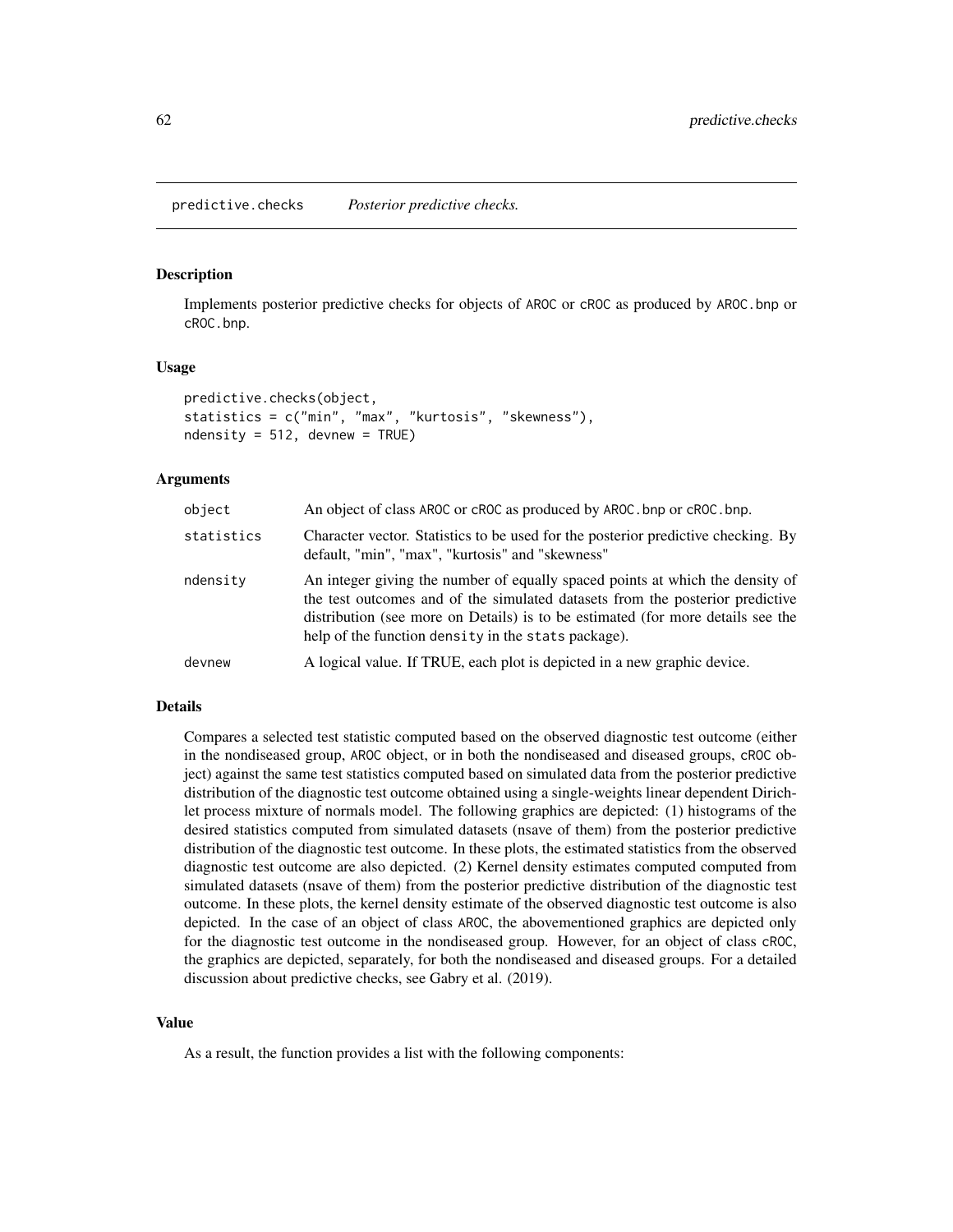| yrep | List of matrices associated with the diseased (d) and nondiseased (h) groups.      |
|------|------------------------------------------------------------------------------------|
|      | Each column of the matrix (there are nsave of them) corresponds to a dataset       |
|      | generated from the posterior predictive distribution of the diagnostic test out-   |
|      | comes. For AROC objects, the list only contains results for the nondiseased group. |
| V    | List of numeric vectors associated with the diseased (d) and nondiseased (h)       |
|      | groups. The vector contains the observed diagnostic test outcomes. For AROC        |
|      | objects, the list only contains results for the nondiseased group.                 |

## References

Gabry, J., Simpson, D., Vehtari, A., Betancourt, M., and Gelman, A. (2019). Visualization in Bayesian workflow. Journal of the Royal Statistical Society, Series A, 182, 1–14.

Inacio de Carvalho, V., and Rodriguez-Alvarez, M. X. (2018). Bayesian nonparametric inference for the covariate-adjusted ROC curve. arXiv preprint arXiv:1806.00473.

# See Also

[AROC.bnp](#page-3-0), [cROC.bnp](#page-23-0)

# Examples

```
library(ROCnReg)
data(psa)
# Select the last measurement
newpsa <- psa[!duplicated(psa$id, fromLast = TRUE),]
# Log-transform the biomarker
newpsa$l_marker1 <- log(newpsa$marker1)
AROC_bnp <- AROC.bnp(formula.h = l_marker1 ~ f(age, K = 0),
group = "status", tag.h = \theta, data = newpsa, standardise = TRUE,
p = seq(0, 1, l=101), compute.lpml = TRUE, compute.WAIC = TRUE)
predictive.checks(AROC_bnp, statistics = "skewness")
```
print.AROC *Print method for* AROC *objects*

#### Description

Default print method for objects fitted with AROC.bnp(), AROC.sp(), and AROC.kernel() functions.

#### Usage

```
## S3 method for class 'AROC'
print(x, \ldots)
```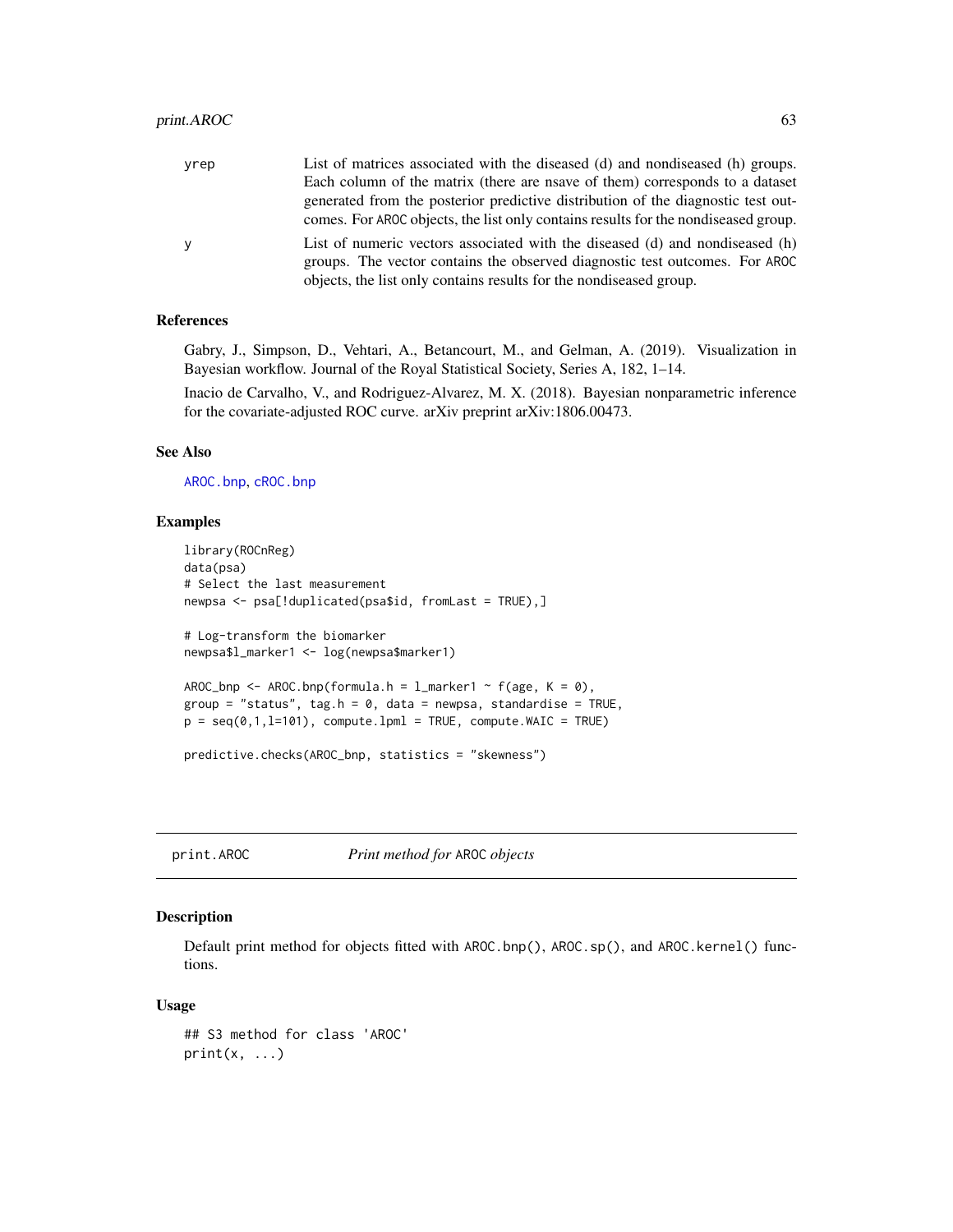64 print.cROC

#### Arguments

| $\mathsf{x}$ | An object of class AROC as produced by AROC. bnp(), AROC. sp(), or AROC. kernel(). |
|--------------|------------------------------------------------------------------------------------|
| .            | Further arguments passed to or from other methods. Not yet implemented.            |

# Details

A short summary is printed including the area under the covariate-adjusted ROC curve (AAUC), and if required, the partial area under the covariate-adjusted ROC curve (pAAUC).

#### See Also

[AROC.bnp](#page-3-0), [AROC.sp](#page-12-0) or [AROC.kernel](#page-8-0).

#### Examples

```
library(ROCnReg)
data(psa)
# Select the last measurement
newpsa <- psa[!duplicated(psa$id, fromLast = TRUE),]
```

```
# Log-transform the biomarker
newpsa$l_marker1 <- log(newpsa$marker1)
```

```
AROC_bnp <- AROC.bnp(formula.h = l_marker1 ~ f(age, K = 0),
group = "status", tag.h = 0, data = newpsa, standardise = TRUE,
p = seq(0, 1, l=101), compute.lpml = TRUE, compute.WAIC = TRUE)
```
AROC\_bnp

print.cROC *Print method for* cROC *objects*

#### Description

Default print method for objects fitted with cROC.bnp(), cROC.sp() and cROC.kernel() functions.

#### Usage

```
## S3 method for class 'cROC'
print(x, \ldots)
```
#### Arguments

|         | An object of class cROC as produced by cROC. bnp(), cROC. sp() or cROC. kernel(). |
|---------|-----------------------------------------------------------------------------------|
| $\cdot$ | Further arguments passed to or from other methods. Not yet implemented.           |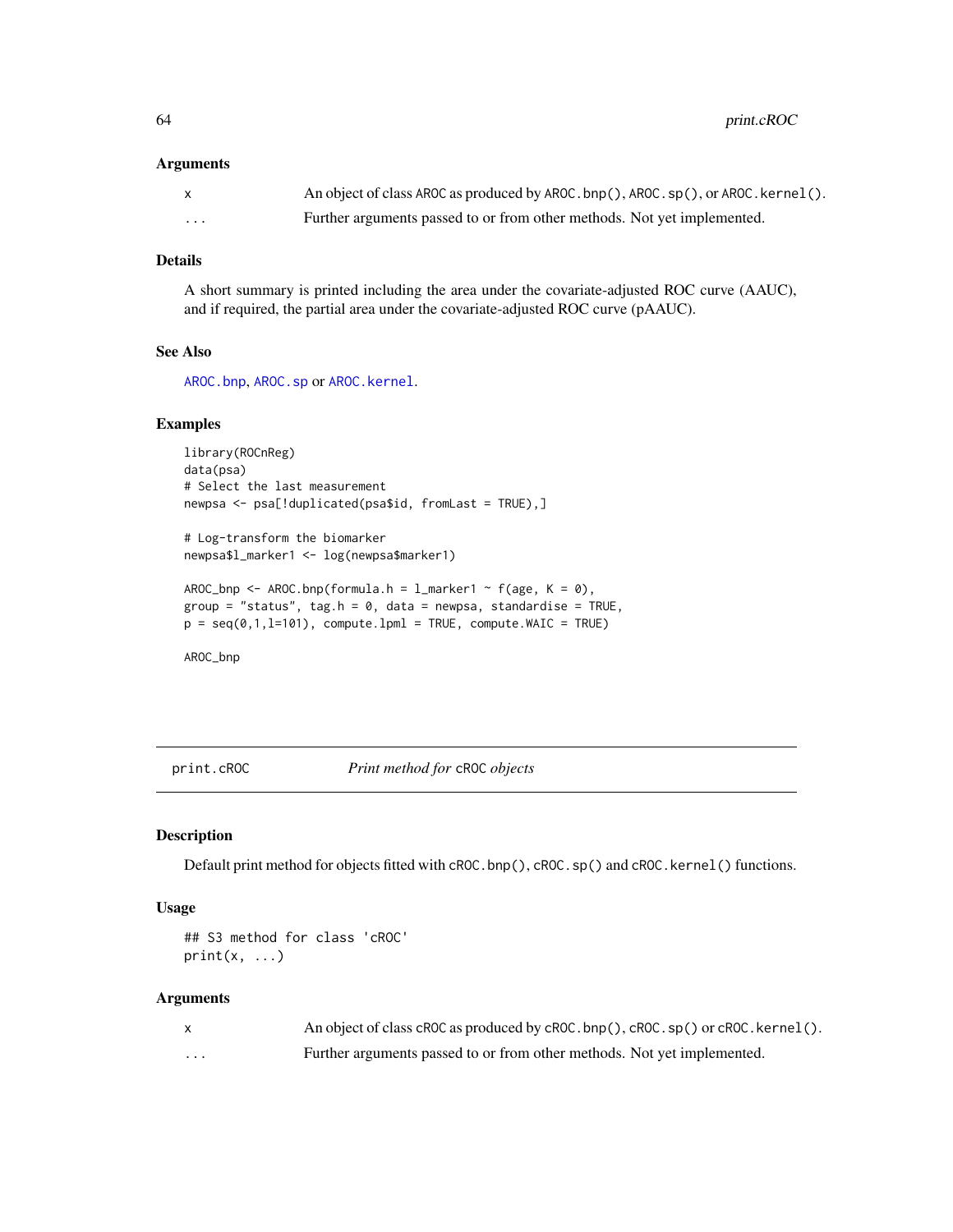# print.pooledROC 65

# Details

A short summary is printed.

# See Also

[cROC.bnp](#page-23-0), [cROC.sp](#page-33-0) or [cROC.kernel](#page-29-0).

#### Examples

```
library(ROCnReg)
data(psa)
# Select the last measurement
newpsa <- psa[!duplicated(psa$id, fromLast = TRUE),]
# Log-transform the biomarker
newpsa$l_marker1 <- log(newpsa$marker1)
cROC\_bnp \leftarrow cROC.bnp(formula.h = 1_matrix + 1 \right) f(age, K = 0),
               formula.d = l_marker1 ~ f(age, K = 0),
               group = "status",
               tag.h = \theta,
               data = newpsa,
               standardise = TRUE,
               p = seq(0, 1, len = 101),
               compute.lpml = TRUE,
               compute.WAIC = TRUE,
               compute.DIC = TRUE,
               pauc = pauccontrol(compute = TRUE, value = 0.5, focus = "FPF"),
               density = densitycontrol(compute = TRUE, grid.h = NA, grid.d = NA),
               mcmc = mcmccontrol(nsave = 500, nburn = 100, nskip = 1))
```
cROC\_bnp

print.pooledROC *Print method for* pooledROC *objects*

#### Description

Default print method for objects fitted with pooledROC.BB, pooledROC.emp, pooledROC.kernel or pooledROC.dpm functions.

#### Usage

```
## S3 method for class 'pooledROC'
print(x, \ldots)
```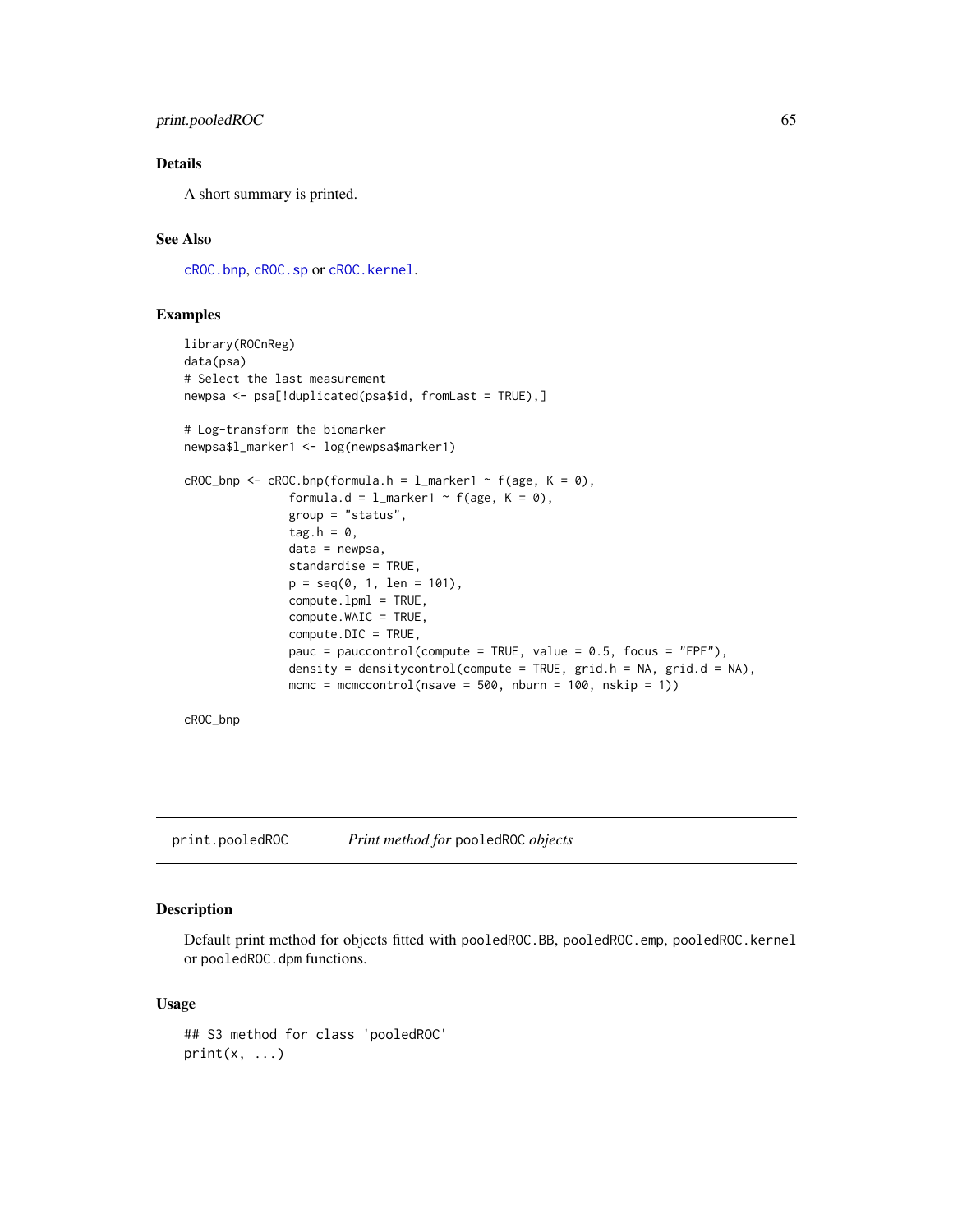#### Arguments

| $\mathsf{x}$            | An object of class pooled ROC as produced by pooled ROC. BB, pooled ROC. emp.<br>pooledROC.kernel or pooledROC.dpm functions. |
|-------------------------|-------------------------------------------------------------------------------------------------------------------------------|
| $\cdot$ $\cdot$ $\cdot$ | Further arguments passed to or from other methods. Not yet implemented.                                                       |

# Details

A short summary is printed including the area under the pooled ROC curve (AUC).

# See Also

[pooledROC.BB](#page-47-0), [pooledROC.emp](#page-54-0), [pooledROC.kernel](#page-57-0) or [pooledROC.dpm](#page-50-0).

# Examples

```
library(ROCnReg)
data(psa)
# Select the last measurement
newpsa <- psa[!duplicated(psa$id, fromLast = TRUE),]
# Log-transform the biomarker
newpsa$l_marker1 <- log(newpsa$marker1)
m0_emp <- pooledROC.emp(marker = "l_marker1", group = "status",
tag.h = 0, data = newpsa, p = \text{seq}(0,1,1=101), B = 500)
summary(m0_emp)
plot(m0_emp)
```
priorcontrol.bnp *Prior information for the* AROC.bnp *and* cROC.bnp

#### Description

This function is used to set various parameters controlling the prior information to be used in the AROC.bnp and cROC.bnp functions.

#### Usage

```
priorcontrol.bnp(m0 = NA, S0 = NA, nu = NA, Psi = NA, a = 2, b = NA,
alpha = 1, L = 10)
```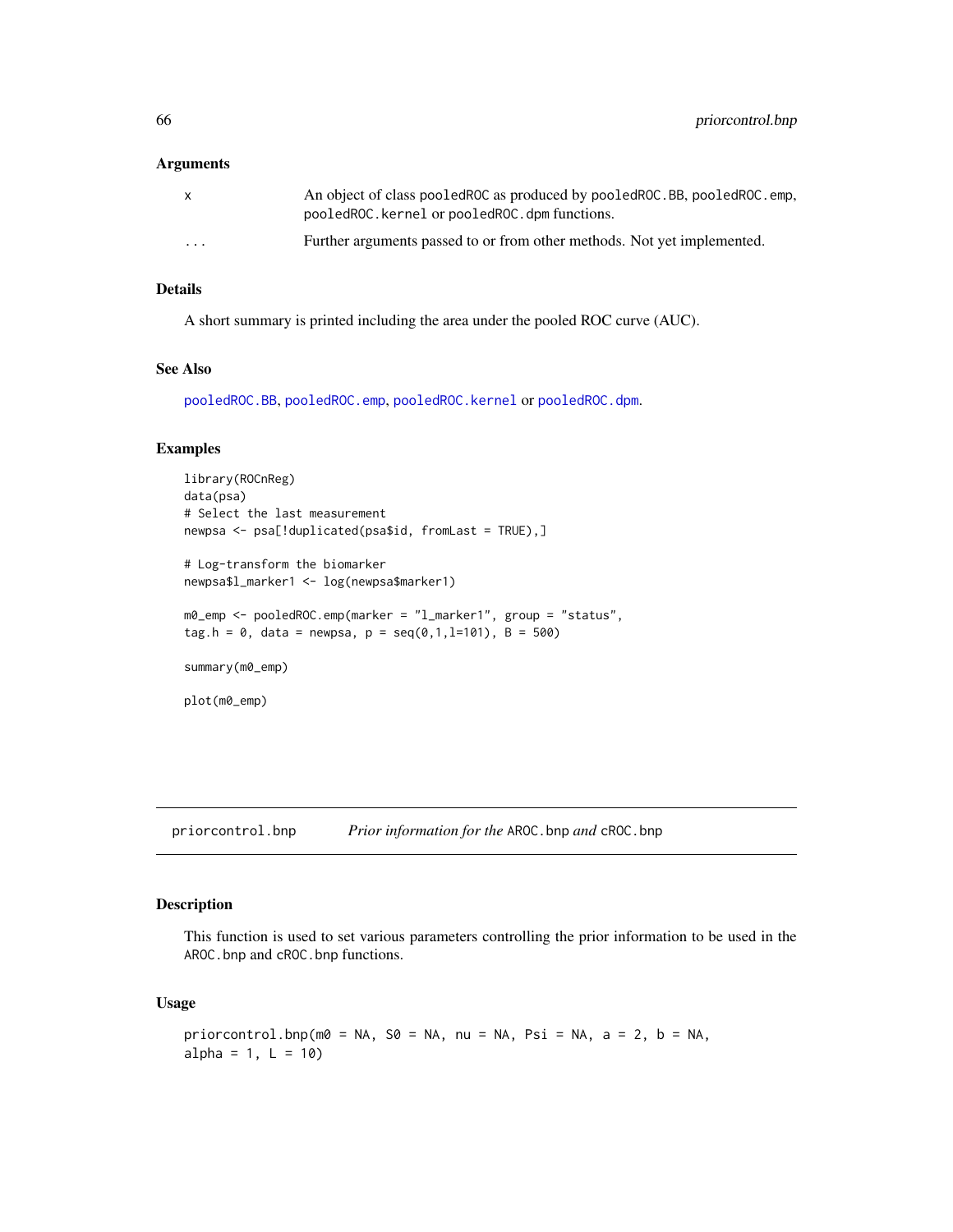# Arguments

| mØ    | A numeric vector. Hyperparameter; mean vector of the (multivariate) normal<br>prior distribution for the mean of the normal component of the centring distribu-<br>tion. NA signals autoinitialization, with defaults: a vector, of length $Q$ , of zeros,<br>if the data are standardised and the least squares estimates of the regression co-<br>efficients if the data are not standardised.                                                                                   |
|-------|------------------------------------------------------------------------------------------------------------------------------------------------------------------------------------------------------------------------------------------------------------------------------------------------------------------------------------------------------------------------------------------------------------------------------------------------------------------------------------|
| S0    | A numeric matrix. Hyperparameter; covariance matrix of the (multivariate) nor-<br>mal prior distribution for the mean of the normal component of the centring<br>distribution. NA signals autoinitialization, with defaults: $10I_{Q\times Q}$ if the data are<br>standardised and $\hat{\Sigma}$ if the data are not standardised, where $\hat{\Sigma}$ is the estimated co-<br>variance matrix of the regression coefficients obtained by fitting a linear model<br>to the data. |
| nu    | A numeric value. Hyperparameter; degrees of freedom of the Wishart prior<br>distribution for the precision matrix of the the normal component of the centring<br>distribution. NA signals autoinitialization, with default: $Q + 2$ where Q is the<br>number of columns of the design matrix.                                                                                                                                                                                      |
| Psi   | A numeric matrix. Hyperparameter; scale matrix of the Wishart distribution for<br>the precision matrix of the the normal component of the centring distribution. NA<br>signals autoinitialization, with defaults: $I_{Q\times Q}$ if the data are standardised and to<br>$30\hat{\Sigma}$ if the data are not standardised, where $\hat{\Sigma}$ is the estimated covariance matrix<br>of the regression coefficients obtained by fitting a linear model to the data.              |
| a     | A numeric value. Hyperparameter; shape parameter of the gamma prior distri-<br>bution for the precisions (inverse variances) of each component. The default is<br>2.                                                                                                                                                                                                                                                                                                               |
| b     | A numeric value. Hyperparameter; shape parameter of the gamma prior dis-<br>tribution for the precisions (inverse variances) of each component. NA signals<br>autoinitialization, with defaults: 0.5 if the data are standardised and $\frac{\hat{\sigma}^2}{2}$ if the<br>data are not standardised                                                                                                                                                                               |
| alpha | A numeric value. Precision parameter of the Dirichlet Process. The default is 1.                                                                                                                                                                                                                                                                                                                                                                                                   |
| L     | A numeric value. Upper bound on the number of mixture components. Setting<br>$L = 1$ corresponds to a normal model. The default is 10.                                                                                                                                                                                                                                                                                                                                             |

# Value

A list with components for each of the possible arguments.

# See Also

[AROC.bnp](#page-3-0) and [cROC.bnp](#page-23-0)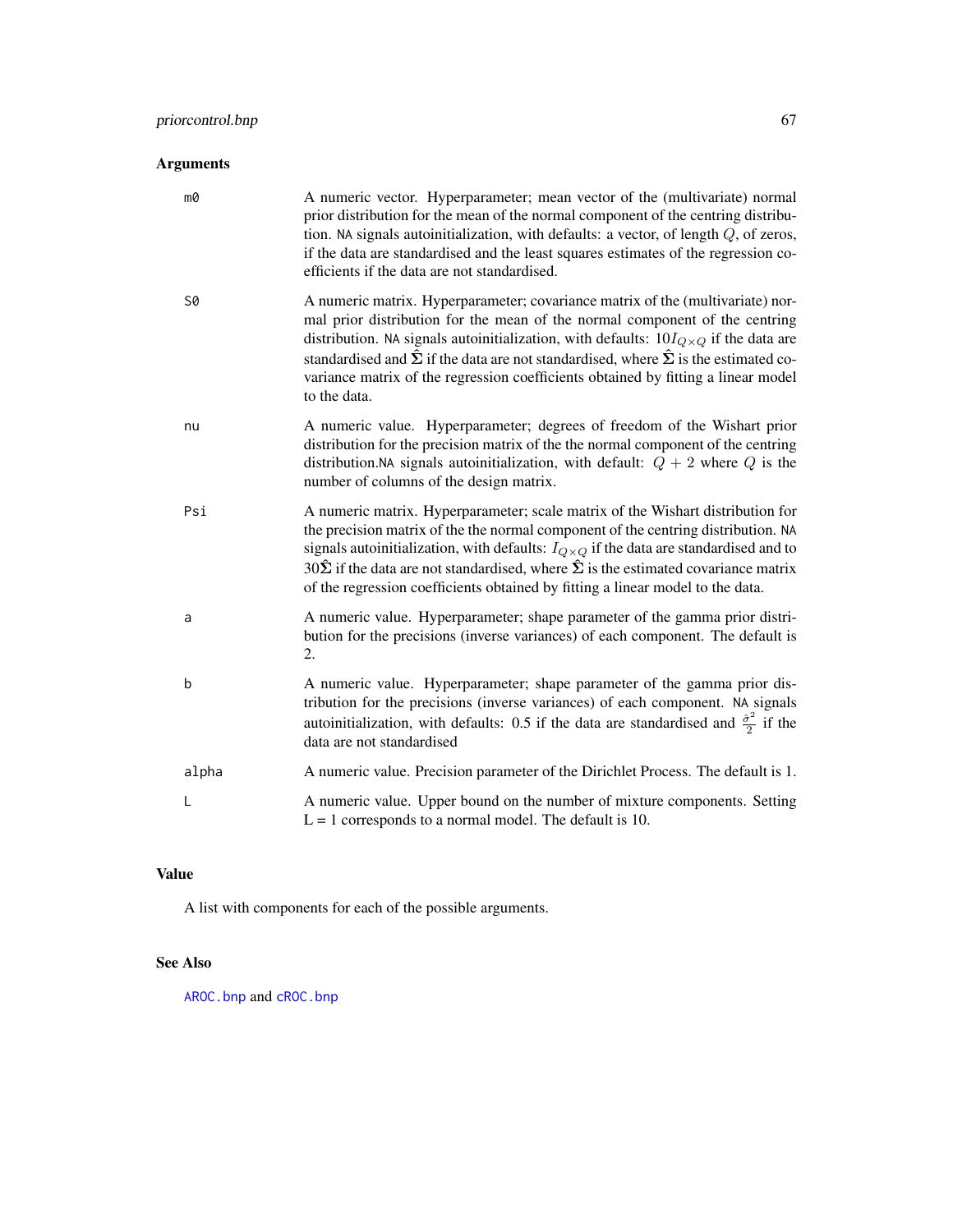<span id="page-67-0"></span>

This function is used to set various parameters controlling the prior information to be used in the pooledROC.dpm function.

# Usage

priorcontrol.dpm(m0 = NA, S0 = NA, a = 2, b = NA, alpha = 1, L = 10)

# Arguments

| m0    | A numeric value. Hyperparameter; mean of the normal prior distribution for the<br>means of each component. NA signals autoinitialization, with defaults: 0 if the<br>data are standardised and $\bar{y}_d$ ( $d \in \{D, \bar{D}\}\$ if the data are not standardised.                                                                          |
|-------|-------------------------------------------------------------------------------------------------------------------------------------------------------------------------------------------------------------------------------------------------------------------------------------------------------------------------------------------------|
| S0    | A numeric value. Hyperparameter; variance of the normal prior distribution<br>for the means of each component. NA signals autoinitialization, with defaults:<br>10 if the data are standardised and $100 * \frac{s_d^2}{n_d}$ ( $d \in \{D, \bar{D}\}\$ if the data are not<br>standardised, where $s_d$ denotes the sample standard deviation. |
| a     | A numeric value. Hyperparameter; shape parameter of the gamma prior distri-<br>bution for the precisions (inverse variances) of each component. The default is<br>2.                                                                                                                                                                            |
| b     | A numeric value. Hyperparameter; rate parameter of the gamma prior distribu-<br>tion for the precisions (inverse variances) of each component. NA signals autoini-<br>tialization, with defaults: 0.5 if the data are standardised and $\frac{s_d^2}{2}$ ( $d \in \{D, \bar{D}\}\$ if<br>the data are not standardised.                         |
| alpha | A numeric value. Precision parameter of the Dirichlet Process. The default is 1.                                                                                                                                                                                                                                                                |
|       | A numeric value. Upper bound on the number of mixture components. Setting<br>$L=1$ corresponds to a normal model. The default is 10.                                                                                                                                                                                                            |

#### Value

A list with components for each of the possible arguments.

## See Also

[pooledROC.dpm](#page-50-0)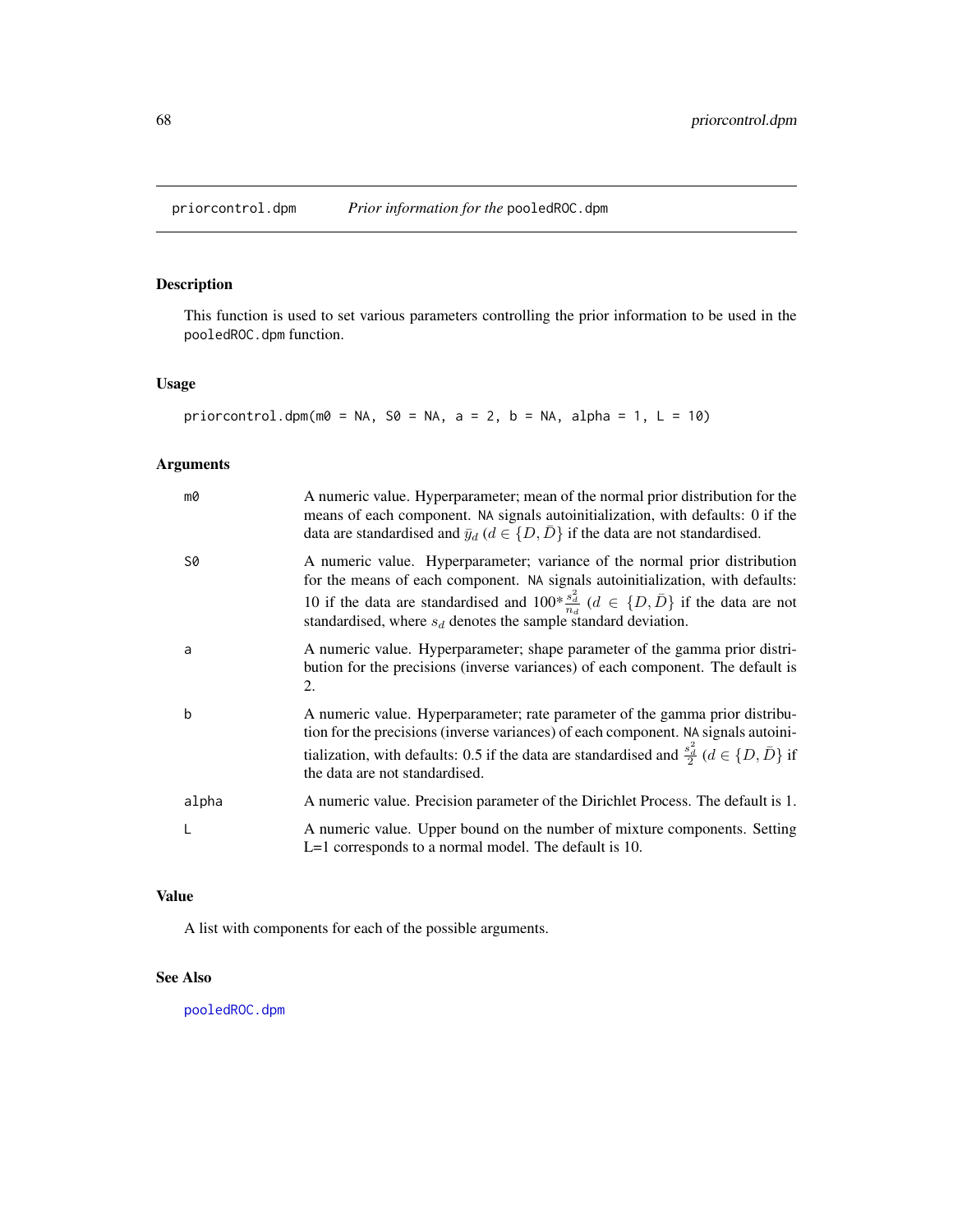The dataset contains 71 prostate cases and 71 controls who participated in a lung cancer prevention trial (CARET, Beta-carotene and retinol trial). For details, see Etzioni et al. (1999) and Pepe (2003).

#### Usage

data("psa")

## Format

A data frame with 683 observations on the following 6 variables.

id Patient identifier.

marker1 Total prostate specific antigen (PSA).

marker2 Free prostate specific antigen (PSA)

- status Presence/absence of prostate cancer. The non-cancer patients are controls matched to cases on age and number of serum samples available for analysis (see Details).
- age Patient age at blood draw (serum sample).
- t Time (years) relative to prostate cancer diagnosis.

#### Details

The CARET enrolled 12000 men, aged between 50 and 65 years, at high risk of lung cancer. For each subject on the study, serum samples were drawn at baseline and at two-year intervals after that. The data presented here represent a subsample of the original sample, and it was reported by Etzioni et al. (1999). It contains 71 cases of prostate cancer that occurred during the study. All these cases had, at least, three and up to eight serum samples. As far as controls are concerned, they were selected from the participants of the CARET study verifying that they had not been diagnosed with prostate cancer by the time of the original study, and the selection was done by matching to cases on date of birth and number of serum samples available for analysis.

#### Source

The dataset can be downloaded from [https://research.fredhutch.org/diagnostic-biomarke](https://research.fredhutch.org/diagnostic-biomarkers-center/en/datasets.html)rs-center/ [en/datasets.html](https://research.fredhutch.org/diagnostic-biomarkers-center/en/datasets.html).

#### References

Pepe, M. S. (2003). The Statistical Evaluation of Medical Tests for Classification and Prediction. Oxford Statistical Science Series. Oxford University Press, New York.

Etzioni, R., Pepe, M. S., Longton, G., Hu. C., and Goodman, G. (1999). Incorporating the time dimension in receiver operating characteristic curves: A case study of prostate cancer. Medical Decision Making, 19(3), 242-251.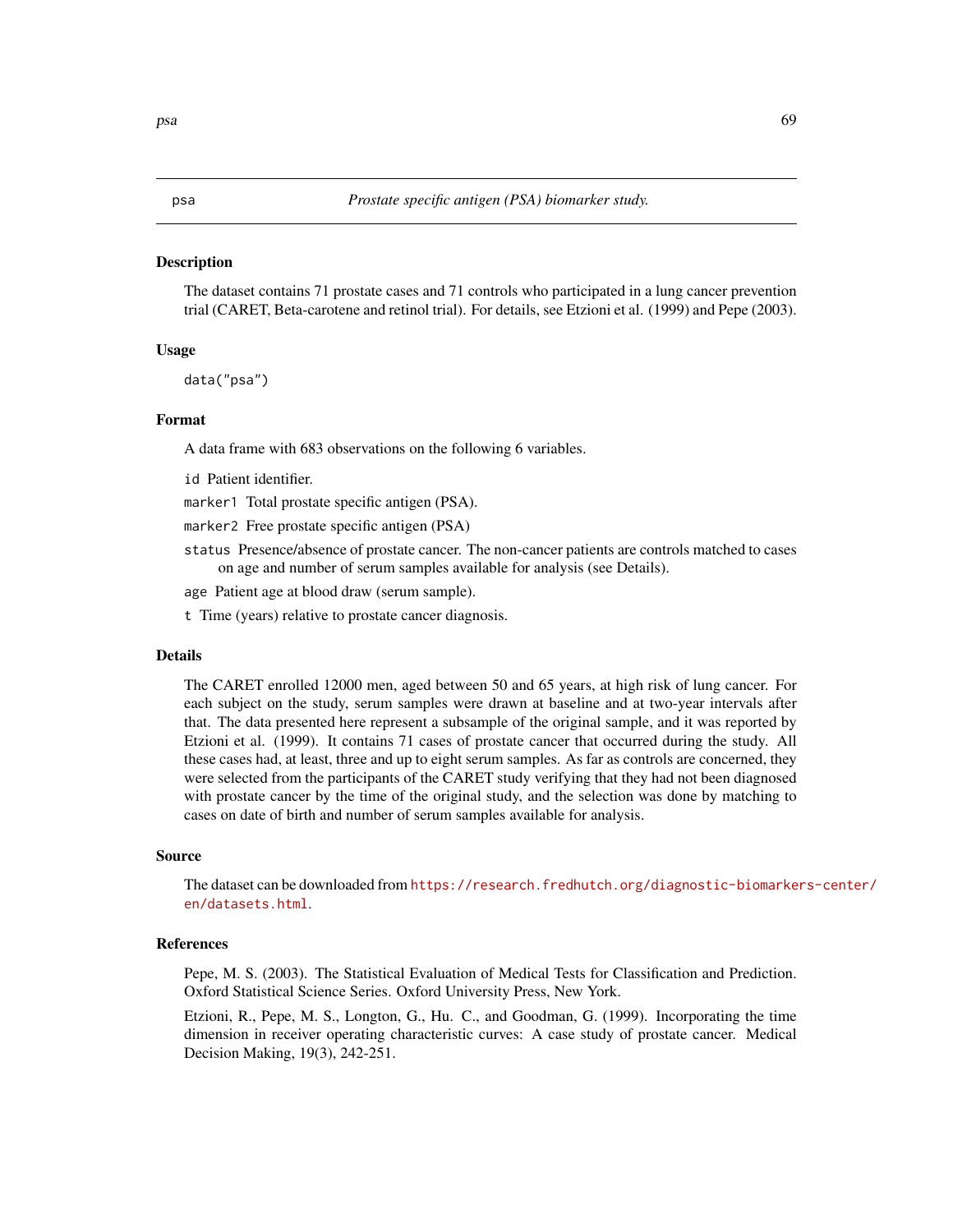#### Examples

data(psa) summary(psa)

summary.AROC *Summary method for* AROC *objects*

#### Description

Default summary method for objects fitted with AROC.bnp(), AROC.sp(), or AROC.kernel() functions.

## Usage

## S3 method for class 'AROC' summary(object, ...)

#### Arguments

| object | An object of class AROC as produced by AROC.bnp(), AROC.sp(), or AROC.kernel(). |
|--------|---------------------------------------------------------------------------------|
| .      | Further arguments passed to or from other methods. Not yet implemented.         |

#### Details

The information printed depends on the method. In all cases, the call to the function, the method, the area under the covariate-adjusted ROC curve (AAUC), the partial area under the covariate-adjusted ROC curve (if required) (AAUC), and the sample sizes are printed. For the semiparametric approach (AROC.sp()), the estimated coefficients (and 95% confidence intervals, if required) of the model for the healthy population are printed. In addition, the function provides the Akaike Information Criterion (AIC) and the Bayesian Information Criterion (BIC). For the nonparametric Bayesian approach (AROC.bnp()), and if required, the function provides the log pseudo marginal likelihood (LPML), the widely applicable information criterion (WAIC) and/or the deviance information criterion (DIC). For the kernel-based approach (AROC.kernel()), information regarding the selected bandwidth and the type of kernel estimator (for both regression and variance functions) is printed.

#### See Also

[AROC.bnp](#page-3-0), [AROC.sp](#page-12-0) or [AROC.kernel](#page-8-0).

## Examples

```
library(ROCnReg)
data(psa)
# Select the last measurement
newpsa <- psa[!duplicated(psa$id, fromLast = TRUE),]
# Log-transform the biomarker
newpsa$l_marker1 <- log(newpsa$marker1)
```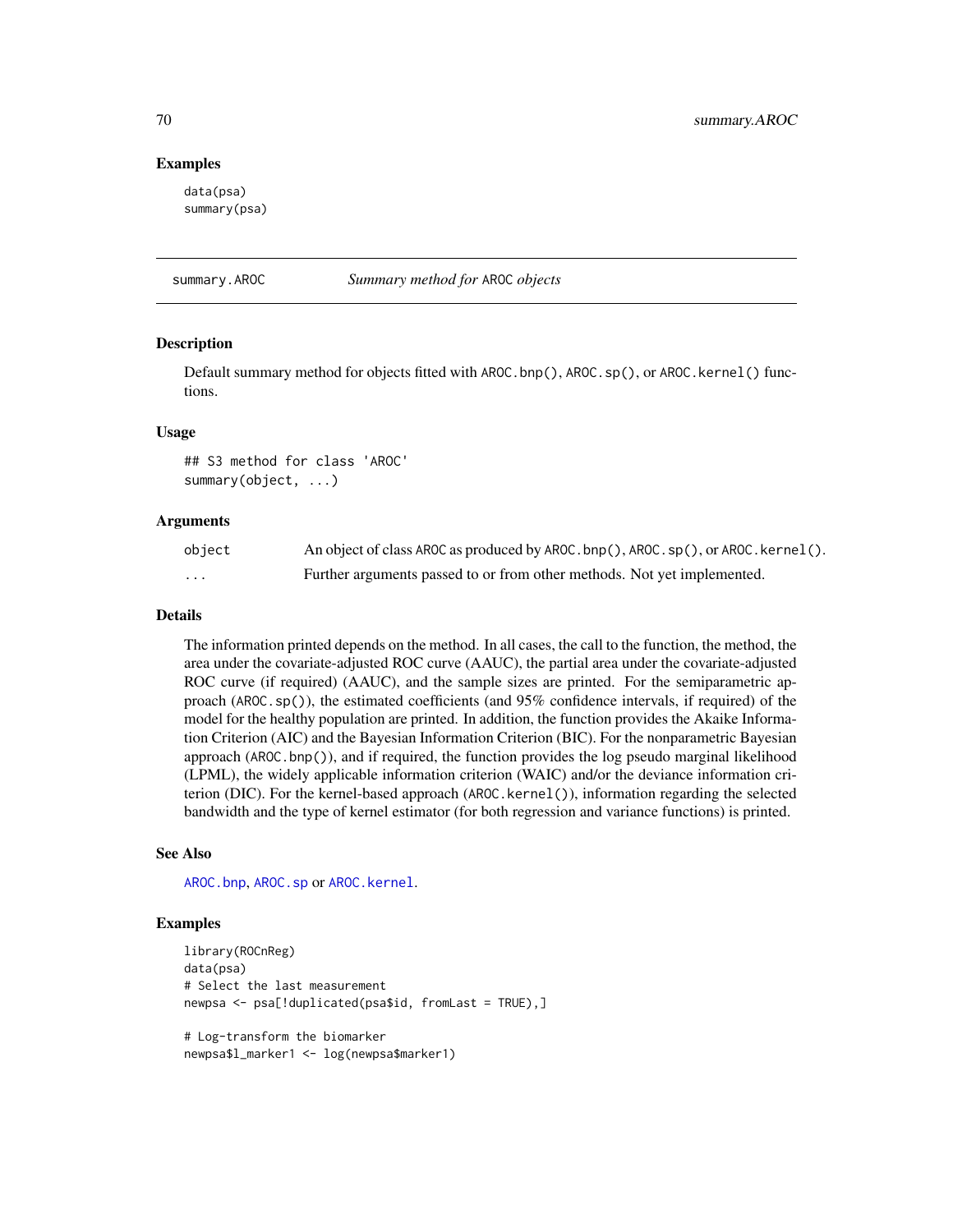```
m0 \le - AROC.bnp(formula.h = l_marker1 \sim f(age, K = 0),
group = "status", tag.h = 0, data = newpsa, standardise = TRUE,
p = \text{seq}(0, 1, 1=101), compute.lpml = TRUE, compute.WAIC = TRUE)
summary(m0)
```
summary.cROC *Summary method for* cROC *objects*

#### **Description**

Default summary method for objects fitted with cROC.bnp(), cROC.sp(), or cROC.kernel() functions.

#### Usage

```
## S3 method for class 'cROC'
summary(object, ...)
```
#### Arguments

| object  | An object of class cROC as produced by cROC.bnp(), cROC.sp(), or cROC.kernel(). |
|---------|---------------------------------------------------------------------------------|
| $\cdot$ | Further arguments passed to or from other methods. Not yet implemented.         |

#### Details

The information printed depends on the method. In all cases, the call to the function, the method, and the sample sizes are printed. For the semiparametric approach (cROC.sp()), the estimated coefficients (and 95% confidence intervals, if required) of the model for the healthy population, the diseased population and the conditional ROC curve, are printed. In addition, the function provides the Akaike Information Criterion (AIC) and the Bayesian Information Criterion (BIC). For the nonparametric Bayesian approach (cROC.bnp()), and if required, the function provides the log pseudo marginal likelihood (LPML), the widely applicable information criterion (WAIC) and/or the deviance information criterion (DIC) (for both healthy and diseased populations). For the kernelbased approach (cROC.kernel()), information regarding the selected bandwidths and the type of kernel estimator(for both healthy and diseased populations and for both regression and variance functions) is printed.

#### References

Rodriguez-Alvarez, M.X., Tahoces, P.G., Cadarso-Suarez, C. and Lado, M.J. (2011). Comparative study of ROC regression techniques. Applications for the computer-aided diagnostic system in breast cancer detection. *Computational Statistics and Data Analysis*, 55, 888–902.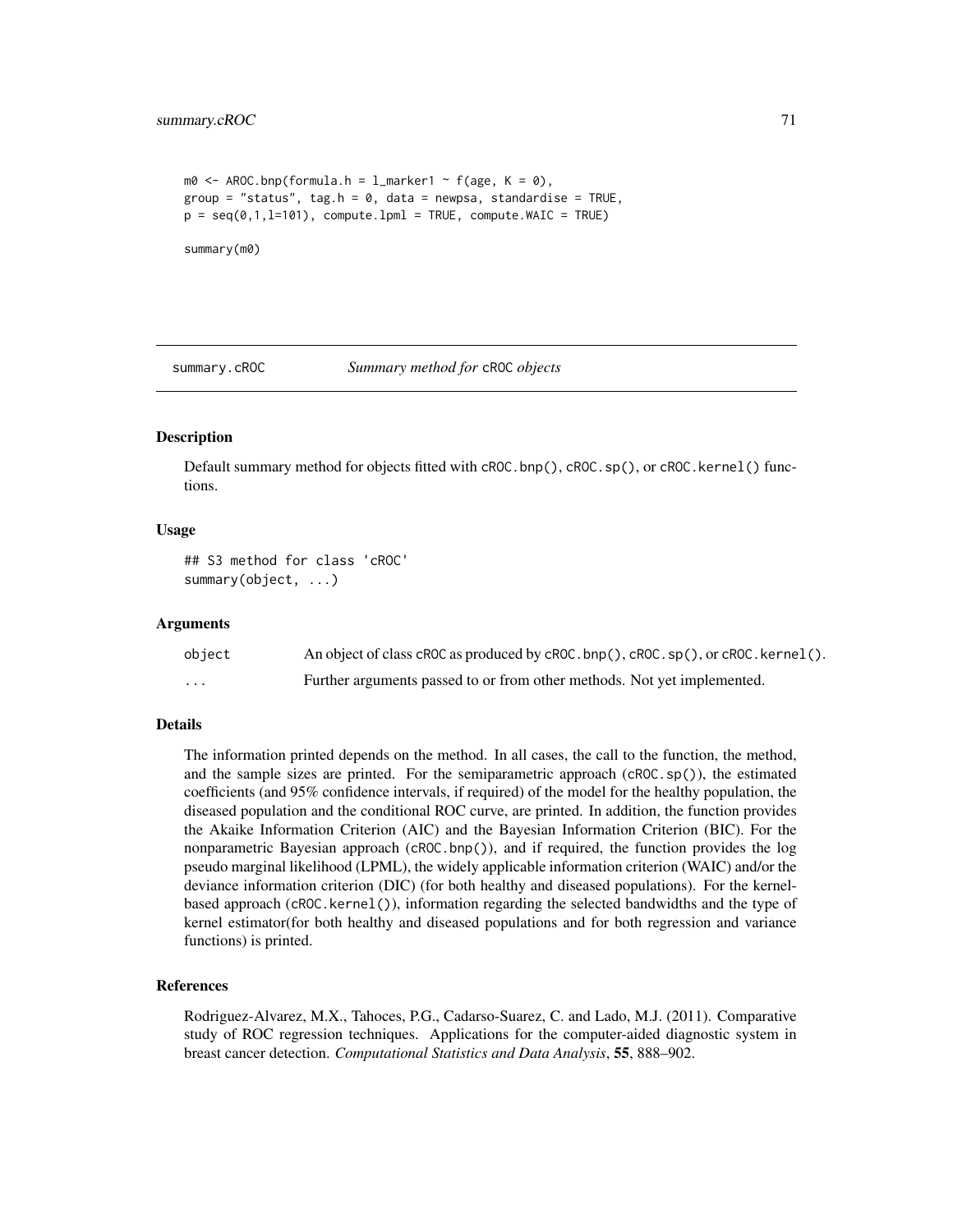# See Also

[cROC.bnp](#page-23-0), [cROC.sp](#page-33-0) or [cROC.kernel](#page-29-0).

#### Examples

```
library(ROCnReg)
data(psa)
# Select the last measurement
newpsa <- psa[!duplicated(psa$id, fromLast = TRUE),]
# Log-transform the biomarker
newpsa$l_marker1 <- log(newpsa$marker1)
cROC\_bnp \leftarrow cROC.bnp(formula.h = 1_matrix + f(age, K = 0),formula.d = l_marker1 ~ f(age, K = 0),
               group = "status",
               tag.h = \theta,
               data = newpsa,
               standardise = TRUE,
               p = seq(0, 1, len = 101),compute.lpml = TRUE,
               compute.WAIC = TRUE,
               compute.DIC = TRUE,
               pauc = pauccontrol(compute = TRUE, value = 0.5, focus = "FPF"),
               density = densitycontrol(compute = TRUE, grid.h = NA, grid.d = NA),
               mcmc = mcmccontrol(nsave = 500, nburn = 100, nskip = 1))
```
summary(cROC\_bnp)

summary.pooledROC *Summary method for* pooledROC *objects*

# Description

Default summary method for objects fitted with [pooledROC.BB](#page-47-0), [pooledROC.emp](#page-54-0), [pooledROC.kernel](#page-57-0), or [pooledROC.dpm](#page-50-0) functions.

#### Usage

```
## S3 method for class 'pooledROC'
summary(object, ...)
```
#### Arguments

| object   | An object of class pooled ROC as produced by pooled ROC. BB, pooled ROC. emp. |
|----------|-------------------------------------------------------------------------------|
|          | pooledROC.kernel.orpooledROC.dpm.                                             |
| $\cdots$ | Further arguments passed to or from other methods. Not yet implemented.       |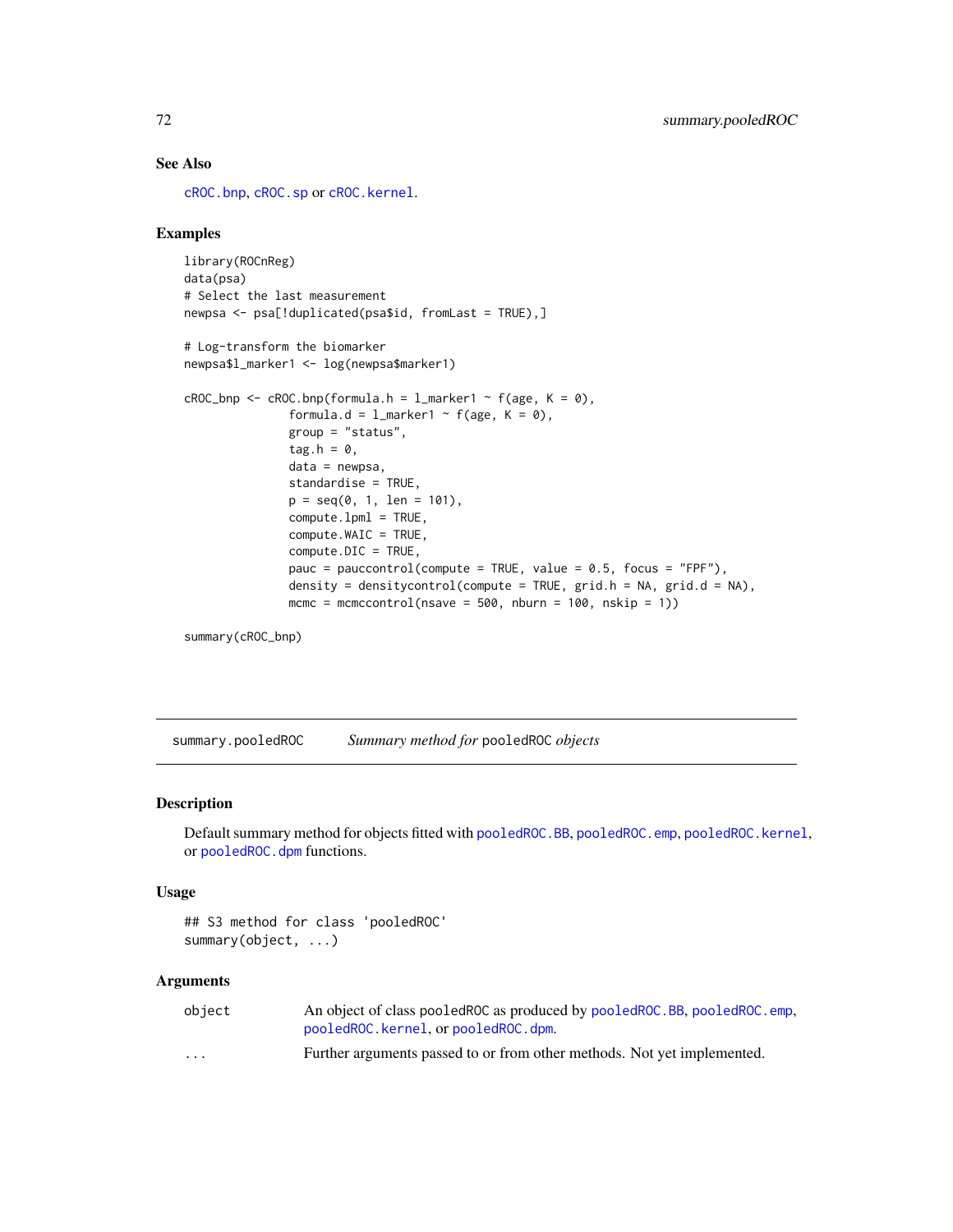## <span id="page-72-0"></span>Details

A short summary is printed including the call to the function, the method, samples sizes, the area under the pooled ROC curve (AUC), and if required, the partial area under the pooled ROC curve. For the nonparametric Bayesian approach (pooledROC.dpm()), and if required, the function provides the log pseudo marginal likelihood (LPML), the widely applicable information criterion (WAIC) and/or the deviance information criterion (DIC). For the kernel-based approach (pooledROC.dpm()), information regarding the selected bandwidths and the density bandwidth selection method is presented.

## See Also

[pooledROC.BB](#page-47-0), [pooledROC.emp](#page-54-0), [pooledROC.kernel](#page-57-0) or [pooledROC.dpm](#page-50-0).

## Examples

```
library(ROCnReg)
data(psa)
# Select the last measurement
newpsa <- psa[!duplicated(psa$id, fromLast = TRUE),]
```

```
# Log-transform the biomarker
newpsa$l_marker1 <- log(newpsa$marker1)
```

```
m0_emp <- pooledROC.emp(marker = "l_marker1", group = "status",
            tag.h = 0, data = newpsa, p = seq(0, 1, l=101), B = 500)
```
summary(m0\_emp)

plot(m0\_emp)